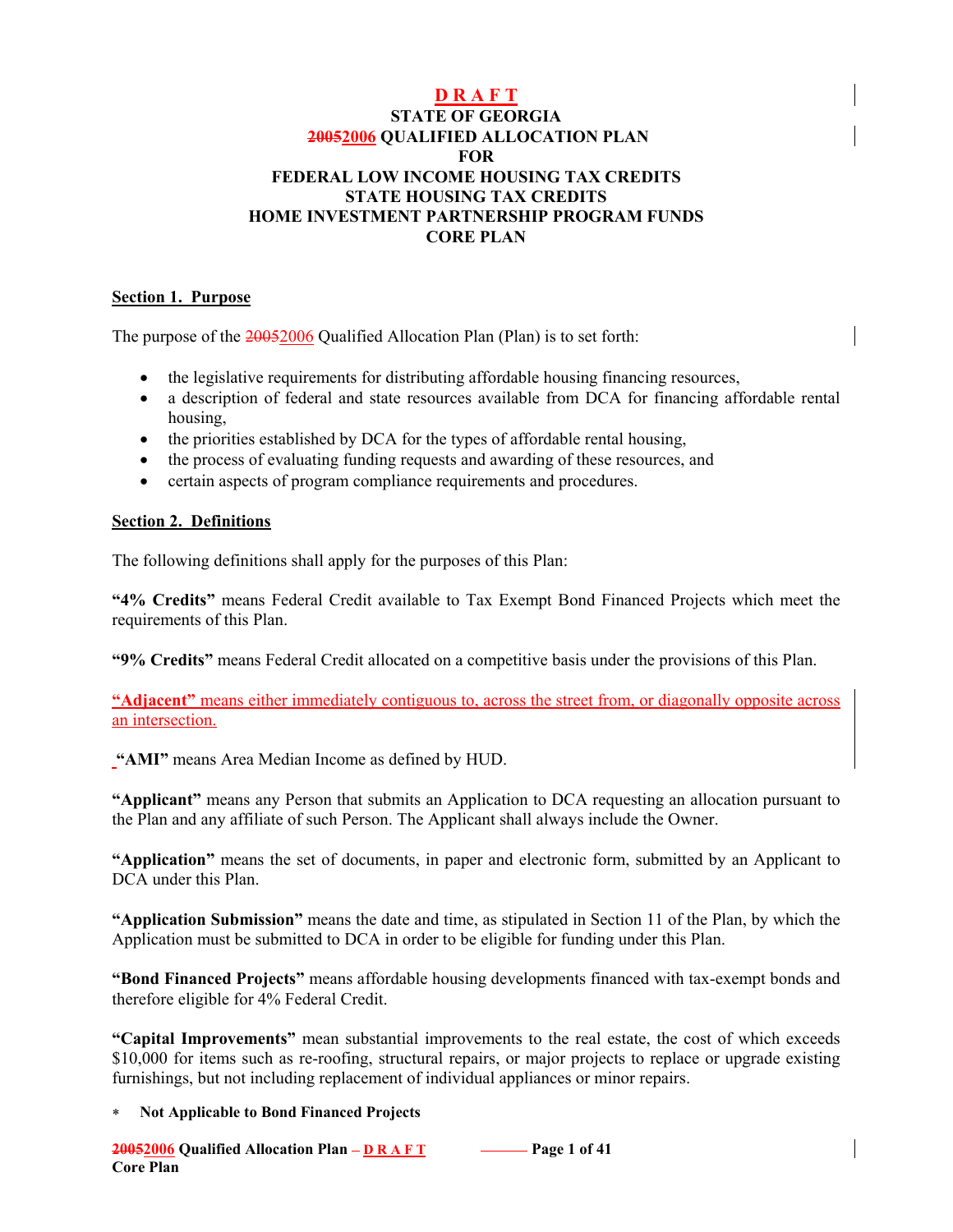**"CHDO"** means a Community Housing Development Organization, as defined in the HOME regulations at 24 CFR Part 92.2.

**"CHDO Predevelopment Loan Program"** means that program designed to make loans exclusively to CHDOs for predevelopment activities involving the preparation of Applications for loans through the HOME Rental Housing Loan Program.

**"Code"** means Internal Revenue Code, primarily Section 42.

**"Competitive Scoring"** means the process described in this Plan by which DCA ranks the Applications received. Only those Applications meeting Threshold requirements will be advanced to the Competitive Scoring process. The ranked outcome of the Competitive Scoring process will be a significant factor in DCA's determination of Applications selected for funding.

**"Compliance Period"** means the 15-year period during which a project must operate in accordance with the Credit requirements to avoid Federal Credit recapture. The Compliance Period commences with the first taxable year of the Federal Credit period.

**"Consultant"** means a third party entity that has been retained by the Owner or Developer of a project to perform consulting services.

**"Conversion"** means the conversion of the HOME Loan from a construction loan to a permanent loan.

**"Credits"** means the State Credit and the Federal Credit together.

**"DCA"** means the Georgia Department of Community Affairs, an executive government agency in the State of Georgia. By state law, DCA administers the programs of GHFA.

**"Developer"** means the legal entity designated as the Developer in the Application as well as all persons, affiliates of such persons, corporations, partnerships, joint ventures, associations, or other entities that have a direct or indirect ownership interest in the Developer entity.

**"Developer Fee"** means the sum of the Developer's overhead—and Developer's profit<del>, and Consultant's</del> Fee. If a Consultant is acting in the capacity of Developer or construction manager, or providing technical assistance to the Developer or construction manager, the Consultant's Fee is also considered part of the Developer Fee.

**"Development Costs"** means the costs included in the development budget including but not limited to, the cost for land, on-site improvements, on-site development, construction cost, financing cost, professional fees, and mandatory reserve accounts. Development costs are limited to on-site development activities.

**"Elderly"** means a person at least 62 years of age.

**"Elderly Housing"** means housing intended for and only occupied by Elderly persons including a family in which all members are Elderly. All household members must be Elderly (no children, and no disabled persons under the age of 62).

**"Extended Use Period"** means the period commencing with the first day in the Compliance Period and ending on the date, which is fifteen years after the close of the Compliance Period.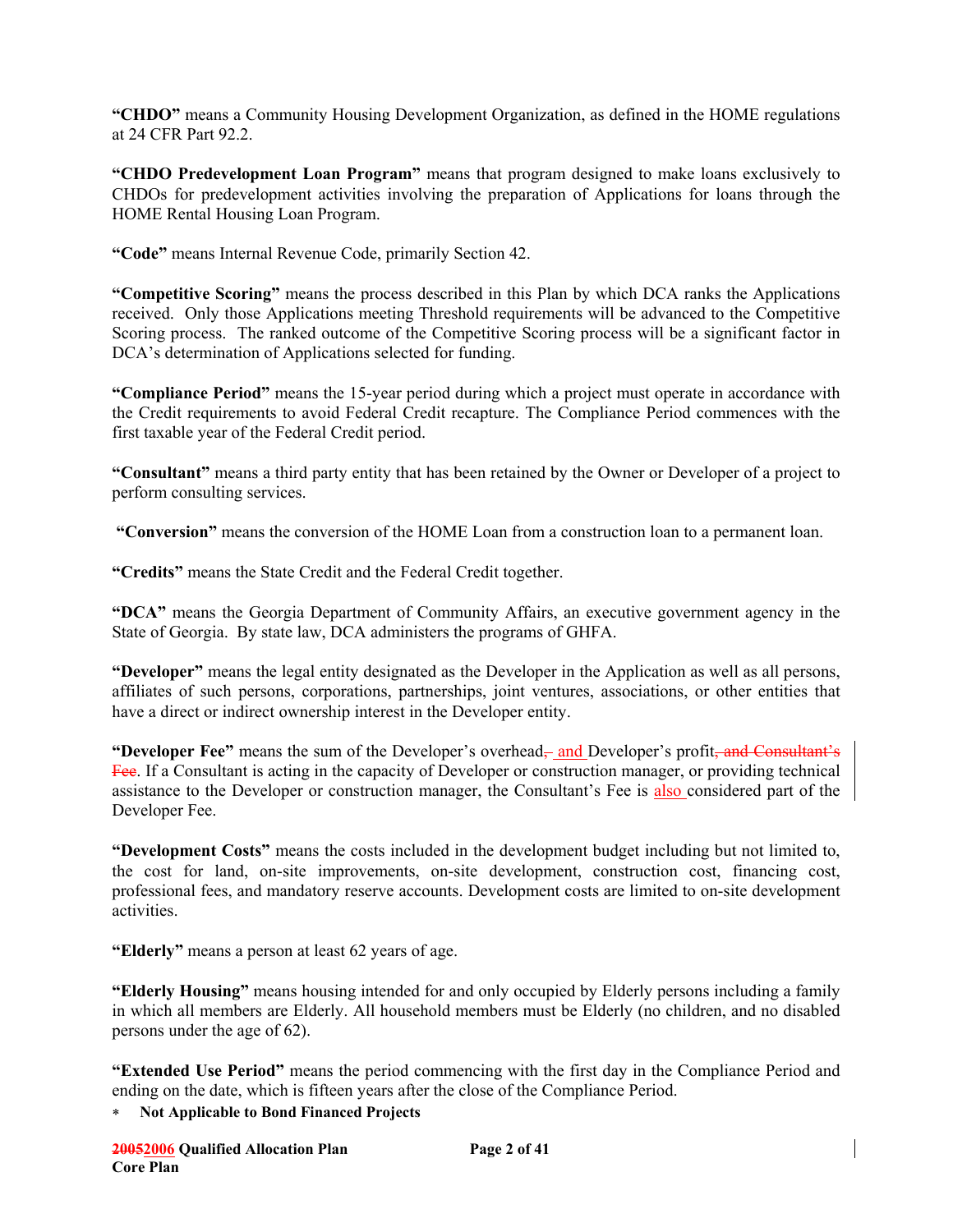**"Federal Credit"** means the Low Income Housing Tax Credit established by the federal government for the purpose of encouraging the development of affordable housing and governed by the Code.

**"Federal Deposit Insurance Corporation (FDIC) / Affordable Housing Disposition Program (AHDP)"** means the program that the Financial Institutions Reform, Recovery and Enforcement Act of 1989 (FIRREA) required the Resolution Trust Corporation (FDIC) to develop for selling residential properties to provide affordable housing opportunities. In response to this provision, FDIC established the AHDP, or herein referred to as the Affordable Housing Program (AHP).

**"FMR"** means the Fair Market Rents issued by HUD.

**"General Partner"** means the Partner or collective of partners, which has general liability for the partnership during construction, lease up, and operation of the project. In addition, unless the context shall clearly indicate to the contrary, if the entity in question is a limited liability company, the term "General Partner" shall also mean the managing member or other party with management responsibility for the limited liability company.

**"General Multifamily"** means projects designed to be marketed to the general tenant population, and not specifically designed for or marketed to the Special Needs Households tenant population.

**"GHFA"** means the Georgia Housing and Finance Authority, a public corporation created by the Georgia General Assembly and designated by the Governor as the State Allocating Agency for Federal Credit and the state-level grantee for federal HOME funds.

**"HOME"** means the HOME Investment Partnership Program administered by HUD under the provisions of 24 CFR Part 92.

**"HOME Loans"** means the HOME Rental Housing Loan Program loans.

**"HOME Regulations"** means the regulations governing the HOME Rental Housing Loan Program, promulgated by HUD, including any subsequent amendments to such regulations.

**"HOME Rental Housing Loan Program"** means the program that is designed to provide below market, favorable term financing for affordable rental housing. In Georgia, this program is intended to serve those individuals who have incomes up to 60% AMI.

**"Housing for Older Persons"** means housing intended and operated for occupancy by persons 55 years of age or older ("Older Persons"). According to Georgia law, such housing must also have significant facilities and service serving the Older Persons population even though the requirement has been eliminated from the federal definition of an elderly project. At least 80% of the total occupied units in such a housing project must be occupied by at least one Older Person. Up to 20% of the units may be occupied by others, including the landlord's employees, the surviving spouses or children of residents who were Older Persons when they died, and caregivers. Owner must adhere to policies and procedures which demonstrate an intent by an owner to provide housing for individuals who are 55 years of age or older. DCA will monitor the required facilities and services during the applicable Compliance Period or the Period of Affordability whichever is longer.

**"HTF"** means the Housing Trust Fund for the Homeless established by O.C.G.A. 8-3-300.

**"HUD"** means the U.S. Department of Housing and Urban Development.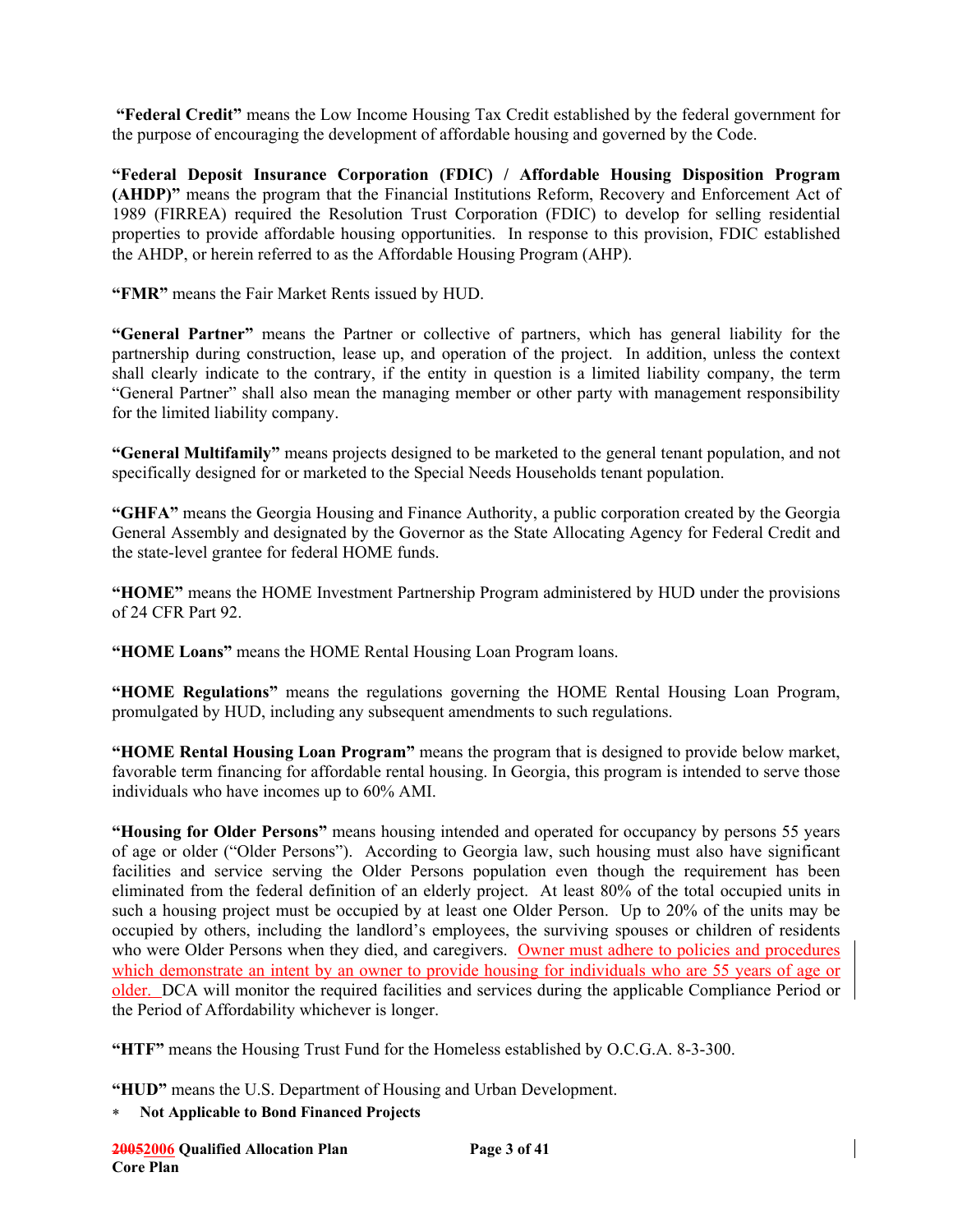**"Identity of Interest"** means a situation in which a Project Participant has a direct or indirect interest in the ownership of an entity that which contracts with a Project Participant to provide land, goods or services for the project.

**"IRS"** means the Internal Revenue Service, a division of the U.S. Department of Treasury.

**"Letter of Determination"** means a notice issued by GHFA to the issuer of tax exempt bonds for a specific project, which states that the project is eligible for 4% low income housing tax credits without receiving an allocation of credits from the State Housing Credit Ceiling because the project satisfies the requirements of this Plan; and sets forth conditions which must be met by the development before GHFA will issue the IRS Form(s) 8609 to the Owner.

**"Local Government"** means the controlling elected governing body of the local jurisdiction (as defined in its Charter) in which the property is located at the time of Application (e.g., city council if within the city limits, or county commission if in an unincorporated area).

**"LURC"** means the Declaration of Land Use Restrictive Covenant for Low-Income Housing Tax Credits that is a recorded agreement between GHFA and the Owner. The LURC is binding upon the Owner and its successors in interest, and that encumbers the project with respect to this Plan and the requirements of Section 42 of the Code.

**"Manual"** means the Application Manual published by DCA for Applications submitted in 20052006.

**"Market Rate**" means units are unrestricted in terms of rent charged and tenant incomes.

**"Material Participation**" means involvement in the development and operation of the project on a basis which is regular, continuous and substantial as defined in Code Section 42 and 469(h) of the regulations promulgated hereunder.

**"Mixed Income**" means the project must be eligible for Mixed Income points under this Plan.

**"Municipality"** means any incorporated city or town in the state.

**"O.C.G.A."** means the Official Code of Georgia Annotated.

**"Operating Cost"** means the costs associated with operating a multifamily development once the project is placed in service.

**"Owner"** means the legal entity holding title to the project as well as all persons, affiliates of such persons, corporations, partnerships, joint ventures, associations, or other entities have a direct or indirect Ownership interest in the Ownership entity. The Owner is also the Applicant.

**"Period of Affordability"** means the time during which HOME Loan financed units must remain affordable to eligible households, as defined by HOME program regulations and this Plan. The Period of Affordability shall commence upon completion of the project and shall run for the period required under HOME regulations or the term of the HOME Loan, whichever is greater. Completion shall be defined as set forth in the HUD regulations for the HOME program.

<sup>∗</sup> **Not Applicable to Bond Financed Projects**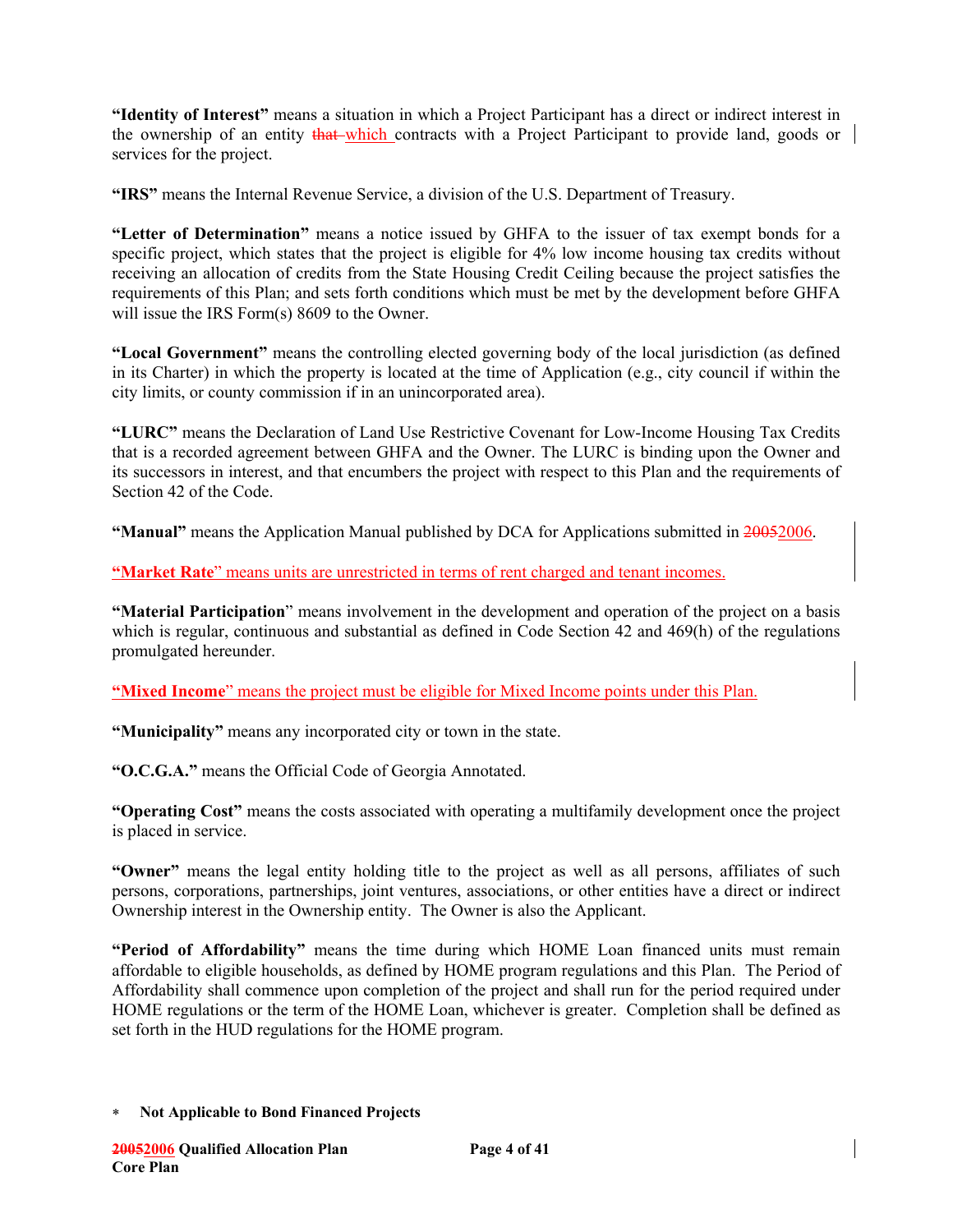**"Person"** means an individual, corporation, partnership, joint venture, limited liability company, association, trust or any other business entity.

**"PJ"** means a Participating Jurisdiction, which is an agency of State or Local Government that administers the HOME Program in its jurisdiction. GHFA is the PJ for the non-entitlement areas of the State of Georgia**.** The local PJs include the cities of Albany, Atlanta, Macon, and Savannah; Clayton, DeKalb, and Gwinnett Counties; the consolidated governmental units of Athens-Clarke County, Augusta-Richmond County, and Columbus-Muscogee County; the counties and cities comprising the Georgia Urban County Consortium (Cobb, Marietta, Cherokee, Canton) and the Fulton County Consortium (Fulton, Roswell).

**"Plan"** means this 20052006 Qualified Allocation Plan.

**"Probationary Participation"** means Project Participants that have been ineligible to participate for the last two competitive rounds and remain ineligible for the 20052006 round may apply to participate in the 20052006 competitive round in a probationary status.

**"Project Participants"** means the Owner, Developer, Management Company, Consultants and Syndicator for a project for which an Application is submitted.

**"PHA"** means a local public housing authority.

**"Related Parties"** means athe. relative (including but not limited to grandfather, grandmother, father, mother, son, daughter, brother, sister, uncle, aunt, first cousin, nephew, niece, husband, wife, father-inlaw, mother-in-law, brother-in-law, sister-in-law, stepfather, stepmother, stepson, stepdaughter, stepbrother, stepsister, half brother, or half sister) of any principal or any entity that shares common principals, executive directors, board members or officers.

**"Rent Standards"** means the most recent AMI, FMR and UA issued by HUD.

**"Reservation of Funds"** means the securing of funding for a particular project proposal based on the understanding that the project will fully satisfy program and Plan requirements.

**"Rural Counties"** means those counties that are outside of the Metropolitan Statistical Areas (MSAs). MSAs are as-defined by the Census BureauU. S. Dept of Housing and Urban Development FY 2006 Income Limits Area Definitions. <del>and shown in Exhibit A</del>The list of MSAs can be accessed on the HUD website at www.huduser.org/datasets. Projects located in a MSA will be treated as being located in a Rural County if the applicant includes documentation from USDA that -such project is either located in an eounty-area considered rural by USDA or that such the project is currently funded by USDA. A list of USDA Rural counties can be accessed on the USDA website at www.huduser.org/datasets. Projects classified as Rural under this exception will not count towards the rural set aside. Points will be awarded based on the HUD definition of Rural.

**"Scoring Criteria"** means the criteria detailed in Appendix II by which points are assigned for the purpose of Competitive Scoring.

**"Special Needs Households",** means the as defined in the State's Annual Action Plan for Consolidated Funds, means Homeless, Elderly, Older Persons, persons with disabilities (mental, developmental), abused spouses and their children, persons with alcohol or other drug addiction, migrant farm workers, and persons living with HIV/AIDS.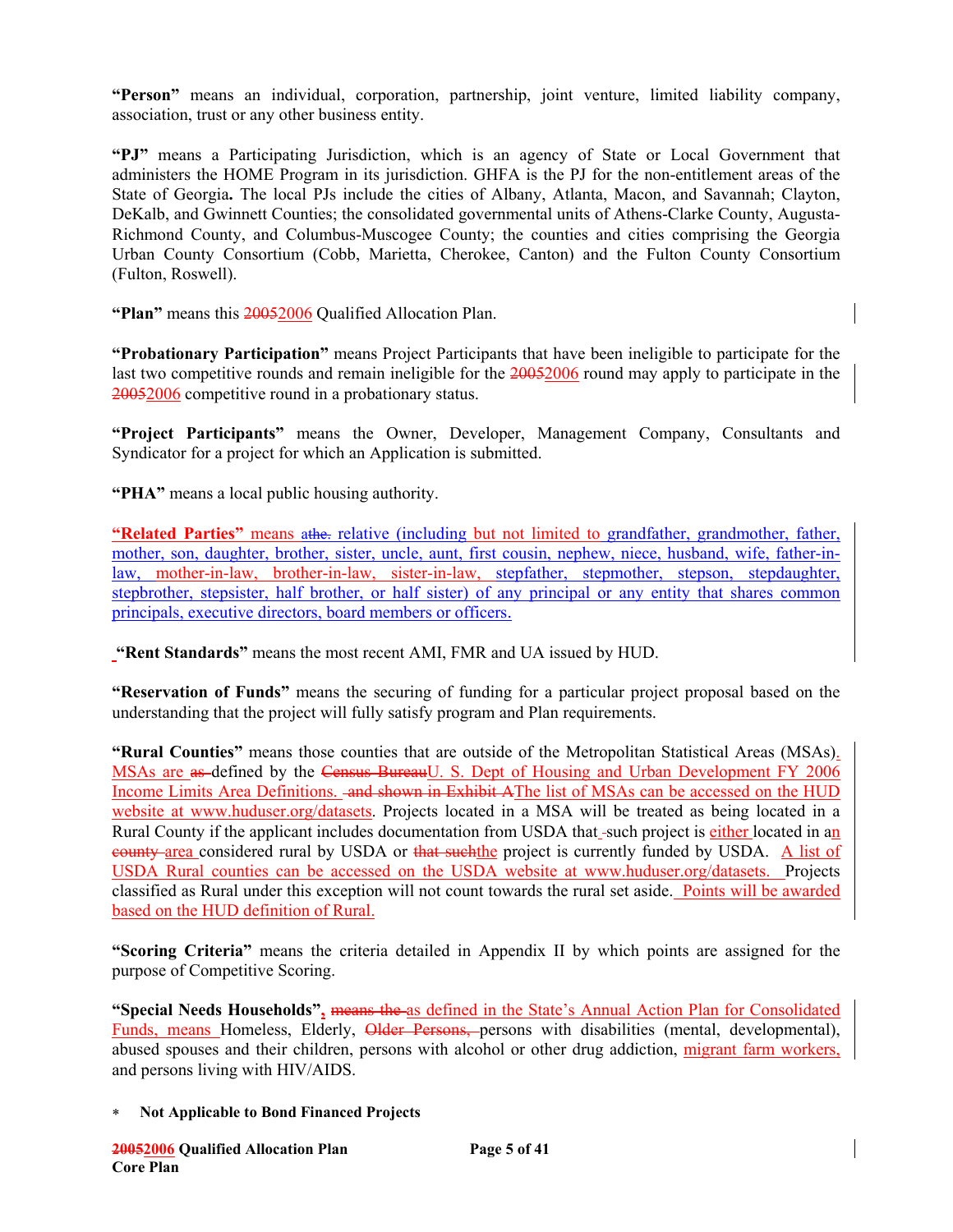**"State"** means the state of Georgia.

**"State Credit"** means the Housing Tax Credit established by the Georgia General Assembly, as set forth in O.C.G.A. 48-7-29.6.

**"Threshold"** means the criteria described in Appendix I, which is the first phase of review for Applications submitted under the Plan. Only those Applications that meet the Threshold criteria will be advanced to the Competitive Scoring process of the Application evaluations.

**"Total Development Cost"** means the sum of all anticipated on site development costs that must be funded in order to complete the proposed project.

**"UA"** means the utility allowances as described in the Plan.

**"URFA"** means the Urban Residential Finance Authority.

**"USDA"** means the United States Department of Agriculture.

#### **Section 3. Legislative Requirements**

**Federal Credit.** O.C.G.A. 50-26-8(a) 32 gives GHFA certain powers and authority. As the agency administering the programs of GHFA, DCA is authorized to:

"… allocate and issue low income housing credit under Section 42 of the Internal Revenue Code of 1986, as amended, and to take all other actions and impose all other conditions which are required by federal law or which in the opinion of the agency are necessary or convenient to ensure the complete, effective, efficient and lawful allocation of and utilization of the low income housing credit program. Such conditions may include barring Applicants from participation in the tax credit program due to abuses of the tax credit program and imposing more stringent conditions for receipt of the credit than are required by Section 42 of the Internal Revenue Code…"

- A. Section 42 of the Code mandates that:
	- 1. Each state adopt an annual plan for Federal Credit allocation;
	- 2. The Plan applies to projects awarded Federal Credit from the state's annual allocation, and projects financed by tax-exempt bonds and eligible for Federal Credit outside of the annual Federal Credit allocations;
	- 3. Draft versions of the Plan are made available for public comment;
	- 4. After consideration of those comments, amendments are made to the Plan;
	- 5. The final Plan be approved by the GHFA Board and transmitted to the Governor for final review and approval.
- B. Code Section 42(m)(1) requires that each state:
- Set forth the project selection criteria appropriate to local conditions;
- Give preference in allocating Federal Credit to projects that:
	- 1. serve the lowest income tenants,
- ∗ **Not Applicable to Bond Financed Projects**

**20052006 Qualified Allocation Plan Page 6 of 41 Core Plan**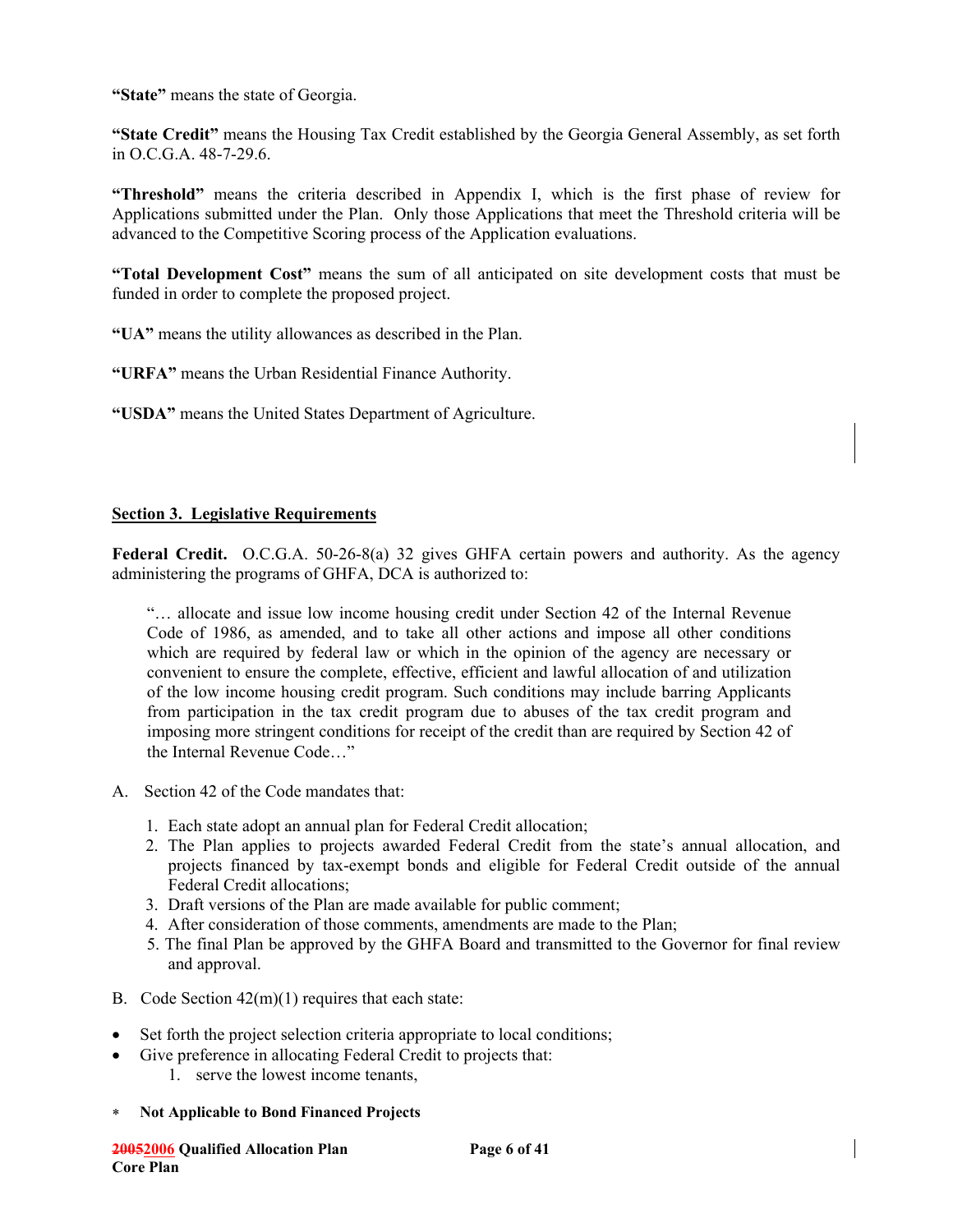- 2. obligate to serve qualified tenants for the longest time periods, and
- 3. are located in Qualified Census Tracts, the development of which contributes to a concerted community revitalization plan;
- Establish procedures to monitor projects receiving Federal Credit for compliance with program provisions, and to notify the IRS of significant noncompliance issues; and,
- Consider the following in allocating Federal Credit:
	- 1. project location,
	- 2. housing needs characteristics,
	- 3. project characteristics,
	- 4. Applicant characteristics,
	- 5. tenant populations with special housing needs,
	- 6. public housing waiting lists,
	- 7. projects serving families with children, and
	- 8. projects intended for eventual tenant Ownership.

**State Credit.** DCA also administers Georgia's housing tax credit. The State Credit is applied in conjunction with the Federal Credit on a dollar-for-dollar matching basis. For each dollar of Federal Credit allocated, an equal amount of State Credit will be automatically allocated by DCA. This State Credit will be administered under the same rules and regulations prescribed for the Federal Credit supplemented by any rules, policies, or regulations established by the Georgia Department of Revenue and/or the Office of Insurance and Safety Fire Commissioner. DCA will underwrite the combined Credit allocations to ensure that no development proposal is over-subsidized.

**HOME Program.** The State's Annual Action Plan for FFY20052006 Consolidated Funds identifies the proposed distribution method, geographic allocation, and guidelines for meeting federal requirements for all HOME funded programs of the State. The HOME Program regulations require that each PJ distribute its HOME resources in accordance with the priorities and objectives outlined in its most current approved Annual Action Plan for Consolidated Funds prepared in accordance with established HUD regulations (24 CFR Part 91). The Annual Action Plan incorporates the Plan as the established policy and procedures for the State's review and evaluation of Applications for the HOME Rental Housing Loan Program.

### **Section 4. Affordable Rental Housing Needs**

The State's Annual Action Plan identifies the housing needs of low and moderate income Georgians as follows:

- a. Households with incomes less than  $60\%$  of AMI;
- b. Special Needs Households, including:
	- the Homeless
	- Elderly Housing

### **Housing for Older Persons**

- persons with disabilities (mental, physical, developmental)
- abused spouses and their children
- persons with alcohol or other drug addiction
- persons living with HIV/AIDS
- migrant farm workers

 *Applicants are referred to the State's FFY 20052006 Consolidated Plan for complete information regarding Georgia's housing needs.*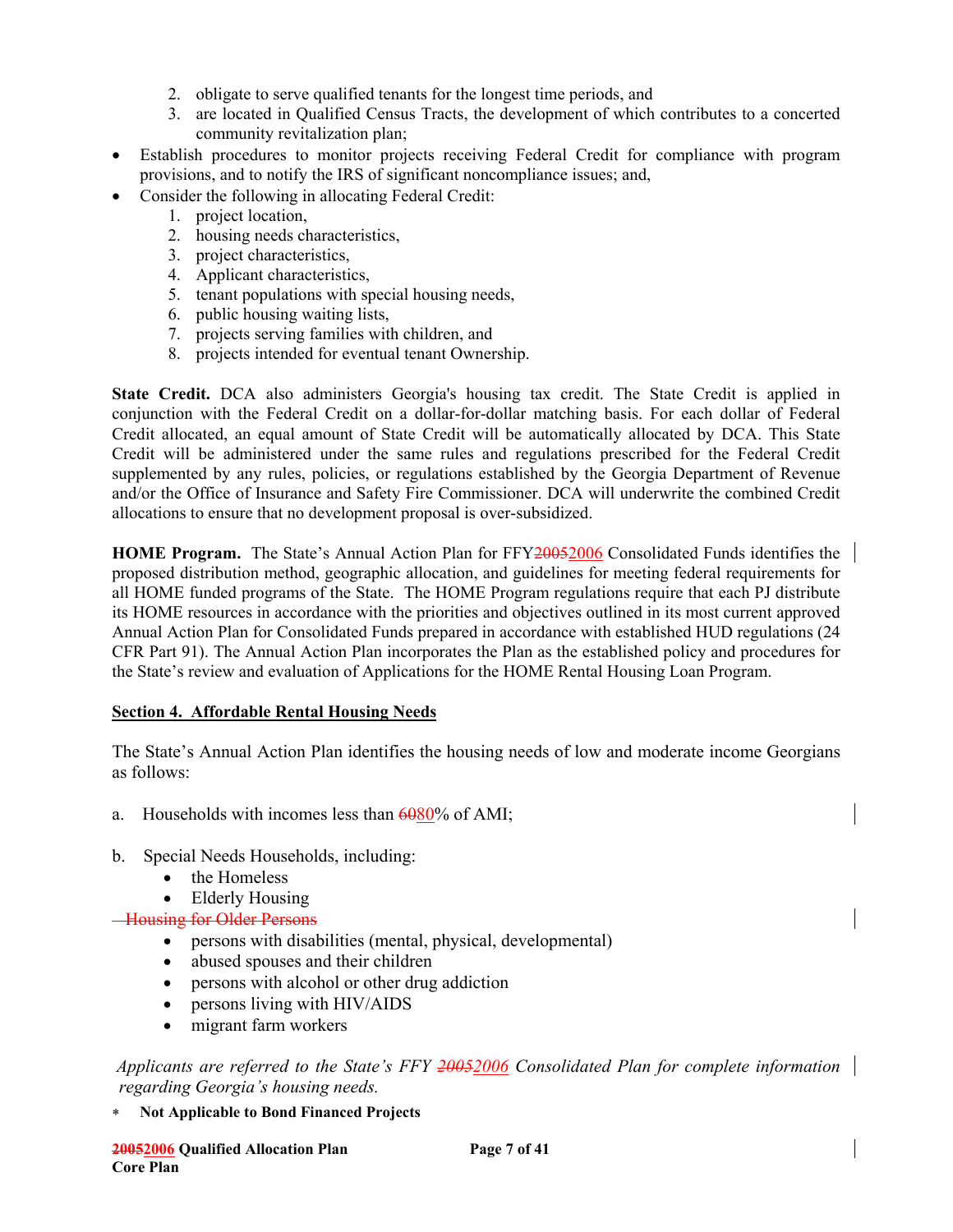∗ **Not Applicable to Bond Financed Projects** 

 $\overline{\phantom{a}}$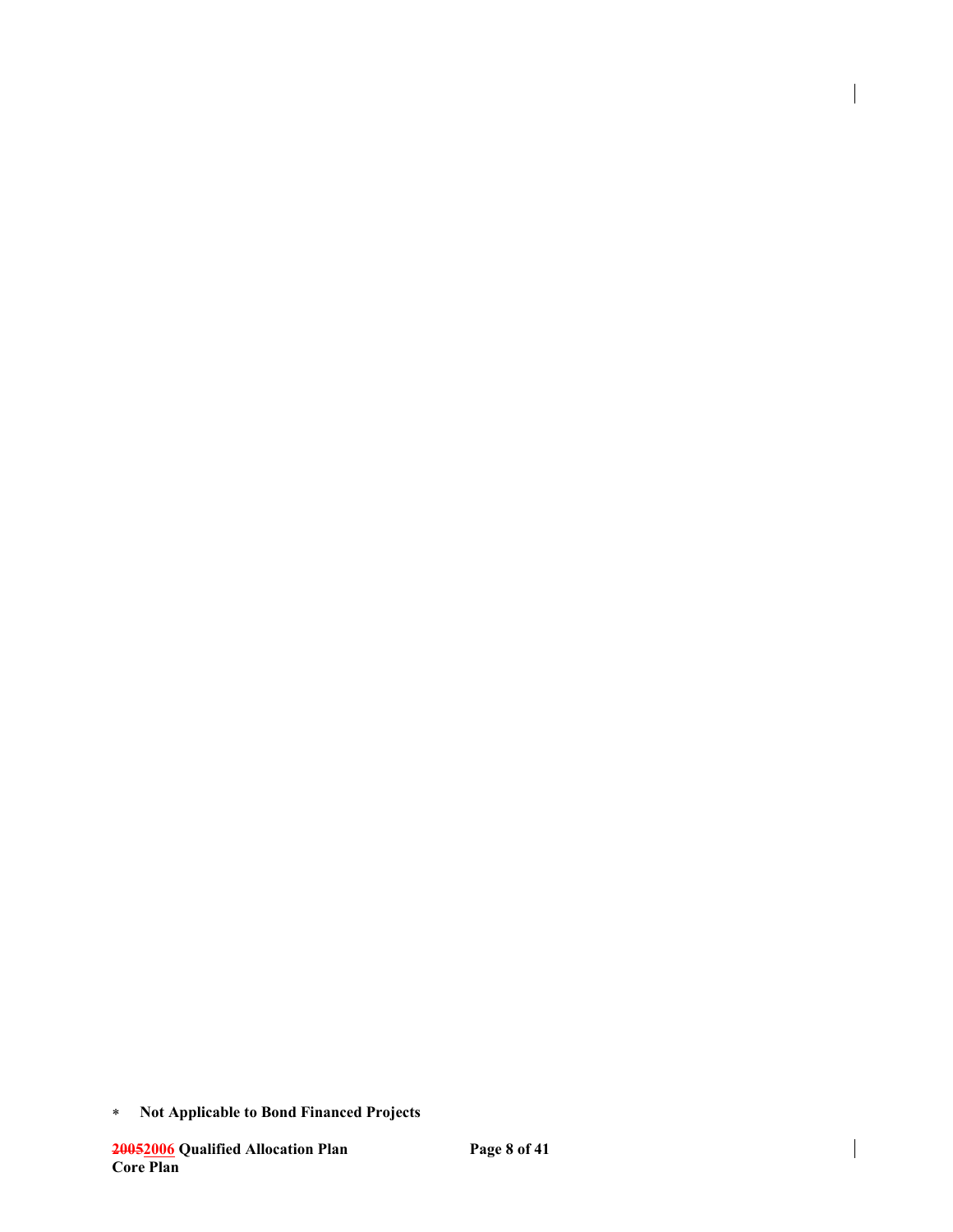### **Section 5. Affordable Rental Housing Objectives**

The State's Annual Action Plan establishes priorities and objectives to improve affordable housing and community development opportunities across Georgia. This plan is guided by three major priorities of the State of Georgia:

 1) To increase the number of Georgia's low and moderate-income households that have obtained affordable rental housing that is free of overcrowded and structurally substandard conditions.

 2) To increase the access of Georgia's Special Needs Households to a continuum of housing and supportive services which address their housing, economic and social needs.

 3) To increase the access of Georgia's Elderly population to a continuum of housing and supportive services which address their housing, economic and social needs.

To achieve these mandates, DCA makes Federal and State resources available under this Plan to Applicants that support either of the following purposes:

- Provide quality affordable rental housing, designed to last at least through the Compliance Period and the Period of Affordability, in those areas of Georgia having the greatest need.
- Make available quality, affordable rental housing that incorporates supportive programs for Special Needs Households.

#### **Section 6. Affordable Rental Housing Priorities**

DCA is committed to making quality affordable housing available for low-income Georgians in all parts of the State. Accordingly, DCA will direct its financing resources as described under the Plan to those Applications that best address Georgia's affordable housing needs.

The Plan is designed to direct financing resources to affordable housing developments that:

- promote the revitalization of urban and downtown areas through renovation, re-building and/or new construction in infill areas;
- provide affordable housing in Rural Counties;
- provide affordable rental housing for families with children;
- incorporate smart growth concepts that focus on the maintenance of quality of life, management of the impact of growth, protection of the environment and a return to the more traditional, less automobile-dependent, development patterns;
- include neighborhood characteristics and services that encourage resource protection, land conservation, open space planning techniques and smart growth principles;
- incorporate energy efficient project design and site design through sustainable building techniques and protection of existing resources

<sup>∗</sup> **Not Applicable to Bond Financed Projects**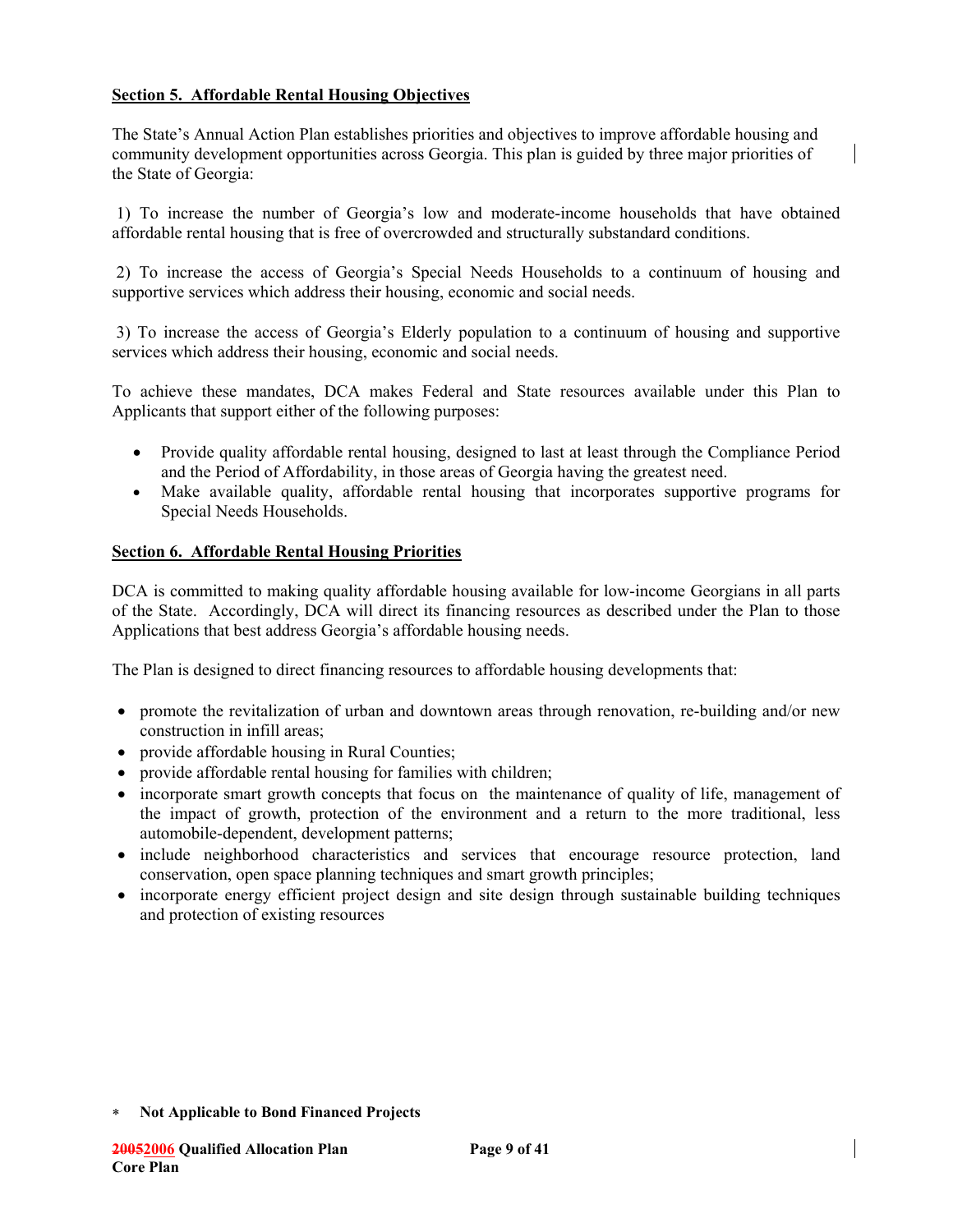### **Section 7. Financing Resources – Credits**

**A. 9 % Federal Credit.** The annual Federal Credit dollar amount allocated to the State of Georgia equals \$1.75 multiplied by the federal government's estimate of Georgia's population and indexed for cost-of living adjustments. The amount of Federal Credit available for the 20052006 funding cycle will be comprised of the State's 20052006 Federal Credit allocation, returned Federal Credit, and any national pool Federal Credit available to the State less any Federal Credit forward committed. The total estimated amount of Federal Credit available for 20052006 is expected to be approximately \$16 million.

The Credits are available annually for a 10-year period. With certain exceptions, Owners may receive annual Credits of the discounted present value of 30% of the qualified basis for developments involving acquisition, and annual Credits of the discounted present value of 70% of the qualified basis for developments involving new construction or rehabilitation.

Allocation of Credits will be made through a Competitive Scoring Process as defined in Section 15 of the Plan. An Application for Credits must be submitted to DCA in accordance with the policies and timelines set forth in the Plan and must satisfy the Threshold Requirements set forth in Appendix I of the Plan. Complete Applications that meet the Threshold requirements described in Appendix I will be allowed into the Competitive Scoring Process as set forth in Appendix II.

**Maximum Project Credits Award.\*** No project will be awarded more than Seven Hundred Fifty Thousand and No/100 Dollars (\$750,000) of Georgia's annual Federal Credit authority and an equal amount of State Credit authority.

**Set-Asides**.\* This estimated amount of Federal Credit available includes the following set asides:

- *Nonprofit Set-aside* 10% of the available 9% Credits are set-aside for nonprofit-sponsored Applications pursuant to the Code. Qualified nonprofit organizations must materially participate in the project within the meaning of Section 469(h) of the Code and meet all requirements set forth in Code Section 42(h)(5).
- *Rural Set-aside*  30% of the available 9% Credits will be set-aside for Applications proposing affordable housing developments in Rural Counties. Applications funded under the Rural County setaside will receive preference in the allocation of Loans.

**Note:** If a nonprofit development in a Rural County is selected for funding, that project's funding will be counted towards meeting both the nonprofit set-aside and the Rural County set-aside.

**Set-aside Related to Extenuating Construction Costs.\*** DCA recognizes as a result of the significant unforeseen effect that natural disasters have had on the hard construction costs within the past year, that general contractors that participate in DCA affordable housing programs may experience significant increases in materials costs. Projects that were funded in the 2005 competitive round can request additional credits subject to the following limitations:

- Only hard construction cost increases (excluding general contractor fees) will be considered in determining whether additional credits will be awarded
- DCA will compare the original budgeted construction costs and the costs set forth in the general contractor's construction contract in the determination of the credits to be allocated.
- Developer fee will not increase as a result of the increase in construction costs
- ∗ **Not Applicable to Bond Financed Projects**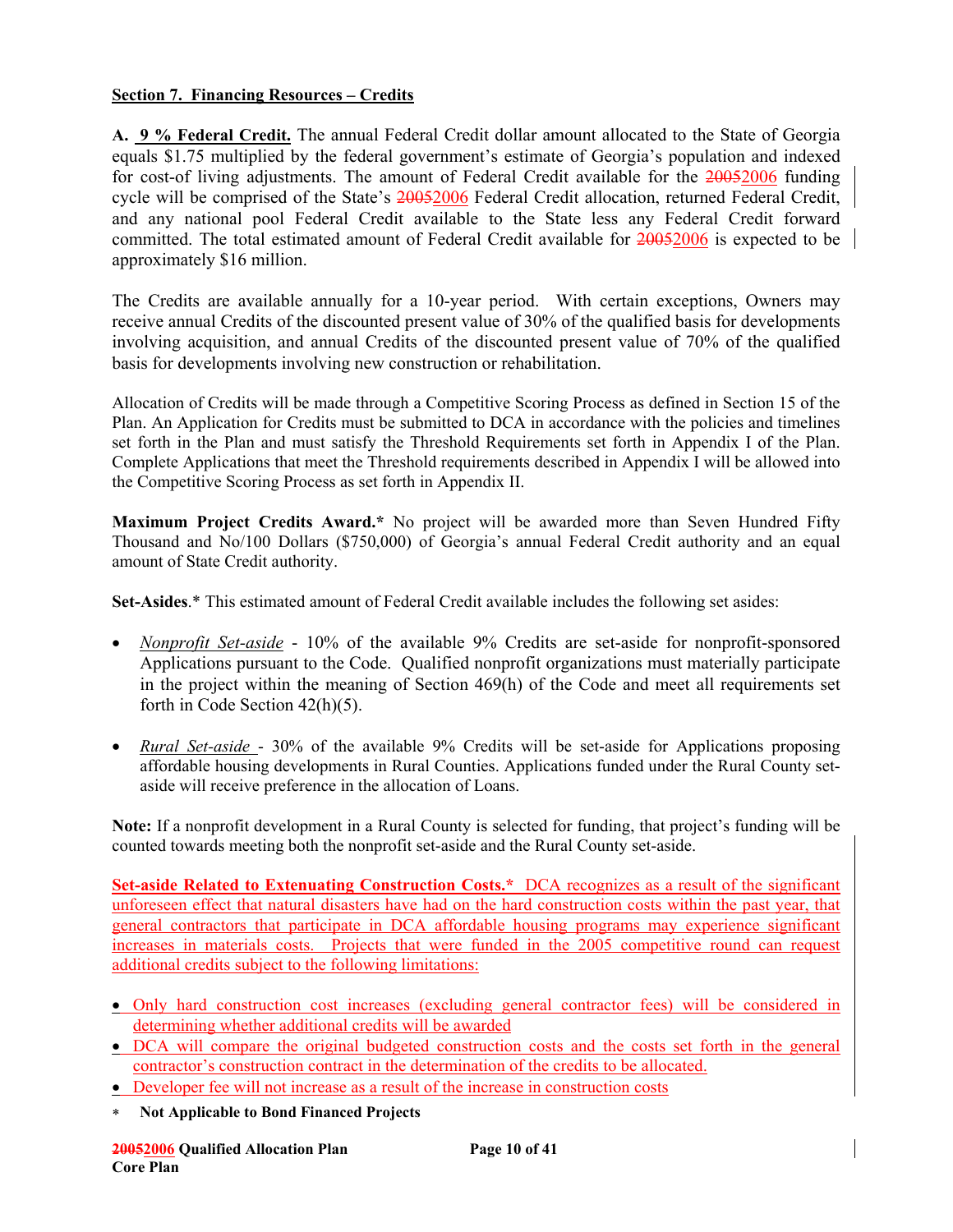- The total annual credits awarded from both allocations (2005 and 2006) cannot exceed the original credit cap of \$750,000 per project
- The total annual credits awarded in the 2006 round cannot exceed more than 7% of the 2005 allocation Set-Aside for 2004 project

The following documents must be submitted with the application for review:

- Fully executed construction contract
- Schedule of values
- Amended 2005 core application reflecting only increase in hard construction costs

DCA will provide additional instructions prior to the application intake deadline date for the 2006 round.

DCA will require an additional contractor cost certification during the 8609 process reflecting that the construction cost increases were incurred.

**Carryover Allocations.** To qualify 9% for Credits, a building generally must be placed in service during the year in which it receives an allocation. An exception is provided in the case where the Owner has expended more than ten percent (10%) of the reasonably expected basis in the building by the later of (1) the end of the calendar year in which the allocation is made, or (2) six months after receipt of the allocation. No project can receive more than one Carryover Allocation of 20052006 Credits. If the Owner determines that more Credits are necessary to make the project financially feasible, the Owner may apply to DCA for additional Credits only under the Application process set forth in the Qualified Allocation Plan in the year the project is placed in service and the Owner applies for the IRS Form(s) 8609.

**Land Use Restrictive Covenant**. The Owner must execute and record GHFA's prescribed form of the LURC prior to final allocation as required under Section 42(h)(6) of the Code. The LURC shall reflect all representations made in the original Application and any changes made to the original Application that have been approved in writing by GHFA. The LURC will be drafted after GHFA's receipt of the certification of the 10% test, and must be recorded upon its execution. All construction and/or permanent financing for the project must be subordinated to that portion of the recorded LURC that sets forth the requirements of Section 42 (h)(6)(E)(ii) of the Code**.** 

IRS Revenue ruling 2004-83 provides that Section 42(h)(6)(B)(i) requires that an extended low income housing commitment must include a prohibition during the extended use period against (1) the eviction or the termination of tenancy (other than for good cause) of an existing tenant of any low income unit (no cause-eviction protection) and (2) any increase in the gross rent with respect to the unit not otherwise permitted under Section 42.

**B. 4% Federal Credit – Bond Financed Projects.** Tax Exempt bond financed projects may also be eligible for 4% tax credits that are not subject to the state volume cap as described in Section 42 of the Code.

An Application for Credits for Bond Financed Projects must satisfy all applicable requirements set forth in Appendix I, Threshold Criteria, of the Plan and all applicable requirements set forth in the Plan.

DCA shall be the sole entity responsible for making such a determination and must issue its opinion as to the project's 4% Credit eligibility prior to Bond closing**.** The project must comply with the Plan in effect at the time of the Application submission. However, prior to the Application Submission, an applicant may request to comply with the Plan in effect up to six months prior to the intended date of the Application submission. DCA will approve such a request upon receipt. DCA's approval may contain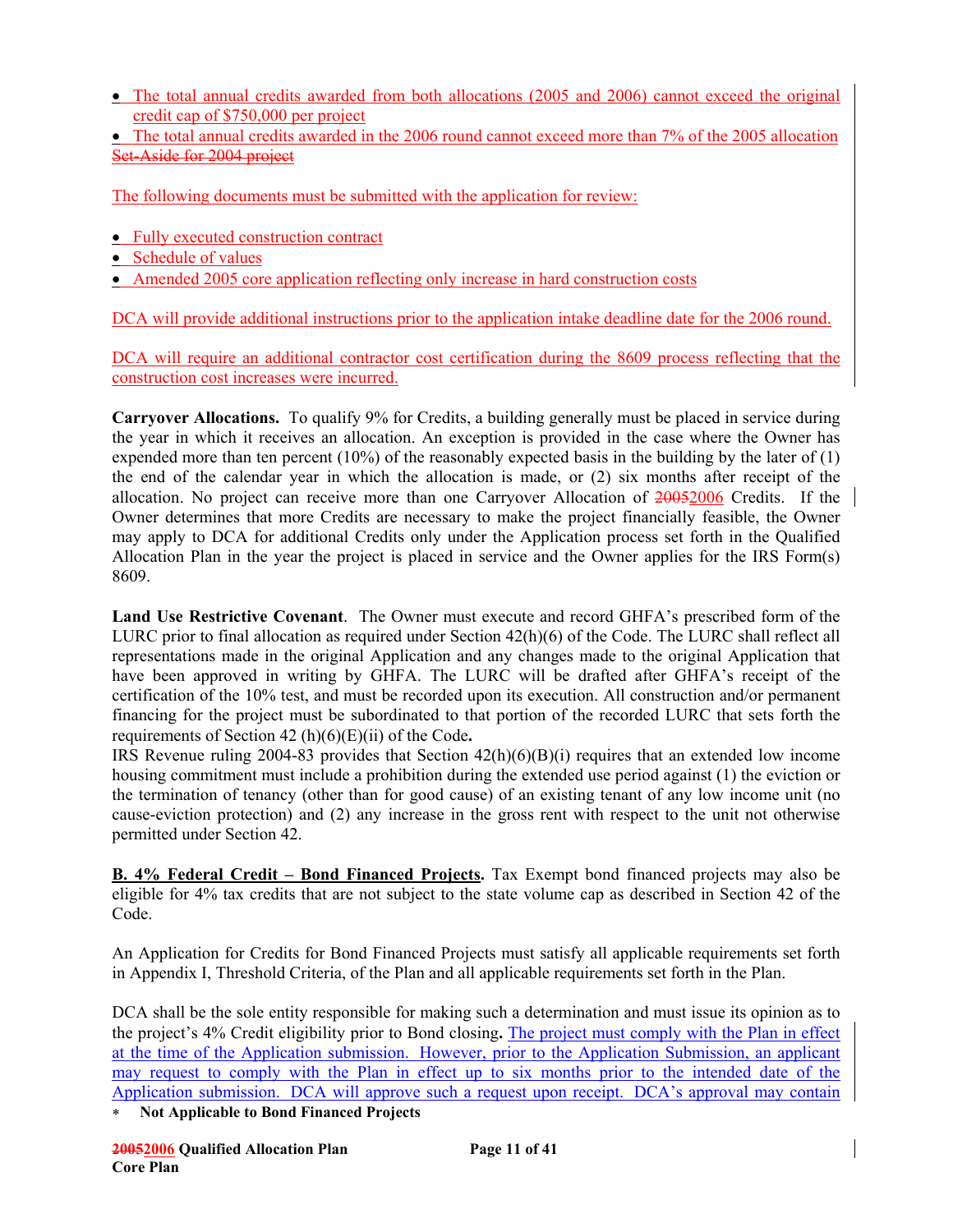certain conditions if there is a major change(s) in the federal and/or state housing credit program requirements during the six--month period prior to the Application Submission. The project must comply with the Plan in effect at the time of bond inducement.

In making Application to DCA for a Letter of Determination, an Owner must complete the standard Application, as well as provide all supporting documentation necessary to meet all applicable requirements and pay the appropriate Application and other applicable fees. The Application must be submitted at least 60 days before bond closing. However, a pre-application for the commissioning of a market study may be submitted to DCA at any time. DCA will provide its opinion within 60 days of the receipt of a complete Application. All requests for architectural standard, operating cost, per unit cost and/or experience waivers must be submitted 30 days prior to Application submission.

DCA's Application review will include, at a minimum, a financial feasibility evaluation, architectural review, a physical inspection of the property and an environmental review to ensure the quality of construction, and a compliance review to ensure adherence to state and federal requirements relating to the Credit and all applicable DCA policies, threshold requirements and Application submission requirements. Additionally, DCA will commission a market study for the purpose of determining market feasibility pursuant to Appendix I, Section 9 of the Plan. DCA will set forth the maximum Credit amount in the Letter of Determination. (Talk about amendment of credit amount based on cost increases) Subsequent to the issuance of the Letter of Determination, costs that exceed the unit cost limitations or a total development cost established pursuant to a waiver request do not require DCA approval if additional tax credits are not required to fund such additional cost.

Owners of projects receiving a Letter of Determination for Bond Financed Projects in 20052006 must apply for Final Allocation and request for issuance of IRS form(s) 8609 by February 15, 20082009. IRS form(s) 8609 for a project will be issued only once for the entire project as proposed in the Application. Form(s) 8609 will not be issued as buildings are placed in service.

DCA will not issue a favorable opinion or Form(s) IRS-8609 when an Applicant exhibits a continual pattern of noncompliance, or when the Applicant demonstrates an inability or an unwillingness to resolve noncompliance matters in a timely manner.

The Owner must execute and record GHFA's prescribed form of the LURC at or prior to Bond closing. The LURC shall reflect all representations made in the original Application and any changes made to the original Application that has been approved in writing by GHFA. The LURC must be recorded upon its execution. All construction and/or permanent financing for the project must be subordinated to that portion of the recorded LURC that sets forth the requirements of Section 42(h)(6)(E)(ii) of the Code.

**C. State Credit**. The annual State Credit dollar amount will equal that of the Federal Credit. The State Credit will be automatically allocated on a dollar-for-dollar basis with the Federal Credit (for both 9% and 4% Federal Credit) and will be available for the same time period discussed above. The Federal and State Credit may be bifurcated and sold to separate investors.

<sup>∗</sup> **Not Applicable to Bond Financed Projects**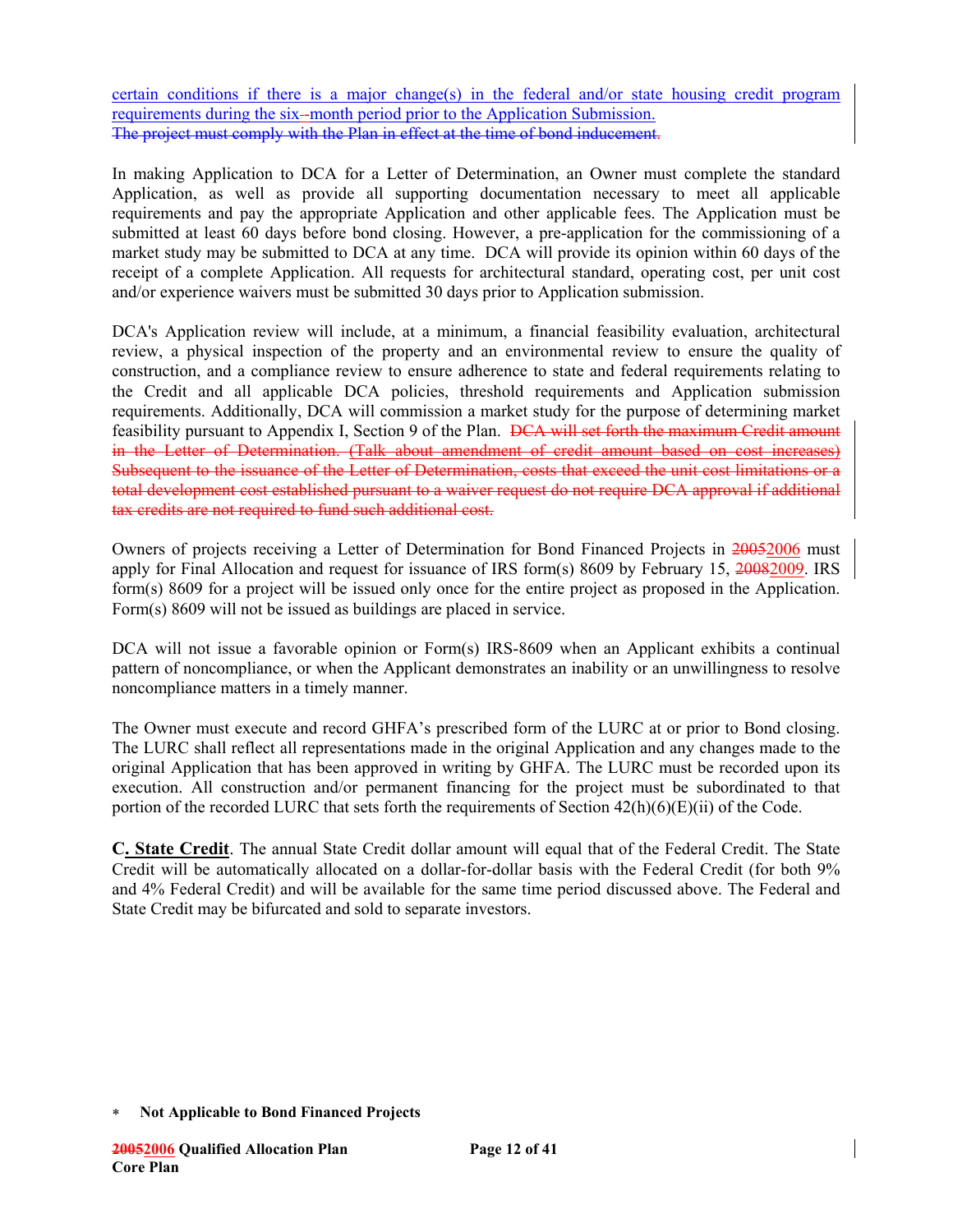### **Section 8. Financing Resources – HOME Loans\***

**Resources Available.** HUD annually allocates HOME funds to state and larger local governments. The Federal Fiscal Year (FFY20052006) HOME allocation is expected to be available to the State on **July 1,**  20052006, following approval of the Annual Action Plan for FFY20052006 Consolidated Funds (Annual Action Plan). In the event FFY 20052006 HOME funding is not made available to the State, DCA will not be obligated to provide any HOME Loans to Applicants.

As of the date of publication of the Plan, approximately thirteen million dollars (\$13,000,000) is expected to be available for HOME Loans under the Plan. DCA reserves the right to adjust the amount of HOME funds available for HOME Loans pending final notification from HUD of its FFY20052006 HOME allocation and DCA's determination of the funding needs of all of its HOME-funded programs as described in the Annual Action Plan for FFY 20052006 Consolidated Funds.

In the event HOME Loan funds remain unallocated after the Competitive Scoring process described in the Plan is complete, DCA reserves the right to apply the remaining HOME Loan funds to other DCA programs at its sole and absolute discretion. Further, DCA reserves the right to adjust the amount of HOME funds allocated to the HOME Rental Housing Loan and CHDO Set-Aside in its sole and absolute discretion.

**CHDO Set-aside.** Fifteen percent (15%) of the State's HOME allocation will be set aside for projects owned by nonprofits that have been pre-qualified by DCA as CHDOs. The CHDO set-aside will be met with funding under this Plan. HOME funds awarded to CHDOs under other DCA programs may also count towards this set-aside. CHDOs funded under this Plan must act as sole or joint Owners of newly constructed or rehabilitated rental housing for occupancy by low and very low-income households as set forth in the Plan, the Manual, and the HOME regulations. Organizations seeking funds under the CHDO Set-aside may apply for funding to cover pre-development expenses through DCA's CHDO Pre-Development Loan Program. Information on the Pre-Development Loan Program is available on DCA's website or by calling DCA at (404) 327-6858.

**HOME Loan Limits.** The minimum HOME loan amount is the greater of either \$100,000, or \$1,000 multiplied by the number of HOME funded units**.** The maximum HOME Loan will be the lesser of 90% of the unrestricted market value of the project or \$2 million per project, except that projects located in Rural Counties will be eligible for loans up to \$2.8 million if no other lender is involved or a second lender agrees to a second-lien position.

**HOME Loan Terms.** The following provisions are applicable to projects awarded HOME Loans**:** 

- Applicants requesting permanent HOME Loan financing must also use HOME Loans for construction financing.
- HOME loans will be made in an amount sufficient to cover hard construction costs only.
- No interest will be charged during the construction loan period assuming that the DCA HOME permanent loan interest rate is not required to be set at AFR.
- Construction loan terms will be based upon the projected construction and lease-up schedule, as determined from the Application and DCA's underwriting.
- The principal amount of the HOME construction loan and HOME permanent loan for a project will be the same.
- ∗ **Not Applicable to Bond Financed Projects**

**20052006 Qualified Allocation Plan Page 13 of 41 Core Plan**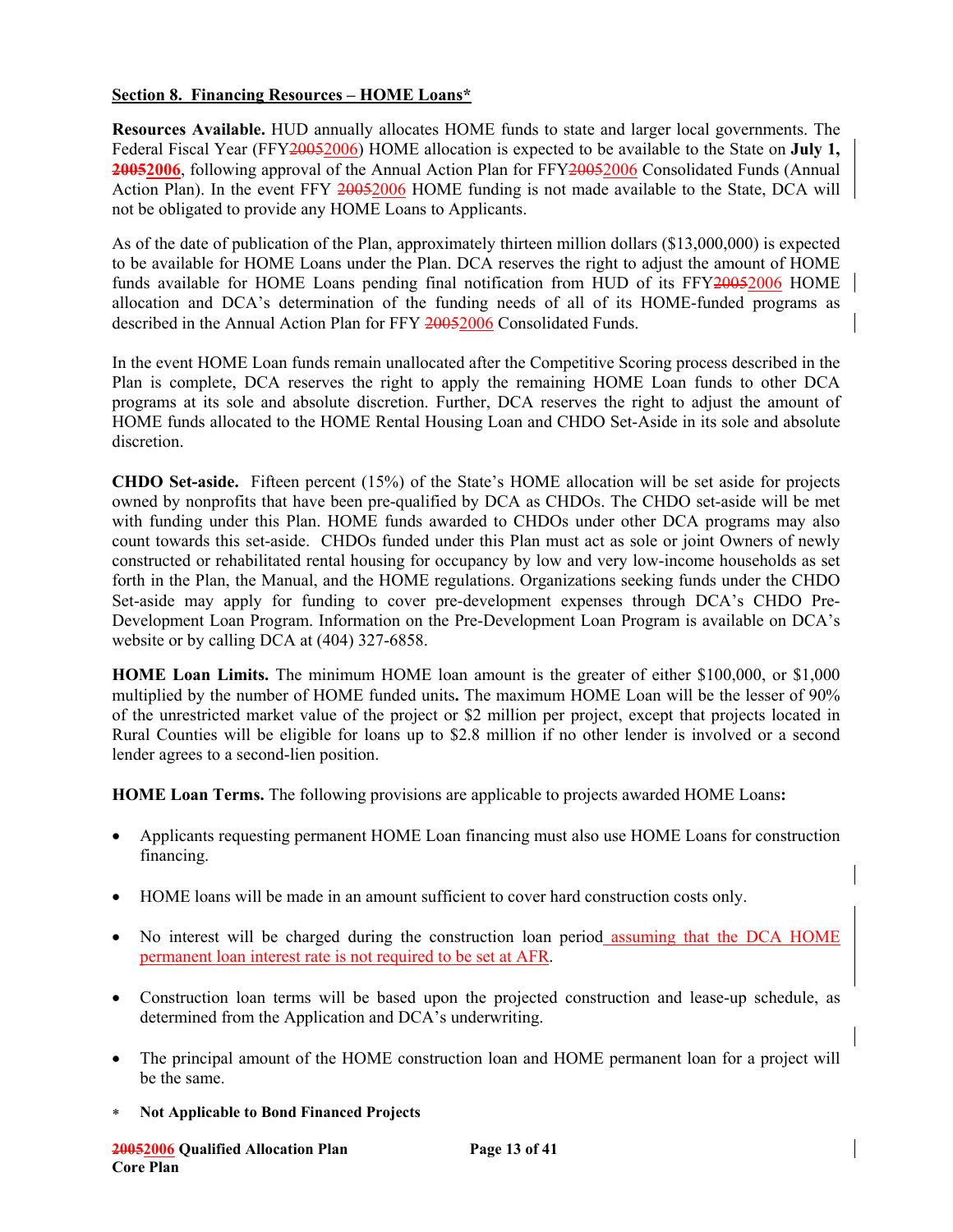- The interest rate on the permanent loan will be no less than 1%. However, the interest rate on loans to finance projects located in areas designated as rural pursuant to the definitions in the QAP may be less than 1% in years 8 through 15 as required to ensure project feasibility. In no case may such interest rate fall below 0.50%. In years 16 through maturity, such interest rates shall not fall below 0.25%. DCA reserves the right to adjust this rate at its sole and absolute discretion.
- Repayment schedules will vary depending upon projected economics of the development.
- In general, permanent HOME Loans will be fully amortizing, with a maturity and amortization period ranging from 15 to 30 years.
- DCA reserves the right, in its sole and absolute discretion, to adjust the term according to its own underwriting projections and all applicable policies and procedures.
- DCA HOME loans cannot be used to refinance or payoff an existing loan.
- Proceeds from permanent HOME loans can be used to repay for construction, bridge and predevelopment loans provided that the HOME assistance is part of the original financing package.
- Non-fully amortizing Balloon Loans are available for projects in Rural counties and for all Special Needs Projects throughout the state applying under the Special Needs Housing Tenancy Characteristics in Section 3B of Appendix II, Scoring Criteria. In such cases the term will be set by DCA with monthly payment and interest payments determined by DCA's underwriting projections and a balloon payment due at maturity.
- Written agreements shall be entered into between GHFA and the borrower evidencing, securing, and setting forth all of the terms and conditions of the HOME Loan. The Project Owner will also be required to execute all other closing or loan documents DCA deems necessary or desirable to document the HOME Loan satisfactorily.
- HOME Construction Loan proceeds will be disbursed on a draw basis during the construction period. The HOME loan documents will describe the policies and procedures for obtaining a draw.
- HOME Loans must "convert" to permanent loans within twenty-four months of HOME loan closing and upon the satisfaction of certain conditions outlined in the loan documents.
- In the case of non-*fully* amortizing HOME Loans, the outstanding interest and a portion of the principal must be paid every year.
- Contractor construction cost certifications audited by an independent certified public accountant must be submitted with the request for final draw.

<sup>∗</sup> **Not Applicable to Bond Financed Projects**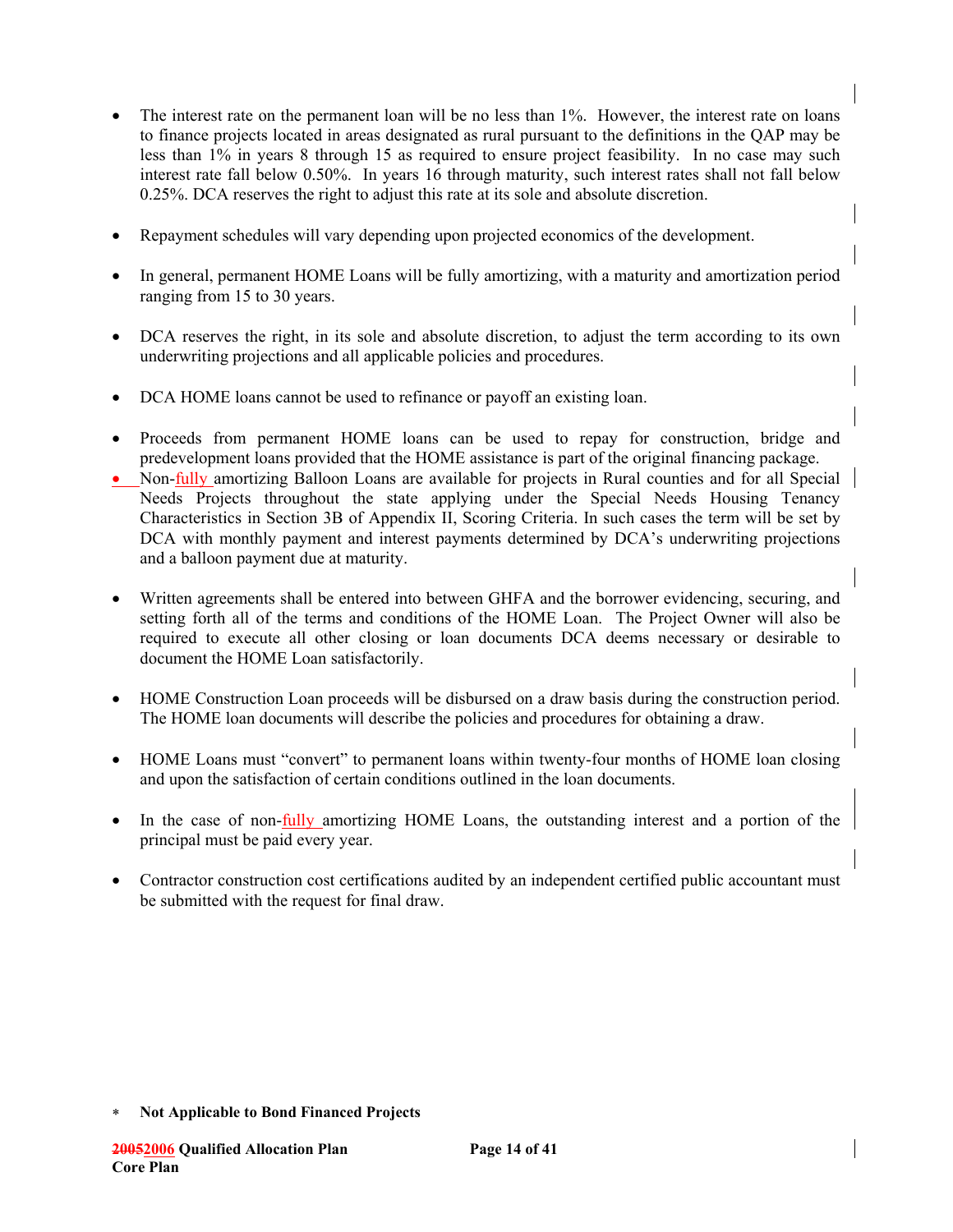### **Section 9. Policies**

Policies governing the administration of the Credits and HOME Loans are found throughout the Plan, the Manual, the Compliance Manual, and other documents published by IRS, HUD, and DCA. Included in this section of the Plan are policies to which DCA wishes to draw specific attention. In no way, however, should exclusion of a policy from this section be construed to limit its applicability to funding resources allocated under the Plan. DCA reserves the right to formulate new policies to address operational issues that may arise during the course of the funding cycle.

**General Requirements.** Generally, a project must:

- be supported by market demand as determined by DCA;
- meet DCA feasibility and viability standards;
- meet DCA site and construction quality standards;
- demonstrate readiness to proceed to loan closing and commencement of construction (with funds available to cover project costs during construction) and lease-up;
- evidence of proper zoning and infrastructure;
- identify sources of funds to pay for any amenities or services proposed, and;
- consist of an Ownershipownership (including consultant), development, and management team without a history of significant noncompliance problems.

**Program Applicability is indicated as "Credits" "HOME" or "Both"** (Sections that apply to HOME projects are not applicable to 4% or 9% tax credit projects)

*Annual Operating Expenses.* Annual budgeted Operating Costs, excluding reserve contributions, must be no less than \$3,000 per unit for urban projects, \$2,600 for Rural County projects, and \$2,400 for Rural County projects that include USDA loans as a funding source. (The lower amount for an USDA project is allowable due to USDA's more restrictive underwriting policies.) However, DCA reserves the right to determine the reasonableness of budgeted operating expenses for all projects. DCA will consider waivers for projects that can clearly demonstrate that annual operating costs can be reasonably maintained at a lesser amount. Approval of such waivers shall be at DCA's sole and absolute discretion. If a determination is desired prior to Application Submission, requests for waivers and fees shall be forwarded to DCA on or before **March 1, 20052006**, to the attention of the Director of the Office of Affordable Housing. For Bond Financed Projects, request for waivers and fees must be forwarded to DCA no later than 30 days prior to Application submission. **(Both)**

- *Assumptions for Building Basis*. For purposes of underwriting acquisition Credits, the building basis must be limited to the lesser of the sales price or the appraised value of the building(s). **(Credit)**
- *Assumptions for Land Purchase.* The cost assumed for acquisition of land and existing buildings will be limited to the lesser of the sales price or the appraised "as-is" value. **(HOME)**  The appraised value will be the basis for determining the appropriate sales price when an Identity of Interest exists between the buyer and seller. **(Both).**
- *Builder Cost Limitations.* Builder's overhead, general requirements, and builder's profit are limited to percentages of the total construction contract (net of builder's overhead, general requirements, and builder's profit) as follows: Builder's overhead – two percent (2%); General Requirements – six percent  $(6\%)$ ; and Builder's profit – six percent  $(6\%)$ . General Requirements shall not include water tap and sewer fees. For Applications where there is an Identity of Interest
- ∗ **Not Applicable to Bond Financed Projects**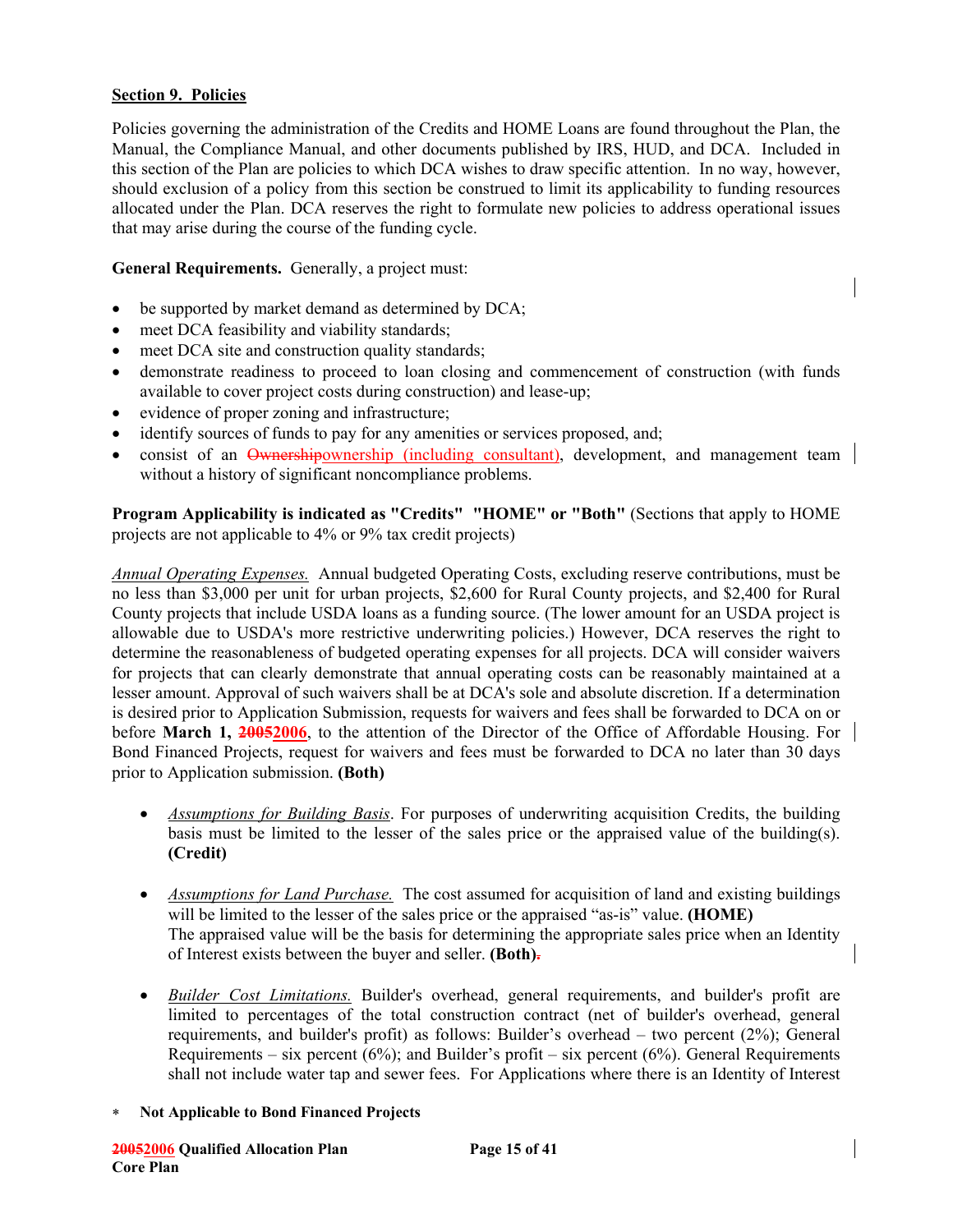between the owner and contractor or the developer and the contractor, the cost of obtaining a letter of credit or a construction loan in lieu of the payment and performance bond must be included in the general requirements. **(Both)** 

• *Construction Contingency*. The construction contingency amount must be at least  $\frac{25}{6}$  but no greater than 57% of the total construction hard costs for new construction projects. For rehabilitation projects, the construction contingency amount must be at least 57%, but no greater than 710% of the total construction hard cost. For historic rehabilitation projects, the construction contingency amount must be at least 10%, but no greater than 15% of the total construction hard cost. DCA reserves the right to adjust development budgets in this regard, for underwriting purposes, in its sole and absolute discretion. **(Both)**

To the extent feasible, DCA funds should be allocated to cover disbursements from the construction contingency. Regardless of how the contingency is funded, DCA must approve all change orders. Any unused balance in the construction contingency at the time of Conversion must be used to reduce the principal amount of the HOME Loan or the senior lender loan as appropriate, with the monthly principal and interest payments adjusted accordingly. **(HOME)**

- *Contract Bidding and Bid Bonds.* Owners are not required to solicit bids for construction contracts to be financed with DCA HOME Loans, and bid bonds are not required when bids are solicited, unless otherwise required by law. However, prior to closing a HOME Loan, DCA must approve both the general contractor and the contract documents. DCA will not close a Home loan unless the approved contract with the general contractor has been fully executed. **(HOME)**
- *Construction Hard Cost Financing.* HOME Loan funds can be used to finance only construction hard costs, which include site development, unit/building construction, and contractors, services which include, general requirements (inclusive of payment and performance bonds), builders overhead and builder's profit. Soft costs, acquisition costs and other project costs must be financed by other financing sources. (Not applicable to HOME CHDO Predevelopment Loans.) **(HOME)**
- *Construction Loan Recourse.* All construction loans will be full recourse against the borrower and/or the principals of the Ownership entity until full and final completion of the project as determined by DCA. In its discretion, GHFA may require that one or more Principals of the Owner or Developer guarantee the completion of construction and payment of the HOME Loan until completion of construction. **(HOME)**
- *Conversion*. Projects receiving HOME Loans must be scheduled to convert within twenty fourmonths of the HOME construction loan closing. Longer periods to convert may be approved by DCA during underwriting. **(HOME)**
- *Debt Coverage Ratio.* The debt coverage ratio for all tangible debt after funding expenses and other required reserve funding must be between 1.15 and 1.35 for the first full year of operation. For purposes of determining the debt coverage ratio, the deferred Developer Fee will not be considered tangible debt. As part of its financial feasibility analysis, DCA will require that a project meet at a minimum a 1.15 debt coverage ratio for each year after the first year of the credit period. Amounts set aside in a reserve funded in one year may not be withdrawn and treated as a gross receipt in a subsequent year to satisfy the debt service coverage ratio in the subsequent year. Amounts received in one year that exceed the debt service coverage target for that year will not be credited to another year. For purposes of this test, each year will stand alone. The debt coverage ratio cannot drop below 1.15 during the 15-year Compliance Period, HOME
- ∗ **Not Applicable to Bond Financed Projects**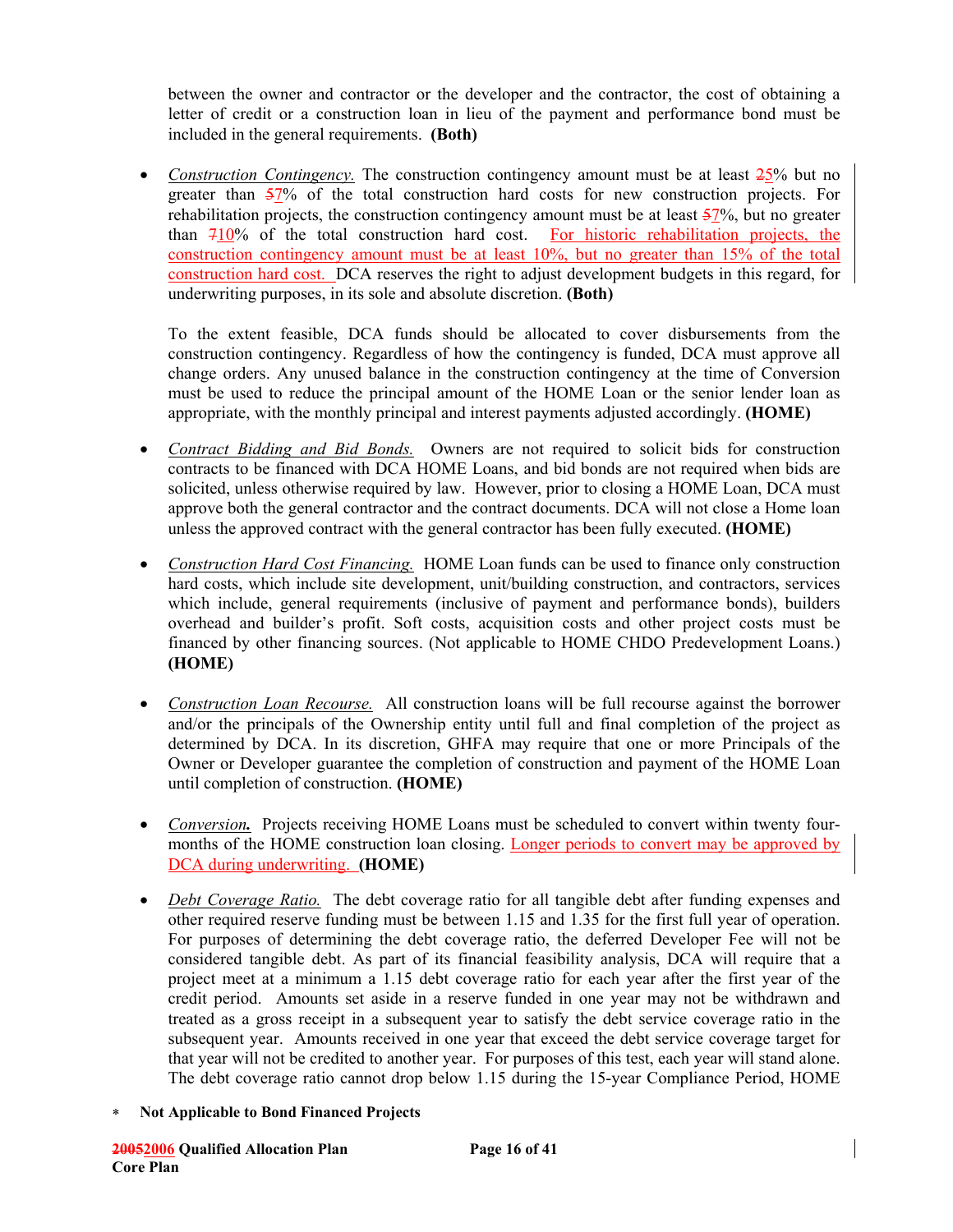Loan term, or the Period of Affordability, whichever is longer. The Credits and/or HOME Loan amount may be reduced if DCA's underwriting indicates a debt coverage ratio greater than 1.35 in the first full year of operation. **(Both)** 

- *Developer Fee Limitation.* DCA restricts the maximum Developer Fee as follows:
	- For new construction projects, the Developer fee will be limited to 15% of Total Development Costs less the budgeted Developer Fee and the cost of Land.
	- For acquisition / rehabilitation projects that are eligible for acquisition credits, the Developer Fee on the acquisition portion will be limited to 15% of the Existing Structures acquisition cost (including Acquisition Legal Fees). The rehabilitation portion will be limited to 15% of Total Development Costs less the budgeted Developer Fee, the cost of Land, Acquisition Legal Fees and Existing Structures.
	- For rehab projects that are not eligible for acquisition credits, the developer fee will be limited to 15% of Total Development Costs less the budgeted Developer Fee, the cost of Land, Acquisition Legal Fees and Existing Structures.

When an Identity of Interest exists between the Developer and the General Contractor, the maximum Developer Fee is restricted to 15% of the Total Development Cost less the cost of the Land, the budgeted Developer Fee, and the Builder Profit. If the Application budgets a Developer Fee of less than 15%, the percentage proposed will be substituted for 15% in determining the maximum Developer Fee.

For projects awarded a cost waiver, the developer fee will be calculated using the allowable total development cost based on the DCA Per Unit Cost Limits.

Deferred Developer fee must be payable within fifteen years from available cash flow.

Consultant's Fees are considered part of the Developer Fee. **(Both)** 

- *Developer Overhead and Consultant Fees.*The amount of the Developer's overhead and Consultant's Fee (if applicable) that can be drawn before Conversion must not exceed the lesser of (1) 20% of the maximum allowable Developer Fee, or (2) 50% of the total Developer Fee requested. None of the Developer's profit will be disbursed until Conversion. These disbursement conditions will be reflected in the HOME Loan documents and in an agreement with any other funding source(s) that will be funding these line items. **(HOME)**
- *Distribution Across Unit/Bedroom Sizes*

*1. Rent.* Projects with a multi-tiered rent structure must distribute the rents equally across unit sizes, unit types and buildings. These units need not be fixed but may float in the same way high HOME rent and low HOME rent units may float within a project. **(Both)**

*2. Accessibility*. To the maximum extent feasible, accessible units must be distributed through the project and site so as not to limit choice. **(Both)** 

- *Final Draw*. The final payment of funds (not including any retainage) for a HOME construction loan shall be made at the time of substantial completion of construction, to be evidenced by submission of all items on the DCA form "Requirements for Final Draw", including but not limited to: final payment request on the AIA draw request form, copies of all final certificates of
- ∗ **Not Applicable to Bond Financed Projects**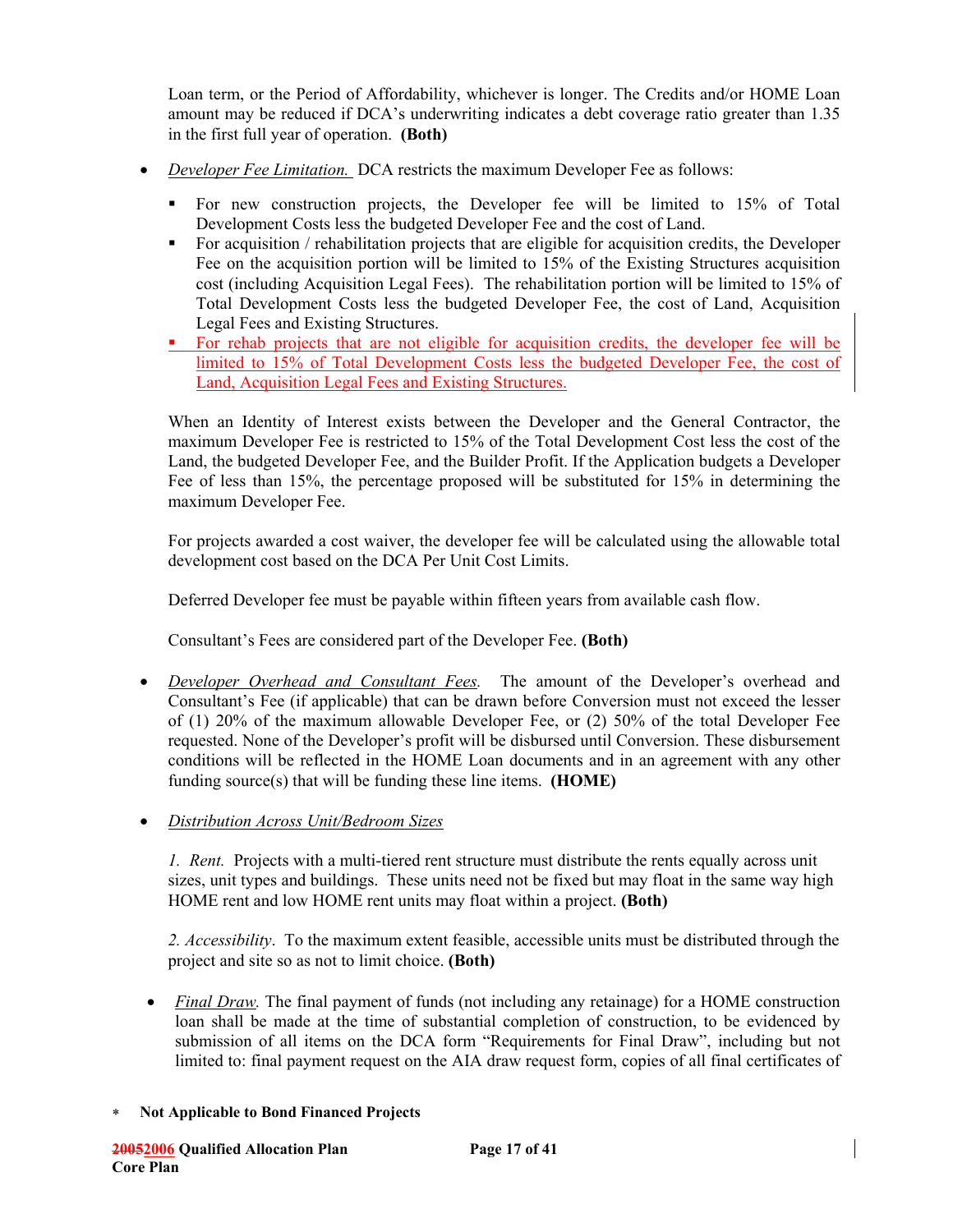occupancy for all buildings, final lien waivers, construction Consultants' final inspection report, and approval for release of funds. **(HOME)** 

- Fixed or Floating Unit Designation. For properties with both HOME assisted and non- HOME assisted units, the Applicant must select to treat the HOME assisted units as "fixed" or "floating" units at the time of loan commitment. When HOME assisted units are "fixed", the specific units that are HOME assisted (and, therefore, subject to HOME rent and occupancy requirements) are designated and will never change. When HOME assisted units are "floating", the units that are designated as HOME assisted may change over time as long as the total number of HOME assisted units in the project remains constant and the HOME assisted units remain comparable to the non assisted units over the affordability period in terms of size, features and number of bedrooms. If the Applicant fails to make such an election at the time of loan commitment, it will be deemed that the Applicant has elected to treat the HOME assisted units as "floating". **(HOME)**
- *Employee Unit Designation.* For Applicants electing to house management, security, or maintenance personnel in a project unit, the employee unit can be either designated as part of the residential unit count or as part of the common space. If the employee unit is designated as part of the residential unit count, and is also designated as a low-income unit, then an income eligible household must occupy it. This income eligible household may be the on-site management, security or maintenance personnel. Rent can be charged or collected by the Owner for this unit. If the employee unit is designated as part of the common space, it need not be occupied by an income-eligible household, but must be occupied by a full time on-site manager, security or maintenance personnel. No rent can be charged or collected by the Owner for a unit designated as common space. **(Both)**

• *Identity of Interest.*

1. Contractor- If there is an Identity of Interest between the Owner and the contractor or the Developer and the contractor, a third party front-end analysis of the construction costs will be commissioned by DCA during the DCA underwriting period. Additionally, industry standards for such Owner-provided construction services shall be used to determine reasonableness for the services. **(HOME)** 

2. Project Participant- Identity of Interest between any Project Participant, other than the Syndicator, and the construction and/or permanent lenders is prohibited unless the financing terms and conditions are reasonable, customary, and consistent with industry standards. The determination of whether or not such terms and conditions are reasonable and customary is at DCA's sole and absolute discretion. **(Both)** 

3. Other Provider - If there is an Identity of Interest between the Owner and any other provider of service, material, or supplies, three (3) bids must be submitted to DCA. Such Owner-supplied services, materials, or supplies must not exceed the amount ordinarily paid for the service, material, or supply. **(HOME)** 

4. Land Purchase. For Applications where there is an Identity of Interest between the buyer and seller for any site(s) within the project, an appraisal no more than 6 months old and prepared by a certified appraiser must be submitted with the Application as a basis for the determination of the appropriate sales price. The appraisal must be prepared in accordance with the DCA Appraisal Guide and must provide separate valuations for the land and existing buildings. See Appendix II, Section 10(b) for further appraisal requirements. **(Both)**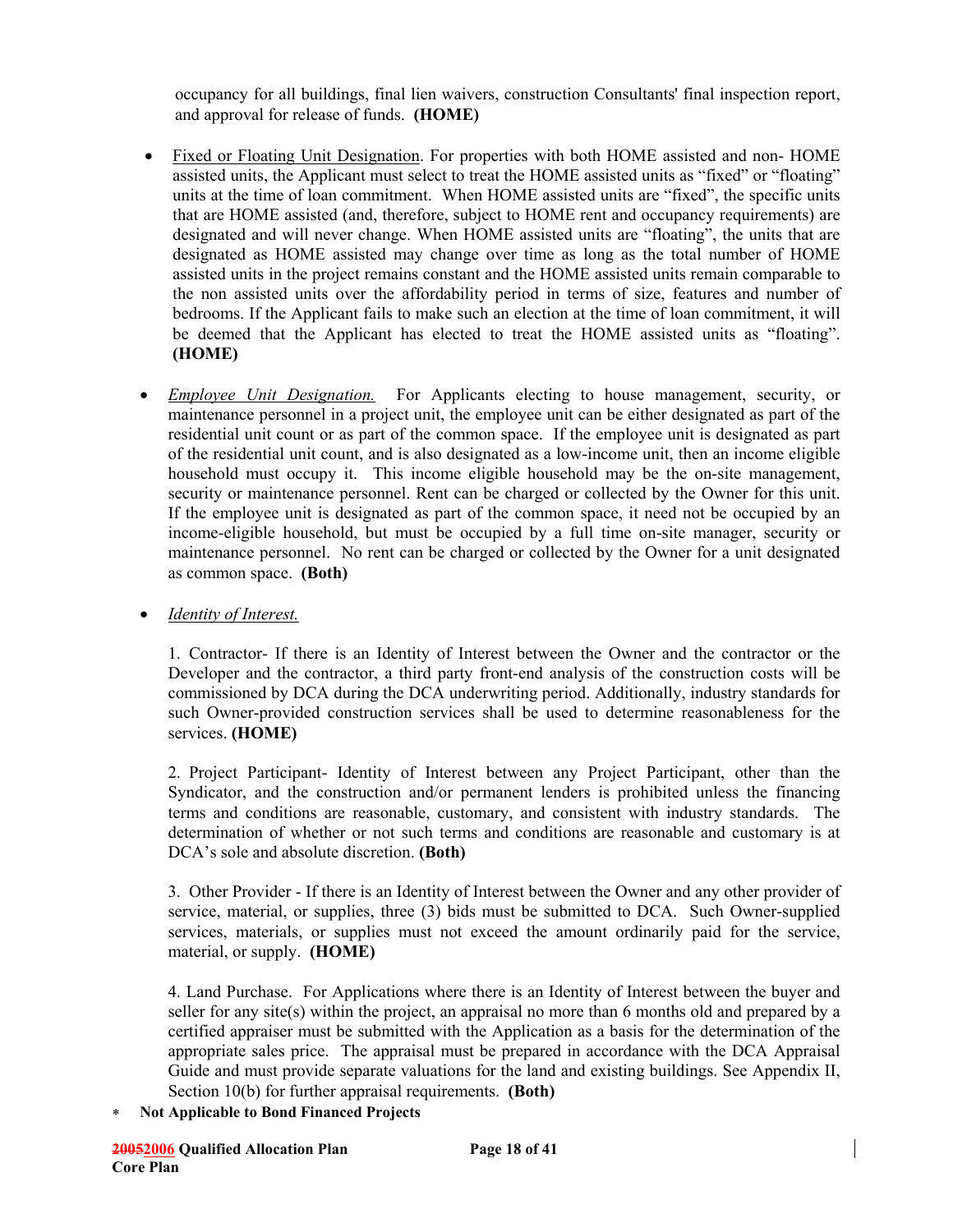• *Intercreditor Agreements*. When GHFA is not the only construction lender on a project, an intercreditor agreement shall be executed with the other lenders to ensure DCA's required involvement in all significant aspects of the administration of the construction loans.

At a minimum, the intercreditor agreement should contain at least the following essential elements:

- 1. A development cost budget approved by all lenders indicating the source(s) of funding for each line item;
- 2. A process and timetable for reviewing and approving change orders to the construction contract;
- 3. A process and timetable for reviewing and approving draw requests, including site inspection and documentation standards;
- 4. A process and timetable for amending the approved development cost budget**;**
- 5. Limitations on disbursements for Developer Fee (Owner's profit and risk) and Consultant fees; and,
- 6. Other matters, such as priority of each lender's interest in the collateral for the loans.

#### **(HOME)**

- *Land Use Restrictions.* When there is more than one financing source imposing land use restrictions on a project, e.g., a HOME Loan and Credits, there may be restrictions from one program that are more restrictive than similar restrictions in the other program(s). In such instances, the most restrictive requirements will apply to the project. **(Both)**
- *Local Government Fees.* The development budget must include all water tap, sewer tap, impact and building permit fees. These local government fees cannot be part of General Requirements.
- *Market Studies*. Applicants seeking 4% Credits, 9% Credits and/or HOME Loans must pay a fee that includes the cost of a market study to be commissioned by DCA. Applicants must pay this fee at the time of Application or Pre-Application Submission. The resulting market study is the sole property of DCA. However, after the Letter of Determination is issued or the Competitive Scoring process is complete and awards have been announced, each Applicant will receive one copy of their respective project's market study. **(Both)**
- *Non--Fully Amortizing Loans Excess Cash Flow.* For all permanent non--*fully* amortizing HOME Loans, in which the monthly installments of principal and interest are not sufficient to pay the HOME Loan in full over the loan term (a "non-amortizing HOME Loan") the borrower will deposit one-half of the cash flow from the project (after payment of secured debt service) into an interest bearing reserve account. The holder of the reserve account and the terms under which it will be held must be approved by DCA in its sole discretion. Funds held in the reserve account will be used only for principal reduction of the HOME Loan or Capital Improvements, but only if such use is approved by GHFA in advance. Funds in the reserve account (with the exception of those approved by GHFA for Capital Improvements) must remain in the reserve account until the HOME Loan is repaid. **(HOME)**
- *Non--Fully Amortizing Loans Future Market Value.* In the case of a non--fully amortizing HOME Loan, DCA will require a projection from the appraiser of the future market value of the property at the maturity of the HOME Loan. This value will be used by DCA to determine the likelihood of retirement of the outstanding balance by refinance or resale of the property. The
- ∗ **Not Applicable to Bond Financed Projects**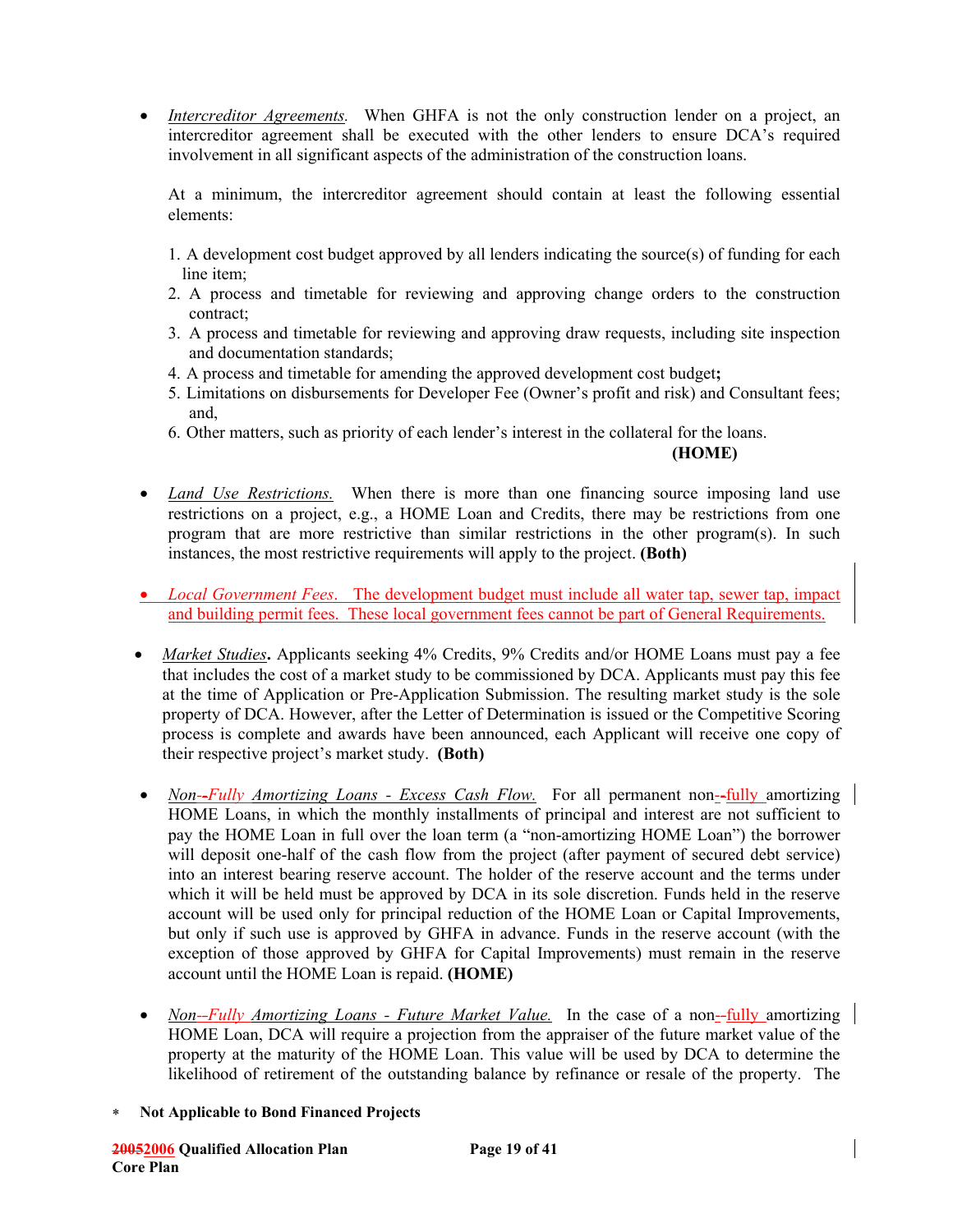future market value of the property must be greater than the projected outstanding DCA HOME Loan balance at maturity in order for the HOME Loan to be considered financially feasible. **(HOME)**

- *Repayment of Principal and Interest for DCA HOME Loans.* In the case of a non-amortizing HOME Loan, the outstanding interest and a portion of the principal must be paid every year. **(HOME)**
- *Operating Deficit Reserve.* All developments financed in whole or in part with HOME Loans must budget for and fund an operating deficit reserve in an amount of no less than four times the secured monthly debt service to lenders plus no less than four months projected operating expenses. The funding of the operating deficit reserve must be completed at or before Conversion. If drawn upon, no further distribution to Owners will be authorized until such time as the operating deficit reserve is restored to full funding.

The operating deficit reserve must be held by DCA or the senior lender and must remain in place for the term of the HOME Loan or the Period of Affordability, whichever is longer. With the exception of instances in which Fannie Mae is the sole senior lender, if DCA is a subordinate lender, but makes a HOME Loan in an amount greater than the senior lender, DCA must hold the reserves. All withdrawals from the operating deficit reserve must be requested in writing and approved in advance by DCA. Interest earned on the operating deficit reserve account shall be added to the account as an additional contribution and will not be credited against the required monthly cash contributions. **(HOME)** 

- *Over-Income Tenant Restriction -* The Code provides that a tenant's income may increase during tenancy to exceed 140% of the allowable household income. DCA requires that the lease for tenants who exceed this limit for two (2) successive years may not be renewed for the third year. The penalty for failure to adhere to this DCA policy may be forfeiture of the right to participate in all DCA programs in one or more future years depending upon the severity and nature of the particular circumstances. **(Credit)**
- *Over-Income Tenant Restrictions*When DCA HOME Loans are used, additional over-income restrictions shall apply. Upon re-certification of a previously eligible tenant, if it is determined that the tenant's income exceeds 60% of AMI, the tenant's rent must be increased to the lesser of: 30% of the tenant's adjusted annual income, HUD's fair market rent limitations, or the maximum amount allowable by the Code, not to exceed limitations set by state or local laws (if any). Any exceptions to this requirement must be approved in writing by DCA. In the event a HOME funded project also has Credits, the Over Income Tenant Restrictions will defer to the tax credit rules stated above. ( **HOME)**
- *Owner-Contractor Agreements.* If the Owner is not also the general contractor, all developments financed in whole or in part with a HOME Loan for construction must use an AIA Standard Form Agreement between Owner and contractor, with Standard Form Terms and Conditions. The contract can either be stipulated sum or cost plus a fee with a maximum. (**HOME)**
- *Partnership Agreements.* The partnership agreement and any amendments must be fully executed prior to the HOME Loan closing. The Partnership Agreement and any amendments must reflect the terms of the HOME Loan transaction on all material points. If the Owner is a limited liability company, an operating agreement in a form satisfactory to DCA must be fully executed before the HOME loan closing. After the HOME loan closing, the partnership agreement or the operating
- ∗ **Not Applicable to Bond Financed Projects**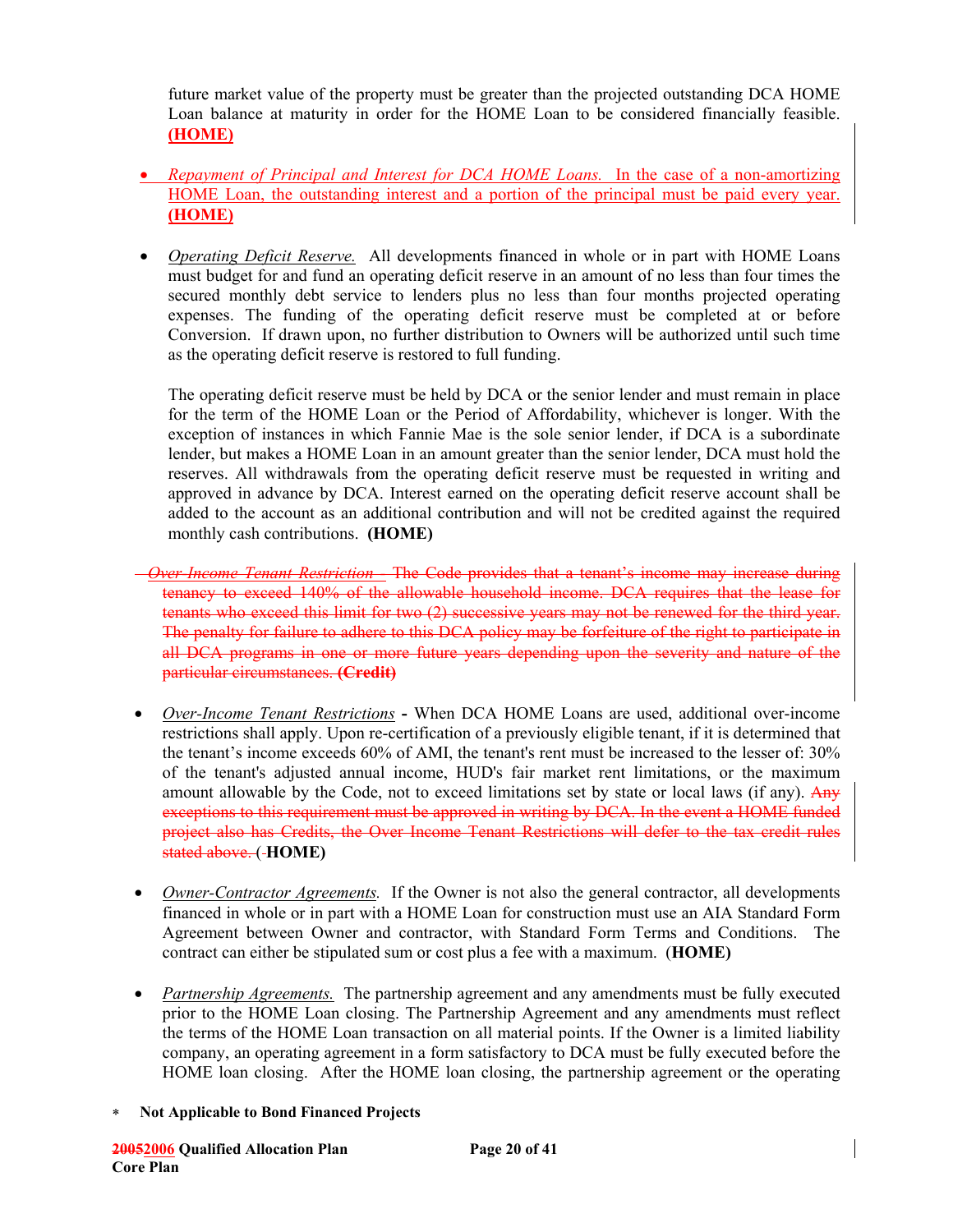agreement (as the case may be) may not be further amended without GHFA's prior approval. **(HOME)**

• *Payment and Performance Bonds.*A 100% payment and performance bond will be required for all developments funded with HOME Loans. The issuer of the bonds and the terms of the bonds must be satisfactory to DCA in its sole discretion. The cost of these bonds shall be included in the six- percent general requirements limit for the construction contract (see "Builders Cost Limitations" above). When an Identity of Interest exist and the contractor cannot obtain a payment and performance bond, a letter of credit or construction loan can be utilized in lieu of a payment and performance bond. The cost of the letter of credit or construction loan will be included in general requirements.

#### **A waiver of the requirement for payment and performance bonds may only be granted when there is an Identity of Interest between the Owner/Developer and the contractor, regardless of the contract amount, since such a relationship is usually not bondable.**

A waiver will not be considered unless:

- 1. The Owner agrees to provide a construction completion guaranty and payment guarantee, secured by a letter of credit from a federally-insured institution with a value of at least 50% of the total construction cost, including profit and overhead; or
- 2. The Owner agrees to secure a construction loan with private financing. GHFA will disburse funds during the construction period, in an amount not to exceed \$2,500 per construction draw. **(HOME)**
- *Permanent Debt Financing*.\* Permanent debt financing shall have a minimum term of 5 years. **(Both)**
- *Public Housing Units*. HOME and/or Credits cannot be used for the construction or rehabilitation of public housing units except in mixed Mixed income Income projects (eligible for Mixed Income points) that include public housing units and a portion of the Total Development Cost is from another clearly identified funding source. **(Both)**
- *Relocation and Displacement of Tenants.* For all HOME Loan and Credits projects, the completed and executed tenant household data forms must be submitted with the Application for every occupied unit in each building to be rehabilitated. The Applicant is responsible for the accuracy of the information on the data forms. Applications for HOME Loans that require relocation of existing tenants due to rehabilitation work will be accepted only with a relocation plan (including a sufficient budget) that in the opinion of DCA meets the requirements of the Uniform Relocation Act and any other applicable laws.

Funding sources other than the DCA HOME Loan must be used to finance the relocation costs. For Credits projects, DCA will not allow permanent displacement of tenants, if avoidable. If the Applicant anticipates displacing tenants, the Applicant must include in the Application a detailed displacement plan, which sets forth the specifics of the displacement, including a projected budget, and an explanation of efforts planned by the Applicant to mitigate the impact of the displacement. Any displacement of tenants will be subject to DCA's prior written approval.

In the event condemnation proceedings are pending against a proposed project, DCA's relocation policies are applicable to all tenants residing at the property at the time of application.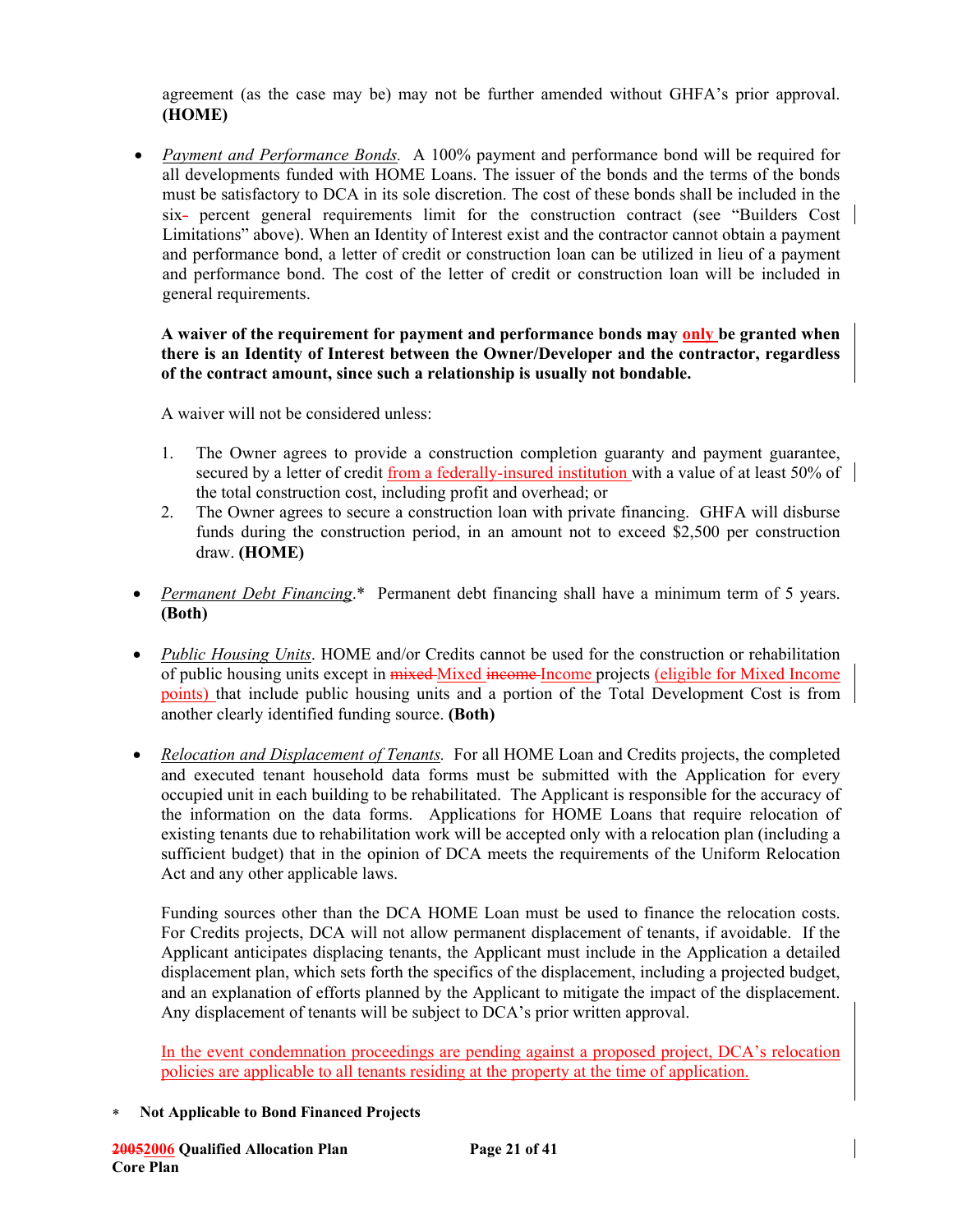Properties that have HOPE VI or other master relocation plans must submit those plans with their application even if HUD has approved those plans. **(Both)** 

- *Rent-Up Reserves.* A reasonable rent-up reserve is required for all projects-receiving a DCA HOME Loan only if a lease-up cash flow analysis results in a cash flow deficit. For those developments, the DCA will determine the reasonableness of the Reserve. The required rent-up reserve would equal the amount of the projected lease-up deficit. All funds remaining in the Rent-Up Reserve account at the time a project reaches 93% occupancy can be utilized to pay down any deferred developer fee, or if there is none, will be transferred to the Replacement Reserve or Operating Deficit Reserve account. A required rent-up reserve will only be used to cover operating cash flow deficits during the period prior to converting a construction loan to a permanent loan. Loan documents and intercreditor agreements must reflect this requirement and DCA's approval authority. **(HOMEBOTH) (DEFERRED DEVELOPER FEE ???)**
- *Replacement Plan.* A Replacement Plan and schedule must be submitted to DCA with the design development documents no later than 90 days from award notification. The calculations and assumptions used in the Replacement Plan should take into account the fact that over the life of the project, capital items such as building roofs, parking lots, HVAC systems, major appliances, etc., will need to be replaced. At a minimum, the Replacement Plan must reflect reserve contributions and, depending on the projects characteristics, may require contribution amounts greater than the minimum Replacement Reserves requirements. **(Both)**
- *Replacement Reserve.* A Replacement Reserve, based on a Replacement Plan, is required for all projects awarded funding under the Plan and must be included in the operating budget. Contributions must be made to the reserve account, starting at or before the conversion date of the construction loan to permanent loan and must be funded for the term of the loan in accordance with the Replacement Plan. The following minimum contributions must be used:
	- 1. Rehabilitation \$25.00 per unit per month (\$300 per unit per year)
	- 2. New Construction \$16.70 per unit per month (\$200 per unit per year)
	- 3. Single Family Units \$33.30 per unit per month (\$400 per unit per year)

Replacement Reserve funds may be used only for capital improvements and system replacements, and must not be used for general maintenance expenses. Replacement Reserves must escalate at a rate of 3% per year. If the Replacement Plan indicates that an amount greater than the minimum reserve outlined above is necessary, then this greater amount will be required and must be escalated at a rate of 3% per year. DCA will, at its discretion, adjust the Replacement Reserve to reflect reasonable and customary capital and replacement expenditures. For Rehabilitation Projects, the physical needs assessment will also be reviewed in determining whether sufficient reserves have been established. **(Both)** 

- *Replacement Reserve Withdrawals*. All withdrawals from the Replacement Reserve account must be approved by DCA in advance. The senior lender must maintain the Replacement Reserve account in a FDIC insured financial institution. Interest earned on the Replacement Reserve account shall be added to the account as an additional contribution and will not be credited against the required monthly cash contributions. **(HOME)**
- *Retainage.* The loan agreement between the Project Owner and GHFA will provide that GHFA may retain 10% of the amounts that it has approved for each draw request ("the retainage") until the project reaches 50% completion. Thereafter GHFA will retain 5% of the amount that it has
- ∗ **Not Applicable to Bond Financed Projects**

**20052006 Qualified Allocation Plan Page 22 of 41 Core Plan**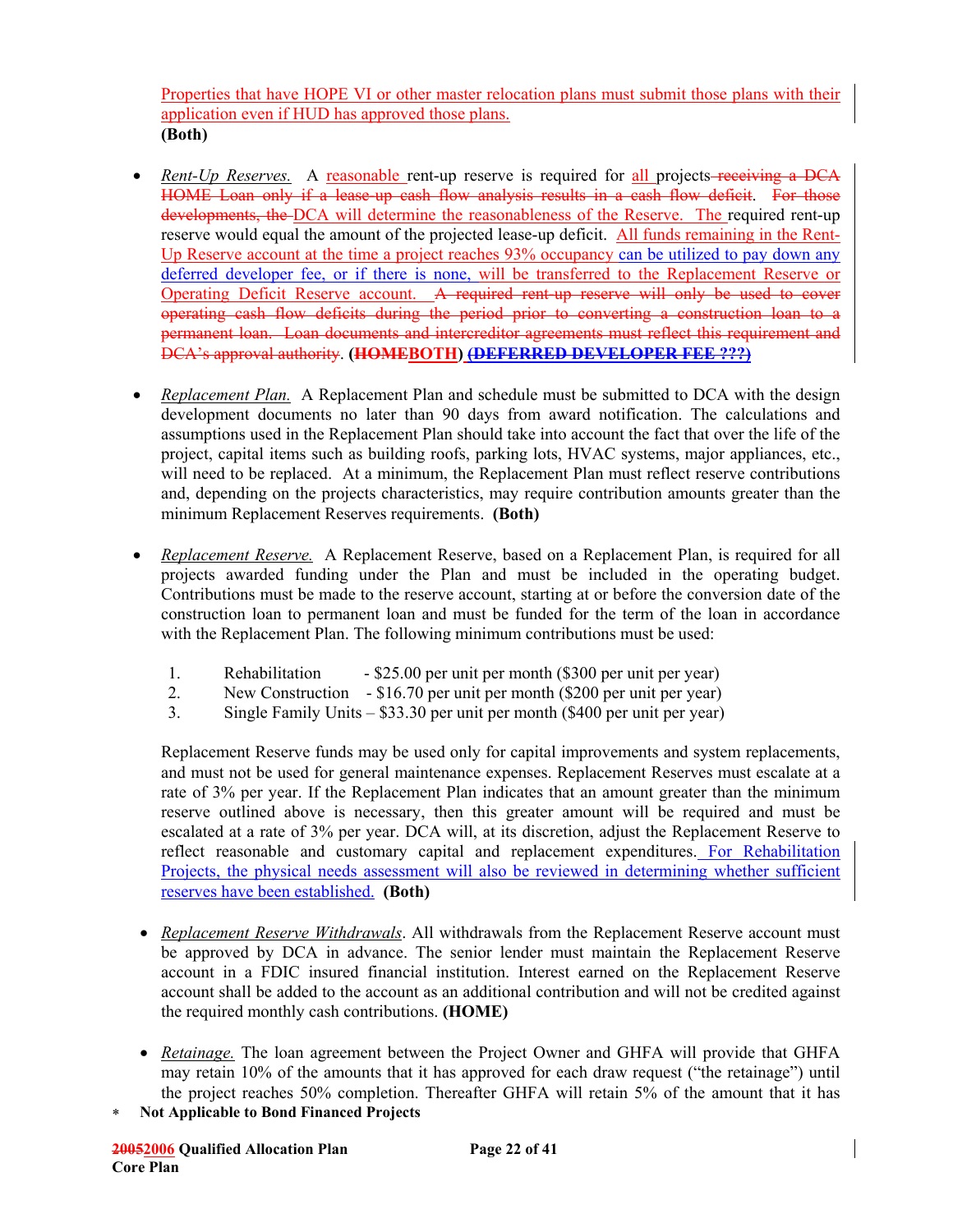approved for each draw request, resulting in a total retainage of 7.5% at Substantial Completion. The construction contract must provide and the contractor must acknowledge that GHFA has the right to withhold such retainage and that the retainage will not be disbursed until full and final completion of the construction. **(HOME)** 

- *Revenue, Vacancy, and Expense Trends.* Revenue should be trended at 2% per year, operating expenses at 3% and vacancy and collection loss at 7%. **(Both)**
- *Rural County Projects.* DCA recognizes that Rural County projects may involve greater financial risk than non-Rural County projects. While a sufficient economic base to support a proposed Rural County project may exist at the time of Application, the loss of a predominate industry or employer, or other extenuating circumstances out of the control of the Applicant could result in a major economic impact on the project. To mitigate this increased financial risk, DCA will consider loan modifications during the course of the HOME Loan for projects which have suffered a demonstrated major economic impact as a result of the loss of a predominate industry or employer or other extenuating circumstances. The loan modification may be structured to allow the Owners to maintain Ownership and control of the property and to continue providing affordable housing to the extent it is needed in the community. **(HOME)**
- *Section 8 Rental Assistance.* No Owner may deny a unit to applicants possessing a Section 8 Rental Assistance certificate or voucher unless those applicants fail to meet the minimum requirements for all leaseholders. Federal statutes prohibit discrimination against Section 8 certificate and voucher holders. DCA will closely monitor whether the tenant application process is structured to avoid such discrimination or whether any actions are taken to discourage Section 8 Rental Assistance certificate or voucher holders from applying. Likewise, all lease provisions must be compatible and not in conflict with Section 8 leases. **(Both)**
- *Stored Materials.* DCA will not pay draw requests that include the cost of stored materials. Stored materials are considered to be materials that will not be incorporated into the construction within the subsequent thirty days from the date of any draw request. **(HOME)**
- *Subsidy Layering Review.* DCA will perform subsidy-layering analysis for HOME funded projects prior to the time of preliminary commitment for projects receiving tax credits from the state's low income housing tax credit allocation. In cases where the results of a DCA subsidy layering review indicated that there would be excess assistance, DCA will reduce the amount of the HOME loan to eliminate the excess. In addition, a subsidy layering review is also conducted during HOME loan underwriting prior to the closing of the HOME loan. (**HOME)**
- *Subordination.* The decision whether to subordinate DCA's regulatory agreement and/or lien position to a private lender's security deed will be made only after DCA considers the individual circumstances of each HOME Loan. Factors that will be considered include, but are not limited to, the senior loan amount, DCA's HOME Loan amount, debt coverage ratio, private lender's interest rates, loan maturity, type of loan, etc. In no instance will DCA subordinate to a public entity's loan. **(HOME)**
- *Soft Cost Contingency.* "Soft cost" or "total project" contingency, over and above the allowed construction contingency, will not be permitted as a budgeted line item. **(Both)**

<sup>∗</sup> **Not Applicable to Bond Financed Projects**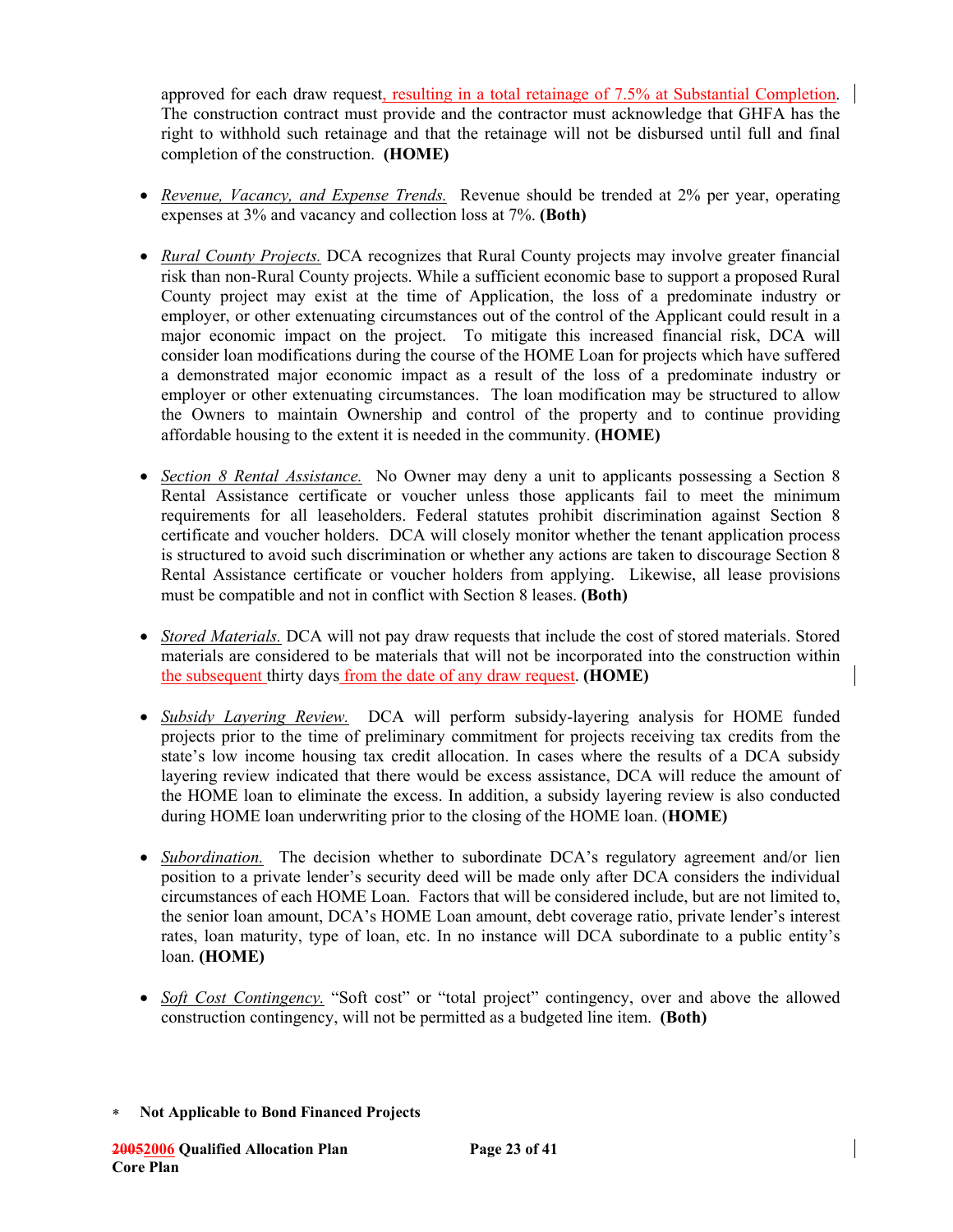- *Stabilization.* Projects will be considered stabilized when occupancy reaches 9093% for three consecutive months, or actual revenue reaches 9093% of budgeted revenues for three consecutive months. **(Both)**
- *Syndicator Asset Management Fee.* Syndicator asset management fees will be paid from the "after debt service" cash flow less the cash flow payments to DCA on the HOME permanent loans. **(HOME)**
- *Tax Credit Percentages*. For purposes of an application for 9% credits the Applicable Credit Percentage for the month of April 20052006 should be utilized. For purposes of an application for 4% credits (Tax-Exempt Bond financed applications), the Applicable Credit Percentage for the month preceding the submission of the application for tax credits should be utilized. **(Credit)**
- *Tri-Party Agreements.* A Tri-Party Agreement will be required for all DCA HOME Loan transactions involving another permanent lender that is not financing construction costs. The Tri-Party Agreement must clearly state, at a minimum, that the permanent lender has reviewed and approved the DCA HOME Loan documents, plans and specifications, development budget, tenant lease, environmental assessment, construction contract, title exceptions legal description, management agreement, partnership agreement, borrower's certificate of limited partnership, survey, appraisal, form of subordination agreement, and items necessary to satisfy the permanent commitment regarding completion of construction of the improvements of the collateral property. **(HOME)**
- *Utility Allowance (UA).* Applicants should establish utility allowances for the property as follows:
	- 1. *USDA–Assisted Buildings* If a building receives assistance from the USDA (formerly called the Farmer's Home Administration, or FmHA), the USDA-prescribed utility allowance applies to all rent-restricted units in the building. The USDA-approved allowance applies even if the building is assisted by any other program or agency. Examples of USDA assistance include assistance provided under the USDA Section 515 rural rental loan program and USDA rental assistance.
	- 2. *Buildings with USDA-Assisted Tenants*. If any resident of a building receives USDA rental assistance, the USDA-approved utility allowance applies to all rent-restricted units in the building. This is even the case if residents of some units receive rental assistance from the U.S. Department of Housing and Urban Development (HUD).
	- 3. *HUD-Regulated Buildings*. If neither a building nor any resident in the building receives USDA assistance, and HUD annually reviews the rents and utility allowances for the property (such as for Section 8 and Section 236 projects), the HUD-prescribed utility allowance is used. This rule doesn't apply to buildings that have only FHA-insured mortgages.
	- 4. *DCA HOME/Tax Credit buildings*. If a building is neither an USDA-assisted or HUDregulated property, and no tenant in the building receives USDA rental assistance, there are two possible methods for establishing the utility allowance. These include:
		- A. The allowance established by the local Public Housing Agency (PHA) for the Section 8 Program in the locality where the property is located. However, the electric allowances may be calculated as outlined in Section B below.
		- B. A written project specific estimate by a Utility Provider for the electric allowance only may also be used. If a private estimate is obtained, it must be prepared in accordance with DCA Energy Simulation Tool Criteria requirements as outlined in the DCA
- ∗ **Not Applicable to Bond Financed Projects**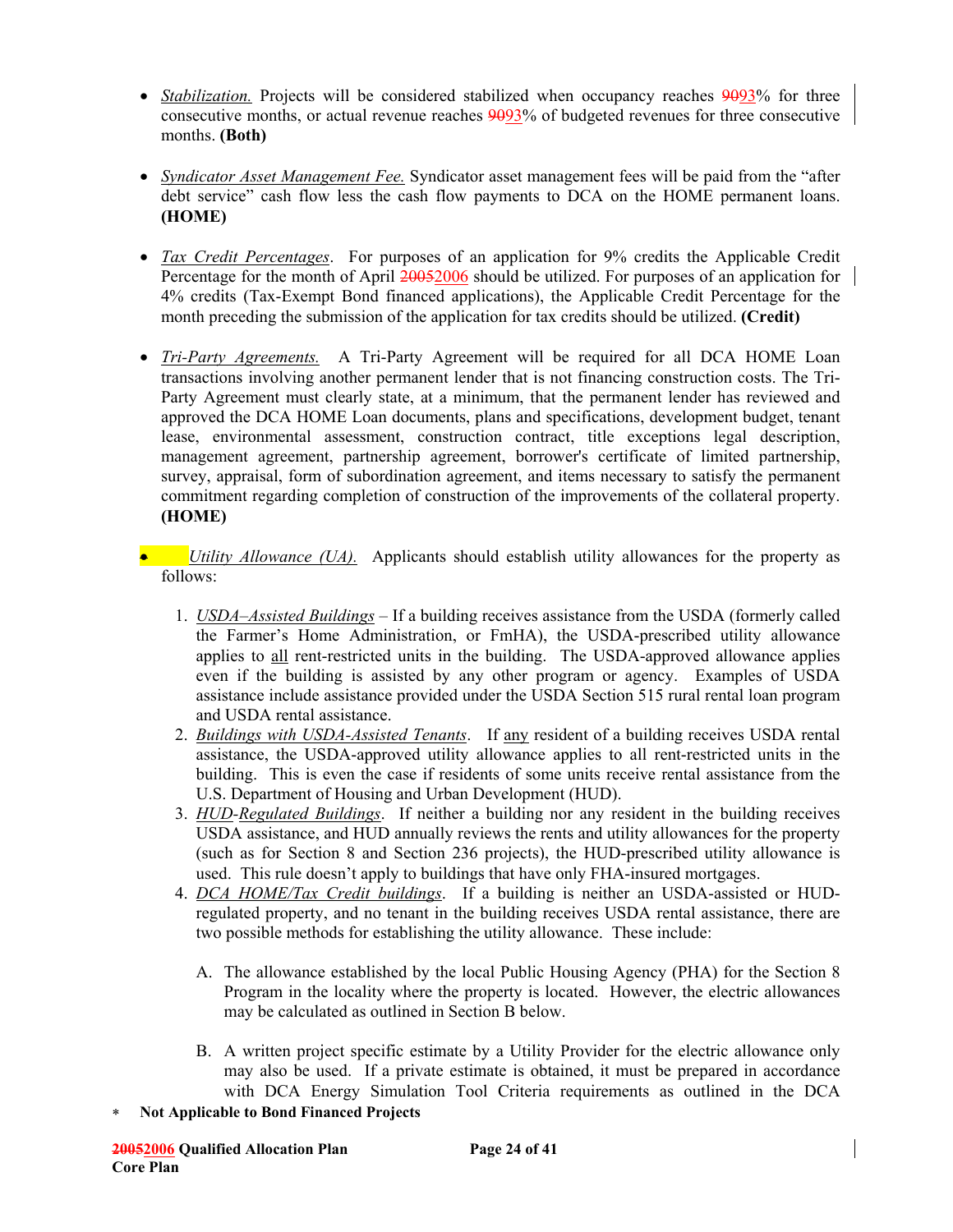Compliance Manual. The Energy Tool Criteria must be validated by a source acceptable to DCA as identified in the DCA Compliance Manual. Each year, the Utility Provider will recalculate the Utility Allowance based on the current rate and all other billing inputs to determine if there is any change in the allowance. See DCA Compliance Manual – Utility Allowances. Once this method of choosing a utility allowance is elected, the project must continue using this method during the entire compliance period for the project.However, any unit occupied by a resident with a Section 8 / Housing Choice Voucher must use the PHA utility allowance, even if a private estimate has been obtained.

### **(Both)**

• *Work Scope* Owners of projects receiving HOME loan funding in the 20052006 round for the rehabilitation of an existing property must perform 100% of the rehabilitation work scope in accordance with the original physical needs assessment submitted with the Application. DCA may approve non-substantive modifications to the proposed work scope upon written request within its sole and absolute discretion. **(HOME)**

<sup>∗</sup> **Not Applicable to Bond Financed Projects**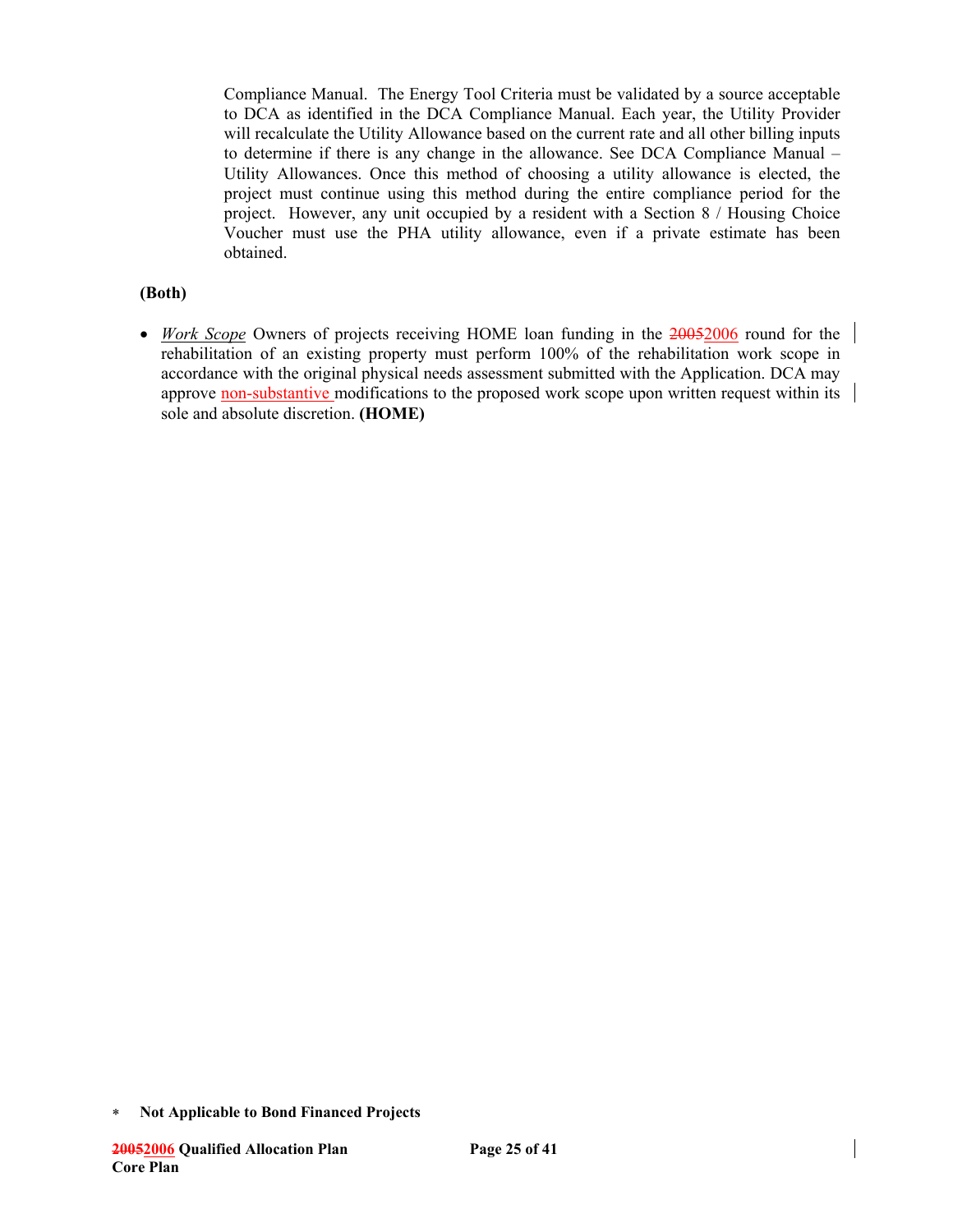### **Section 10. Eligibility**

**A. Applicants**. For profit or nonprofit Owners of proposed newly constructed or rehabilitated rental housing to be occupied by low and very low-income households as set forth in the Plan, the Manual, and if applicable the HOME regulations and/or Section 42 of the Code, may apply. Eligible activities are the construction to permanent financing for the costs of constructing or rehabilitating rental housing as defined in the Plan. Rental dwelling units financed through the HOME Loan program must be affordable by low-to-moderate-income households as defined in the Plan, the Manual, and the HOME regulations. Eligible buildings contain one or more units designed for long-term, continuous residential rental use.

DCA reserves the right to perform a full criminal, employment, and credit investigation of all Project Participants.

In order to be eligible to participate, project participants must be current in all outstanding fees owed to DCA, including but not limited to Compliance Monitoring Fees and LIHTC allocation fees.

Proposed Project Participants may be ineligible to receive funding under the Plan if the proposed Project Participant falls within any one of the following categories:

**1. Continuing Non-Compliance, Disqualification in DCA Programs**. Principals of projects awarded Credits or HOME Loans in previous award cycles must remain materially in compliance with all applicable requirements of the Credits and the HOME Loan programs to remain eligible to compete for future Credits or HOME Loans. Material non-compliance status exists when, in the judgment of DCA, an Applicant exhibits a continual pattern of non-compliance or when an Applicant demonstrates an inability or an unwillingness to resolve non-compliance matters in a timely manner.

Additionally, Project Participants must start and complete outstanding DCA HOME Loan or Credits projects in a timely manner and meet all material obligations under applicable loan documents and/or carryover allocations to remain eligible to compete for future Credits or HOME Loans. Project Participants must accurately complete and submit all forms required under Federal regulations in a timely manner, including but not limited to tenant data and Davis-Bacon documentation. Project Participants must remain qualified to participate in all DCA-administered programs to remain eligible to compete for future Credits or HOME Loans. DCA will have the sole and absolute discretion to determine those parties ineligible to receive funding under the Plan due to non-compliance, default or disqualification status.

**2. Federally Debarred & Suspended Entities.** Any person (individual, corporation, partnership, association), principal (officer, director, Owner, partner, key employee, or person who has critical influence), or agent for a Project Participant (including Consultant) that is under debarment, proposed debarment, or suspension by a federal agency is ineligible to participate in the 20052006 Competitive Scoring process. Such Applications will be rejected. Each Applicant Project Participant and consultant must also include in the Application a statement concerning all criminal convictions, indictments, and pending criminal investigations of all general partners— and provide dates and details of each circumstance, unless otherwise prohibited by court order, statute or regulation.

**3. Failure to Use Previously Awarded Credits.** DCA's policy is that all projects awarded credits must be completed by the applicable Placed-In-Service date. It is not DCA's policy to allow credits to be exchanged for a future tax credit allocation. An owner who cannot utilize awarded credits for any reason must still pay the credit allocation fee for the project. Provided the owner returns the credits and pays the applicable tax credit allocation fee in a timely manner, the project is eligible to be resubmitted in a future application round. If the resubmitted Application is approved, the Owner will pay a new credit allocation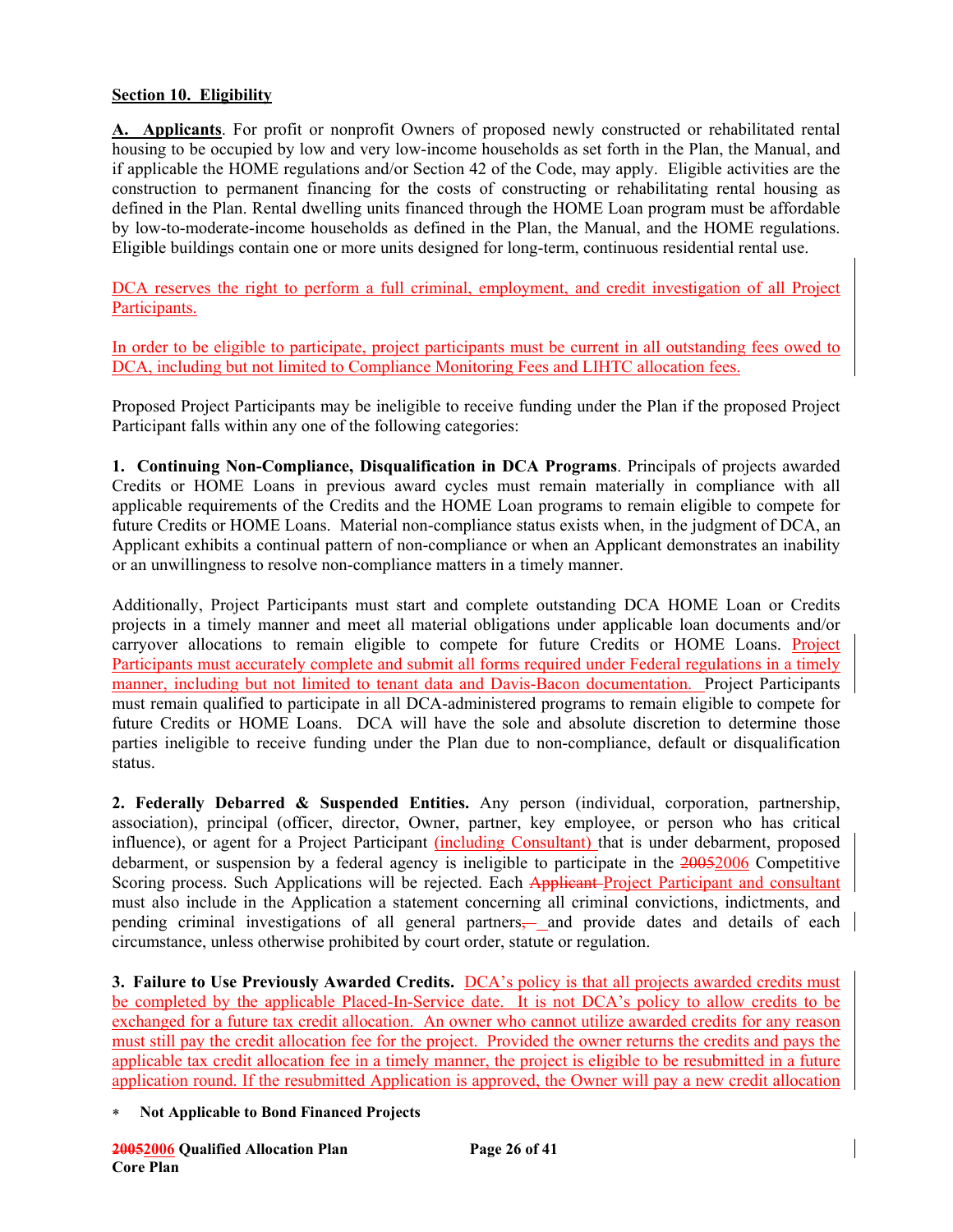fee. The owner must inform DCA of its intent to return credits. DCA will then direct the owner on the proper timing and process for returning the credits.

An Applicant, including principals or officers of the Ownership entity, awarded or allocated Credits for a project that was not placed in service by the required deadline (for reasons other than acts of God, the exercise of the power of eminent domain by the governmental body, or for reasons approved by DCA) will be ineligible to apply for Credits in the competitive round following the projected placed in service date for the project that was awarded Credits or the year following the date on which the credits are returned, whichever is earlier. In addition, an Owner will be barred from reapplying for Credits for the specific project for which Credits went unused and buildings were not placed in service within the required time frame. In its sole and absolute discretion, DCA may allow an Applicant who returned Credits allocated, for reasons other than those listed above, in a previous year to apply for Credits on the condition that if the Application is approved, the Owner will pay a credit allocation fee equal to 17% of the annual allocation amount.

DCA reserves the right to perform a full criminal, employment, and credit investigation of all Project Participants, excluding the Syndicator.

# **B. Projects.**

1. Scattered Sites. Scattered-site projects will be eligible to apply if they satisfy the following eriteria: they

a. The project has have no more than six (6) non-contiguous parcels within a  $\frac{1}{2}$  mile radius and a minimum of four residential units per parcel; or.

- b.The project is for the development of single-family housing on not more than 20 non-contiguous lots with 1-4 units per contiguous parcel, when done so in conjunction with a municipallyadopted and financially-supported Urban Redevelopment Plan passed in accordance with Title 36, Chapter 61 of the O.C.G.A**.** Scattered site projects proposed in this category must have financial assistance from such municipality that equate to ten percent (10%) or more of the Total Development Cost and/or average annual Operating Cost. Any operating cost reductions must be for a period of ten (10) years.
- c. Development of all sites or non-contiguous parcels, as defined in a and b above, must fall exclusively within one of the tenancy characteristics as defined in Appendix II, scoring criteria A, B, C and D.

#### d. All of the residential units are rent restricted as set forth in Section 42 of the Code.

All Applications proposing scattered sites must meet the following requirements:

- All of the residential units are income and rent restricted as set forth in Section 42 of the Code
- All buildings in the project must be under the ownership of one entity;
- All buildings in the project must be developed under one plan of financing and considered as a single project by all funding sources;
- All units in the scattered site Application must be managed by one management entity;
- All buildings in the project must be developed under one plan of financing and considered as a single project by all funding sources;

All of the residential units must be rent restricted

- The scattered sites must be appraised as a single proposed development, if applicable; and,
- Each site within the proposed project must meet all applicable threshold and scoring criteria.
- ∗ **Not Applicable to Bond Financed Projects**

**20052006 Qualified Allocation Plan Page 27 of 41 Core Plan**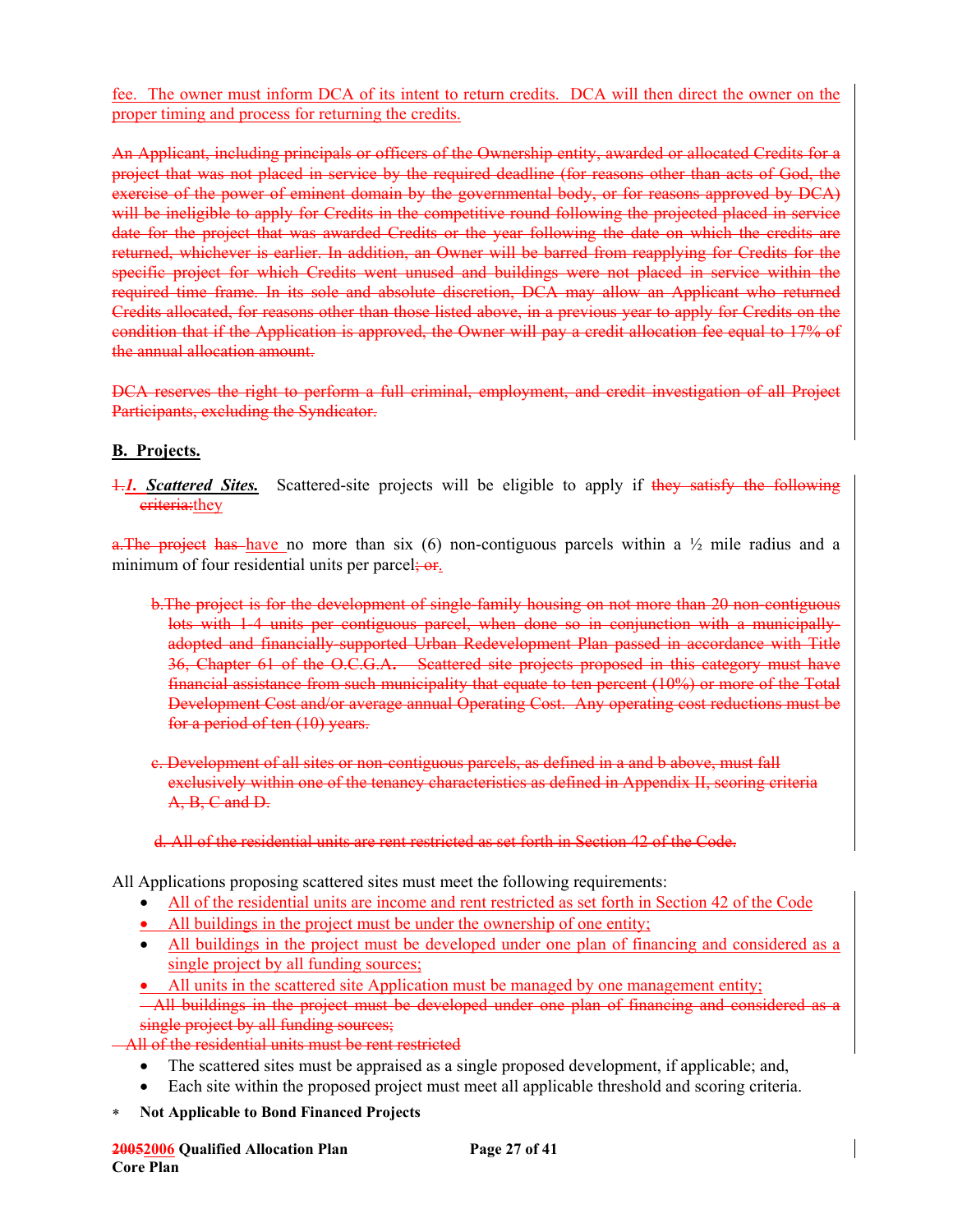2.*2. Detached Single-Family Rental Housing.* Detached single family housing proposals will be eligible for funding if they satisfy the following requirements:

- The Application must include in its development budget the costs associated with the continuous upkeep of each rental house, including ground maintenance, at the project Owner's expense. These costs must be supported by a detailed maintenance plan.
- The Application must have a detailed Replacement Reserve analysis and plan.
- The house designs must reflect architectural diversity through the use of different elevations and styles.
- Landscaping must be appropriate for detached, single family housing.
- For detached single-family housing projects that are using HOME and Tax Credits as a funding source, all of the units must be income and rent restricted in accordance with the Code and DCA requirements.

<sup>∗</sup> **Not Applicable to Bond Financed Projects**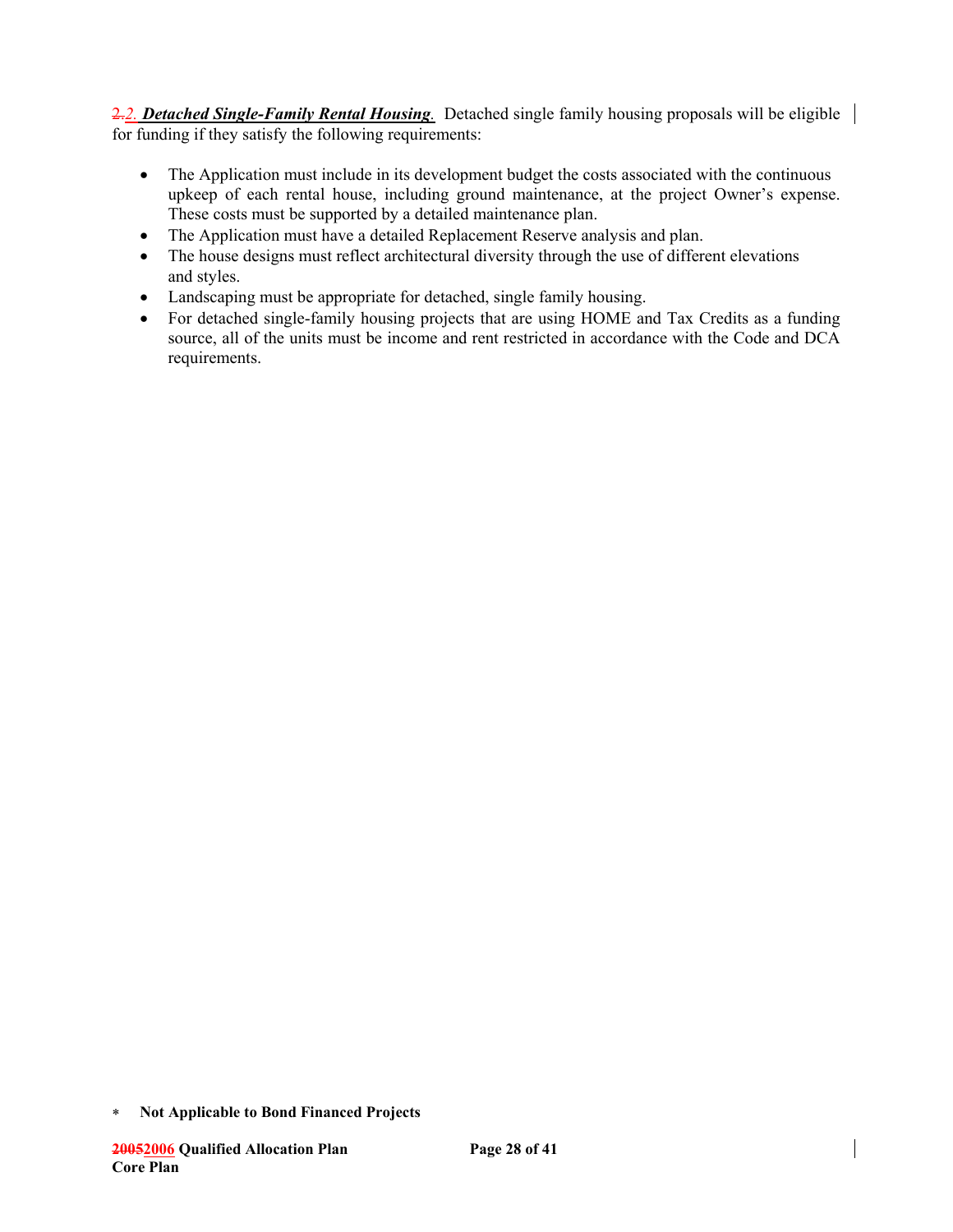#### **Section 11. Submission Requirements and Award Limitations**

#### **A. Pre-Application Submissions**

Requests for experience determinations— and compliance scores and RAN Certificate of Successful Registration may be submitted prior to Application in the sole and absolute discretion of the Applicant. DCA will accept such requests on or before February 24, 20052006. For experience determinations, the Experience Submittal Form should be completed in accordance with the Experience Submittal Form Instructions for each Owner, Developer, and Management Company to be considered by DCA. Compliance score determinations will be issued for individuals as well as for project teams. For compliance score determinations for individuals, the Compliance Summary Form must be submitted on or before February 24, 20052006 for the individual. For project team scores, the Compliance Summary Form must be submitted for each member of the project team on or before February 24, 20052006. Details of the proposed project, other than the size or the applicable range of the total number of units and type of project, are not required as part of these submissions.

Submissions under this category will only be evaluated if the submissions are complete and accurately prepared in accordance with the Experience Submittal Form instructions, and the Compliance Summary Form instructions and RAN Registration Listing Form Instructions. Determinations made pursuant to this section will be provided to Applicants on or before March 17, 20052006.

#### **B. Application Submissions**

**1.** DCA will conduct one Competitive Application cycle for 9% Credit and HOME Loan funding resources during  $\frac{20052006}{2005}$ . Applications must be delivered by the deadline to:

> Georgia Department of Community Affairs Housing Finance Division/Office of Affordable Housing 60 Executive Park South, N.E. Atlanta, Georgia 30329-2231

The complete Application is due at DCA by 4:00 PM**. on May 5May 4, 20052006**. After this precise time, irrespective of any extenuating circumstances, no Applications or portions thereof will be accepted.

**2**. 4% Tax Credit Applications for Bond Financed Projects can be submitted throughout the year subsequent to Bond Allocation, but no later than sixty (60) days prior to bond closing date, and are subject to applicable criteria set out in the Core Plan, Threshold Criteria, Core Application Instructions, Core Application and Application Manual. All waiver requests must be submitted no later than 30 days prior to the 4% Tax Credit application submittal. Pre-Applications for the purpose of obtaining a market study may be submitted anytime.

**3**. A complete Application package must include one original binder and two copies, a scoring binder, an electronic original copy of the Application on a CD-R or CD-RW and all applicable Application fees as outlined in Section 14 hereof. (The scoring binder and self-score is not required for Bond Financed Applications). In the event any copy or the electronic disk version of the Core Application does not conform to the original print out of the Core Application, the original print outelectronic version of the Core Application shall be deemed the correct Application.

Applicants must submit complete Applications according to the directions and format prescribed in the 20052006 Core Application Instructions and the 20052006 Application Manual.No additional documentation will be accepted after the Application Submission deadline described in this Section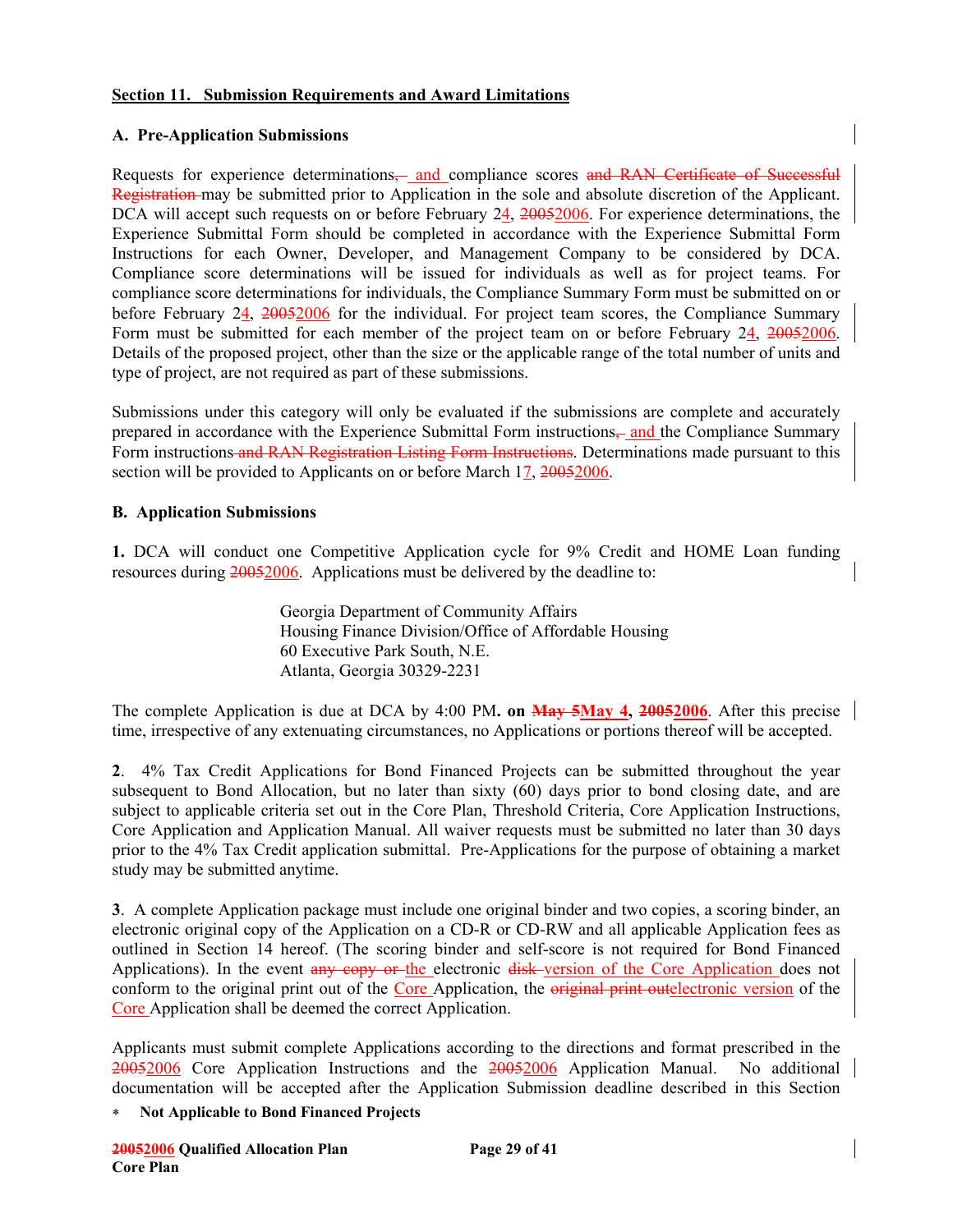unless specifically requested by DCA. The use of a third party or common carrier to deliver the Application does not relieve the Applicant of its responsibility for meeting the Application Submission deadline. Consequently, there will be no exceptions to this deadline. In addition, no assemblage, packaging, or other form of Application preparation will be permitted at any time on DCA premises.

Applicants for 9% Credits and/or HOME funding will be required to self-score their Applications and fully explain their rationale in support of the scoring decision for each criterion. Applicants' self-scores must be done in strict accordance with the provisions of the Plan and the Application Manual. Any Application that does not include a completed self-scoring binder, prepared in accordance with the provisions of the Plan and the Application Manual, will be deemed incomplete.

**4. Maximum Number of Applications.\*** DCA will assign sequential project numbers to all Applications in the order they are received, and prior to any form of Application review. Applicants will be permitted to submit a maximum of six Applications for funding resources under the Plan. This limitation applies to Ownership interests of all proposed Project Participants except for syndicators. Ownership interests of all Project Participants in the proposed Applications will be reviewed. If it is determined that a Project Participant has proposed Ownership interest in more than six Applications DCA will only evaluate the first six project Applications submitted to DCA. Any other Applications, which include the same Project Participant, will be considered ineligible and will not be evaluated.

# **C. Award Limitations\***

- **1. Maximum Ownership Interests**. Applicants will be limited to direct or indirect Ownership interest in projects in which the combined total Federal Credit from the 20052006 competitive funding round cannot exceed \$1,750,000 and/or total HOME funding cannot exceed thirty five percent (35%) of the total HOME Loan resources available. This limitation applies to direct or indirect Ownership interests of all proposed Project Participants, except Syndicators. Once an applicant has been awarded projects that meet the above limits, all of that Applicant's lower scoring projects will be deemed ineligible. For nonprofit applicants, DCA will look at Executive Directors and–in-eommon, eocommon threads of effective control as well as whetherhow different nonprofit entities have met DCA Experience requirements through the same individuals or entitities.
- 2. **Maximum Ownership Interest Exception**. The exceptions to the above is that an Owner who has reached the above limits may (1) partner or consult with an inexperienced unrelated entity for purposes of the inexperienced unrelated entity meeting DCA experience requirements pursuant to Appendix I, Section 18, paragraph D or (2) serve as a Developer in a project in which he has no Ownership interest. However, such Owners are limited to two additional projects under this exception.

An Experienced Entity that has not met its maximum Ownership cap may also (1) partner or consult with an inexperienced entity for purposes of the inexperienced entity meeting DCA experience requirements pursuant to Appendix I, Section 18, paragraph D or (2) serve as a Developer in a project in which he has no Ownership interest. However, such entities are limited to two projects pursuant to this section. Each inexperienced unrelated entity must materially participate in the ownership of the project. DCA will review documentation submitted by each applicant to determine that the partnership with the inexperienced entity is bonafide. Each applicant seeking to utilize this exception must complete the appropriate DCA Certification Form.

- **3. Other Limitations**. Inexperienced Owners and Developers that meet experience through partnering or consultant contracts with an experienced Owner and/or Developer are limited to one project. If the experienced partner or consultant proposed in the Application is awarded two projects pursuant to
- ∗ **Not Applicable to Bond Financed Projects**

**20052006 Qualified Allocation Plan Page 30 of 41 Core Plan**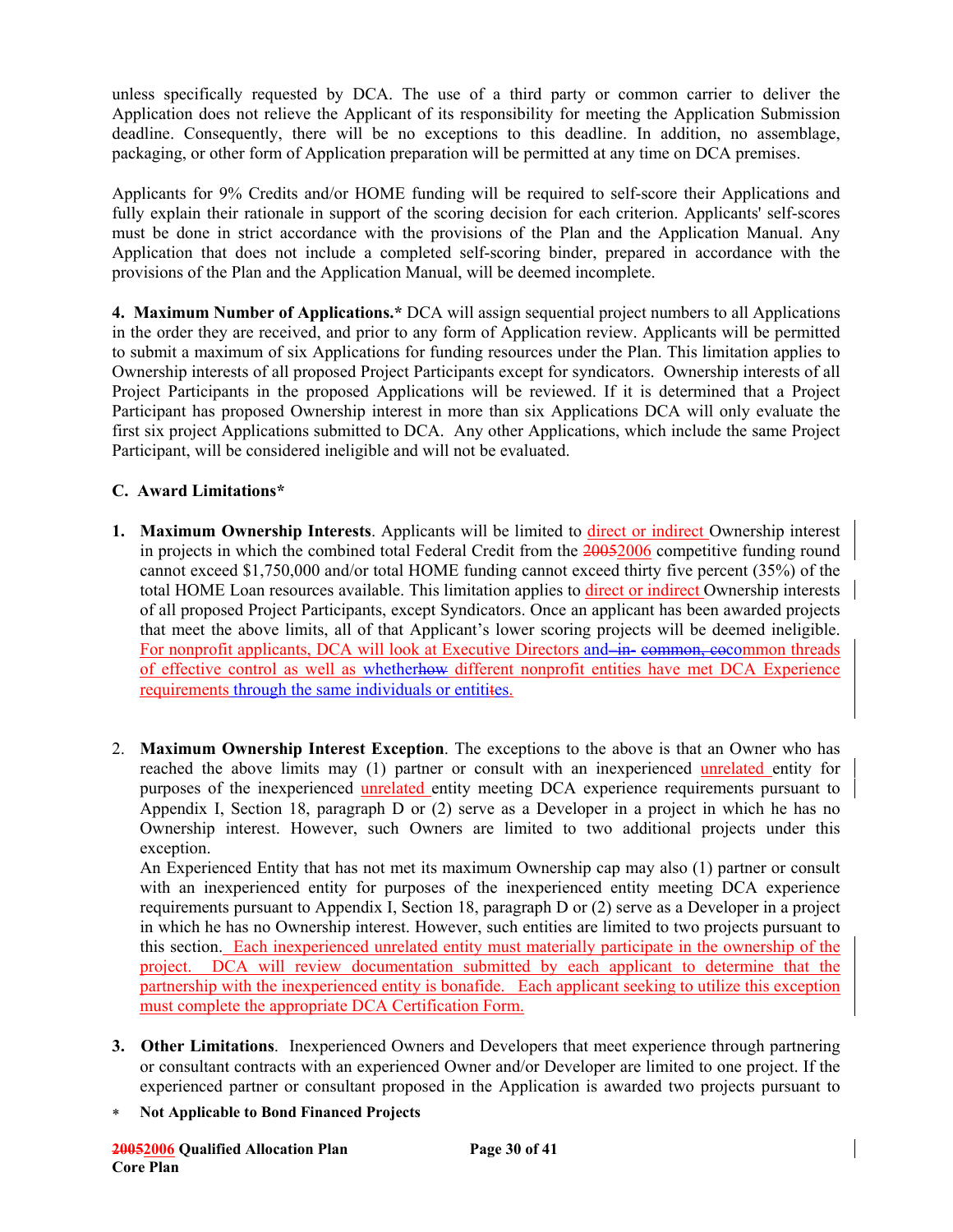Section 11(2), then -the inexperienced Owner or Developer may replace such experienced partner or  $\vert$ consultant with another experienced partner or consultant if the project is selected. The replacement partner or consultant must be approved by DCA.

<sup>∗</sup> **Not Applicable to Bond Financed Projects**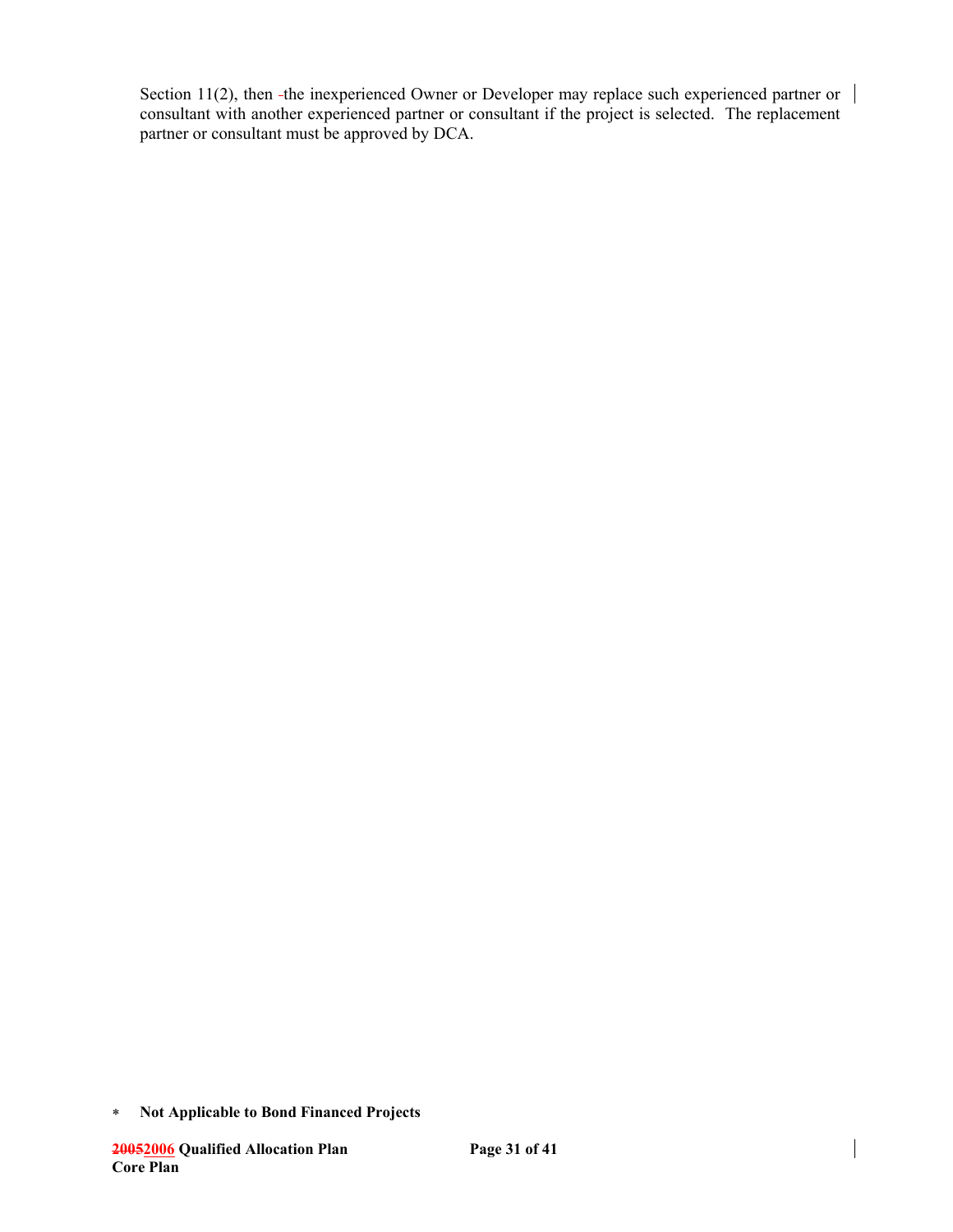#### **Section 12. Post Award Deadlines**

**Formal Firm Commitments\*.** Formal firm commitments for equity and non-DCA debt must be submitted to DCA within 75 days of issuance of the carryover allocation.

**Design Development Documents**\*. For 9% deals, Design Development Documents as fully outlined in the Architectural Submittal Instructions in the Manual must be submitted to DCA for review and approval no later than 90 days from award notificationcarryover allocation date.

For 4% deals, Design Development Documents as fully outlined in the Architectural Submittal Instructions in the Manual must be submitted to DCA for review and approval no later than 90 days from issuance of the Letter of Determination.

**Tax Credit only Projects/Commencement of Construction/Rehabilitation**\*. Owners of projects receiving 9% Tax Credits for new construction or rehabilitation in the 20052006 round must commence construction or rehabilitation no later than September **30, 2006**. Failure to commence construction as scheduled may cause an automatic recapture of the Credits. DCA will closely monitor construction start dates.

**Tax Credit and Home Projects/Commencement of Construction/Rehabilitation**\*. Projects receiving HOME Loans must not begin construction prior to the HOME Loan closing. However, all projects receiving a HOME loan award in 20052006 must have satisfied all conditions necessary to commence construction within one year of the date of the initial HOME commitment. Exceptions may be granted by DCA at its sole and absolute discretion in accordance with HUD regulations, but must be requested prior to the start of construction. DCA will closely monitor construction start dates. Failure to comply with this policy may result in cancellation of the HOME Loan Commitment or other penalties.

**HOME Loan Closing\*.** All projects receiving a HOME Loan award in 2005/2006 must close their HOME Loans on or before September 1, 20062007. Applicants unable to close within that time period may have their commitment for HOME funds withdrawn.

Completion of Work Scope.\* Owners of projects receiving Credits in the  $20052006$  round for the rehabilitation of an existing property must perform 100% of the work scope in accordance with the original physical needs assessment submitted with the Application no later than **December 31, 20072008**. or condition occupancyOwners of properties receiving Credits for new construction in the 20052006 round, must perform 100% of the work scope as set forth in the DCA approved construction drawings and specifications no later than **December 31, 20072008**. Certificates of Occupancy for the residential buildings must be issued by the local jurisdiction before end of business December 31, 2008. Temporary Certificates of Occupancy that prohibit occupancy or condition occupancy will not be accepted to meet this requirement. DCA will inspect projects requesting IRS Form(s) 8609 to ensure that all work has been completed prior to issuing Form(s) 8609. If a lesser percentage is completed, DCA reserves the right to recapture all Credits allocated. At its sole and absolute discretion, DCA may approve modifications to the proposed work scope upon written request.

Placement-In-Service.\* Owners of projects receiving Credits in the 20052006 round must place all buildings in the project in service by **December 31, 20072008.**

**Compliance Monitoring Fee Payment Date.** All compliance monitoring fees must be paid within 18 months of issuance of the carryover allocation document, but no later than the placed in service date or December 31, 20072008, whichever is earliest. Failure to do so may adversely affect the Applicant's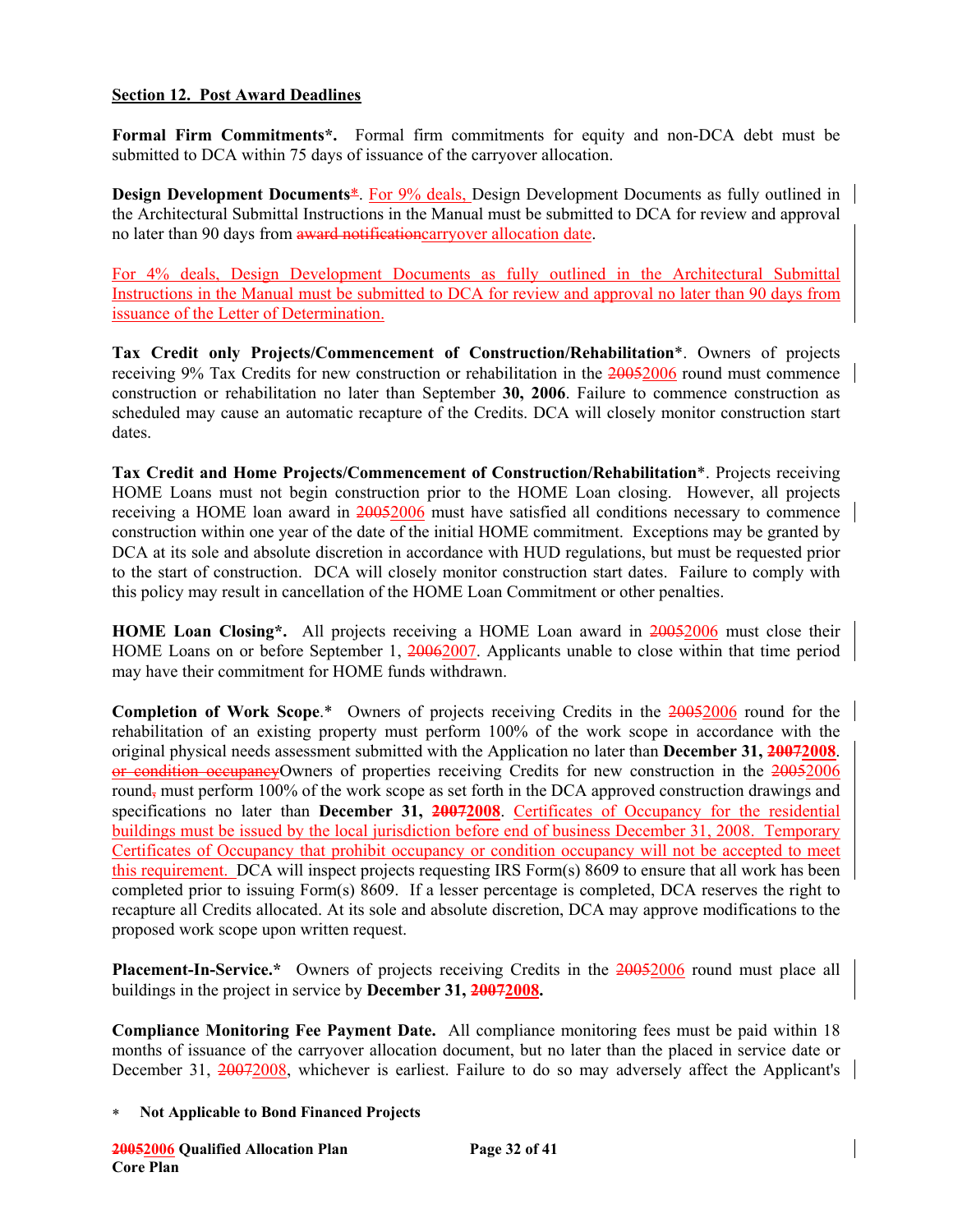ability to compete in future funding rounds. In no case will the final Federal Credit allocation (IRS Form 8609) be issued before these fees are paid.

**Final Allocation Deadline.** Owners of projects receiving Credits in the 20052006 round must apply for Final Allocation and request for issuance of IRS form(s) 8609 by **February 15, 2008**. IRS form(s) 8609 for a project will be issued only once for the entire project as proposed in the Application. Form(s) 8609 will not be issued as buildings are placed in service.

#### **Section 13. Project Reconfiguration/Application Modification**

Generally, Applicants will not be allowed to make any changes to the Application after Application Submission to DCA. If Applicants believe extenuating circumstances warrant a change, and the change would not significantly alter the project's original concept, a written request for such a change will be considered by DCA. However, changes cannot be made without DCA's written approval, and such approval will be at DCA's sole and absolute discretion. This provision applies to any changes proposed after Application Submission, and if an award is made, throughout the project's Compliance Period or Period of Affordability, whichever is longer. Applicants' written requests must clearly establish the importance of the change, and why it is necessary to ensure the project's long-term financial feasibility and economic viability.

DCA will determine, in its sole and absolute discretion, whether or not a requested change will be authorized. The prohibition against changing any part of the Application without the prior written approval of DCA includes direct or indirect transfers of the general partner's or Developer's interest. Failure to abide by this provision will adversely affect the Applicant's eligibility to receive future DCA funding.

DCA may allow Applicants to correct deficiencies in the Application if DCA does not approve a sufficient number of Applications to use all the Credits authority available in an Application cycle *and* it receives Applications that are acceptable except for minor deficiencies that the Applicant can address within a reasonable period of time (generally not to exceed 10 business days).

### **Section 14. Fees**

The fees indicated in this Section will be charged based on the legal status of the Applicants. All fees must be paid by certified funds or money order made payable to the Georgia Department of Community Affairs.

- **Compliance Monitoring Fees for Multiple Programs.** When DCA is required to monitor projects for compliance with tenant income and/or rent limitations of more than one program e.g., Credits and FDIC, the applicable monitoring fees for each program will be charged. Credits compliance fees must be paid no later than when the project is placed in service. Failure to do so may adversely affect the Applicant's ability to compete in future funding rounds.
- **Late Fees.** Any late fees imposed by DCA will not be considered as a project cost for underwriting purposes.

<sup>∗</sup> **Not Applicable to Bond Financed Projects**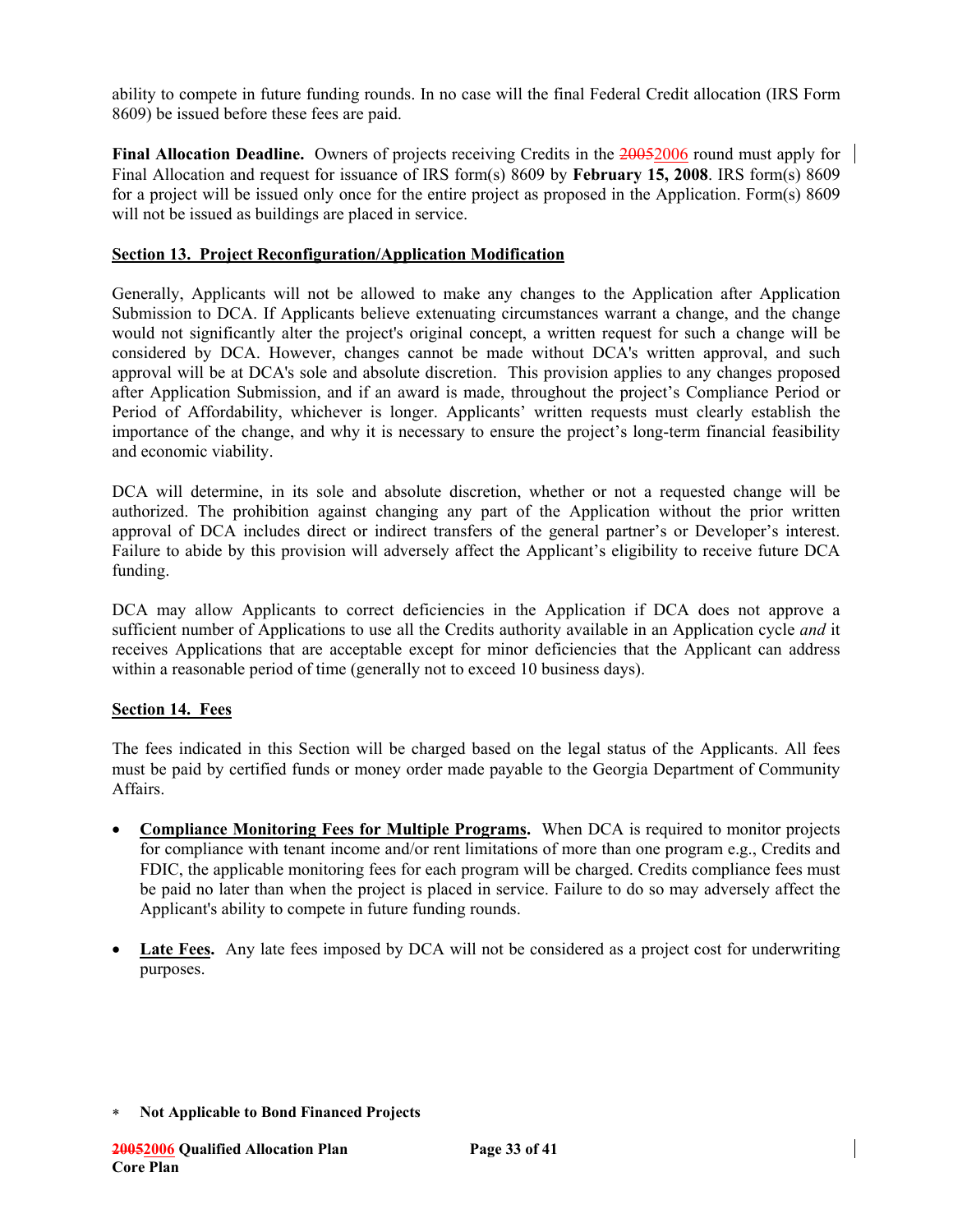# **FEE SCHEDULE For Profit, Nonprofit, and For Profit/Nonprofit Joint Ventures**

|                                                      | Fees                         | <b>Due Date</b>                              |
|------------------------------------------------------|------------------------------|----------------------------------------------|
| 20052006 Credit (only)                               | \$78,000-500 For Profits     | Application Submission*                      |
| Application Fee (includes market                     | \$78,000-500 For             |                                              |
| study fee of $$46,50000$ , the                       | Profit/Nonprofit Joint       |                                              |
| balance of the fee may not be                        | Venture                      |                                              |
| included in Eligible Basis.                          | \$67,000-500 Nonprofit       |                                              |
| 20052006 HOME (only)                                 | \$67,000-500 For Profits     | Application Submission*                      |
| Application Fee (includes market                     | \$67,000-500 For             |                                              |
| study fee of \$46,500000)                            | Profit/Nonprofit Joint       |                                              |
|                                                      | Venture                      |                                              |
|                                                      | \$67,000-500 Nonprofit       |                                              |
| 20052006 HOME Loan/ Credit                           | \$79,500-000 For Profits     | Application Submission*                      |
| Application Fee (includes market                     | \$79,500 000 For             |                                              |
| Study fee of \$46,500000, the                        | Profit/Nonprofit Joint       |                                              |
| balance of the fee may not be                        | Venture                      |                                              |
| included in Eligible Basis.                          | \$68,500 000 Nonprofit       |                                              |
| <b>Credit Allocation Fee</b>                         | 7% of annual federal credit  | At time carryover allocation sent in except  |
|                                                      | allocation                   | for Non Profit sole general partners which   |
|                                                      |                              | can submit at or before construction         |
|                                                      |                              | commencement deadline*                       |
|                                                      |                              |                                              |
| Credit Compliance Monitoring Fee                     | $$150 - USDA 515$ projects   | Within 18 months of Issuance of carryover    |
| (calculated on a per unit basis-for                  | $$150 - URFA$ bond projects  | allocation, but no later than the project    |
| all project units)                                   | \$600 - Bond/4% Credit       | placed in service date                       |
|                                                      | projects                     | Bond/4% credit compliance fees are due       |
|                                                      | $$600 - Others$              | within 18 months of issuance of Letter of    |
|                                                      |                              | Determination                                |
| Bond/4% Credit Eligibility                           | \$7,000                      | Application Submission or Pre-Application    |
| Opinion Letter (includes market                      |                              | Submission                                   |
| study fee)                                           |                              |                                              |
| Bond/4% Credit Processing Fee                        | 7% of annual Federal Credit  | Due within 30 calendar days of issuance of   |
|                                                      | amount                       | Letter of Determination                      |
| Final Inspection Fee (for all                        | \$2,500                      | Due within 30 days of final draw but no      |
| LIHTC properties, both 4% and                        |                              | later than 30 days prior to the placed in    |
| 9%, excluding those projects                         |                              | service date                                 |
| involving HOME funds)                                |                              |                                              |
| Front End Analysis (-applicable                      | \$2,200                      | Upon invoicing by DCA during                 |
| when an Identity of Interest exist                   |                              | underwriting. (HOME Loans only)              |
| between the Developer or Owner                       |                              |                                              |
| and the general contractor)                          |                              |                                              |
| Appraisal Fee (HOME Loans only)                      | Based on DCA cost            | Upon invoicing by DCA during                 |
|                                                      |                              | underwriting. Denoted in Commitment          |
|                                                      |                              | <b>Letter</b>                                |
|                                                      | \$2,500                      | No later than $3/46/05-06$ or, no later than |
| Probationary Participation<br><b>Application Fee</b> |                              | 30 days prior to the submittal of the 4%     |
|                                                      |                              |                                              |
|                                                      |                              | Tax Credit Application                       |
| <b>Environmental Review Costs</b>                    | <b>Based on Actual Costs</b> | Upon Invoicing by DCA                        |
|                                                      | incurred by DCA to retain    |                                              |
|                                                      | consultants                  |                                              |
| <b>Project Application Amendments,</b>               | $$1,500$ per request         | At time of submission of request for         |
| Post Award Project Concept                           |                              | amendment                                    |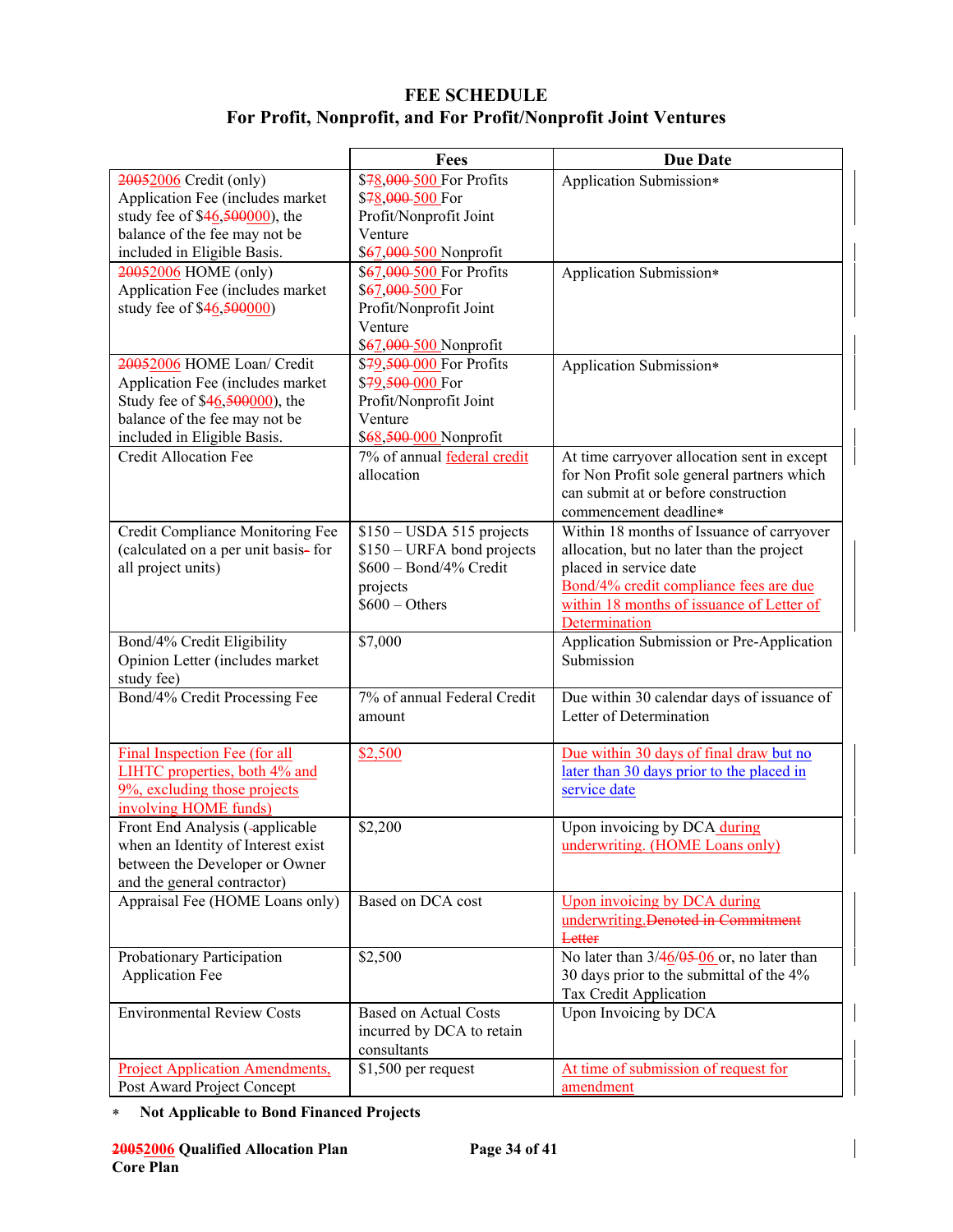| Amendments, Cost Certification<br>Amendments |                    |                                                                                                                                                           |
|----------------------------------------------|--------------------|-----------------------------------------------------------------------------------------------------------------------------------------------------------|
| <b>Operating Expense Waiver</b>              | \$1,000 per waiver | No later than $3/46/05-06$ or, no later than<br>30 days prior to the submittal of the 4%<br>Tax Credit Application.                                       |
| Architectural Standards Waiver               | \$1,000 per waiver | No later than $3/46/05-06$ or, -no later than<br>30 days prior to the submittal of the -4%<br>Application                                                 |
| Owner Experience Waiver                      | \$1,000 per waiver | No later than $\frac{34}{43}$ , $\frac{43}{65}$ , $\frac{66}{60}$ or, no later than<br>30 days prior to the submittal of the 4%<br>Tax Credit Application |
| Developer Experience Waiver                  | \$1,000 per waiver | No later than $\frac{34}{43}$ , $\frac{43}{65}$ , $\frac{66}{60}$ or, no later than<br>30 days prior to the submittal of the 4%<br>Tax Credit Application |
| Manager Experience Waiver                    | \$1,000 per waiver | No later than $\frac{34}{43}$ , $\frac{43}{95}$ or, no later than<br>30 days prior to the submittal of the 4%<br>Tax Credit Application                   |
| Per Unit Cost Limitation Waiver              | \$1,000 per waiver | No later than $3/46/05-06$ or, no later than<br>30 days prior to the submittal of the 4%<br>Tax Credit Application                                        |

<sup>∗</sup> **Not Applicable to Bond Financed Projects**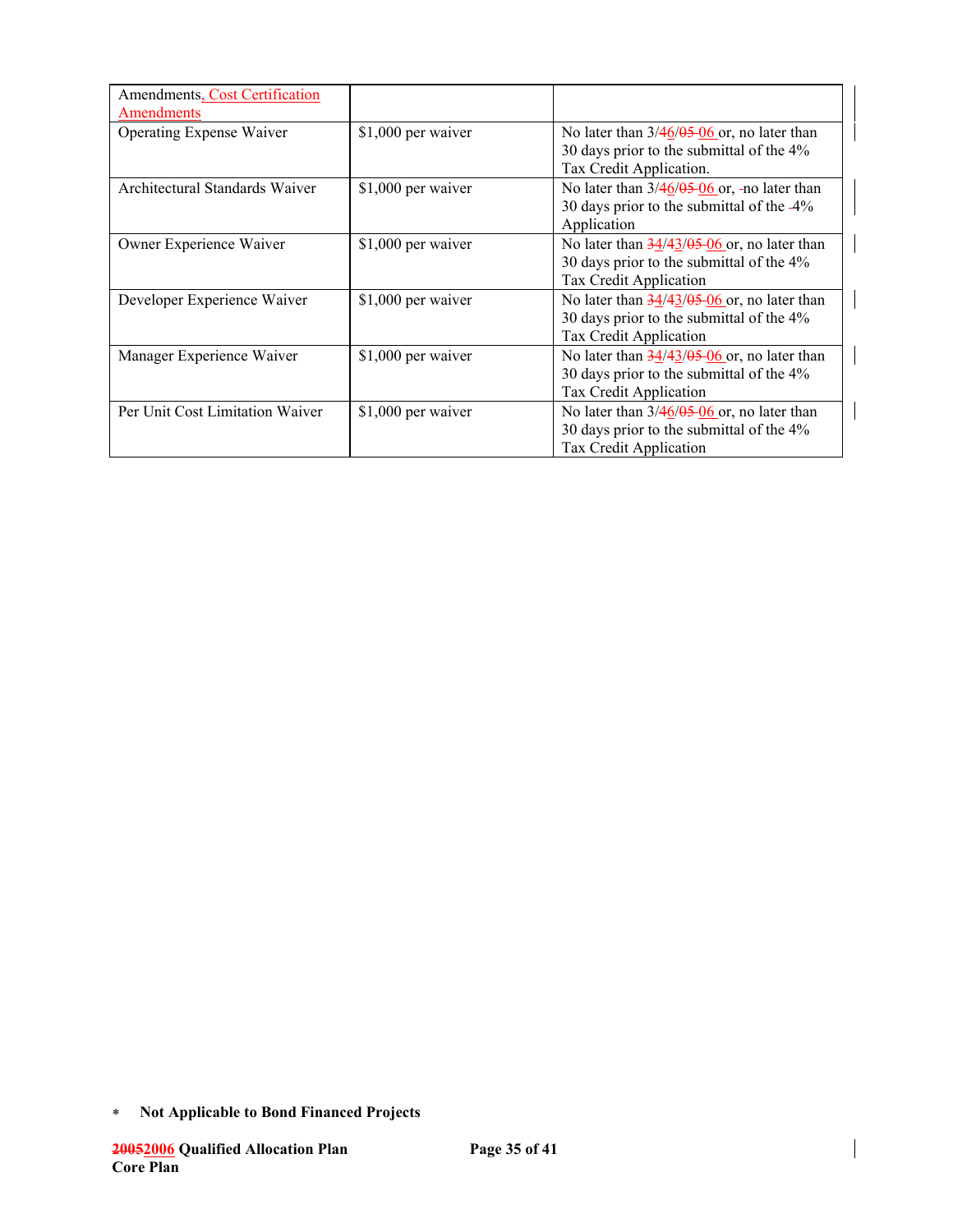### **Section 15. Evaluation of Applications**

**Completeness Review** The 20052006 DCA 9% Tax Credit and HOME funding resources will be made available to projects through a Competitive Scoring process. Applications received by DCA will be reviewed for completeness, as set forth in the Manual, including but not limited to:

- Organization of the Application;
- Inclusion of all required Application forms; and
- Submission of all required supporting documents; and
- the Electronic Application

4% Tax Credits for Bond Financed Applications will be issued Letters of Determination of eligibility for tax credit based on all applicable criteria as set forth in the 20052006 Qualified Allocation Plan, Appendix I Threshold Criteria, the 20052006 Application Manual and the 20052006 Core Application Instructions and 20052006 Core Electronic Application.

**Threshold Review** Complete Applications will be reviewed to determine if the project meets the Threshold requirements set forth in Appendix I. The Applications that fail to meet Threshold requirements will be notified in writing (by facsimile) of the specific requirement(s) that the Application did not meet. If an Applicant believes the Threshold requirement(s) was met, the Applicant must respond in writing within 5 calendar days from the date of the DCA notification letter. The response must provide a clear and specific explanation of why the Applicant believes DCA's initial determination was incorrect. DCA will review the response and if DCA decides that the initial determination was incorrect, the Application will be considered to have met Threshold requirement.

**Threshold Clarification Period** If an Application contains Threshold deficiencies which, in the determination of DCA, are either administrative in nature or are caused by a missing or incomplete document or the need for clarification of information submitted in the Application, DCA may request correction or clarification for such deficiencies. Such request is referred to as the "clarification request". DCA will provide this request in the form of a facsimile to the Applicant.

Applicants receiving a clarification request may supply missing or incomplete information and may clarify any inconsistencies related to the specific items identified by DCA in the clarification request. The clarification period will begin on the date of the clarification request and shall end at 4:00 p.m. Eastern Time, on the date specified in the clarification request. The clarification request shall specify the means and methods by which missing items may be supplied, incomplete items completed and inconsistencies clarified.

Applicants may not submit additional items for the purpose of increasing their score. **Any documentation that is provided during the threshold review period that is also applicable to a related scoring item will be reviewed only for threshold clarifications and will not be utilized during the scoring review process for the Application.** 

**Scoring Review**\* Complete Applications that meet the Threshold requirements described in Appendix I will be allowed into the Competitive Scoring process as set forth in Appendix II. Scored Applications will be ranked in descending order by total point score. Applicants will be required to self-score their Applications and fully explain their rationale in support of the scoring decision for each criterion. Applicants' self-scores must be done in strict accordance with the provisions of the Plan and the Application Manual. Any Application that does not include a completed self-scoring binder, prepared in accordance with the provisions of the Plan and the Application Manual, will be deemed incomplete. DCA scoring decisions on Applications submitted in previous rounds are not binding for Applications submitted in this round. DCA reserves the right to interpret provisions of the QAP differently each year in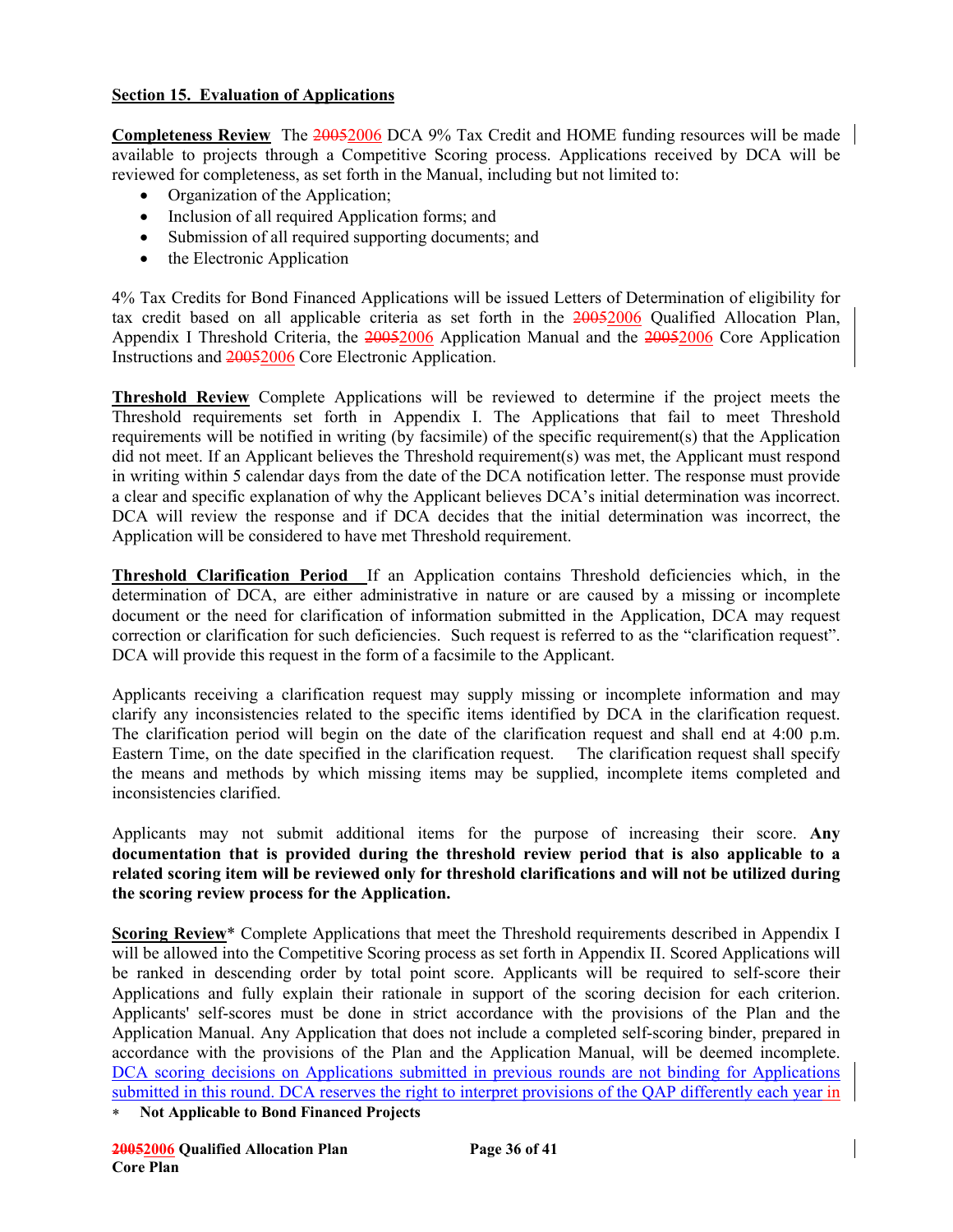its sole and absolute discretion. DCA will provide the preliminary results of the Competitive Scoring process to all Applicants. . DCA will provide the preliminary scores by facsimile to the Applicant. Applicants will be given a forty-eight (48) hour comment period to provide comments to DCA regarding the preliminary Scoring Results. Applicants may not submit additional items for the purpose of curing scoring deficiencies, justifying their self-scores or increasing their scores. Comments must be limited to the Applicants opinions regarding DCA's scoring determinations.

DCA will review all comments that are received during the comment period. However, DCA is not obligated to give consideration to or revise its preliminary score based on comments received. Any decision DCA makes, and any action or inaction by DCA in administering the review of the comments shall be final and conclusive and shall not be subject to any review, whether judicial, administrative or otherwise, and shall not be covered by, subject to, or required to comply with or satisfy any provisions of Chapter 13 of Title 50 of the Official Code of Georgia Annotated, the "Georgia Administrative Procedure Act."

**Competitive Application Selection\*** Generally, the highest scoring Applications with favorable market studies will be allocated resources without regard to resource type requested or geographical location, except as noted below and elsewhere in the plan:

- DCA reserves the right to allocate resources to lower ranked proposals to achieve a better mix of resource usage or a better geographical distribution of resources.
- If funding Credit-only Applications will deplete available Credits, then DCA may elect to fund lower scoring Applications that are requesting a combination of Credits and a HOME Loan.
- If sufficient HOME funds are not available to fund the next ranked Credit/HOME Application or HOME-only Application, DCA may elect to fund a lower scoring Credit and HOME or HOME only project for which the remaining funds are sufficient.
- If a geographic area of the state will receive an inequitable share of the available resources as determined by the Competitive Scoring process, DCA may choose to fund other proposals even though they have a lower relative ranking.
	- Applications that do not score high enough to receive an award will be placed on a waiting list. If additional funding becomes available the next highest-scoring Application on the list will be eligible, subject to DCA's discretion.

**Tie-Breaker**\* In the event one or more projects have the same score but DCA has insufficient resources to fund all of the projects having that score, the following criteria will be utilized to select the funded projects:

- Geographical distribution of resources, including Rural projects and the lack of availability of other affordable housing
- Expiring DCA LIHTC properties
- Projects that use HOPE VI funding
- Projects that use less DCA resources

**DCA's Administrative Discretion\*** DCA reserves the right to allocate resources to lower ranked proposals to achieve a better mix of resource usage or a better geographical distribution of resources as described above, or for any other reason judged by DCA to be meritorious. Such actions will be made at DCA's sole and absolute discretion. Any decision DCA makes, and any action or inaction by DCA in administering, managing, and operating the system, shall be final and conclusive and shall not be subject to any review, whether judicial, administrative or otherwise, and shall not be covered by, subject to, or

∗ **Not Applicable to Bond Financed Projects**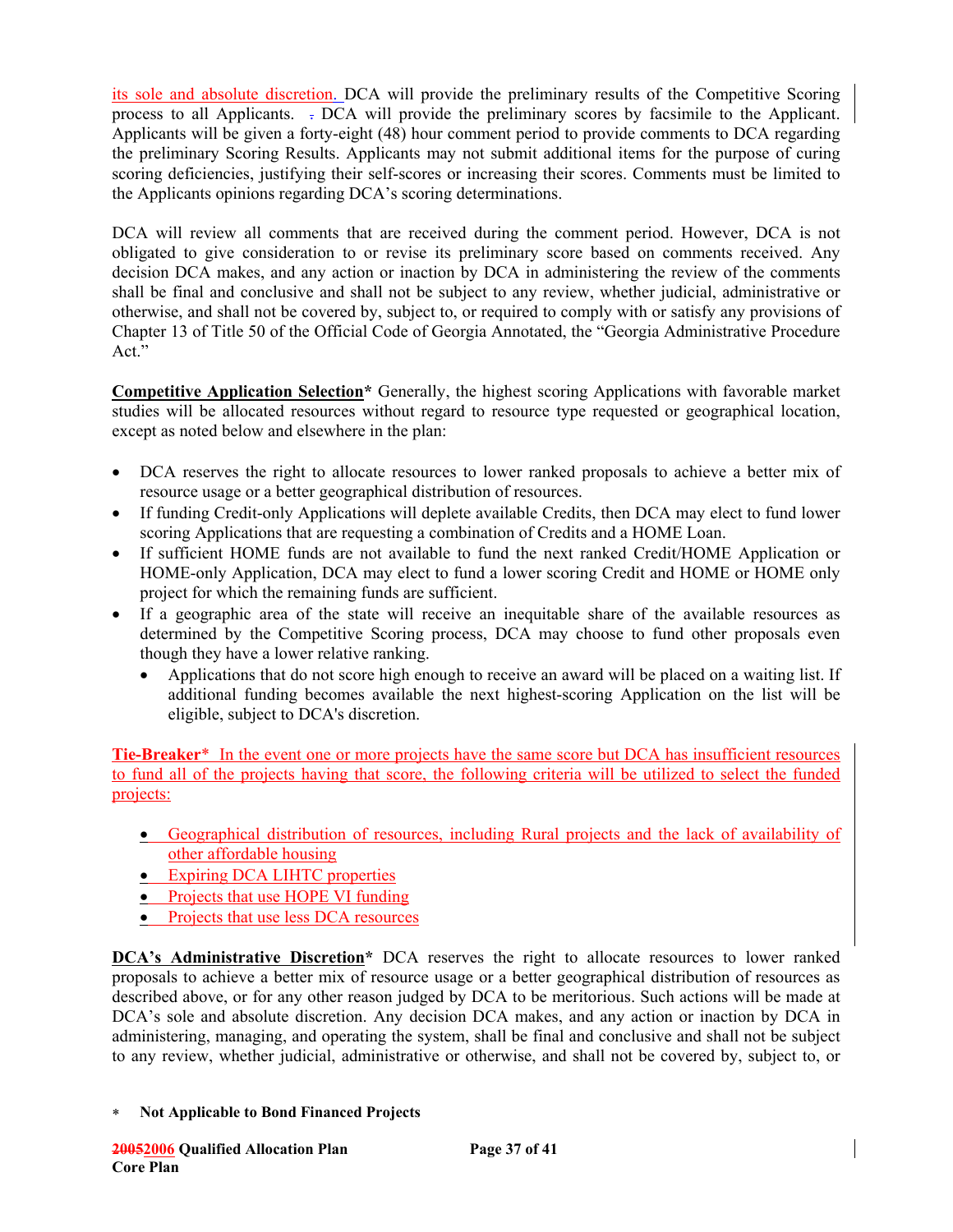required to comply with or satisfy any provisions of Chapter 13 of Title 50 of the Official Code of Georgia Annotated, the "Georgia Administrative Procedure Act."

**Special Allocation Considerations\*** In its sole and absolute discretion, and where warranted by extenuating circumstances, DCA reserves the right to allocate Credits, up to the first day of the allocation round, based on the prior year's allocation plan with all applicable terms and conditions to projects that received an allocation in the prior year.

**Final Notification**\* DCA will provide the final results of the Competitive Scoring process to all Applicants as soon as possible after the process has been completed. A separate letter will notify those Applicants whose projects are selected for awards. Also, if a DCA HOME Loan is proposed, DCA will issue to the Applicant/borrower a preliminary loan commitment letter. This commitment letter, while not fully guarantying that the HOME Loan will be forthcoming, will set forth all conditions that, if met, will result in a HOME Loan.

## **Section 16. Georgia Open Records Act**

All Applications are subject to disclosure under the Georgia Open Records Act (GORA). Applicants must agree in the Application to hold harmless DCA and GHFA for any and all losses associated with disclosures in accordance with GORA.

Requests to examine records or request copies of DCA documentation should be made in writing to ensure accuracy and proper processing. DCA will provide a timely acknowledgement of the request, and will estimate the costs, if any, for the services requested. A party may also elect to review the documents at the DCA offices. Under these circumstances, the party should forward to DCA a request to review specific documents and coordinate with DCA a time that is mutually agreeable. GORA allows the agency to charge a fee to cover the cost of a document custodian to access and review the requested records, to monitor the review process, and for the cost of copying requested documents.

Applicants who have taken advantage of the Open Records process to gain insight into the manner in which particular criteria have been previously rated, are advised that DCA reserves the right to change the manner in which it interprets and applies the QAP on an annual basis.

<sup>∗</sup> **Not Applicable to Bond Financed Projects**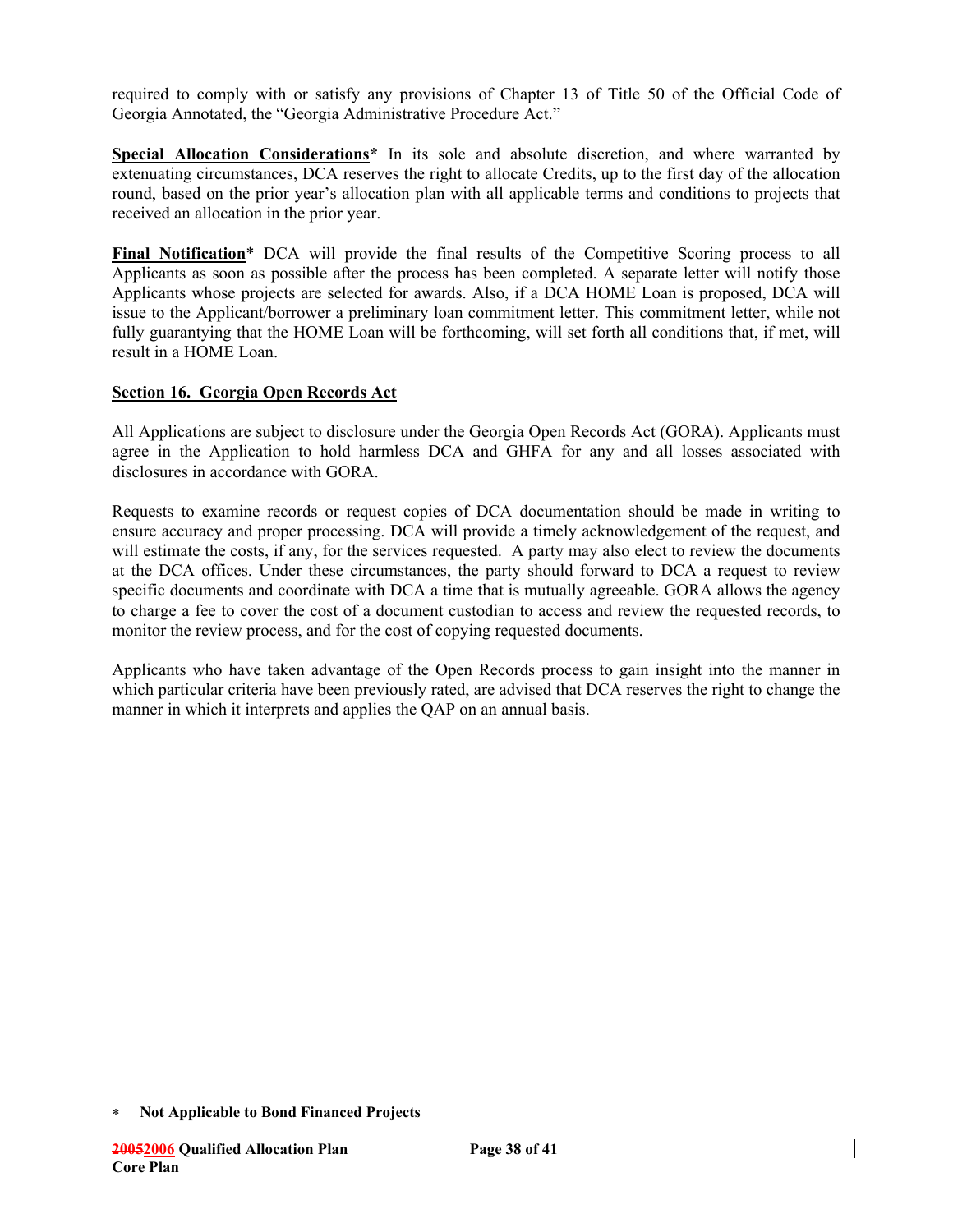## **Section 17. Monitoring and Compliance**

The Applicant's compliance responsibilities begin with the award of the HOME funds and/or the Credit and will continue through the end of the Compliance Period, the Period of Affordability, or the term of the loan, whichever is longer.

Applicants are advised that DCA is required to monitor projects for compliance with the requirements of IRC Section 42, the HOME regulations at 24 CFR Part 92, the representations set forth in the Application, the requirements stated in this Plan, the requirements set forth in the respective program manuals and as represented in all restrictive documents. Although DCA is responsible for monitoring the Owners' compliance with these rules, regulations, and restrictions, this responsibility does not make DCA liable for an Owners' noncompliance.

**Credit Compliance Monitoring Procedures** (Tax Credit and Tax Exempt Bond/Tax Credit Properties) Section 1.42-5(a) of U.S. Treasury Regulations requires that each Plan include a procedure that the housing credit agency (DCA) will follow in monitoring for noncompliance with the provisions of Section 42 and in notifying the Internal Revenue Service of any noncompliance of which DCA becomes aware. The procedure for monitoring contained in the Plan must contain procedures consistent with the Regulations that address the following areas: record keeping and record retention; certification and review; on-site inspection; and notification as to noncompliance. This section is included in the Plan to comply with the mandate of the Regulations. DCA reserves the right to make such alteration or amendment to its monitoring procedures as may be required. Specific procedures that Owners must follow to remain in compliance with Program requirements are outlined in Credit Certification Training Materials. Changes and updates to these materials can be found on the DCA web site.

**Required Training for Owners/Managers** (Tax Credit, Tax Exempt Bond/Tax Credit and HOME Properties)

A representative of the Owner/general partner is required to successfully complete a compliance-training seminar provided by or sponsored by DCA. Limited partners are strongly encouraged to attend these training seminars, but may elect to have property managers serve as the limited partner's representative. Seminars for HOME, Tax Credit and HOME/Tax Credit compliance are offered on an ongoing basis by DCA. Certification testing is required and certificates are awarded upon successful completion of the training. The Owner of a Tax Credit and or HOME property will be required to submit to DCA a copy of the Certificate of Successful Completion for the training prior to the beginning of lease-up or prior to placing the first building in service.

All onsite property managers for projects which receive an allocation must attend and successfully complete a DCA-certified compliance training course prior to the first building Placed-In–Service date of the project. DCA may require onsite property managers and/or general partners of projects that have repetitive issues of noncompliance to attend additional compliance training.

#### **Property and Record Compliance**

A. For purposes of determining initial or ongoing eligibility and compliance with property maintenance requirements, DCA asserts the right to conduct on-site inspections of any project receiving Credit, HOME, or both Credit and HOME funding at any time through the end of the compliance period or the term of the loan, whichever is longer. DCA will provide written notice to the Owner of noncompliance findings and will assign an appropriate cure period.

∗ **Not Applicable to Bond Financed Projects**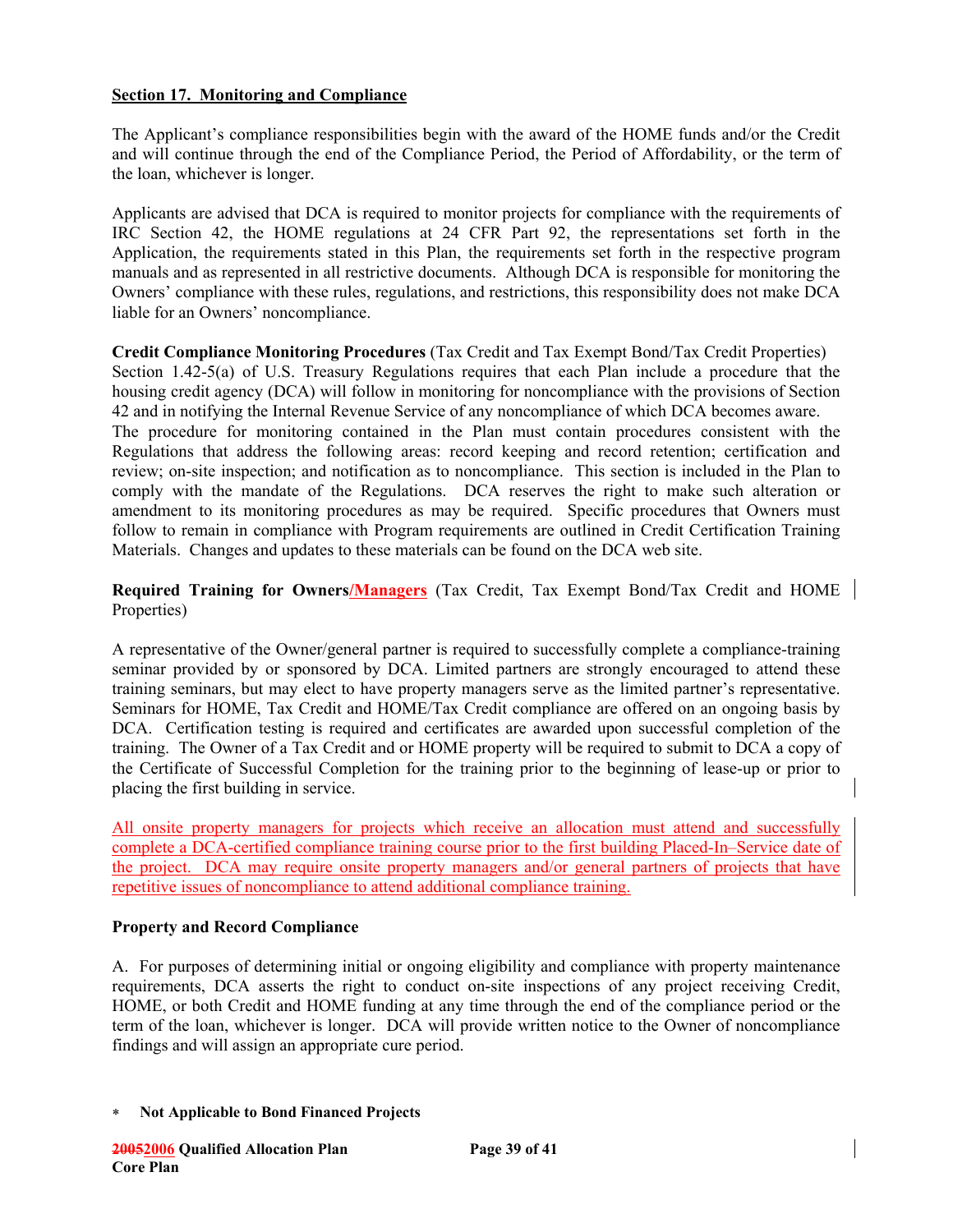B. DCA asserts the right to perform an on-site inspection of tenant records on any project receiving Credit, HOME, or both Credit and HOME funding at any time through the end of the compliance period or term of the loan, whichever is longer. DCA will provide written notice to the Owner of noncompliance findings and will assign an appropriate cure period.

C. In the Credit Program, DCA is required to report all items of possible noncompliance to the IRS on IRS Form 8823. This form(s) will be issued to the Owner/general partner of the project. If noncompliance can be and has been cured by the end of the cure period, the correction will be noted on Form 8823. DCA and the IRS consider Form 8823 to be a confidential tax document and, as such, Form 8823 will not be provided to parties not having an Ownership interest in the project.

## **Reports to be provided to DCA**

A. Owners' receiving HOME Loans are required to submit semi annual Occupancy Reports in a format prescribed in the DCA HOME Training Manual, together with copies of Tenant Income Certification for rental units leased during the quarter (beginning with initial lease-up date throughout the term of the loan. Owners are also required to submit a HOME Annual Owner's Certification and Annual Owner's Report in a format prescribed by DCA on or before February 28 of each year.

B. Owners receiving Credit are required to submit Quarterly Occupancy Reports with Tenant income certifications for rental units leased that quarter, beginning with the first building placed in service forward, until the end of the compliance period. Owners are also required to submit an Annual Owners Certification and Annual Owner's Report in a format prescribed by DCA each year within thirty days of the anniversary of the last building placed in service date.

C. Owners receiving HOME Loans and Credit are required to submit Quarterly Occupancy Reports from the placed in service date through the end of the loan or the compliance period, whichever is longer. Owners are also required to complete the HOME Annual Owners' Certification and Report and the Credit Annual Owners Certification and Annual Report in the prescribed DCA format on the dates stated above.

D. Owners who received Credit and/or HOME funding and are financed under Section 515 of the U.S. Department of Agriculture will not be required to submit monthly or quarterly reports. These properties are required to complete the HOME and/or Credit Annual Owners Certification and Annual Report in the prescribed DCA format on the dates stated above.

E. Owners of project that received Credit and are also financed with proceeds from tax-exempt bonds will be required to submit Quarterly Occupancy Reports beginning with the first building placed in service forward, until the end of the compliance period. Owners are also required to submit and Annual Owners Certification and Annual Owner's Reports in a format prescribed by DCA each year on the dates stated above.

## **Review**

DCA will review the certifications submitted to determine whether or not the Owner has complied with the requirements of Section 42.

Annually, DCA will inspect at least thirty-three percent (33%) of affordable developments to which it has made an allocation under Section 42. In each development selected for review, DCA will review the lowincome tenant certifications, the documentation the Owner has received to support that certification, the rent record for no fewer that twenty percent (20%) of the low-income units located in each such development. Records relating tenant income, supporting documentation and rent records will be selected

## ∗ **Not Applicable to Bond Financed Projects**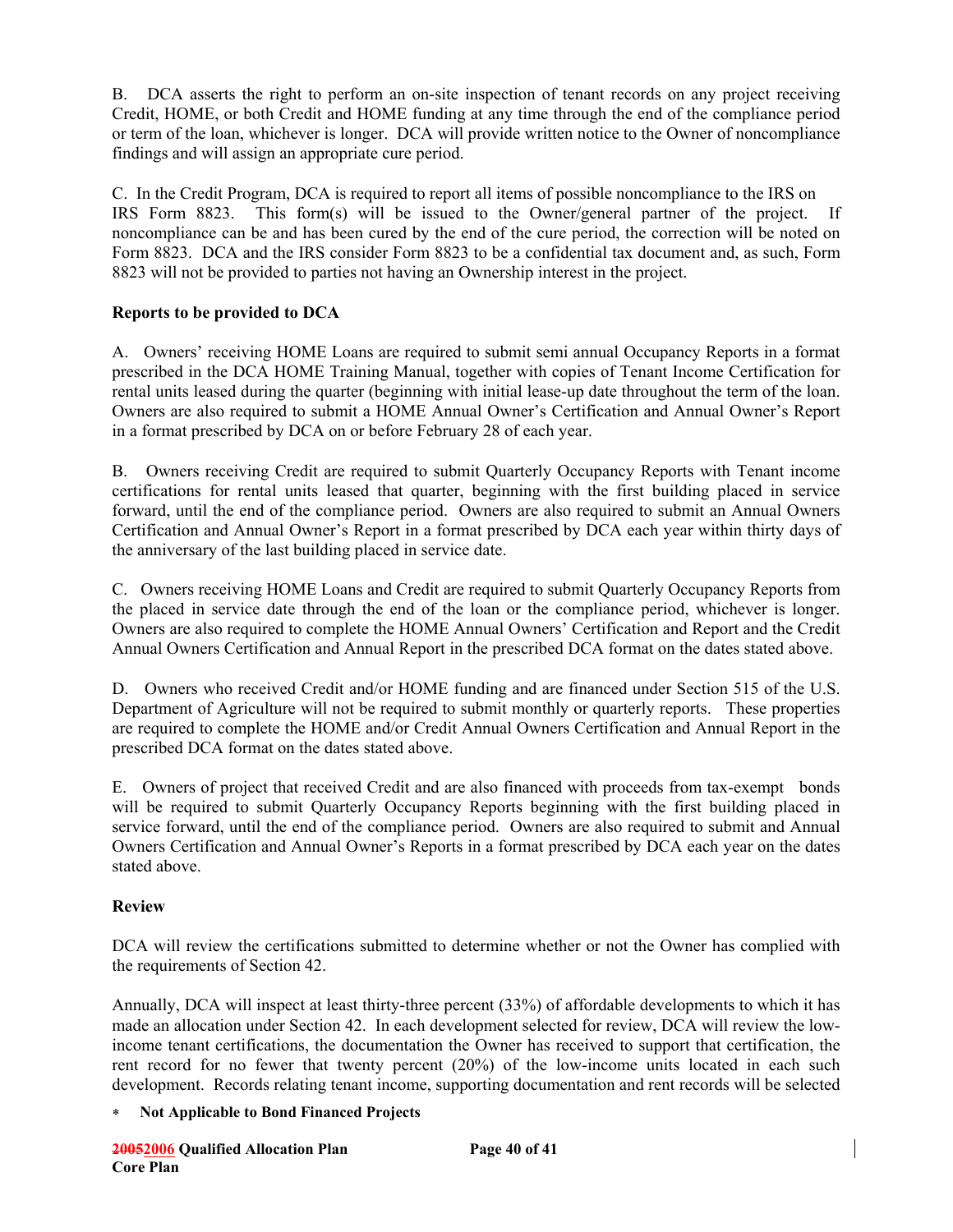at random by the Authority's monitoring officer at the time the review is held. In addition, DCA Compliance Officers will conduct a physical inspection of each low-income unit that receives a record review. The purpose of this inspection will be to determine whether or not the units meet Uniform Physical Condition Standards as defined by the Department of Housing and Urban Development.

DCA will conduct a physical inspection of approximately ten- percent  $(10\%)$  of the units at each project and will review approximately ten percent (10%) of the tenant files each year at properties that have received DCA HOME funds. Additional federal requirements will also be reviewed on an annual basis.

As necessary, DCA will review additional documentation to support representation in the Application for funding.

## **Record Keeping and Record Retention**

- A. Owners awarded HOME Loans must keep records for each assisted building as stipulated in the final HOME regulations (as amended) and as stated in the Georgia HOME Manual.
- B. Owners allocated Credit must keep records for each building as stipulated in Section 42 of the IRS Code Section 1.42.5(b) and in the Georgia Low Income Housing Tax Credit Manual.
- C. Owners' receiving HOME Loans and Credit must follow the most stringent requirements of the two programs.

## **Inspection Record Retention provision (Tax Credit and Tax-Exempt Bond/Tax Credit Properties)**

The Owner of a Credit property is required to retain all original local health, safety, or building code violation reports or notices that were issued by the State or local government unit for DCA's inspection. After DCA reviews the violation reports or notices and completes its inspection, unless the violation remains uncorrected, the Owner may dispose of these reports or notices.

## **Compliance Standards**

A. Assessment of Noncompliance

Principals of projects awarded Credit or HOME in previous cycles must remain materially in compliance with Credit and HOME program requirements (if applicable) to remain eligible to compete for future Credit awards or HOME Loans. Material noncompliance status exits when a party exhibits a continual pattern of noncompliance, or when a party demonstrates an inability or an unwillingness to resolve noncompliance matter in a timely manner. DCA will have sole and absolute discretion in determining those parties ineligible to participate in the OAH financing competition due to noncompliance status.

<sup>∗</sup> **Not Applicable to Bond Financed Projects**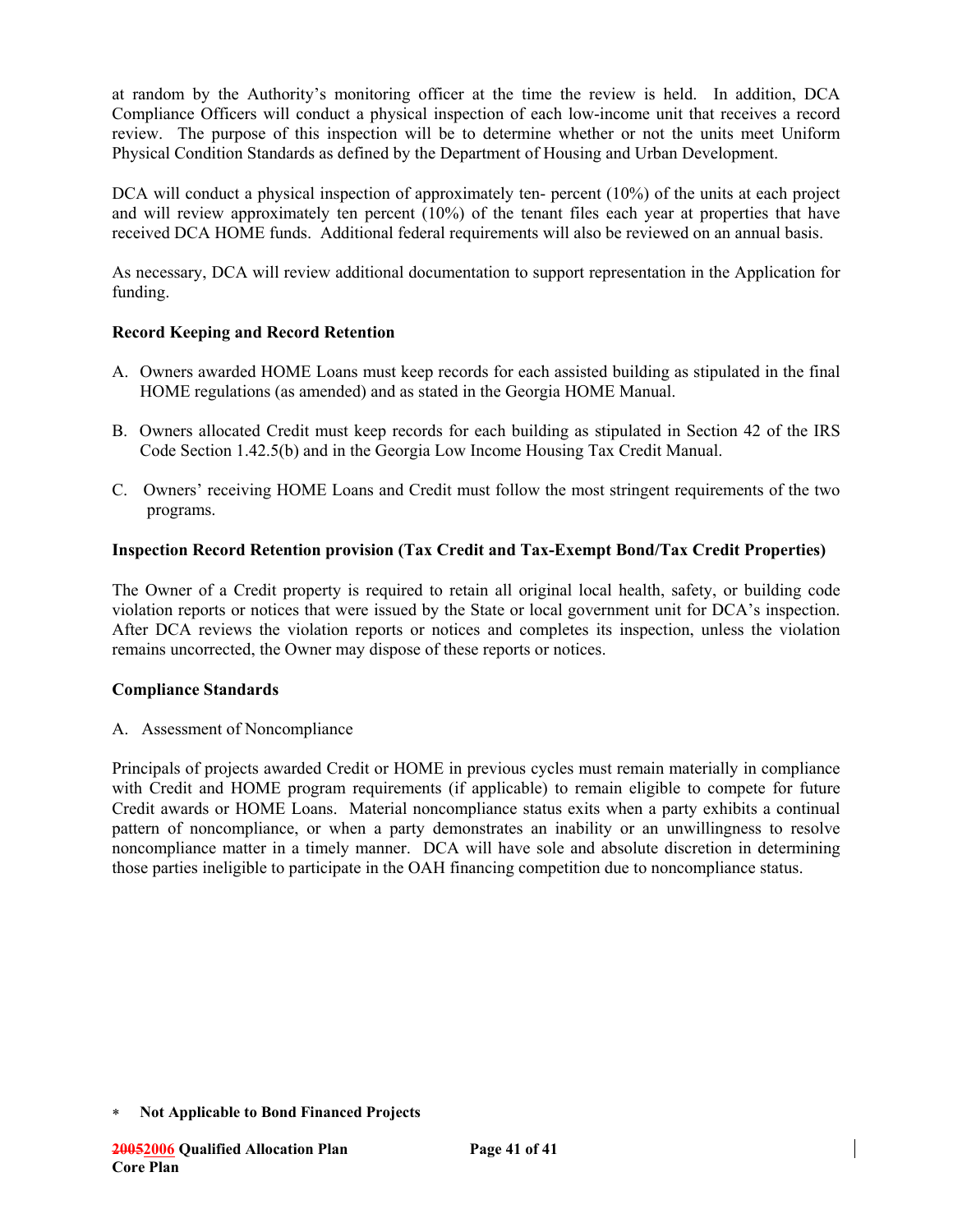### B. Cure Period Standards

DCA will notify the Owner in writing of any possible findings of noncompliance. Each item of noncompliance will have an assigned cure period. The cure periods will typically range from thirty (30) days to a maximum of ninety days (90) days. Examples of noncompliance matters and typical cure periods are as follows:

| Noncompliance Items                                  | <b>Typical Cure Periods</b> |  |
|------------------------------------------------------|-----------------------------|--|
| <b>Health and Safety</b>                             |                             |  |
| Any issue                                            | 48 hours                    |  |
| <b>Administrative Noncompliance</b>                  |                             |  |
| Incomplete or incorrect tenant income certifications | 30 days                     |  |
| Affidavits not notarized                             | 30 days                     |  |
| Failure to report on a quarterly or annual basis     | 30 days                     |  |
| <b>Project Wide Noncompliance</b>                    |                             |  |
| Incorrect utility allowance                          | 60 days                     |  |
| Violations of the 40/50 Rule                         | 60 days                     |  |
| Rent overages                                        | 60 days                     |  |
| <b>Incurable Instances of Noncompliance</b>          |                             |  |
| Submission of fraudulent information to DCA          | No Cure                     |  |

### **Monitoring Fees**

DCA charges a monitoring fee for all Tax Credit developments containing five or more low-income units. Credit recipients will be required to pay the entire fee covering the 15-year Compliance Period prior to the issuance of the project's IRS Forms 8609.

#### **Compliance Monitoring Responsibilities**

A. DCA may choose to delegate all or a portion of its compliance monitoring responsibilities to an agent or other private contractor. This option, if chosen, does not relieve DCA of its obligation to notify HUD or the IRS of noncompliance instances. DCA may also delegate some or all of its compliance monitoring responsibilities to another State agency. This delegation may include the responsibility of notifying the IRS of noncompliance.

B. Applicants must inform DCA of all conditions or extenuating circumstances at each project that may impact compliance monitoring duties. Any questions regarding compliance with the Credit or HOME programs should be addressed in writing and faxed to DCA's Compliance Monitoring Section at (404) 327-6849.

<sup>∗</sup> **Not Applicable to Bond Financed Projects**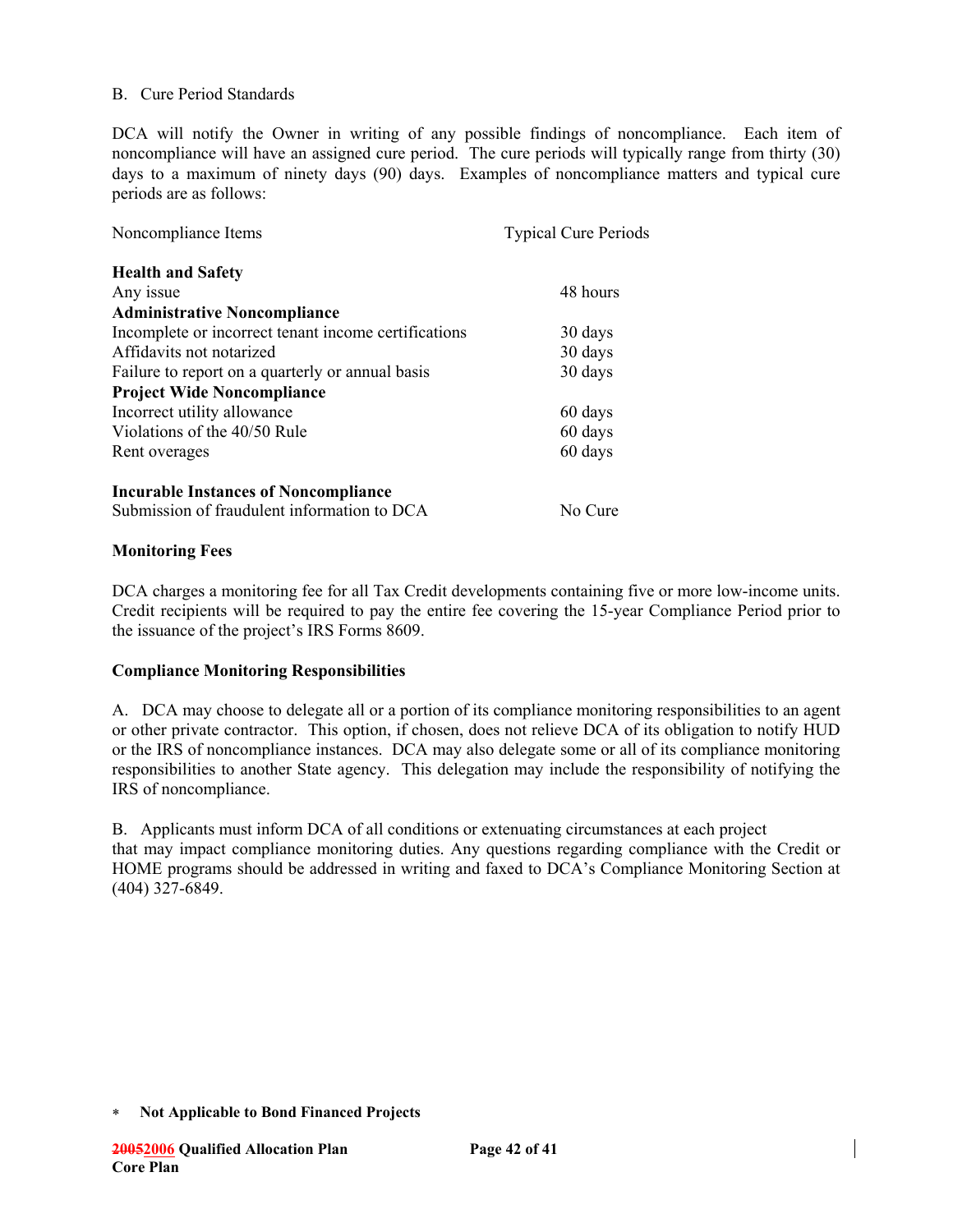#### **Section 18. Performance Scoring\***

**Overview of Performance Scoring**.Effective January 2, 2005**,** the performance scoring criteria will address compliance and administrative deficiencies not related to specific property audits. No points can be earned for performance scoring issues, but points can be lost. Points in this area will be assessed in absolute terms with no compliance factors or other formula considerations. In the 2005 Application cycle, performance points accumulated by a Project Participant will be accumulated as an educational and advisory exercise only. The final score in the competitive funding cycle will not be affected by any performance point assessments. In future rounds, DCA will determine the final project score by deducting any performance points acquired by a Project Participant during the prior year (Application Submission Deadline to Application due date) from the preliminary project score. A notice of noncompliance for failure to meet certain compliance or administrative requirements will be sent by DCA to the property Owner of record. Notices will include an explanation of the nature of the deficiency and will specify a date by which the deficiency must be corrected. If the stated deficiency is corrected by the said date no performance points will be deducted. If the stated deficiency is not corrected by said date, one quarter (1/4) of a point will be assessed. A final notice of non-performance will be sent to the Owner of record for each assessed uncured deficiency.

Compliance or administrative deficiencies that will be considered for performance scoring purposes may result from failure to comply with state or federal rules and regulations, or with the requirements specified in a binding DCA HOME Loan or Credit documents, including but not limited to, project Applications, Land Use Restriction Agreements/Covenants, and Loan agreements.

Examples of performance compliance scoring issues include, but are not limited to:

- Any compliance issue that would normally be addressed in a scheduled compliance audit that comes to DCA's attention and is addressed outside the scope of a regularly scheduled audit.
- Unused Credits resulting from failure to meet the 10% carry over requirement or not placing a project in service with in 24 months of the carryover.
- Failure to notify DCA of disposition/sale of property.
- Failure to meet project-reporting requirements (e.g., annual Owner's certification and report, project completion reports submitted within 120 days of the final draw, etc.).
- Failure to maintain required reserve levels, or failure to provide, on a timely basis, required proof of insurance on HOME Loan properties.
- Failure to provide necessary underwriting documentation in a timely manner.
- Failure to close HOME Loan within 60 day of DCA underwriting approval.
- Failure to convert HOME Loan from constructions to permanent status on or before conversion date.

DCA recognizes that extenuating circumstances may occur that could result in unavoidable timing difficulties. We will carefully consider the circumstances on a case-by-case basis when determining whether point deductions are appropriate. However, the final determination will be at DCA's sole and absolute discretion.

<sup>∗</sup> **Not Applicable to Bond Financed Projects**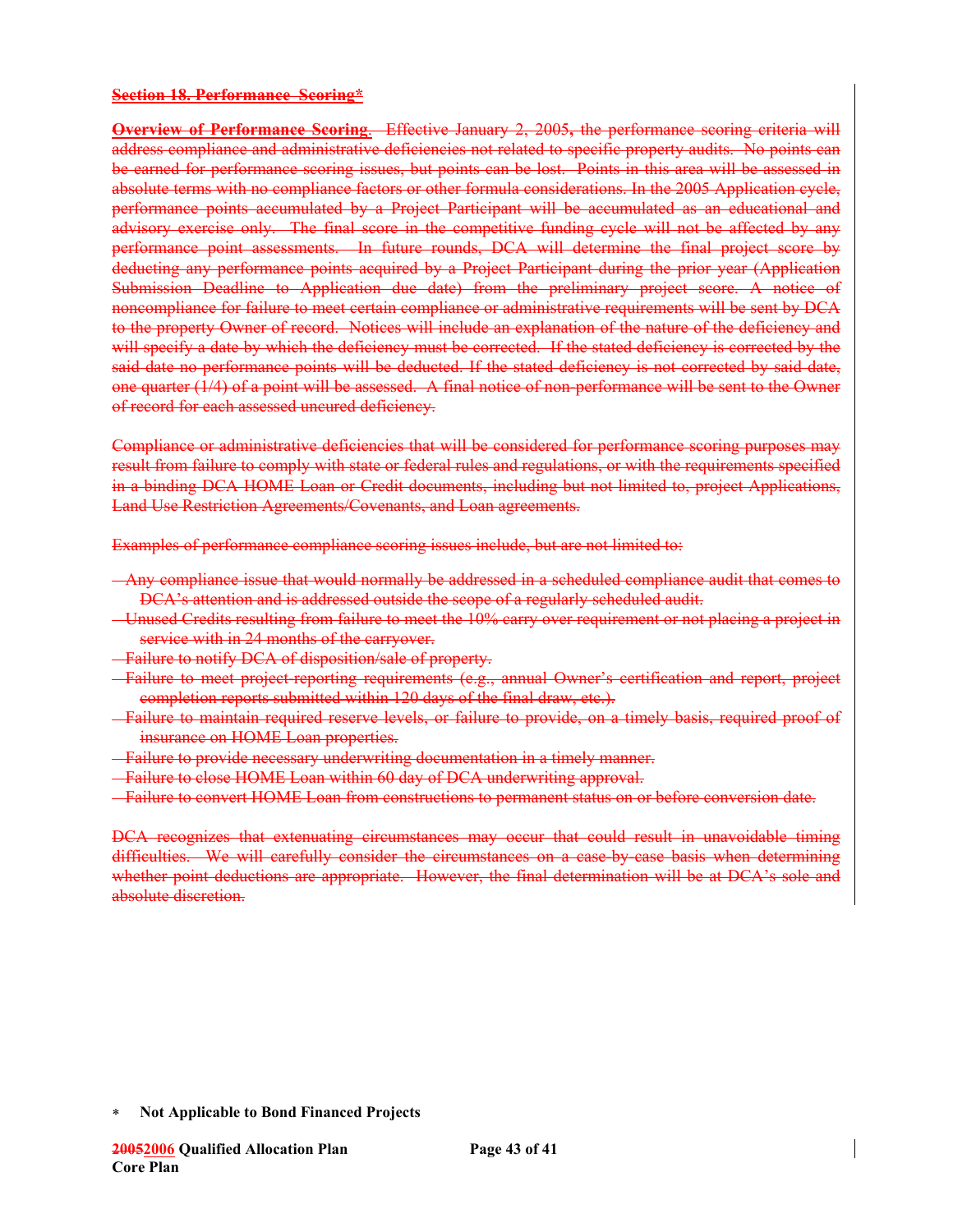#### **Section 1918. Modification of the Plan**

Without limiting the generality of DCA's power and authority to administer, operate, and manage the allocation of Credits and HOME Loans according to federal law, federal procedures, and the Plan, DCA shall make such determinations and decisions, publish administrative rules, require the use of such forms, establish such procedures, and otherwise administer, operate, and manage allocations of Credits and HOME Loans and funds in such respects as may be, in DCA's determination, necessary, desirable, or incident to its responsibilities as the administrator, operator, and manager of allocations of Credits and HOME Loans.

The Governor recognizes and acknowledges that DCA will encounter situations which have not been foreseen or provided for in the Plan and expressly delegates to DCA the power to amend the Plan, after the public has had the opportunity to comment through the public hearing process, and to administer, operate, and manage allocations of Credits and HOME Loans in all situations and circumstances, both foreseen and unforeseen, including, without limiting the generality of the foregoing, the power and authority to control and establish procedures for controlling any misuse or abuses of the Credits or HOME Loan allocation system and the power and authority to resolve conflicts, inconsistencies, or ambiguities, if any, in the Plan or which may arise in administering, operating, or managing Credits or HOME Loan allocations pursuant to the Plan. The Governor further expressly delegates to DCA the authority to amend the Plan to ensure compliance with federal law and regulations as such federal law may be amended and as federal regulations are promulgated governing Credits and the HOME Loan Program.

<sup>∗</sup> **Not Applicable to Bond Financed Projects**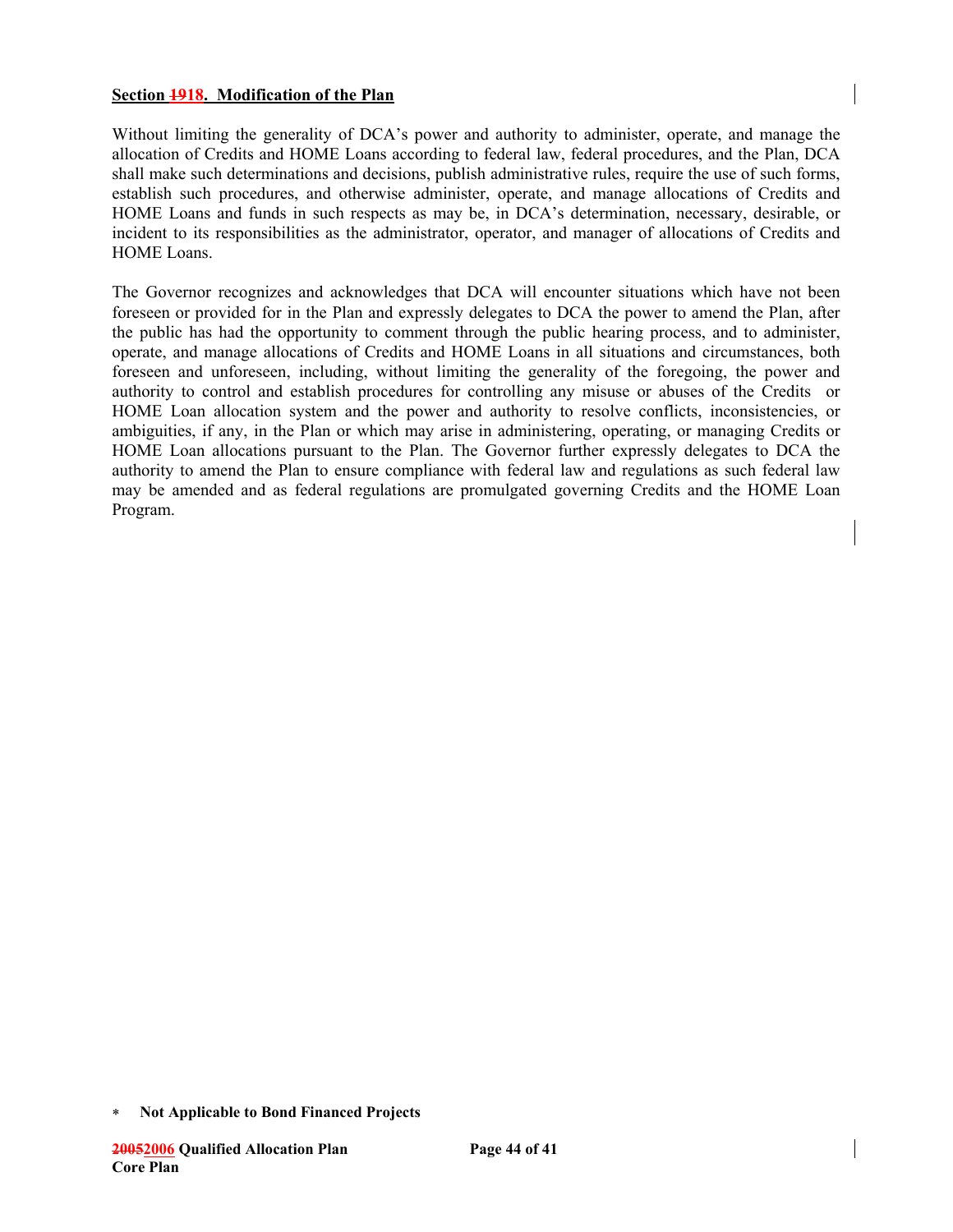## **STATE OF GEORGIA 2005 QUALIFIED ALLOCATION PLAN EXHIBIT A - METROPOLITAN STATISTICAL AREAS (MSAs)**

| <del>Metropolitan Areas</del> | Counties of the Metropolitan Areas                   |
|-------------------------------|------------------------------------------------------|
| Albany, GA MSA                | Baker, Dougherty, Lee, Terrell, Worth                |
| Athens, GA MSA                | Clarke, Madison, Oconee, Oglethorpe                  |
| Atlanta, GA MSA               | Barrow, Bartow, Butts, Carroll, Cherokee,            |
|                               | Clayton, Cobb, Coweta, Dawson, DeKalb, Douglas,      |
|                               | Fayette, Forsyth, Fulton, Gwinnett, Haralson, Heard, |
|                               | Henry, Jasper, Lamar, Meriwether, Newton, Paulding,  |
|                               | Pickens, Pike, Rockdale, Spalding, Walton            |
| Augusta-Aiken, GA MSA         | Burke, Columbia, McDuffie, Richmond                  |
| Brunswick, GA MSA             | <b>Brantley, Glynn, MeIntosh</b>                     |
| Chattanooga, TN GA MSA        | Catoosa, Dade, Walker                                |
| Columbus, GA MSA              | Chattahoochee, Harris, Marion, Muscogee              |
| <del>Dalton, GA MSA</del>     | <del>Murray, Whitfield</del>                         |
| Gainesville, GA MSA           | Hall                                                 |
| Hinesville, GA MSA            | Liberty, Long                                        |
| Macon, GA MSA                 | Bibb, Crawford, Jones, Monroe, Twiggs                |
| Rome, GA MSA                  | <del>Floyd</del>                                     |
| Savannah, GA MSA              | Bryan, Chatham, Effingham                            |
| Valdosta, GA MSA              | <b>Brooks, Echols, Lanier, Lowndes</b>               |
| Warner Robins, GA MSA         | <del>Houston</del>                                   |

### **Counties outside the Metropolitan Statistical Areas:**

| Appling         | <del>Cook</del>   | Hart               | Pulaski            | <b>Toombs</b>       |
|-----------------|-------------------|--------------------|--------------------|---------------------|
| <b>Atkinson</b> | Crisp             | <b>Irwin</b>       | Putnam             | <b>Towns</b>        |
| <b>Bacon</b>    | <b>Decatur</b>    | <b>Jackson</b>     | <del>Quitman</del> | <del>Treutlen</del> |
| <b>Baldwin</b>  | <b>Dodge</b>      | <b>Jeff Davis</b>  | Rabun              | <b>Troup</b>        |
| <b>Banks</b>    | <b>Dooly</b>      | <b>Jefferson</b>   | <b>Randolph</b>    | <b>Turner</b>       |
| Ben Hill        | Early             | <b>Jenkins</b>     | <b>Schley</b>      | Union               |
| <b>Berrien</b>  | <b>Elbert</b>     | <del>Johnson</del> | Sereven            | Upson               |
| <b>Bleckley</b> | <b>Emanuel</b>    | <del>Laurens</del> | <b>Seminole</b>    | Ware                |
| <b>Bulloch</b>  | Evans             | <del>Lincoln</del> | <b>Stephens</b>    | Warren              |
| Calhoun         | <b>Fannin</b>     | <b>Lumpkin</b>     | <b>Stewart</b>     | Washington          |
| Camden          | Franklin          | <b>Macon</b>       | <b>Sumter</b>      | Wayne               |
| <b>Candler</b>  | Gilmer            | <b>Miller</b>      | <b>Talbot</b>      | Webster             |
| Charlton        | Glascock          | <b>Mitchell</b>    | <b>Taliaferro</b>  | Wheeler             |
| Chattooga       | <del>Gordon</del> | Montgomery         | <b>Tattnall</b>    | White               |
| Clay            | Grady             | Morgan             | <b>Taylor</b>      | Wilcox              |
| Clinch          | <del>Greene</del> | Peach              | <b>Telfair</b>     | Wilkes              |
| Coffee          | <b>Habersham</b>  | <del>Pierce</del>  | <b>Thomas</b>      | Wilkinson           |
| Colquitt        | <b>Hancock</b>    | Polk               | <b>Tift</b>        |                     |

∗ **Not Applicable to Bond Financed Projects**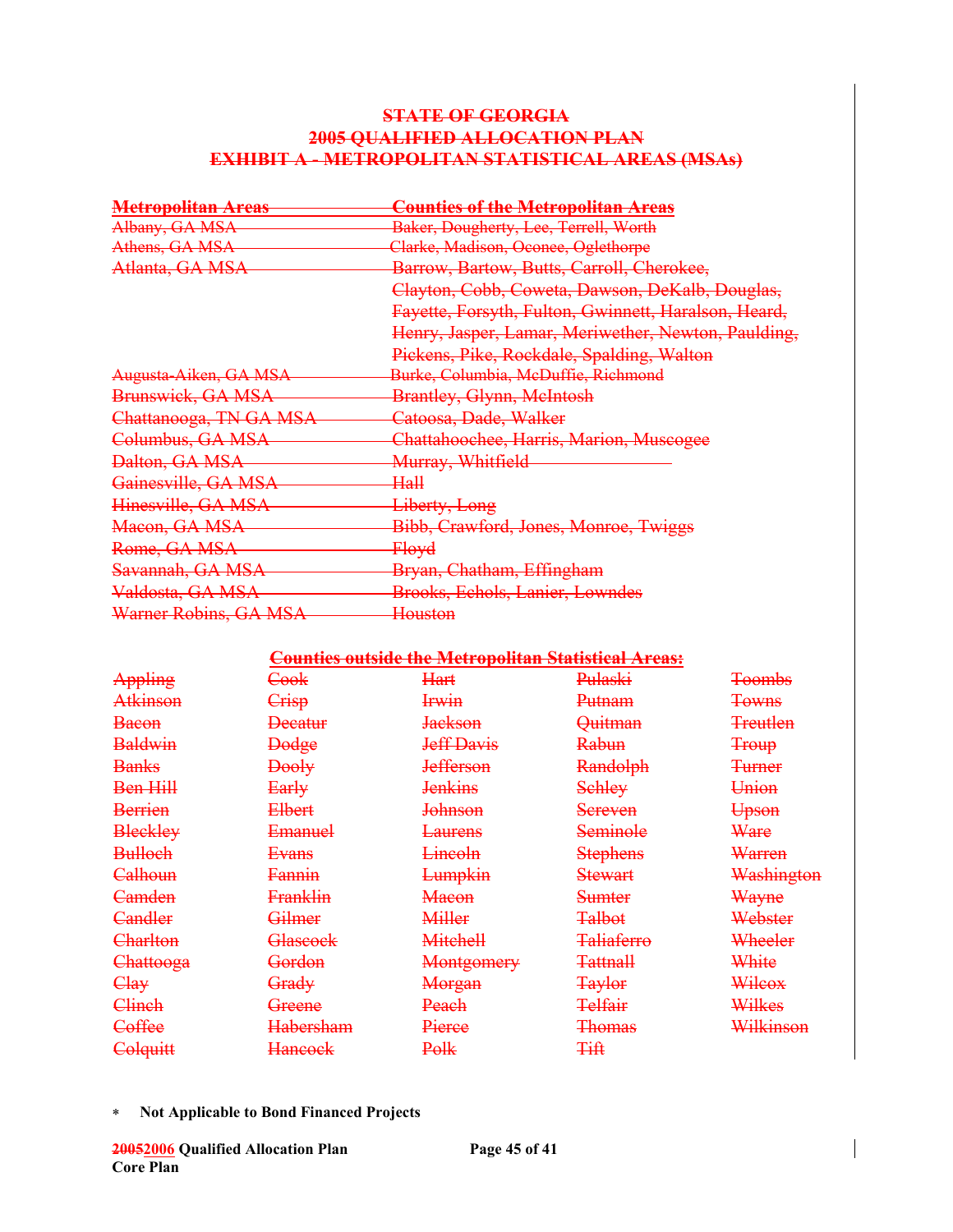# **D R A F T**

#### **STATE OF GEORGIA 20052006 QUALIFIED ALLOCATION PLAN**

### **APPENDIX I THRESHOLD CRITERIA**

To be considered for DCA financing resources, Applications must meet the Threshold requirements described below.

#### **1. Project Feasibility, Viability Analysis, and Conformance with Plan**

**General.** In analyzing project economic forecasts, Applicants must use DCA's project economic pro forma assumptions and abide by the 20052006 Plan, Appendices, Instructions and the Manual. Rent Standards derived from the most recent AMI, FMR, and UA must be used to determine project rent and rent restrictions. DCA will determine if the application has been submitted in compliance with all application instructions, tab checklist requirements, and QAP requirements for support documentation, necessary to make a full and complete assessment of the proposed project. Incomplete applications or applications that are submitted and do not comply with submission requirements may be deemed insufficient and may be subject to threshold failure. For each project that meets all other Threshold criteria, DCA will determine whether that project is financially feasible and may require documentation not specifically included in the minimum documentation requirements established in the Plan.

DCA will perform a Subsidy Layering Review of all sources and uses of funds in projects receiving HOME rental housing financing. In cases where the results of a DCA Subsidy Layering Review indicate that there will be excess assistance, DCA will reduce the amount of the Low Income Housing tax credits, if present, or the HOME funds in order to eliminate the excess as required by HOME regulations.

Project assumptions may be adjusted by DCA to reflect characteristics more representative of the project or its economic environment, including but not limited to, the pricing of the federal and state tax credits. DCA will evaluate financial feasibility for competitive all applications (other than those with an assumption of existing fixed rate debt or governmental sponsored debt) using an interest rate specified in the preliminary commitment letter. If the interest rate is based upon a spread over an index rate, both the underlying index to be used and the spread should be identified in the preliminary commitment letter. DCA will utilize the applicable rate effective as of April 3, 2006. For noncompetitive projects, the effective date of the applicable rate will be the first business day of the full month preceding the Application submission date. The applicant must include documentation of the applicable index rate with the commitment letter.

of 175 basis points over 10-year Treasuries as published in the Wall Street Journal as of June 1, or at the AFR published for June 2005, where appropriate, for loan rates based on the AFR.

DCA will determine whether an Application is financially feasible in its sole and absolute discretion. DCA's determinations will be final.

Only minor adjustments will be made by DCA to the financial proforma submitted by the Applicant. However, noNo adjustments (except error corrections) will be made to the following:

- Unit count and/or distribution
- Income and rent elections
- Rent structure
- Financing sources (with the exception of DDF)
- Total development cost

**\* Not Applicable to Bond Financed Projects**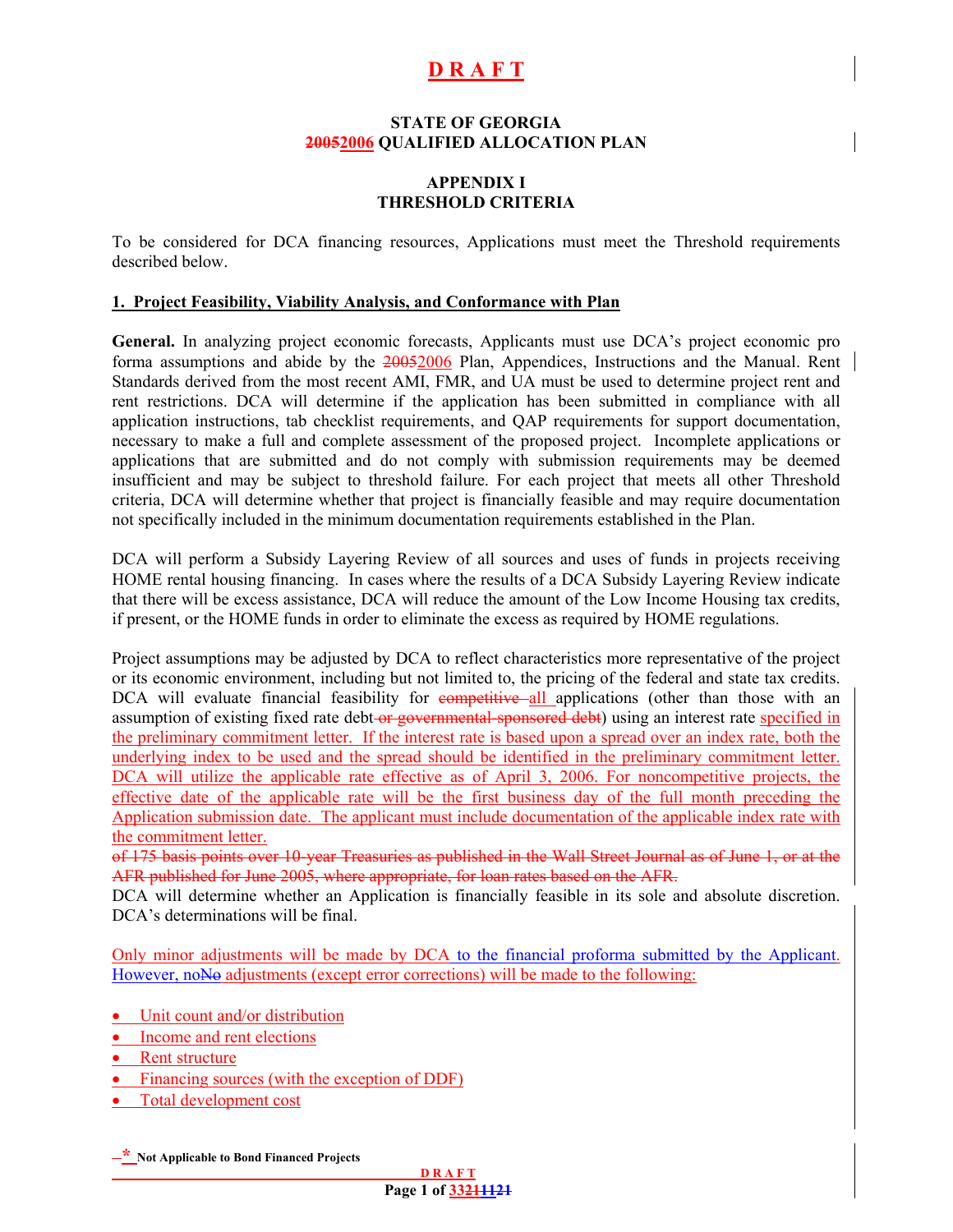**HOME Loans.** When DCA reviews and underwrites a HOME Loan, it will consider the policies, assumptions and requirements set forth in the Plan and Manual to determine the debt capacity, the loan amount, and the terms to satisfy the debt. Project cash flow must be sufficient to ensure financial viability over the term of the HOME Loan and must provide for adequate reserves that must be maintained for the life of the HOME Loan. The use of other public financing sources and shorter HOME Loan terms will be favorably considered. For Applications proposing HOME Loans, the proposed return on investment for the owner/developer must be fair and reasonable with no windfall profits anticipated.

**HOME Non-amortizing Balloon Loans**.HOME non-amortizing Balloon Loans will be considered only for projects located in Rural Counties (See Exhibit A in the Core Plan) and for projects that qualify for Special Needs projects points (as defined by the QAP). throughout the State applying under the Special Needs Housing Tenancy Characteristics in Section 3B of Appendix II, Scoring Criteria.

**Construction and Construction Costs.** DCA will review the type of construction and associated hard construction costs. Applications for the rehabilitation of a substandard property will not be funded if, in the opinion of DCA, the rehabilitation will not result in improved, safe and decent long-term housing, the proposed rehabilitation does not meet DCA standards, or if new construction would be more appropriate. A similar review of project financial feasibility and economic viability will be conducted for all Applications proposing new construction to ensure that each project's construction hard costs will produce high quality housing for the targeted tenant market**.**

### **The minimum review standards for both rehabilitation and new construction projects are as follows:**

- The expected life of the completed property must exceed by five years the greater of the Compliance Period or the Period of Affordability; and
- All construction must meet the requirements set forth in the Manual.
- Rehabilitation projects will be considered for funding only if the average per unit rehabilitation hard costs equal or exceed \$20,000. for properties 20 years old or less and the average per unit rehabilitation hard costs equal or exceed \$27,000 for properties that exceed 20 years old.
- The total hard cost of any rehabilitation project must not exceed 90% of the as-completed unrestricted appraised value of the property.
- DCA may grant a waiver to projects that will not meet the above per unit average rehabilitation hard cost only if the physical needs assessment must clearly document that the existing property does not require a comprehensive rehabilitation. A certification from the architect must also be provided documenting that the proposed work scope is sufficient to ensure that the completed project will be viable and meet the DCA Useful Life Requirements. DCA may require as a condition of the waiver, that the financial pro forma clearly provide for the full funding of the capital replacement reserve. The appraisal will be commissioned by DCA and will be based on market rents. Note that the Applicant will pay the cost of the appraisal.

#### **????**

**Scattered Sites**. For Scattered Site Projects all units must be developed under one plan of financing and considered as a single project by all funding sources. All units located in a Scattered Site Project must comply with Section 42 Rent and Income Restrictions.

For Scattered Site Projects, as defined in Section 10(B)(1)(a) and (b), DCA will evaluate the feasibility of the project as a whole.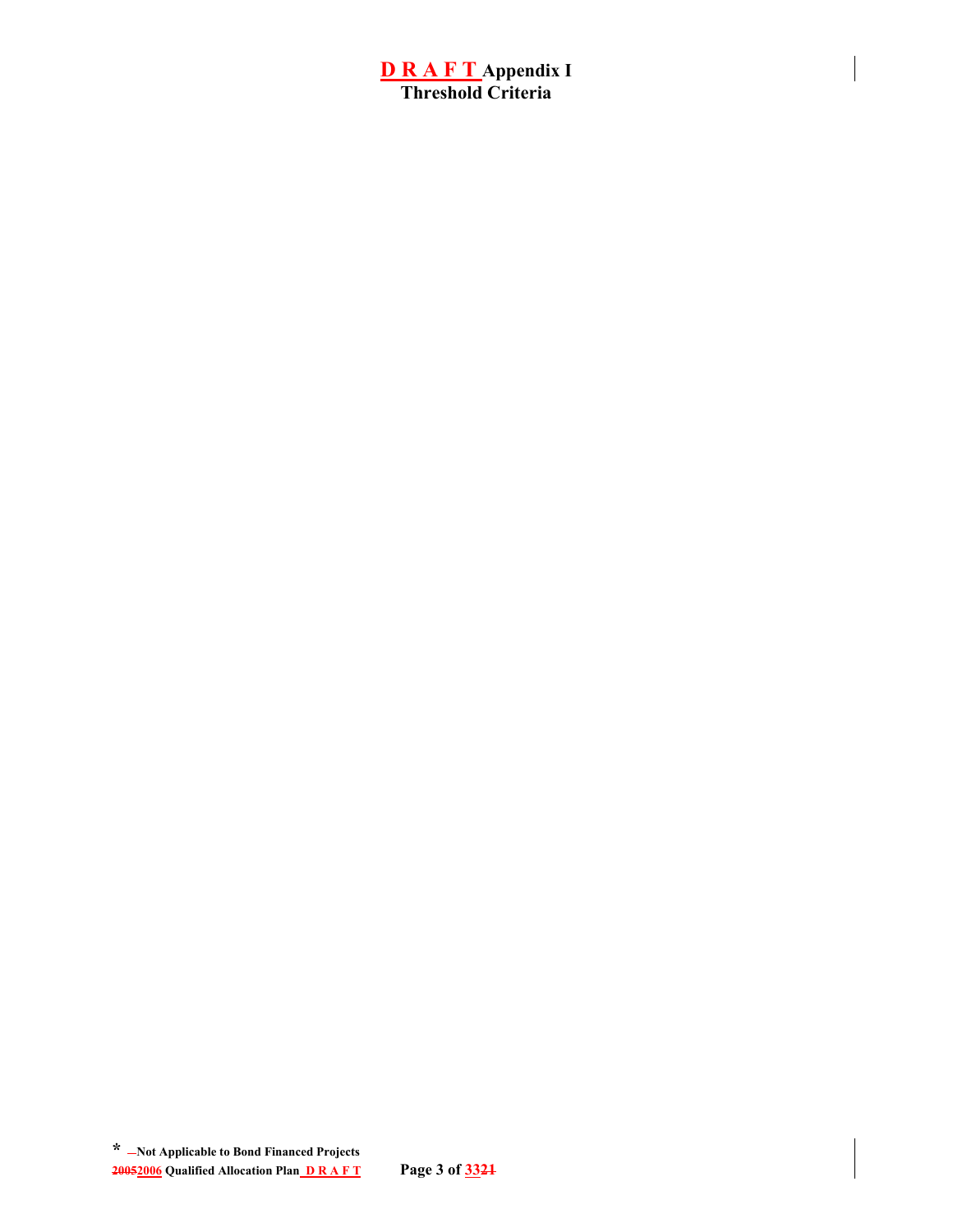#### 2. **Gross Rent Restrictions**

**HOME Rents.[\\*](#page-74-0)** For HOME Loans, rents must be affordable at initial lease-up and must remain affordable over the term of the HOME Loan. DCA will not underwrite rents below 30% of 50% of AMI unless a DCA-commissioned market study indicates that there is a substantial need and/or that the market will require rents to be lower for the property to achieve initial and long-term lease-up.

Applications proposing rents for General Multifamily projects below 30% of 50% of AMI must set tenant income restrictions at no more than 5 AMI percentage points above the AMI percentage used to set rents (i.e., rents underwritten at 30% of 40% of AMI must be income restricted at no greater than 30% of 45% of AMI).

Applicants proposing rents for Elderly Households— and Housing for Older Persons or Special Needs projects below 30% of 50% of AMI must set tenant income restrictions at no more than 10 AMI percentage points above the AMI percentage used to set rents (i.e., rents underwritten at 30% of 40% of AMI must be income restricted at no greater than 30% of 50% of AMI).

For HOME projects, rents may not exceed Fair Market Rents for the appropriate bedroom size.

**Credit Rents.** For low-income units receiving Credits, the gross rents may not exceed 30% of 60% of the effective AMI table. Applicants should assume 1.5 persons per bedroom.

**Credit and HOME Rents**.\* Dwelling unit rents must conform to the Code's and/or the HOME regulation's gross rent (contract rent and tenant UA) restrictions. Tenant UA must conform to the requirements set forth in the Plan and the Manual. In the event Credit, HOME, or other funds are requested, the most restrictive gross rents will govern. For Credit and HOME projects, rents may not exceed fair market rents. Applicants should assume 1.5 persons per bedroom.

Many DCA projects will combine Credits and a HOME Loan. As a result, the income targeting requirements are more stringent than for Credits alone. Specifically, at least 40% of the assisted units in each building of the project must be targeted to families at 50% of AMI, adjusted for family size. In addition, DCA requires that gross rents be set at 50% of AMI. All remaining assisted units must be targeted to families at 60% or less of AMI, adjusted for family size.

For Scattered Site projects, as defined in Section  $10(B)(1)(a)$  and (b), all units must meet the gross rent restrictions.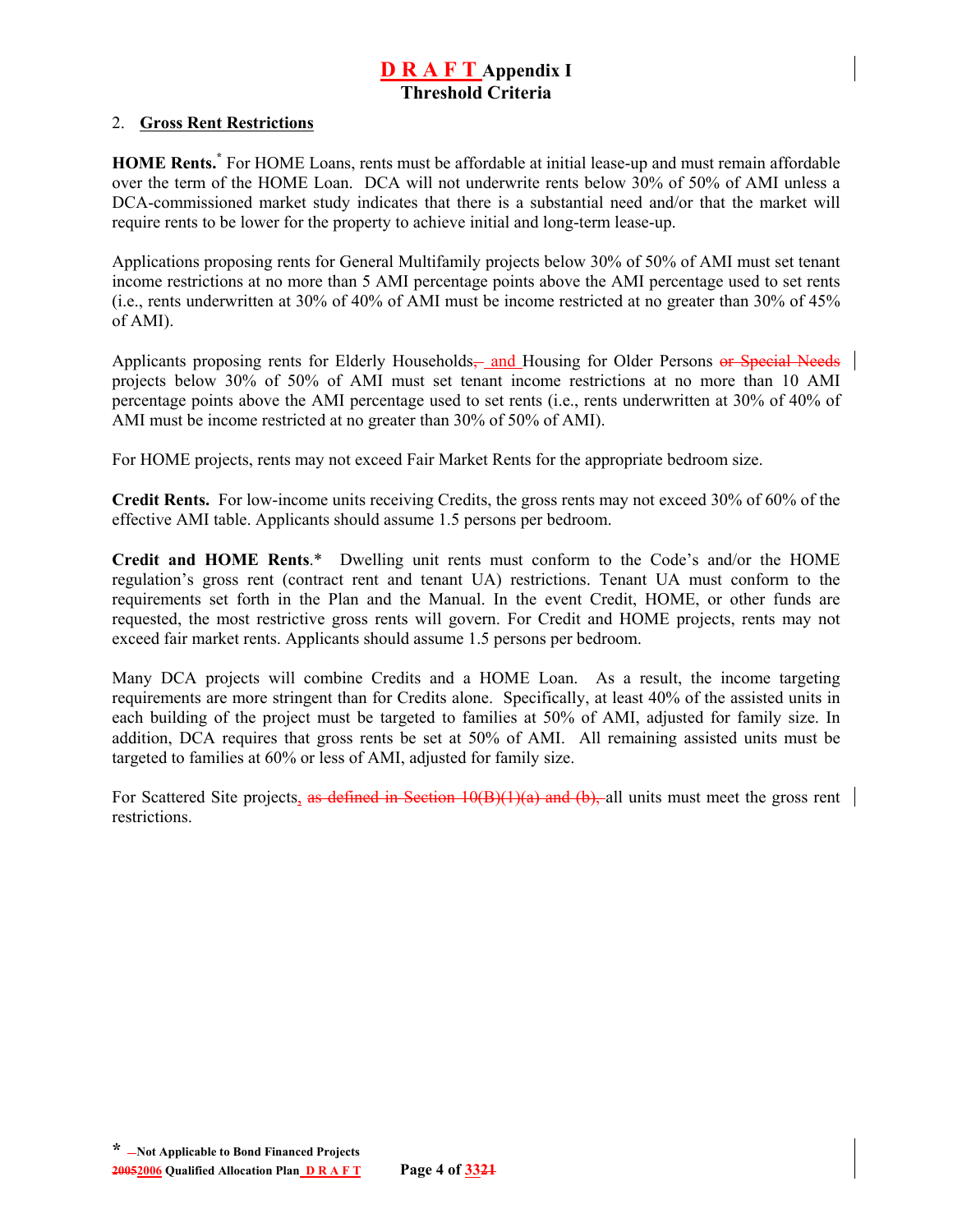#### **3. Unit Cost Limitations**

|                                                      | Unit Type             | <b>Cost Limit</b> |
|------------------------------------------------------|-----------------------|-------------------|
| Per unit costs must not exceed the following limits: | Efficiency            | \$87,000          |
|                                                      | 1 Bedroom             | \$100,000         |
|                                                      | 2 Bedroom             | \$120,000         |
|                                                      | 3 Bedroom             | \$135,000         |
|                                                      | $4 \text{ Bedroom} +$ | \$156,000         |

DCA will consider waivers to the limitations stated above on a case-by-case basis. Waivers will be granted only for extraordinary circumstances. DCA will consider the basis for the cost waiver including, but not limited to, whether additional DCA resources are utilized for the additional cost. Applicants must submit sufficient documentation with their cost waiver request to justify the basis of the cost increase:

upgrades to common area amenities for marketability of projects having at least 25% market rate units high land costs

- projects claiming points for EPA Energy Star Certified construction
- projects in a designated historic building or involving costs necessitated by building in or adjacent to a designated historic district
- projects involving excessive costs due to unsuitable subsoil conditions
- projects involving costs associated with environmental remediation
- projects involving multi-story buildings comprised of more than 3 stories
- **projects involving deck parking**
- projects with only one and two bedroom units with climate-controlled common space (interior corridors and/or interior community/activity rooms) which represents 10% or more of the project's total climate-controlled square footage

Projects whose Total Development Cost exceeds the Maximum Allowable Per Unit DCA Cost Limitations due to construction of "extra" amenities, provided no additional DCA resources are required to fund the "extra" amenities. For purposes of this section, "extra" amenities shall be defined as amenities that exceed those required by local building codes, DCA Architectural Standards and amenities commitments made by the Applicant in order to secure an award of LIH tax credits.

Waivers and applicable fees must be submitted to DCA by 4:00 p.m. on or before March 417, 20050006 or no later than 30 days prior to application submittal for Bond Financed Projects. Within 30 days of the receipt of such waiver request, DCA will provide a response to the waiver request. If DCA determines that the project is not eligible for a cost waiver, any Application submitted for such project must reflect cost that are within the above unit cost limitations. For projects awarded a cost waiver, the developer fee will be calculated based on the allowable total development cost utilizing these DCA Per Unit Cost Limits. Post award costs that exceed the above unit cost limitations or a total development cost established pursuant to a waiver request do not require DCA approval if additional DCA resources are not utilized to fund such additional cost and n-o additional developer fee is earned.

| Unit Type     | <b>Subsidy Limit</b> |
|---------------|----------------------|
| Efficiency    | \$87,000             |
| 1 Bedroom     | \$100,000            |
| 2 Bedroom     | \$120,000            |
| 3 Bedroom     | \$135,000            |
| $4$ Bedroom + | \$156,000            |
|               |                      |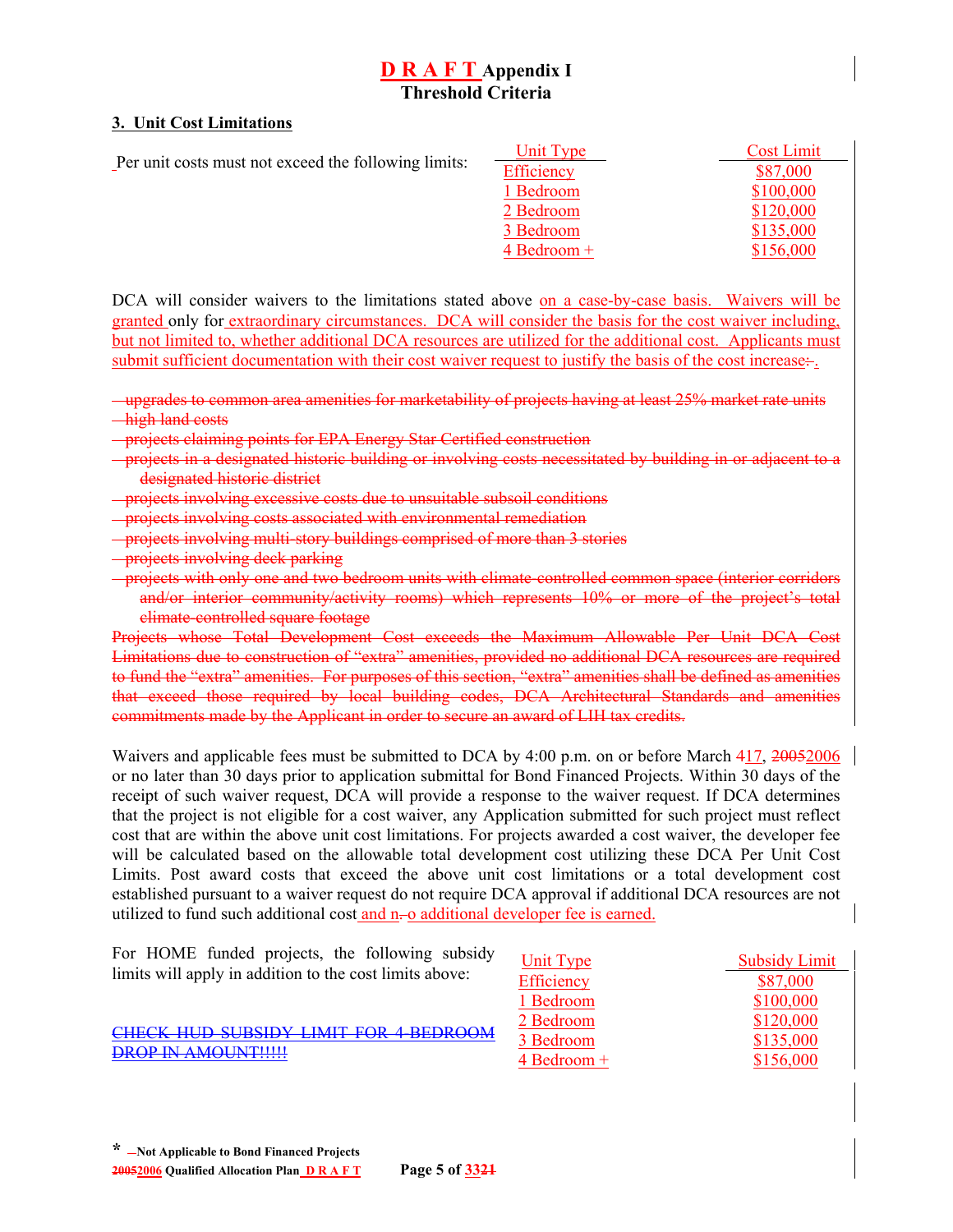For Scattered Site projects, as defined in Section  $10(B)(1)(a)$  and  $(b)$ , all units must meet the per unit cost limitation requirements.

### **4. Site Control**

Site control must be in the form of (1) a warranty deed that conveys title to the subject property to the current General Partner or proposed LP-Applicant or 2) a legally binding contract to purchase the proposed project site in the name of the General pPartner or proposed LPApplicant (or which provides for an assignment to the General Parnttner or proposed LPApplicant), or (3) a binding long-term ground lease or an option for a binding long-term ground lease, with a minimum term of forty-five (45) years. Contracts must be executed prior to Application Submission deadline, must include a legal description of the property and must provide legal control of the site to the proposed General Partner or proposed LPApplicant at least through September 15, 20052006.

In the event the contract provides the Applicant with the option to renew the contract for specific periods of time, with the initial period ending prior to September 15, 20052006, the renewal option in such contract must be enforceable by the Applicant until September 15, 20052006. A copy of a recorded warranty deed or a fully executed contract must be submitted with the Application. All Contracts evidencing site control must meet the specifications set forth in the Manual.

For Scattered Site Projects, as defined in Section 10(B)(1)(a) and (b), evidence of site control is required | for each non-contiguous parcel.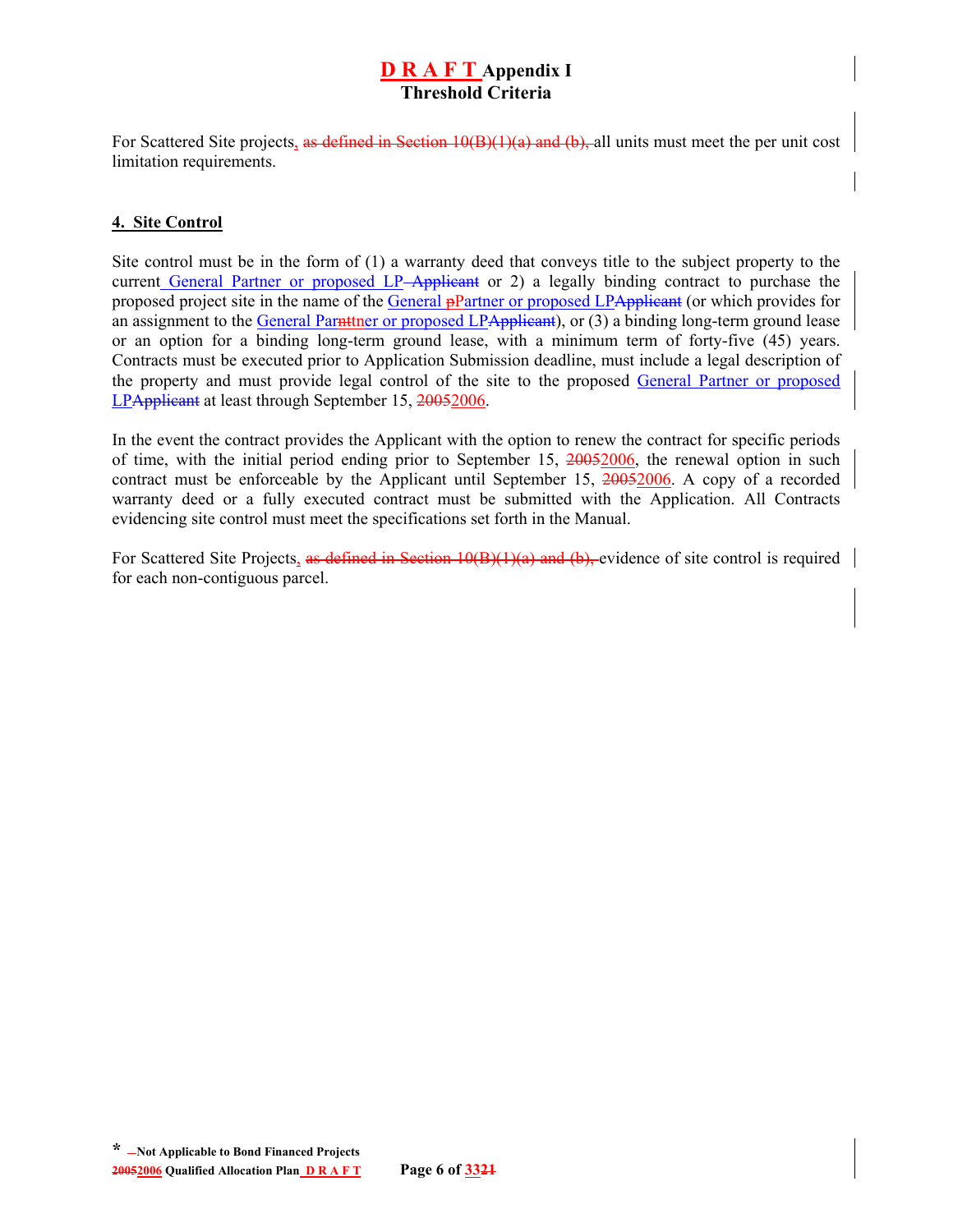#### **5. Environmental Requirements**

#### **General**

On-site and off-site specific environmental concerns identified in an environmental study are to be considered in the context of the criticality of the housing to be provided. DCA shall consider the public benefits of the housing and then weigh the benefits against the costs to mitigate the hazard, the potential health risks, and other financial and public policy implications. The project will not pass Threshold until all environmental matters are resolved in a manner satisfactory to DCA, in its sole and absolute discretion. For Scattered Site Projects the environmental requirements must be met for each noncontiguous parcel or each non-contiguous multifamily property.

**Environmental Study**.A Phase I environmental study prepared in accordance with the DCA Environmental Manual contained in the Application Manual must be included in the Application. The Applicant and the Qualified Environmental Professional must sign the environmental certification form and include it in the Application. This Phase I Environmental Study should fully address all recommendations of the consulting environmental engineer, and all such recommendations, including Phase II environmental studies (if required) or any additional testing, must be completed at the time of Application Submission. The Phase I (and Phase II where required) Environmental Study must have been conducted within six (6) months of the Application Submission. If an Environmental Study was completed prior to this six-month period, a copy of this earlier Environmental Study (and any others that are available) must be included in the Application along with an updated Environmental Study.

If an updated Environmental Study is necessary, it must meet all requirements set forth in the Environmental Review Guide located in the Manual. In addition to these requirements, the updated Environmental Study must include:

- details of the new reconnaissance with updated photos;
- an update of all regulatory reviews including federal and state lists;
- all original material and updates; and,
- a professional opinion provided by the qualified Environmental Professional completing the update addressing all conditions (changed and unchanged) to the site.

#### **Flood Plains/Floodways**

**(a) Tax Credit Rehab Projects.** Applications that propose the rehabilitation of existing buildings located in the 100-year flood plain/floodway, will meet Threshold criteria, only under the following conditions:

- An Architectural Conceptual Site Development Plan that clearly defines the areas of floodplain/floodway, with the Owner certification on the Architectural Site Information Form must be included in the Application.
- All areas of floodplain/floodway must be documented by the FEMA map for the areas in which the site is located. The proposed site for development must be located on that map.
- The lowest existing floor elevation of each building in the flood plain must be at least 6" above the FEMA designated flood plain/floodway elevation. Documentation must be submitted to clearly demonstrate existing conditions and should include a land survey indicating the location of the existing buildings, existing floodplain/floodway, elevation of existing floodplain/floodway, elevation of lowest floor level in existing buildings and FEMA elevation of the existing floodplain/floodway.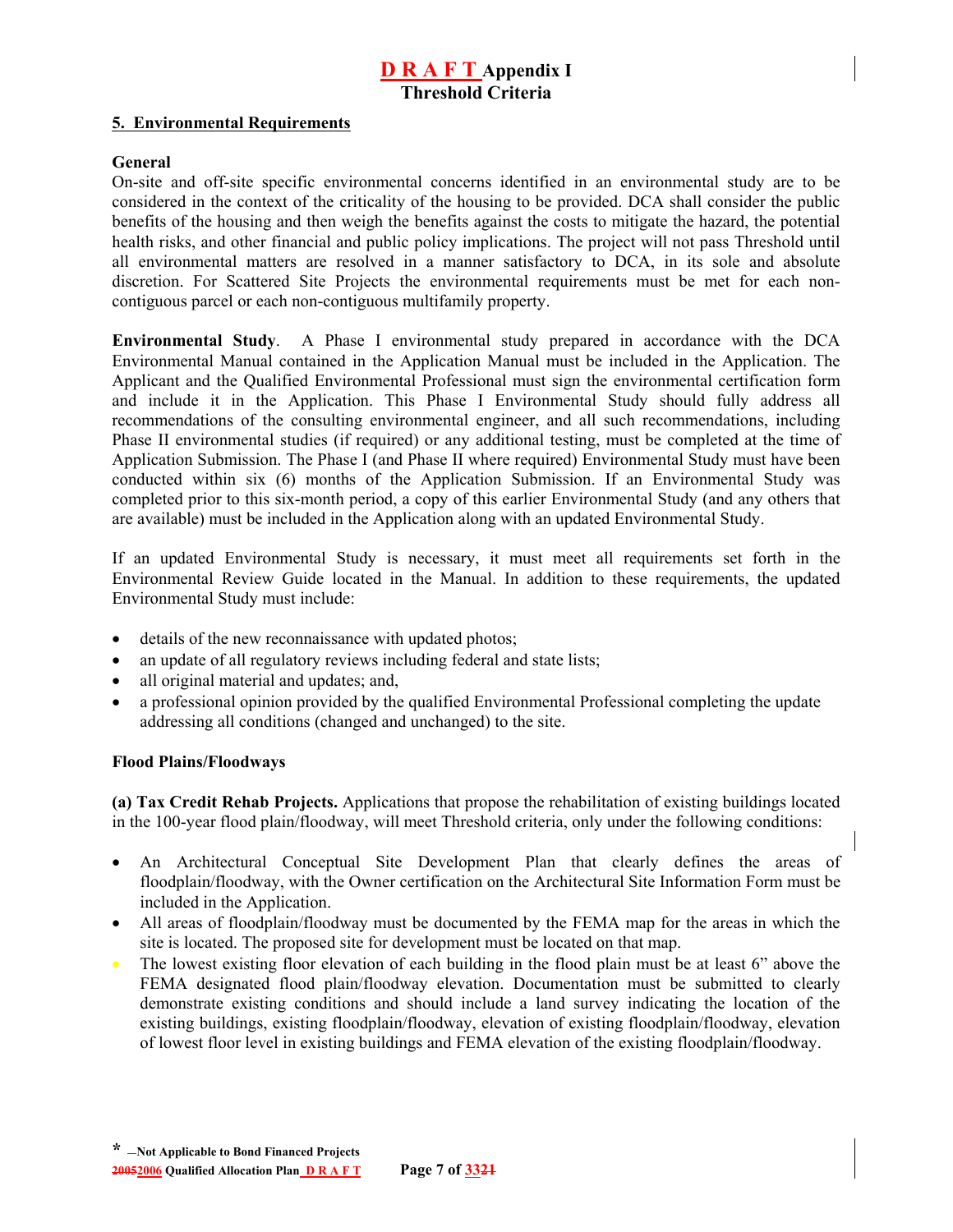**(b) Other Projects**. For all other projects, building in the flood plain will be permitted only if the following conditions are met:

- An Architectural Conceptual Site Development Plan that clearly defines the areas of floodplain/floodway, with the Owner certification on the Architectural Site Information Form must be included in the Application.
- All areas of floodplain/floodway must be documented by the FEMA map for the areas in which the site is located. The proposed site for development must be located on that map.
- The city or county in which the floodplain/floodway area is located must provide written approval of the proposed reclassification of the property out of the floodplain/floodway area.
- A FEMA Conditional Letter of reclassification must be obtained for the property that shows that the property is eligible for reclassification out of the floodplain/floodway area and submitted at the time of application.
- A final letter of reclassification from FEMA along with an elevation certificate and all other information to document the reclassification must be provided to DCA at the completion of the project.

**(c) HOME Projects and projects that have other HUD funded sources including but not limited to PBRA**. In addition to the requirements listed for "Other Projects", for applications requesting HOME funds the following requirements must also be met:

- The qualified Environmental Professional or Engineer must include an opinion as to whether or not the proposed project will impact any floodplain or floodway
- The qualified Environmental Professional or Engineer must document mitigation for impacts to existing floodplains/floodways planned for development, and include consideration of alternative locations for the development.
- Documentation that the Applicant has published the required Notices and met the requirements of the Eight Step Flood Management process set forth in 24 CFR 55.20

## **Wetlands**

DCA does not allow the disturbance of wetlands in excess of one tenth  $(1/10<sup>th</sup>)$  of one acre for any project. No buildings or other improvements are to be located in any wetlands areas under any conditions. Any proposed development that does not meet these criteria will not meet Threshold.

The following documentation of the existence of Wetlands must be included in each:

- A Wetlands Delineation and USGS Maps are required to document the existence of wetland areas on the site, and must be included in the Environmental Study. (If there are no wetlands areas on the site then a wetlands delineation is not required but in all cases USGS maps must be included in the environmental study.) The USGS Maps must clearly indicate the site location.
- The site reconnaissance must include observation of any and all wetland areas on the property.
- If Applicable, an Architectural Conceptual Site Development Plan that clearly defines the areas of wetlands with the Owner certification on the Architectural Site Information Form, indicating the acreage of wetlands that will be disturbed by the proposed project must be included in the Application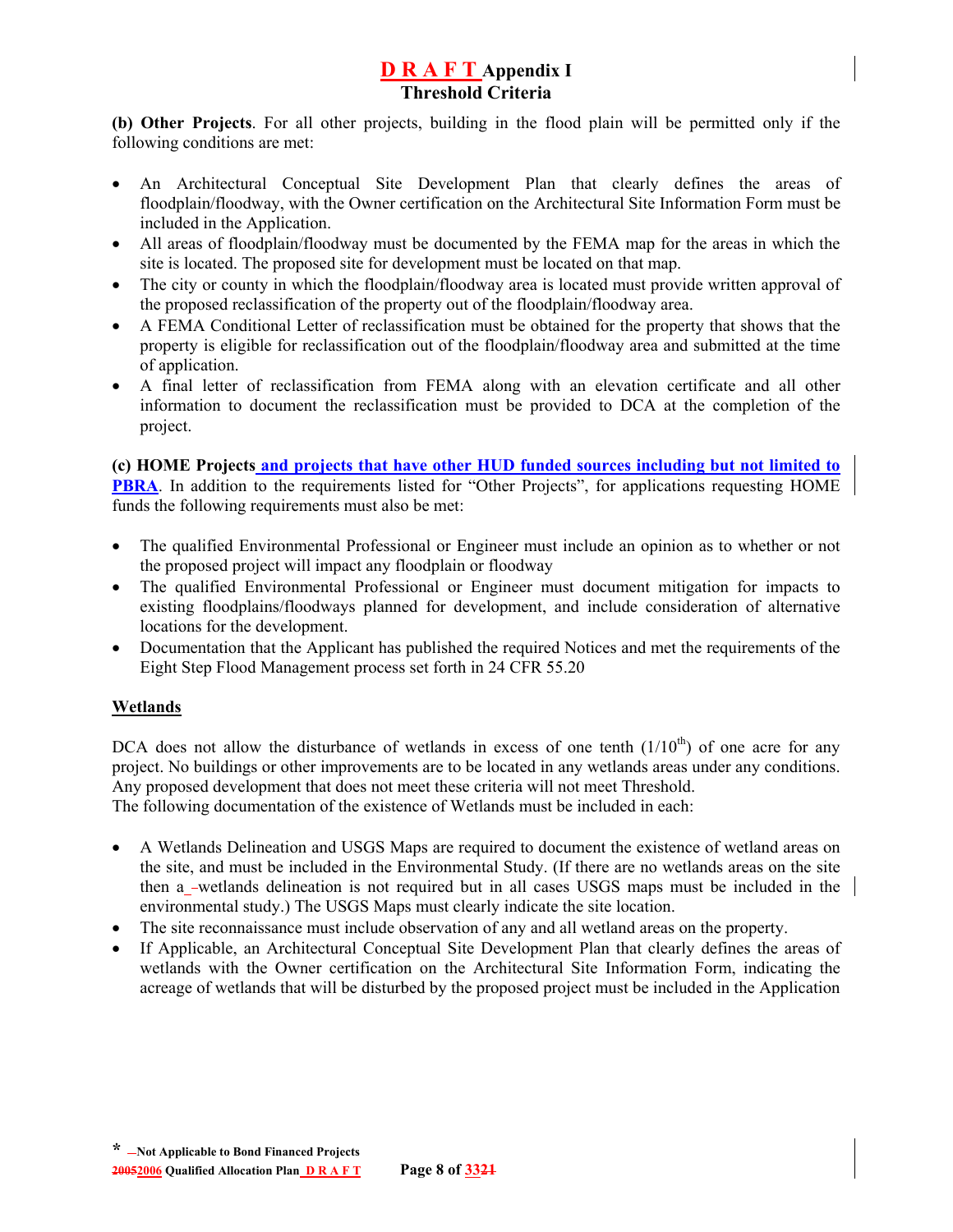For applications requesting HOME funds or which have other HUD funds listed as sources, including but not limited to PBRA, the following **additional** requirements must be met:

- The qualified Environmental Professional or Engineer must document mitigation for impacts to any existing wetlands area(s) planned for development, and include consideration of alternative locations for the development.
- Documentation that the Applicant has published the required Notices and met the requirements of the Eight Step Wetlands Management process set forth in 24 CFR 55.20

**Lead Based Paint (LBP) and Asbestos Containing Materials (ACM).** For all existing properties to be rehabilitated under DCA programs and built prior to 1978, a survey of LBP and ACM must be included in the environmental study. The investigation must be completed according to EPA and HUD guidelines on properties that fall under the requirements of these agencies. If such materials exist on the properties the Qualified Environmental Professional must include recommendations for the management or abatement of these materials according to all EPA and HUD guidelines.

Water Leaks, Mold & Lead in Drinking Water. For all existing properties to be rehabilitated under DCA programs a survey of water leaks, mold and testing for lead in drinking water must be completed according to EPA and HUD guidelines as applicable on properties that fall under the requirements of these agencies . If such conditions and/or materials exist on the properties the Qualified Environmental Professional must include recommendations for the elimination, removal or remediation of these conditions and/or materials according to all EPA and HUD guidelines, as applicable.

**PCB's.** For all construction applications, documentation must be submitted according to the requirements of the Environmental Manual.

**Radon.** For all -Applications the Radon zone must be noted in the environmental study along with the Georgia Radon Map. For Applications that propose the rehabilitation of existing properties, radon testing within the existing buildings, according to EPA guidelines is required and the results must be included in the environmental study.

**Noise Requirements:.** For all Applications properties must meet the HUD requirements for sound as determined in the HUD Noise Analysis Guide (NAG). The Environmental consultant must provide an opinion on the results of such study, and the report must contain recommendations for remediation of sound levels above the HUD Limitations. The HUD Noise Limitations must be met for both interior and exterior locations.

## **Additional Environmental Requirements for HOME/HUD funded Projects, including but not limited to PBRA**

The Applicant, as outlined in the HOME/HUD Environmental Questionnaire, must complete additional requirements for HOME/HUD funded projects at the time of Application Submission.

For Scattered Site Projects, as defined in Section  $10(B)(1)(a)$  and (b), the environmental requirements must be met for each noncontiguous parcel.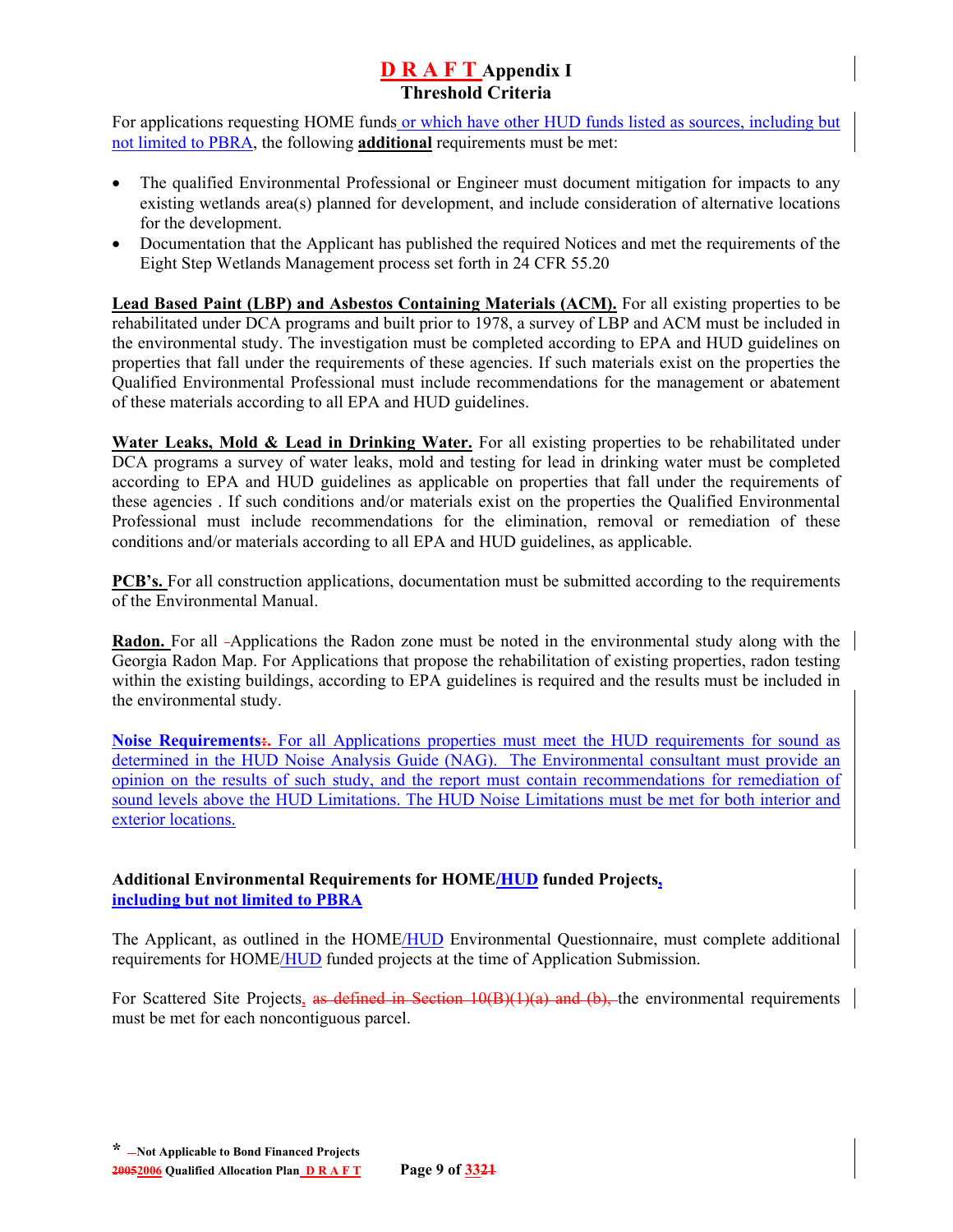#### **6. Site Zoning**

Zoning must be in place on or before the Application Submission deadline. Zoning of the development site must conform to the site development plan and must be confirmed, in writing, by the authorized Local Government official. The letter from the authorized Local Government official must be included in the Application. The letter must include the zoning and land use classification of the property and be accompanied by a clear explanation of the requirements and all conditions of these zoning and land use classifications. If the Local Government does not have or enforce a zoning ordinance, the Applicant must include a letter from a local government official to that effect.

The Applicant must provide documentation that demonstrates that the site layout conforms to any moratoriums, density, setbacks, or other imposed requirements of the Local Government. This documentation must be demonstrated on the Architectural Site Conceptual Development Plan either graphically or in written form.

It is the responsibility of the Applicant to ensure that all issues and questions surrounding the zoning and land use classification of a proposed site are clearly defined prior to Application Submission. Any unclear or unresolved issues of zoning and land use could result in Threshold failure of the Application.

For Scattered Site Projects as defined in Section 10(B)(1)(a) and (b), site zoning requirements must be met for each noncontiguous parcel.

#### **7. Operating Utilities**

Required project operating utilities (gas and electric service), as applicable, must be available to the proposed development site as of the Application Submission. To be considered "available" for the purposes of this section, all easements necessary for the utility providers to extend utilities to the property, and commitments from the utility providers to extend utilities to the property must be secured at the time of Application submission. Evidence of such easements and commitments from the utility provider must be included in the Application.

The Application must include a letter from the appropriate utility company confirming the availability and capacity of operating utilities at the proposed development site. The letters bearing signatures from the appropriate utility companies must be included in the Application. Any charges for the off-site extension of utility services are not eligible for funding as project costs under the funding resources in the Plan. The requirements for Operating Utilities must be met for each non-contiguous parcel or each noncontiguous multifamily property.

Operating utilities cannot be contingent on annexation of the property, improvement of infrastructure or funding to the utility provider from an outside source. Verification of the annexation and improvements must be submitted with the Application. Any unclear or unresolved issues regarding operating utilities may result in Threshold failure of the Application.

For Scattered Site Projects, as defined in Section  $10(B)(1)(a)$  and  $(b)$ , operating utilities requirements must be met for each noncontiguous parcel.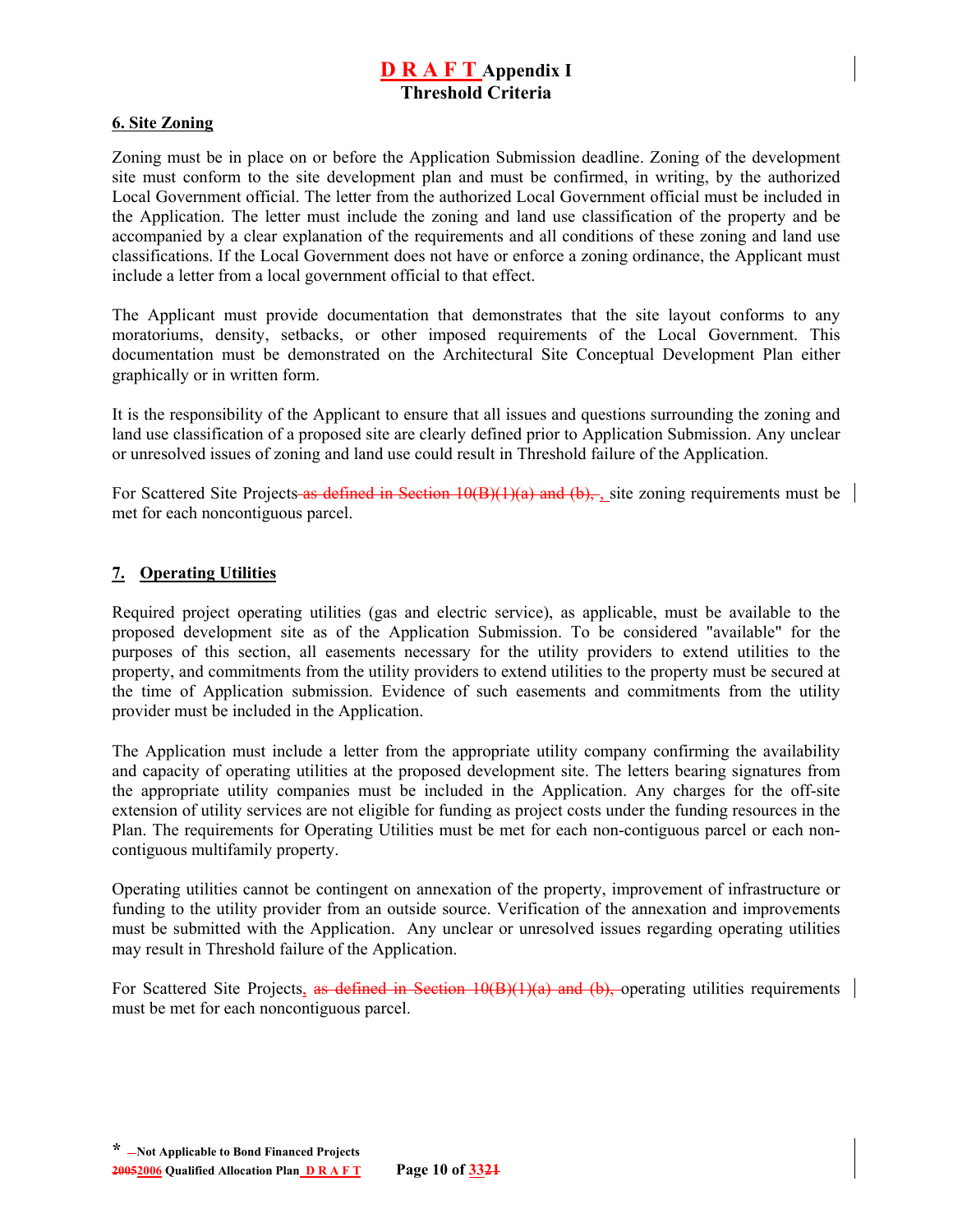#### **8. Public Water/Sanitary Sewer/Storm Sewer**

Public water and sewer service must be available at the proposed development site as of the Application Submission. To be considered "available" for the purposes of this section all easements necessary for the water and sewer authorities to extend the existing water and sewer services to the project, and commitments from the water and sewer authorities to extend the existing water and sewer services to the property must be secured at the time of Application Submission. Evidence of the easements and commitments from the water and sewer authorities must be included in the Application. A commitment can be subject only to conditions within the control of the Applicant. Letter(s) from the local public water and sewer authorities must document the availability and capacity of the existing public water and sewer service to the site. These letters from the appropriate public water and sewer authorities must be included in the Application. Any charges for the extension of off-site services are not eligible for funding as project costs under the funding resources in the Plan. Public water and/or sewer availability cannot be contingent on the construction of a water/sewer system, annexation of the property or funding to the utility provider from an outside source. Verification of the annexation and improvements must be submitted with the Application.Any unclear or unresolved issues regarding the public water/sanitary sewer/storm sewer may result in threshold failure of the Application.

For Scattered Site Projects, as defined in Section 10(B)(1)(a) and (b), public water/Sanitary Sewer/Storm | Sewer requirements must be met for each noncontiguous parcel.

#### **9. Market Feasibility (Market Study)**

DCA strongly recommends that, prior to submitting Applications, Applicants independently obtain a market study prepared in accordance with DCA guidelines, sufficient to satisfy their own concerns as to market viability as outlined in the 20052006 Application Manual. Applicants are encouraged to submit any market information with the Application that they believe may be helpful in determining the market feasibility of their proposal. An Applicant may submit an independent market study in the Application. However, DCA will not be bound by the opinion or conclusions reached by the Applicant-commissioned market study. The DCA-commissioned market study will take precedence.

Any market information or market study provided by the Applicant will be given to DCA's market analyst. By submitting this information or market study, Applicants are afforded the opportunity to provide input that may be important in the determination of market feasibility.

Market feasibility for HOME, 4-% tax exempt Bond projects and 9% Tax Credit projects, as measured by the DCA market analyst, will be based on, but not be limited, to the following factors:

Market capture rates 30 percent or less for **all** 1 bedroom units, 30 percent or less for **all** 2 bedroom units, 40 percent or less for **all** 3 bedroom units and 50 percent or less for all 4 or more bedroom units in the project;

- Market capture rates 30 percent or less for **all** 1 bedroom units, 30 percent or less for **all** 2 bedroom units, 40 percent or less for **all** 3 bedroom units and 50 percent or less for all 4 or more bedroom units in the project;
- In rural counties, (as defined) market capture rates of 4035 percent or less for **all** 1 bedroom units, 4035 percent or less for **all** 2 bedroom units, 40 percent or less for **all** 3 bedroom units and 50 percent or less for all 4 or more bedroom units in the project;
- The overall capture rate for **all** Tax Credit Units shall not exceed 30% for Urban Counties -and 4035% for Rural Counties and the overall capture rate for **all** Market Rate Units for shall not exceed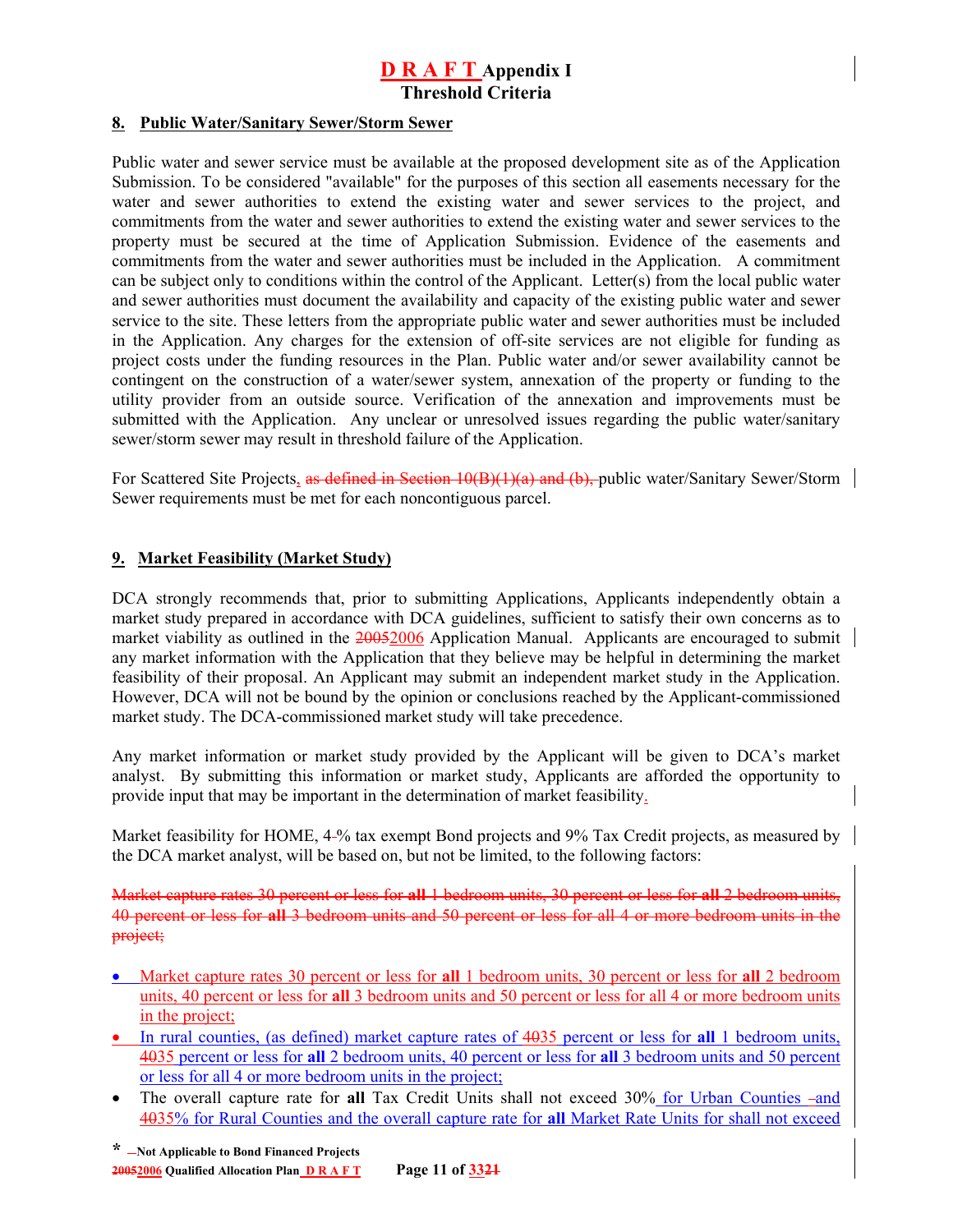30% for Urban Counties and 4035% for Rural Counties; and the overall capture rate for all Market Rate Units for shall not exceed 30%;

- Market capture rates for each AMI market segment type (i.e. 30%, 50%, 60% & market) for each **bedroom type** shall not exceed 70% for **all** bedroom types proposed in each segment;
- An absorption period less than 24 months to reach stabilized occupancy;
- Stabilized occupancy rate of 9093% or above;
- Unit mixes or target populations supported by the market;
- No adverse impact to the occupancy market and financial health of existing assisted rental housing properties in the market area. Assisted rental housing properties include those financed by Credits, USDA, HUD 202 or 811 (as appropriate), DCA or locally financed HOME properties, HTF, and HUD 221(d)(3) and 221 (d) (4) and other market rate FHA insured programs. DCA does not consider public housing properties in the adverse impact determination;
- Competing proposed projects in the same geographic market area where, in part, location, unit mix, rent structure, market demand, and other factors favor one project compared to another;
- Units with project based rental assistance (PBRA);
- Ability of market rate units to lease at the projected rents; and
- All requirements as outlined in the Market Study Guide;

For existing occupied properties that are going to be rehabilitated, market analysts shall consider retention of current occupants in their demand calculations. Retention is measured by the number of tenants that are not rent burdened or over-income that are projected to reside at the property during and after the proposed renovations.

and by the number of PBRA units.

For Senior projects, (Elderly and Housing for Older Persons) Elderly projects, demand may include residents from outside the market area, converting from homeownership, seniors living with and/or supported by their children as documented by the market analyst. DCA reserves the right, in its sole and absolute discretion, to independently evaluate the demand for additional affordable rental housing in the geographic/market area. DCA's judgment will be the final determination.

For scattered site projects, as defined in Section 10B (1)(a) and (b), the market study requirements must be met for the project as a whole.

## **4% Tax Credit/Bond Financed Project Market Studies.**

For bond-bond-financed projects covered by the 20052006 OAP (projects with a bond inducement date in 20052006) DCA will commission the market study upon receipt of the application for tax credits. Applicants are encouraged to submit their applications as soon as possible after the bond allocation**,** in order to allow completion of the market study. However in all instances applications for 4% tax credits must be submitted no later 60 days prior to bond closing. Pre-Applications may be submitted for the purpose of DCA commissioning a market study for tax-exempt bond projects at any time utilizing the 20052006 core application and instructions. Predeterminations that a project meets market threshold requirements may terminate if a full, completed Application is not submitted within 4560 days of the Applicant's receipt of DCA determination. If an Applicant does not submit his full application within 4560 days, then the pre-application will be deemed to have been withdrawn from consideration. If the Applicant elects to submit an Application after that time, the Pre Application market study will be reviewed and updated if necessary. For updated or revised pre-application market studies, any project submitted or selected for funding subsequent to receipt of the initial pre-application must be included in a revised study.

All-requests for a DCA ordered market study for 4% tax credits submitted in Marchy through September will need to have all pending 9% tax credit applications considered in demand calculations.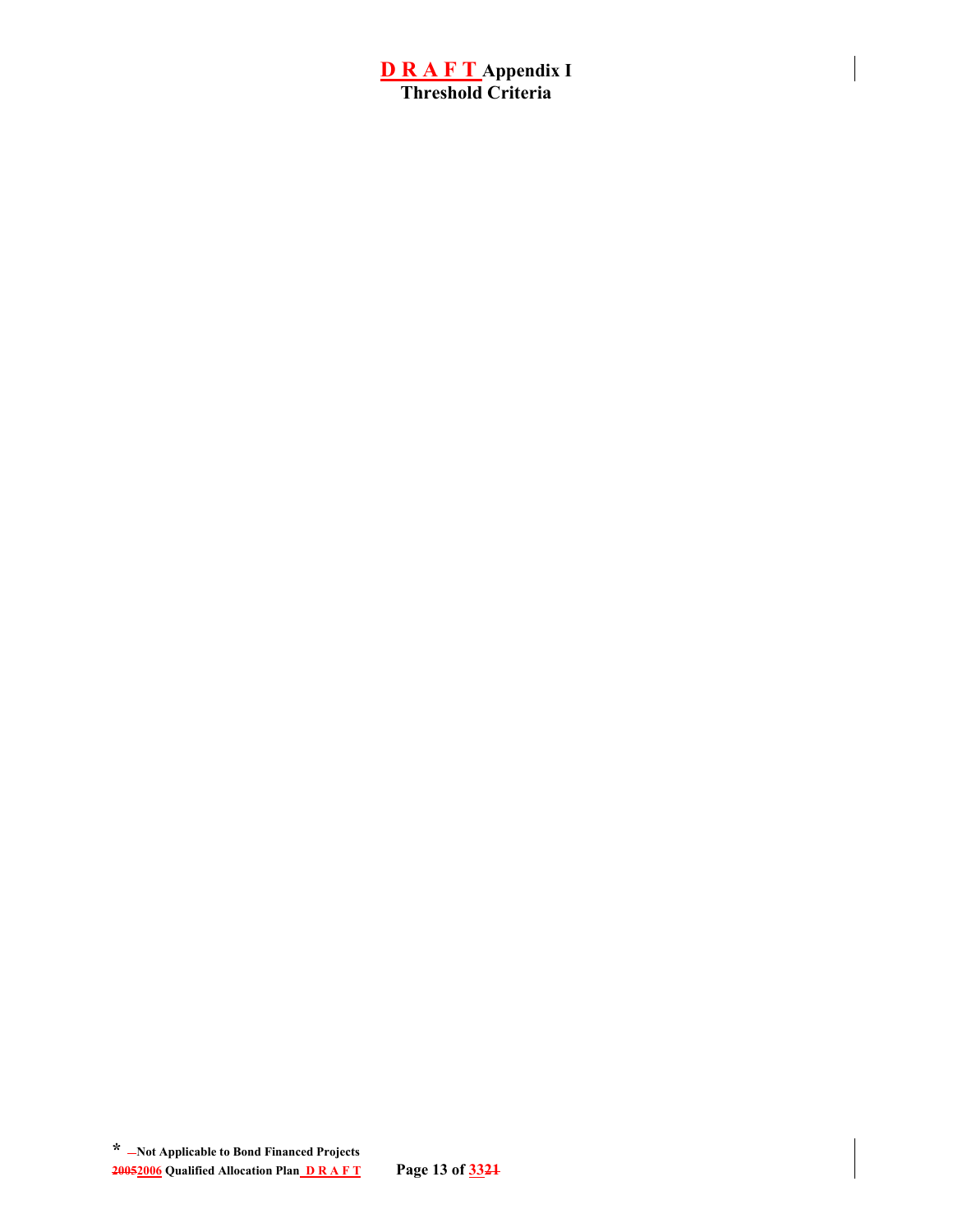### **10. Appraisals**

#### **a. DCA Commissioned Appraisals\***

For all projects awarded HOME Loans, DCA will commission an appraisal prepared in accordance with DCA policies. DCA 's determination is final with respect to the appraised value of the project.

When preparing project development budgets, Applicants should use a reasonable estimate for the appraisal cost based on the Applicant's experience with projects of a similar size and scope. The DCA appraisals may be assignable to other lenders. In instances where the senior lender obtains the appraisal, DCA will accept such appraisal as long as DCA's guideline requirements are met and DCA is given the right to rely on the appraisal by the appraiser. DCA will select property appraisers. Applicants will be charged a fee equal to the cost of the appraisal report. The fee will be due on the date specified in the HOME commitment letter. The commissioned appraisal reports shall include the "as is" value, "as built/as complete" (encumbered), "as built/ as complete " (unencumbered) values of the proposed subject property and, tax credit value. The "as is" value shall delineate the value of the land and building. The appraisal shall conform to USPAP standards. The appraisal will provide an estimate of the market value (unencumbered) of the property at loan maturity. The total hard cost of any project may not exceed 90% of the as completed unencumbered appraised value of the property. Upon completion of the commissioned appraisal, any project found not to meet this requirement will have their funding award revoked.

#### b. **Applicant Commissioned Appraisals**

If DCA policy requires an appraisal is required to be submitted with the Application by DCA policy as the result of an identity of interest between the buyer and seller of the proposed project, an applicant shall commission an appraisal prepared in accordance with the DCA appraisal requirements. The commissioned appraisal report shall include the "as-is" value of the property including improvements in order for DCA to establish the basis of the determination of the sales price. The appraisal shall conform to USPAP standards.

For Scattered Site Projects, an appraisal will be required establishing "as-is" value will be required should be submitted for each non-contiguous parcel where an identity of interest exist between the buyer and seller.

## **11. Tenancy Characteristics**

All Applicants must designate the proposed project as either a Family Project or a Qualified–Senior Project.

A. Family Project is designed to foster development of housing for families and to encourage community activities from within the neighborhood**.**

B. Senior Project is a project which meets one of the following requirements of the federal Fair Housing Aet and:

• is intended for, and solely occupied by, individuals 62 years of age or older;

or

• is intended and operated for occupancy by at least one individual 55 years of age or older per Unit, where at least 80% of the total housing Units are occupied by at least one individual who is 55 years of age or older; and where the Owner publishes and adheres to policies and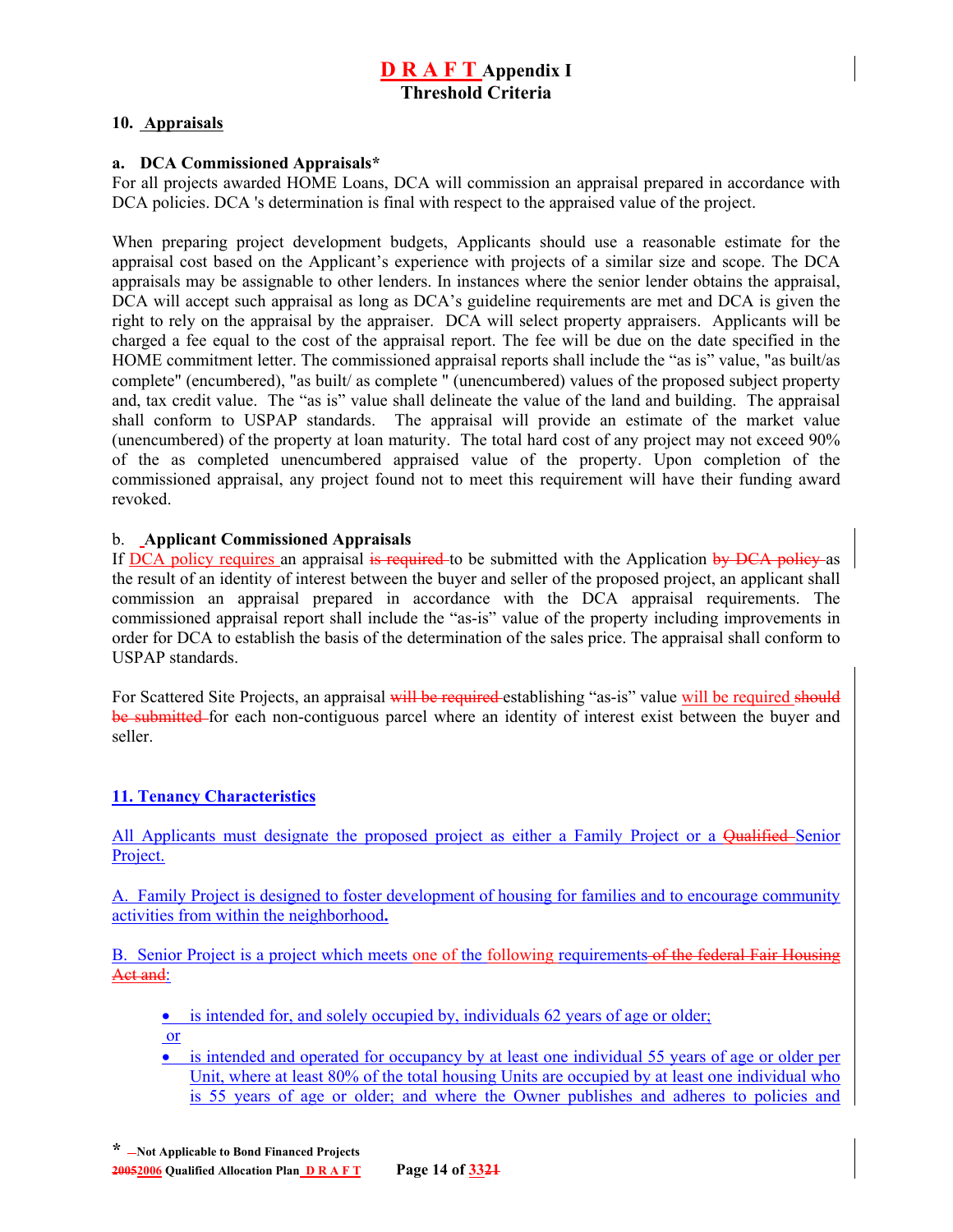procedures which demonstrate an intent by the owner and manager to provide housing for individuals 55 years of age or older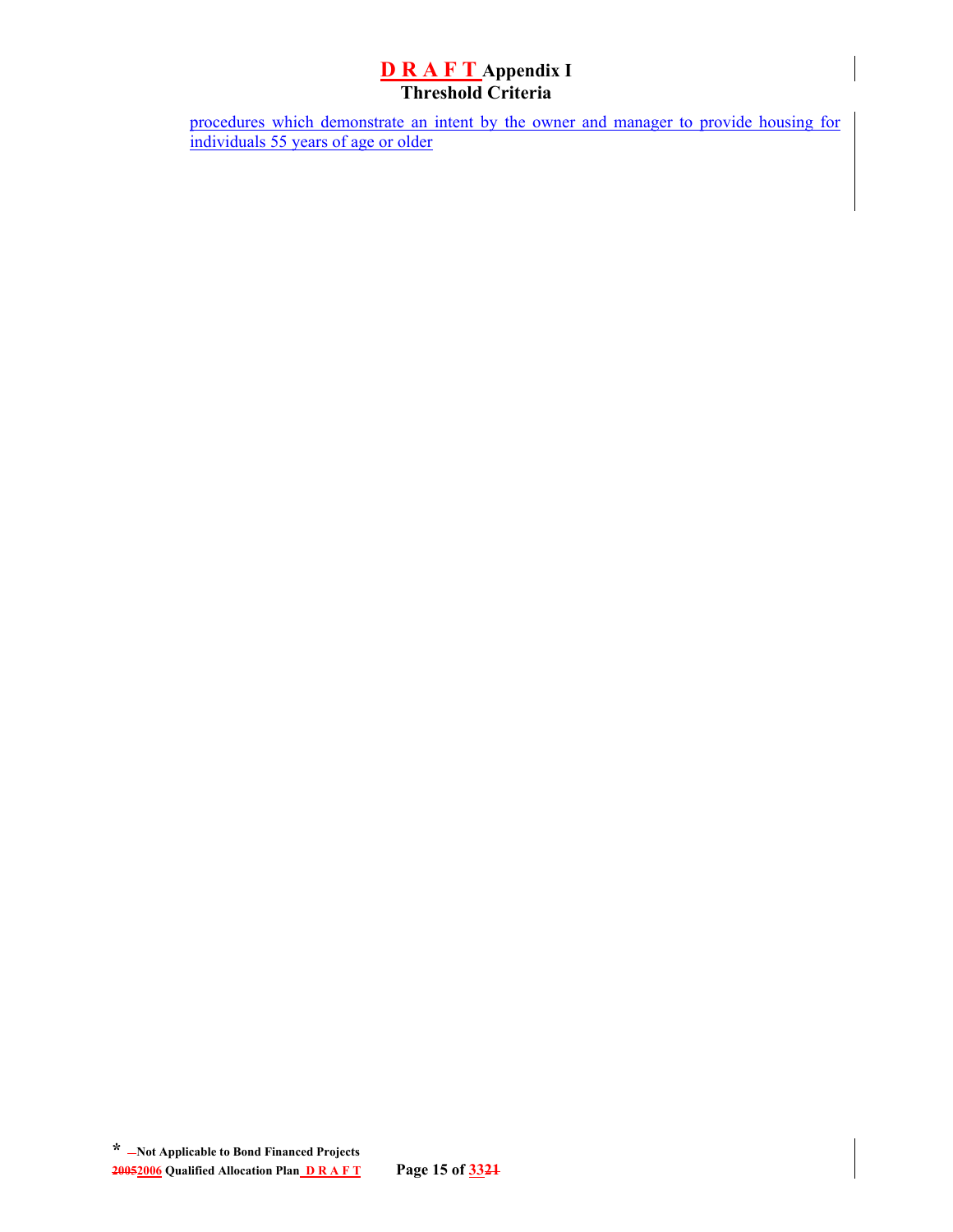### **11.12. Project Required Amenities**

### **A. Project Amenities:** All properties must include the following**:**

- a community room, or building,
- an exterior gathering area such as a gazebo or exterior covered porch located in a central area,
- an on-site laundry (1 washer and 1 dryer per every 25 units) (If washers and dryers are installed and maintained in every unit at no additional cost to tenants, an on-site laundry is not required.)
- an equipped recreation area suitable for the proposed tenant base. (The equipped recreation area must be identified on the Amenities Certification Forms as applicable to the tenancy.)

All the above amenities, with the exception of the on-site laundry, must be available to the tenants at no additional charge.

### **B. Unit Amenities:** All units must include the following:

- $\bullet \quad$  HVAC systems,
- refrigerators,
- stoves

## **C. Additional Required Amenitities for Senior projects (Elderly and Housing for Older Persons)**

- Elevators must be installed for access to all units above the ground floor
- Buildings more than one story construction must have interior gathering areas in several locations in the lobbies and/or corridors
- 100% of the units must be accessible and adaptable (as defined by the HUD Fair Housing Act, Americans with Disabilities Act and Section 504)
- All units must be equipped with an installed call system including a buzzer/bell and light to the exterior

#### **ED. Additional rRequired Project Amenities for 4% tTax cCredit pProjects**

In addition to the above-required amenities shown above, Ttax—exempt bond projects requesting 4% tax credit must choose two of the following project amenities which that have not been utilized as a basic amenity:

#### • Attractively fenced community gardens

- Microwave Oven in every unit
- In-sink disposal in every unit
- Built in dishwasher in every unit
- Equipped play court (basketball, volleyball, shuffleboard or tennis) as appropriate
- Equipped walking path with exercise stations or sitting areas
- Picnic area equipped with adequate picnic tables and grills
- Equipped playground (Must include minimum of three different pieces of equipment)
- Large open playing fields (of at least 5,000 square feet) (Family projects only)
- Covered pavilion with picnic/barbecue facilities to encourage community or family reunion type functions
- Furnished Children's Activity center (must have furnishings, TV, educational media and recreational equipment)
- **\* Not Applicable to Bond Financed Projects**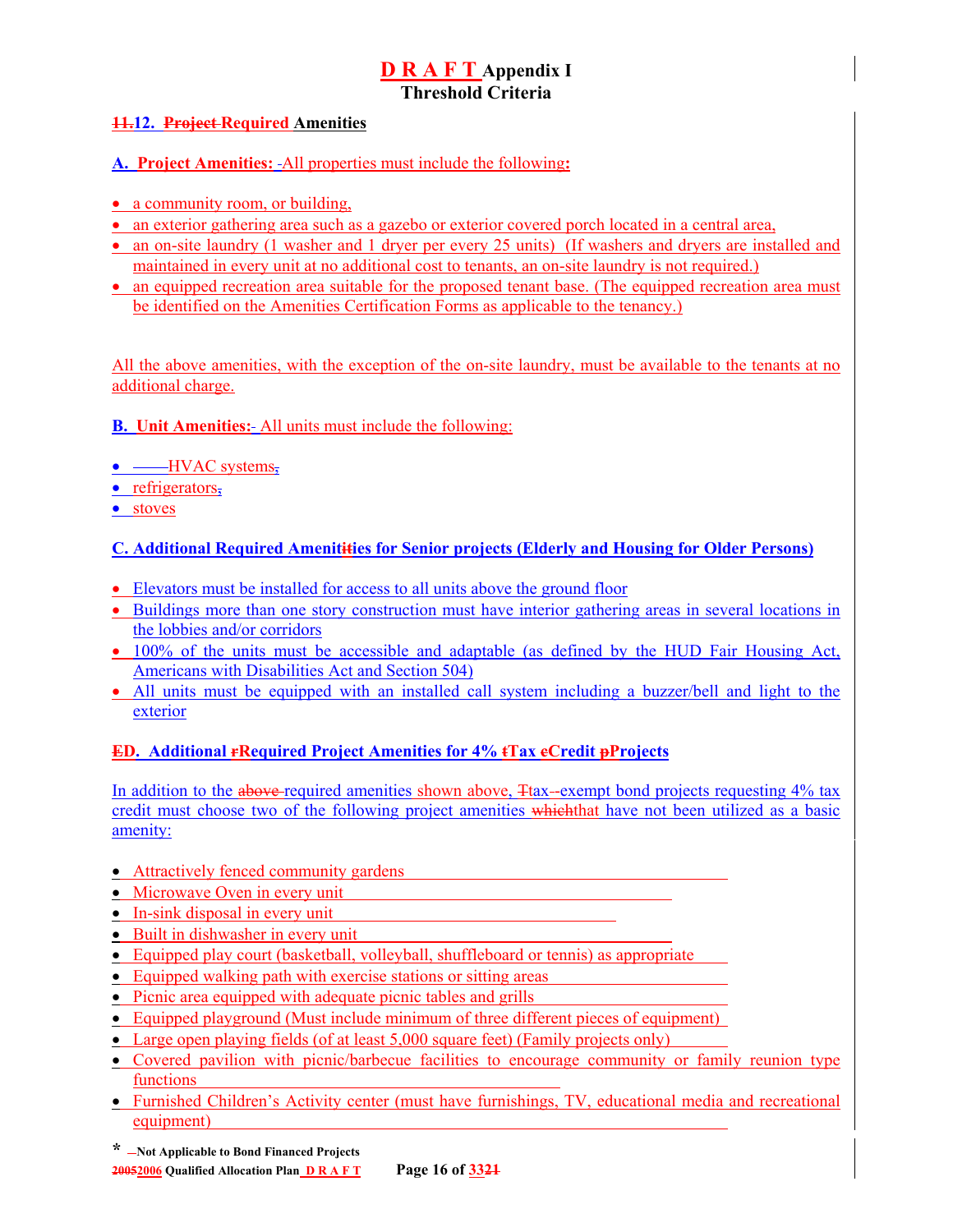- Furnished Library (must include sitting areas, tables, periodicals, adequate reference materials)
- Equipped Computer Center (must have high-speed internet access for every computer, and one computer and printer for every 25 units)
- Carbon Monoxide Fire Suppression system installed above the range cook top in every unit
- Washer/dryer hookups in all units in addition to required central laundry
- Swimming Pool
- Washers and dryers are installed and maintained in every unit at no additional cost to tenants
- High-speed internet access involving a data connection in the living area of each unit that is separate from both the cable TV and telephone connections and that has support from a project-wide network (or a functional equivalent) or a similarly configured project-wide wireless network, AND high-speed internet service with ongoing unlimited usage provided to each unit at either no-cost to the tenant or low-cost to the tenant (less than \$15 per month per unit)
- Furnished Exercise/Fitness Center
- Complete built-in fire sprinkler system in every unit and the community center, including an exterior audio and visual alarm system
- Installed call system in all units, including a buzzer and light to the exterior

Attractively fenced community gardens, equipped walking path with exercise stations or sitting areas picnic area equipped with picnic tables and grill equipped playground (Must include a minimum of three different pieces of equipment), equipped play court (basketball, volleyball, or tennis) Large open playing fields (of at least 5,000 square feet) (Family projects only) Covered pavilion with picnic/barbecue facilities to encourage community or functions-Washer/dryer hookups in all units in addition to required central laundry or washers installed and maintained in every unit at no additional cost to tenants Furnished Exercise/Fitness Center Furnished Children's Activity center Complete built-in fire sprinkler system in every unit and the community center, including an audio and visual alarm system Swimming Pool Microwave Oven In-sink disposal Built in dishwasher Equipped Computer Center

• PProject Oowned Yvan utilized to provide resident transportation

## **13. Required Services**

To all required services, the Application must also provide the following for all required and optional services (where applicable): a

A detailed letter of intent from an experienced, licensed (or otherwise qualified and acceptable to DCA) service provider for each proposed service. This letter must also contain a comprehensive description of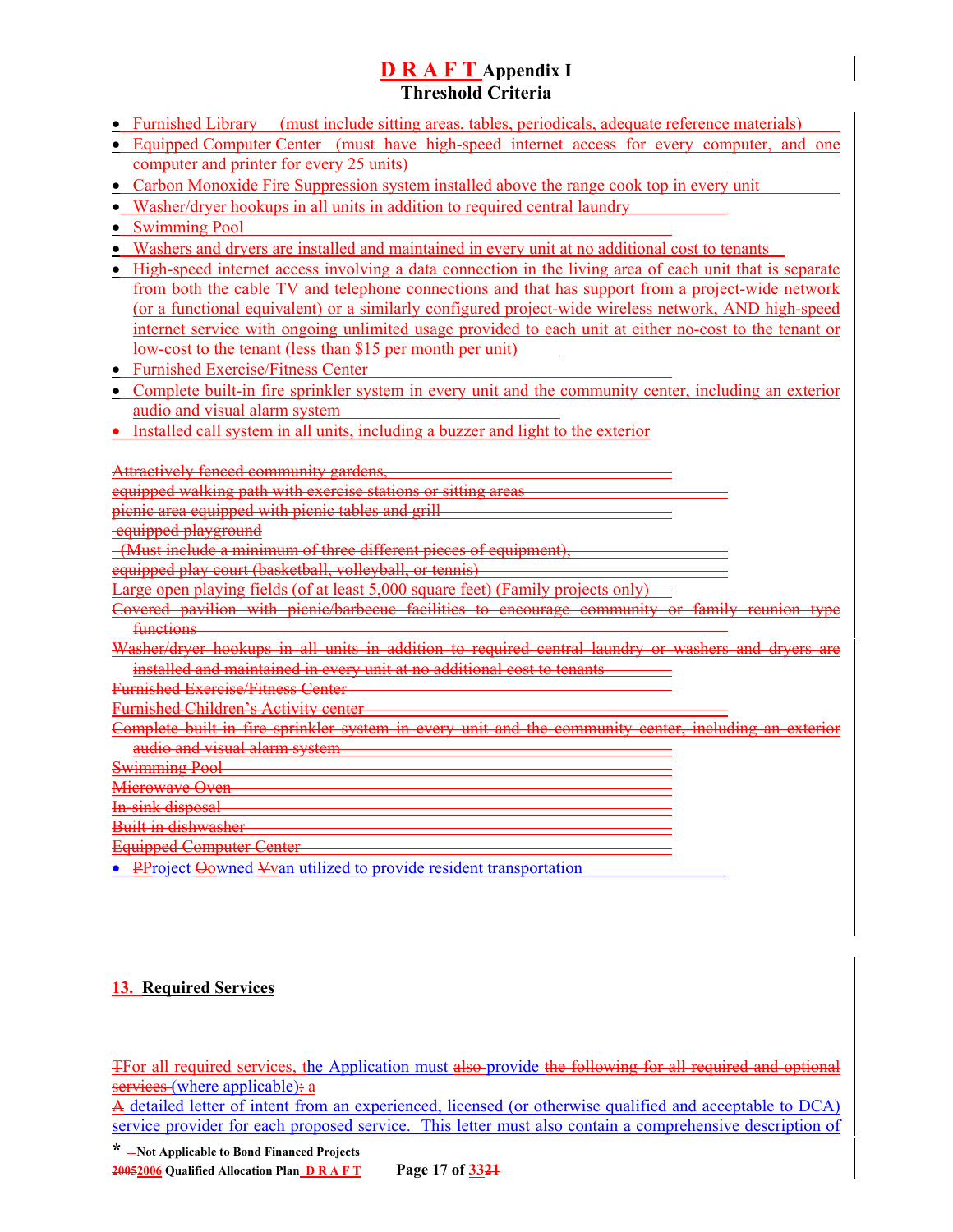the service to be provided, explain how said service is to be managed, including frequency which must be at least monthly, and a commitment to providing the service for a term of no less than 6 months. Services must commence within six months of the placed in service date.

*Additional Policies Related to Services*

l

- A final, binding contract for all proposed services must be submitted to the DCA Compliance Manager before the placed in service date for the first building the project.
- Any proposed changes of supportive services or providers from those proposed in the Application must be approved by DCA prior to contracting with that service provider.
- Services must be committed for the Compliance Period or the Period of Affordability, whichever is greater.
- Services may be provided at a charge sufficient to cover the cost of the supportive services only, but the services must be clearly optional to the tenants.
- A full-time activities manager will be allowed in the operating budgets for those properties that are 100 units or more in size
- Temporary staffing during lease-up to handle activities set-up and sign-up will be considered on a case-by-case basis.
- Part-time (on a proportional basis) activity managers will be allowed in the operating budgets for smaller projects.
- Owners will be required to submit annual certifications and documentation regarding the ongoing provision of the supportive services.

## **A. Family Projects ices:**

All properties designed as family projects Properties must include two  $-(2)$  Basic ongoing services designed for the physical or social needs of the tenant population. Examples of services that are designed for families include, but are not limited to:

- Financial and budgeting seminars
- **Jiob** training
- Hhomebuyer training and seminars
- Preventive health care programs which are designed for families
- Transportation to facilitate access to social services, doctors, shopping
- <del>D</del>dry-cleaning and/or laundry services
- Ggrocery pickup and/or delivery
- Ffull or part-time social services/activity manager
- Oon-site full time management and/or security staff

## **B. Senior Projects (Elderly and Housing for Older Persons)**

All Senior projects designated as Elderly- must include at least at least two basic ongoing services. -These services must include

**\* Not Applicable to Bond Financed Projects 20052006 Qualified Allocation Plan D R A F T Page 18 of 3321**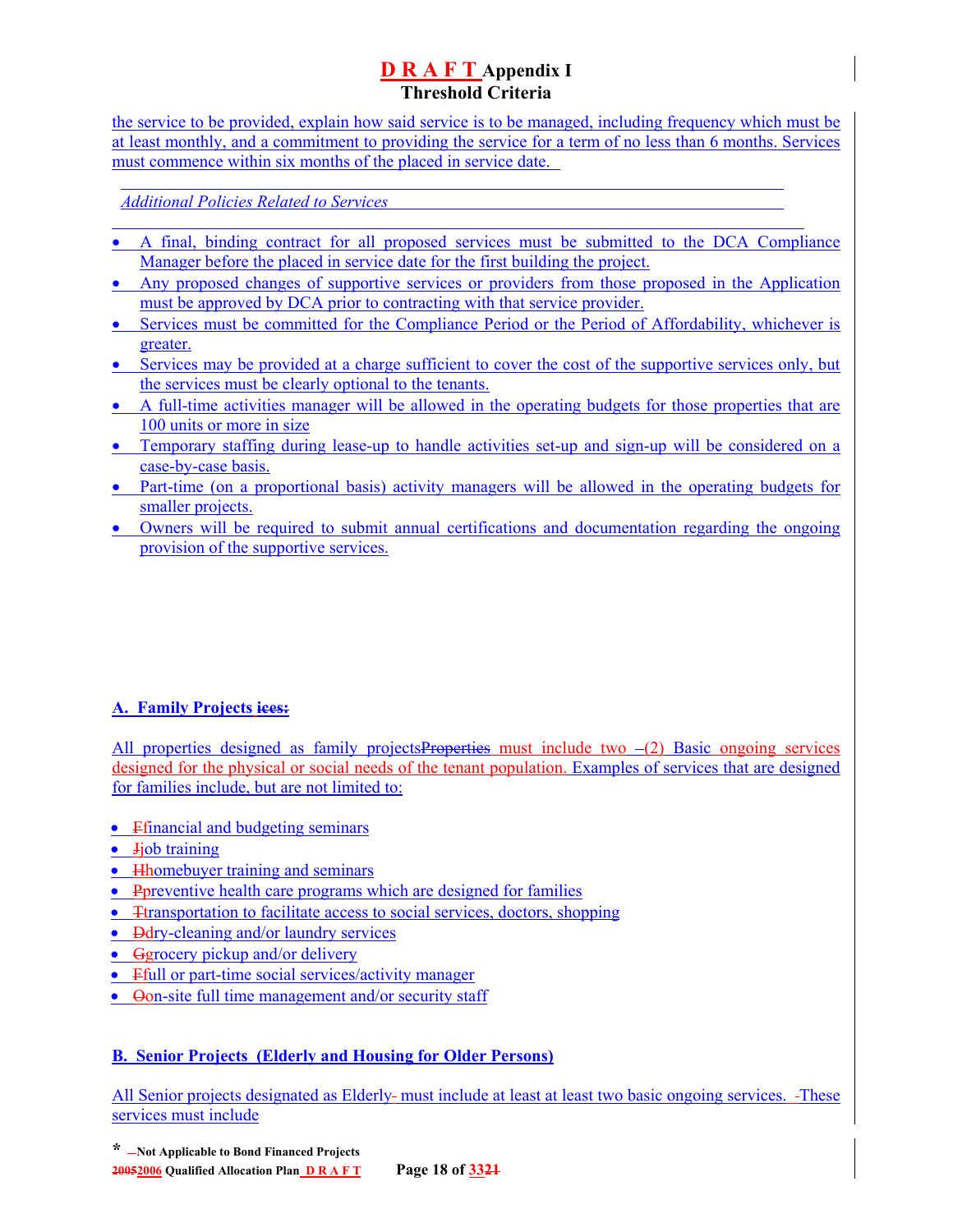services designed to meet the physical/social needs of elderly persons in at least two (2) of the following categories: recreation/social; transportation; health/wellness, education/counseling, security.

.

All Senior projects designated as Housing for Older Persons Property must include at least three basic ongoing (offered at least monthly) services. These services must include services designed to meet the physical, social needs of senior persons in at least

 in at least three (3) of the following categories: recreation/social; transportation; health/wellness, education/counseling, security.

Examples of activities/services specifically designed to meet the physical or social needs of Senior persons may include, but are not limited to the following:

- Continuing education
- **Information and senior counseling**
- Hhomemaker/housekeeping
- Ppreventive health care programs/health screening
- Transportation to facilitate access to social services/doctors/shopping
- 24 hour security/neighborhood watch programs
- Ggrandparent mentoring programs
- Wweekly "day trips" to shopping centers/specialty shopping
- Ggrocery Ddelivery Sservices
- Pprescription Ddelivery Sservices
- On site Activity Directorfull or part-time social services/activity manager
- on-site full time management and/or security staff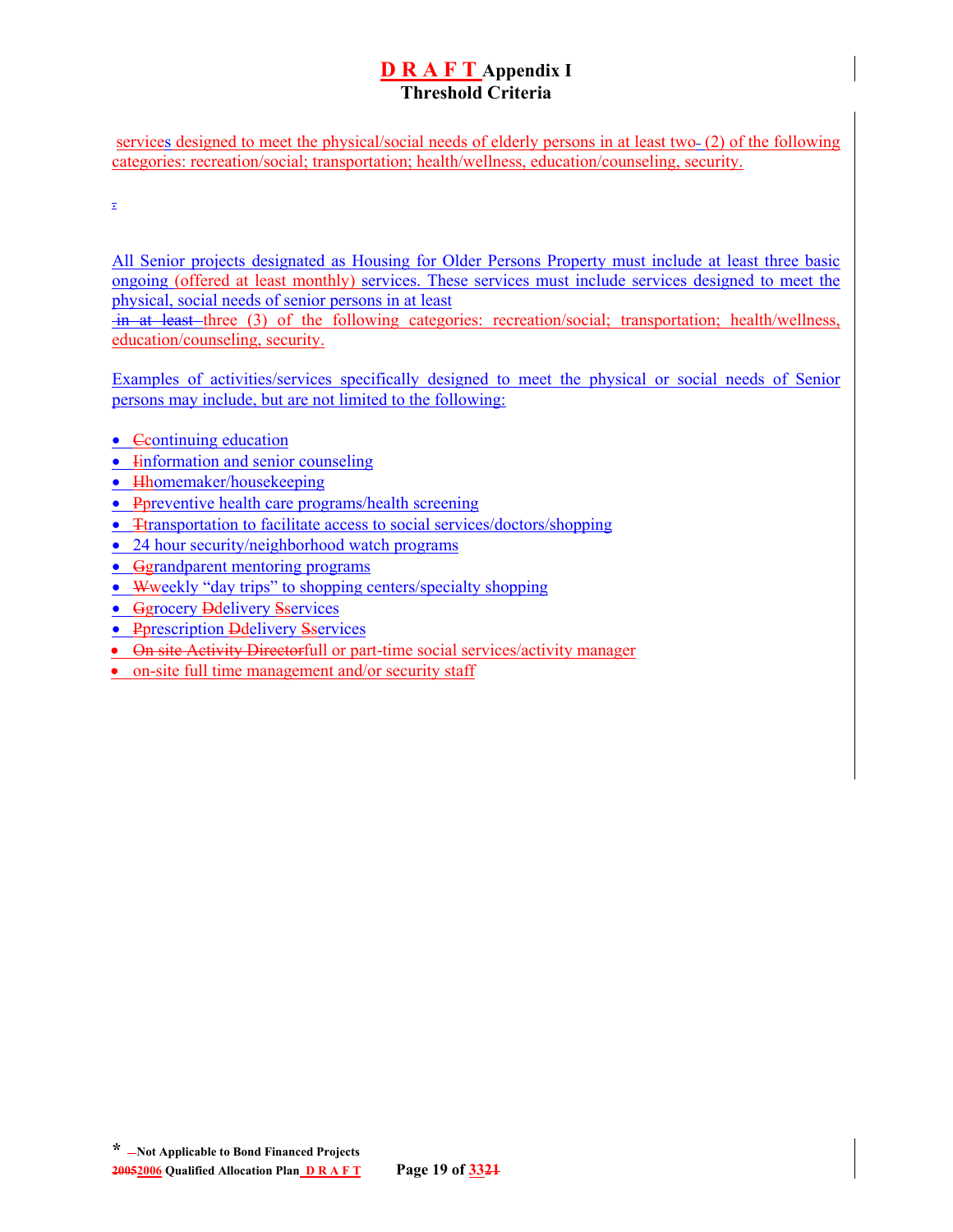#### **12.Site Access**

All sites proposed for development must be legally accessible by paved roads. The Application must include the appropriate drawings, survey or other documentation that reflects such paved roads. If such paved roads are not in place at the time of the Application Submission, documentation evidencing a local commitment for funding and the timetable for completion of such paved road must be included in the Application. This restriction does not apply to private driveways accessing only the proposed project through property that is not part of a proposed site. However, if the use of such a private drive is proposed, site control of the private drive must be documented by proof of ownership or by a properly executed easement on the private drive, and the plans for paving the private drive, including associated development costs, must be adequately addressed in the Application.

For Scattered Site projects as defined in Section 10(B)(1)(a) and (b), , each non-contiguous parcel must meet the above criteria.

#### **13.15. Physical Needs Assessment (Rehabilitation Projects Only)**

For rehabilitation projects only, a physical needs assessment must be included in the Application, and prepared in accordance with instructions set forth in the Architectural Guide in the Application Manual.

This assessment must be completed no more than ninety (90) days prior to the Application Submission.

- This assessment must be completed no more than ninety (90) days prior to the Application Submission.
- The submission and must include a statement from the consultant completing the PNA that the report is a true and accurate representative of the conditions as they exist on the property.
- The PNA must be prepared by an unrelated third party entity, please refer to the instructions as set forth in the Architectural Guide.
- The PNA must include a narrative and must identify in that narrative the current condition of all major structural components at the property including but not limited to flooring, balconies, roofs, heating and air conditioning systems, sewer and water systems, electrical systems,, windows, and doors. The narrative must clearly identify all major structural issues at the property.
- The PNA must include a complete work scope with budgeted construction costs to include all recommendations of the report and all the additional work proposed to meet the DCA guidelines for quality and longevity of the completed construction. DCA must be able to determine that all major structural issues have been included in the construction budget.
- The proposed work scope must include  $(1)$  all identified immediate repairs as well as all other proposed construction for the project— $\left($ .

rRefer to the Architectural Guide in the aApplication mManual for DCA construction requirements and refer to this appendix for further information on Project Feasibility and Viability Analysis when considering the rehabilitation of an existing property.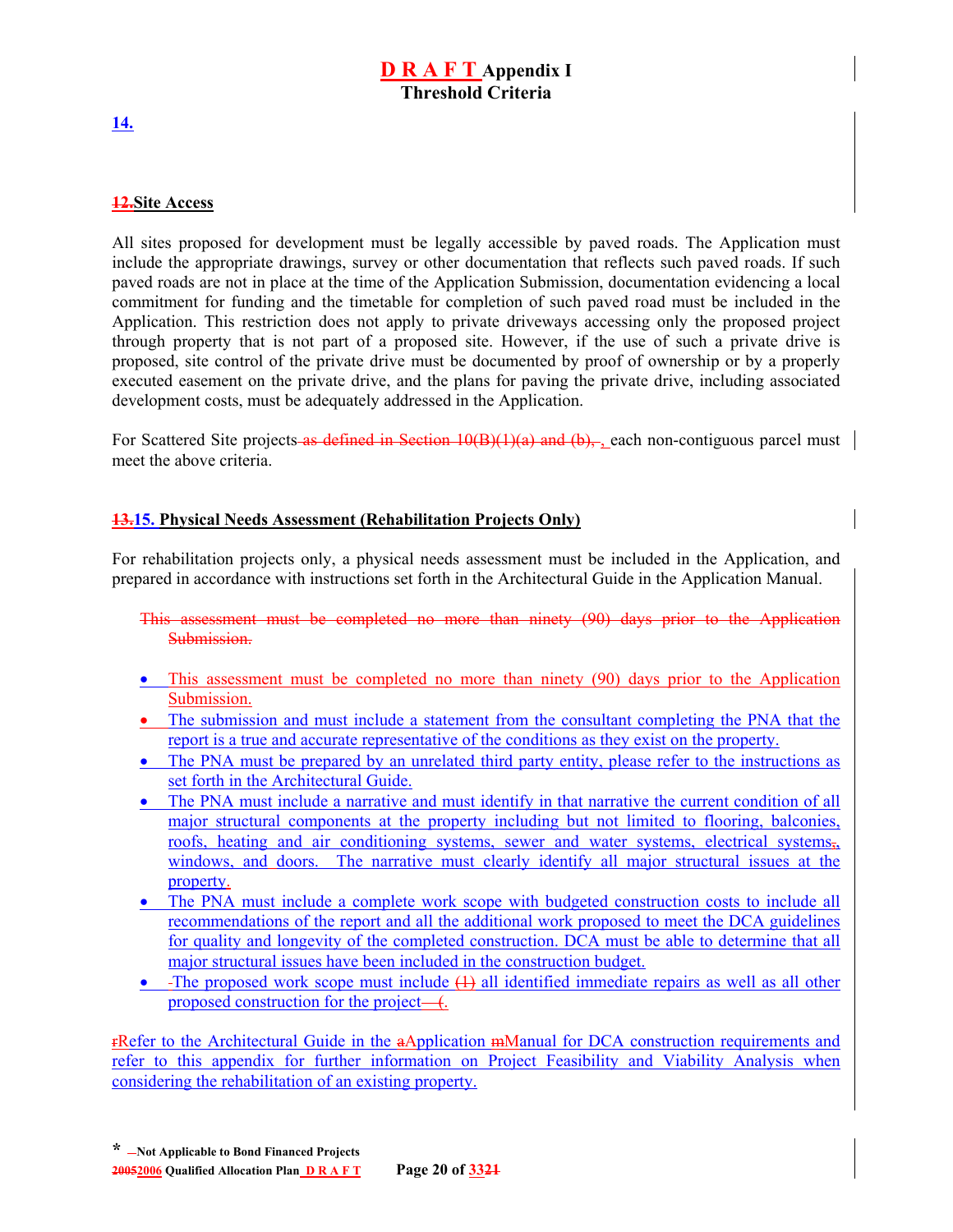Applicants will not be allowed to amend or update the report after the Application Submission date. In the event, DCA determines that the PNA does not address a major structural issues, the application will fail this Threshold requirement.

For Scattered Site Projects as defined in Section 10(B)(1)(a) and (b), physical Physical Needs Assessment requirements must be met for each noncontiguous parcel.

### **14.16Si. Site Information and Conceptual Site Development Plan**

A Conceptual Site Development Plan must be included in the Application, and prepared in accordance with instructions set forth in the Manual:

- Easements to be defined and indicated on plan;
- Wetlands and floodplains located with areas of disturbance calculated for the Wetlands;
- Utility information located with contact information;
- Use of all adjacent properties clearly defined both graphically and in written form;
- Zoning setbacks and restrictions graphically indicated, with written zoning definitions;
- Indication of all existing structures, tanks, slabs and any other improvements existing on the property;
- Indication of any other items, physical or otherwise that would affect the development of the subject property;
- Indication of the entrance access to the property and a layout of all buildings, roads, and parking areas defined all site development amenities; and,
- Indication of all areas of tree and vegetation preservation defined.

DCA does not require an ALTA Survey for purposes of developing the conceptual site development plan.

Applicants must also submit the Site Information Form for the proposed project site and indicate all amenities that are listed on the amenities certification forms as applicable. (See Architectural Guide in the Manual for guidance.)

Waivers for variances from any architectural standard in the Architectural Manual Guide must be submitted to DCA on or before March 46, 20052006 or, no later than 30 days prior to application submittal for 4% tax credit/Bond Financed Projects.

For Scattered Site Projects as defined in Section 10(B)(1)(a) and (b)**,** , Site Information and Conceptual Site Development Plan requirements must be met for each noncontiguous parcel.

## **17. Energy Standards:**

All completed properties must meet the Georgia Energy Codes as a minimum including the requirements for equipment sizing according to ACCA Manual J heat loss and gain, and proper duct sealing measures, as required by the energy codes. Basic design, appliances and equipment must also meet the requirements of the DCA Architectural Standards as contained in the Application Manual. The final construction documents must clearly indicate all components of the insulation envelope and all materials and equipment that meet these requirements.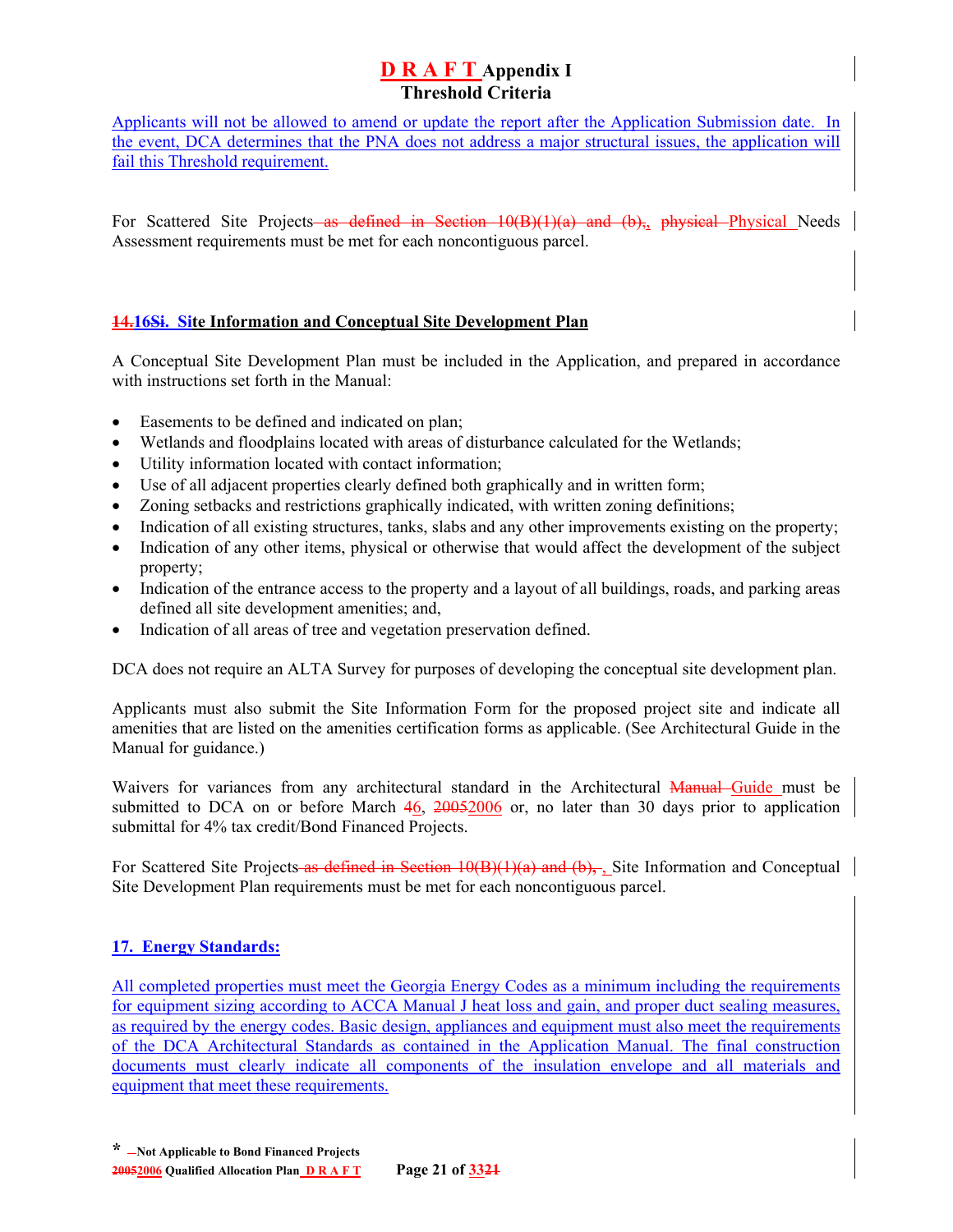All applications for 4% tax credits must meet the above requirements for energy efficiency. In addition, all 4% Bond applications must select a minimum of four (4) energy components listed in Appendix II (Energy Efficiency and Indoor Air Quality Requirements), two (2) of which must contribute to the increased efficiency of the HVAC systems.

Documentation for the energy efficiency components must be certified in the Certification Form. DCA reserves the right to require inclusion of all certified energy efficiency components in the finished project.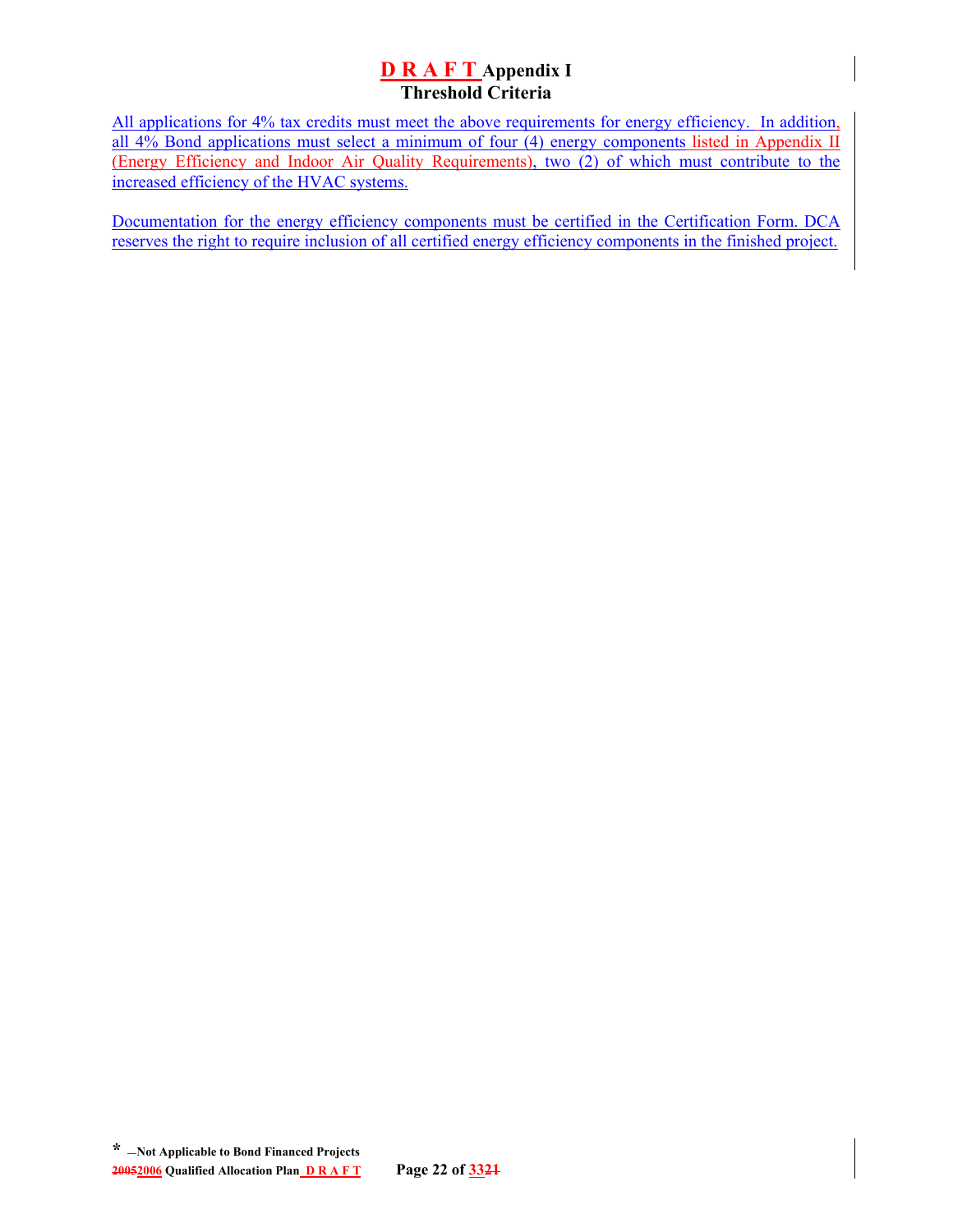#### **15.18. Accessibility Standards**

All projects funded under the Plan must meet the following accessibility standards at the time of project completion:

- All projects that receive allocations or funding under the Plan must comply with all applicable Federal and State accessibility laws including but not limited to The Fair Housing Act, Section 504, American with Disabilities Act, Georgia Fair Housing Law and Georgia Access Law. When two or more accessibility standards apply, the applicant is required to follow and apply both standards so that a maximum accessibility is obtained, and
- All applicable DCA accessibility requirements detailed in the Architectural Standards of the 20052006 Application Manual.

Regardless of whether a project anticipates using federal funds as a funding source, all proposed projects must include the following DCA requirements:

- At least 5% of the total units (but no fewer than one unit) must be equipped for the mobility disabled, including wheelchair restricted residents; and
- At least an additional 2% of the total units (but no fewer than one unit) must be equipped for hearing and sight-impaired residents.

Any exemptions to the applicable federal, state and local accessibility laws must be supported by a legal opinion that supports such exemptions. In addition, DCA will review requests for exemptions from the DCA Accessibility Standards set forth in the Accessibility Standards section of the Application Manual.

Applicants must submit the Accessibility Certification Form that certifies that the above criteria and the accessibility standards detailed in the Application Manual will be met. (See Accessibility Standards in the Manual for guidance.)

For Scattered Site Projects, as defined in Section 10(B) 1(a) and (b) of the Plan, the 5% and 2% requirements are applicable to the project as a whole; however, distribution of the units must be across the non-contiguous parcels.

## **19. Architectural Design & Quality Standards:**

All applications must meet the Architectural Standards contained in the Application Manual for quality and longevity. The standards are intended to promote the integration of new construction/rehabilitation into the existing community and to promote sustainable design and the protection of resources.

All applications for 4% tax credits must meet the above requirements for design and quality construction. In addition all 4% Bond applications must select a minimum of four (4) upgraded exterior materials and finishes. At least one (1) of which must include upgrades to exterior finishes in the form of 40% masonry for new construction, upgraded siding for new and existing buildings, and upgraded roofing materials. At least two (2) selections must be made from the Site Design criteria, one of which must include the preservation or replacement of existing trees and vegetation.

All applicants must submit the Project Design Certification Form that certifies that the above criteria and the Architectural Standards detailed in the Application Manual will be met.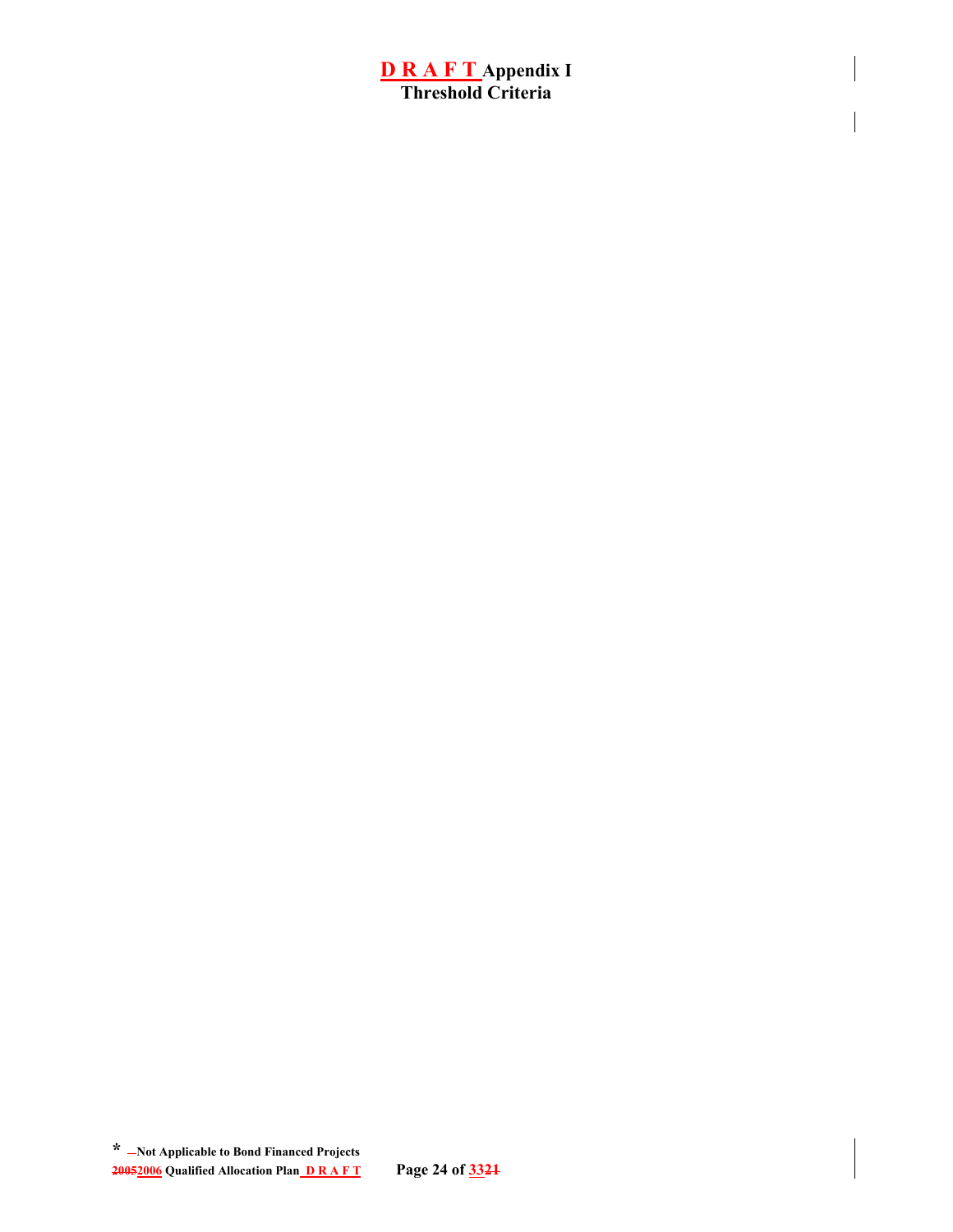### **1620. Preliminary Financing, Limited Partner Equity, Deferred Developer Fees and Other Financing Commitment**

Formal firm commitments for equity and non-DCA debt must be submitted to DCA within 75 days of the carryover allocation.

**Preliminary Commitments.** Original preliminary commitments for the types of financing listed below must be submitted with the Application:

- Construction financing;
- Non-DCA permanent financing;
- Equity bridge loans, if required;
- Any grants or other forms of assistance utilized during the construction period, or utilized as permanent financing;
- Operating subsidy agreements;
- Deferred Developer Fee
- Developer or general partner equity (financial statements to substantiate such equity must be included if such contribution exceeds the developers fee);
- Limited partner (Tax Credit) equity;
- HUD Invitation to Submit and Lender Preliminary Commitments for HUD assisted projects; Federal HOME Loan AHP financing commitment from either the Federal HOME Loan Bank to the non-profit entity or to the ownership entity. If the commitment is to the non-profit entity, then the non-profit should provide a preliminary commitment to the Ownership entity.

The preliminary commitments must disclose, at minimum, the purpose, property address, amount, interest rate, terms, conditions and fees (if applicable). Applicants must transfer this information to the Permanent Financing summary chart in the application spreadsheet, as applicable. DCA, in its sole and absolute discretion, reserves the right to determine the adequacy of all preliminary financing commitments submitted in the Application. Any financing source for which the applicable federal rate of interest applies must be clearly noted.

**Assumption of Existing Debt.** The supporting documentation must disclose, at minimum, the following:

- A letter signed by an officer of the entity whose debt is being assumed which certifies, as of April 30, 20052006, (1) the original principal balance of the loan, (2) the current outstanding principal balance of the loan, (3) the current accrued and unpaid interest (4) the current effective interest rate applicable to the loan, (5) the original date of the loan (6) the maturity date of the loan, (7) annual debt service (8) the amortization period applicable to the original loan, (9) that the loan is not currently in default, or if there exists an even t of default, or an event that with the passage of time will constitute an event of default, all of the factual data pertinent to said default or said potential default and (10) that the loan has, or has not, been modified (if said loans has been modified and/or restructures in any way, copies of said modification/restructure documents must be provided)
- A copy of the original Promissory Note and any amendments and/or modification to said Promissory Note
- A copy of the original Loan Agreement and any amendments and/or modification to said Loan Agreement
- A copy of the original Mortgage, Deed to Secure Debt, deed of Trust or such other security instrument providing security for the loan, and any amendments and/or modification to said security instruments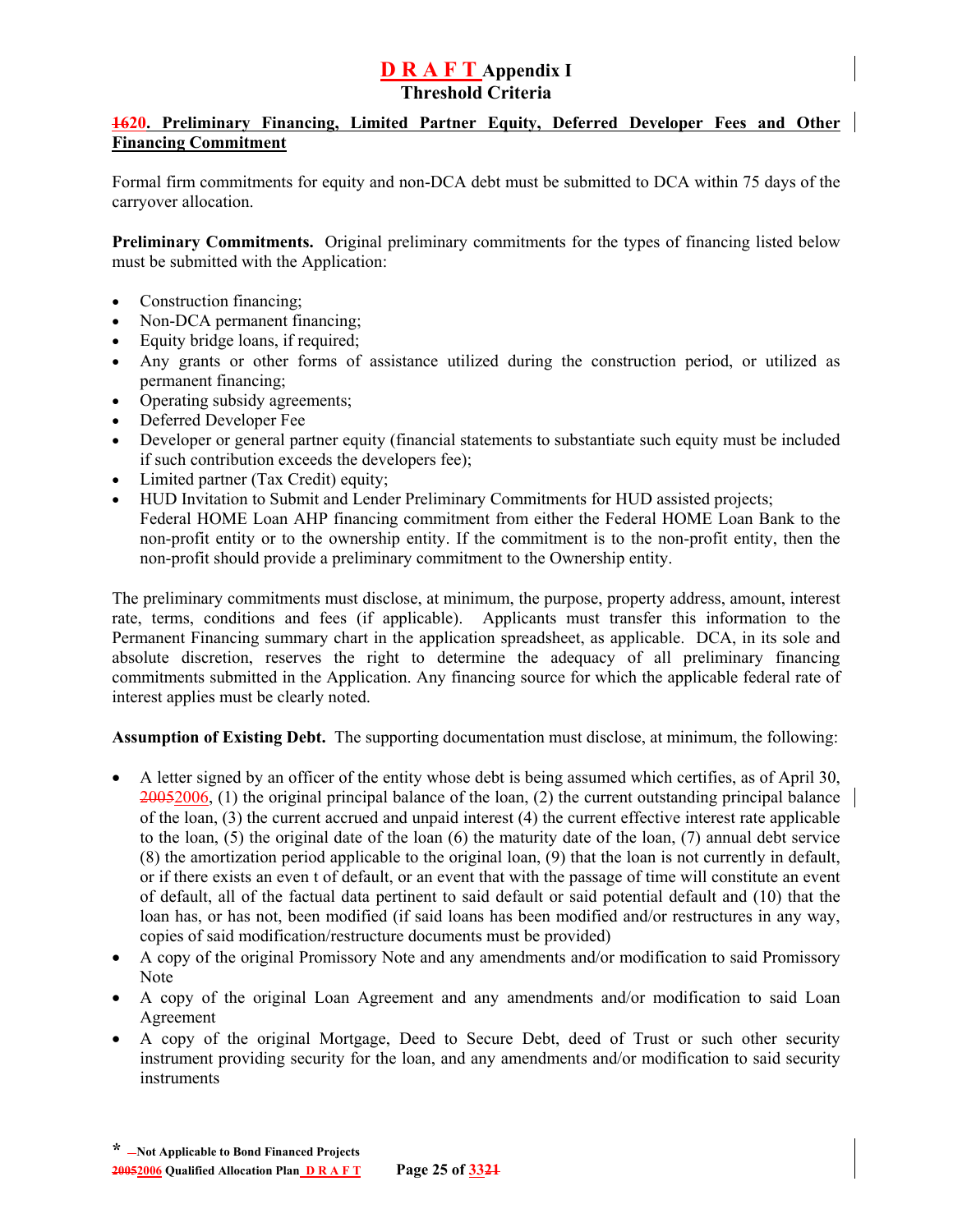**Deferred Developer Fee**. Any owner's equity shown in the Application, excluding the general partner's contribution required by the Limited Partnership Agreement will be included as a source of funding in the calculation of Credit. This policy will apply at application, carryover, and final allocation. A developer should either take the deferred Developer Fee in the form of a note, or incorporate the deferred Developer Fee into the limited partnership agreement along with a detailed repayment schedule and specific terms.

DCA will accept either method as long as the terms of the deferred Developer Fee meet the requirements as set forth in the Plan. (Note that the deferred Developer Fee should be shown in last lien position in the debt service section of the project cash flow proformas). For purposes for calculating the minimum debt coverage ratio of 1.15, the deferred Developers Fee will not be included as debt service.

For Scattered Site Projects, all units must be developed under one master plan of financing and considered as a single project by all funding sources. The requirements of this threshold category are applicable to the project as a whole**.**

## **1721. Required Legal Opinions**

(A) A legal opinion regarding the acquisition Credit eligibility is required for projects involving acquisition and rehabilitation.

(B) A legal opinion regarding Credit eligibility is required for projects operated as assisted living facilities.

(C) Nonprofit organizations applying for Credit under the nonprofit set-aside must include in the Application an opinion of an attorney who specializes in tax law on the non-profit's current federal tax exempt qualification status in accordance with the prescribed format contained in the Manual. If such an opinion has been previously obtained, this requirement may be satisfied by submitting the opinion with documentation demonstrating that the non-profit's bylaws have not changed since the legal opinion was issued.

For Scattered Site Projects, the non-contiguous parcel for which this criterion is applicable must meet the legal opinion requirements.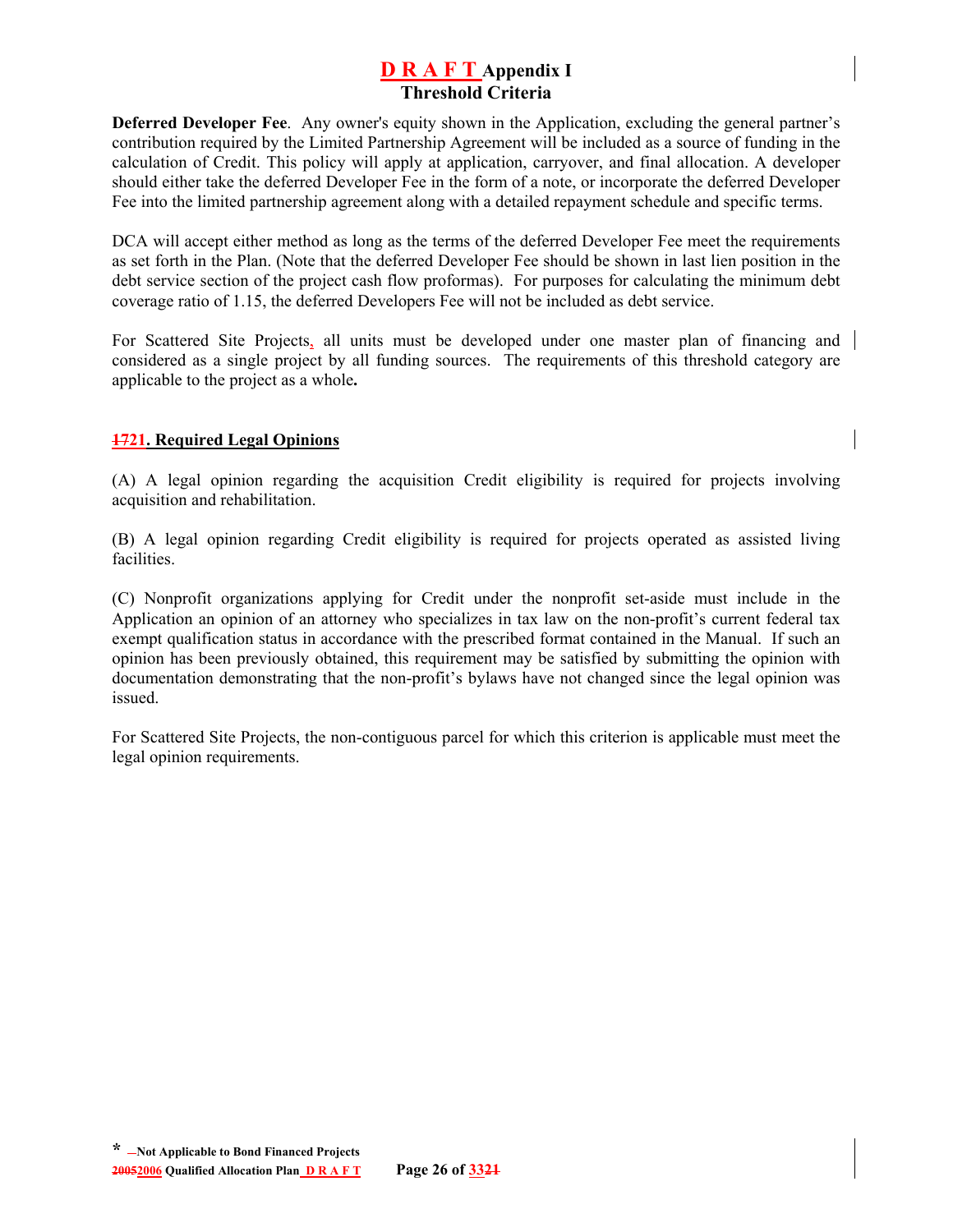#### **1822. Experience**

DCA requires prior successful project experience for the Owner, Developer and Manager of a proposed project. A DCA Experience Summary form must be completed for each Owner, Developer and Manager of a project and submitted on or before the Application submission date. Entities and/or principals that were deemed experienced for the 2003, 2004 and 2004–2005 competitive rounds will be issued an experience certificate for the 20052006 round and do not have to complete a new DCA Experience Summary form provided there have been no change in their organizational structure since the initial experience determination.DCA reserves the right to determine, in its sole and absolute discretion, whether an Application meets the criterion of this section. DCA also reserves the right to determine whether the proposed Owner and/or Developer have/has the capacity to successfully complete the proposed development. DCA may consider projects in progress, prior performance in meeting construction commencement, projects with recaptured credits and completion deadlines, as well as the number of outstanding incomplete DCA-funded developments when determining capacity.

### **(A) Owner Experience**

- 1. A proposed project Owner must demonstrate successful Owner experience as follows:
	- The Proposed Owner (individual, corporation, or in the case of a limited partnership, the general partner(s) of the Ownership entity) must demonstrate at least three (3) continuous years of prior ownership experience in at least two multifamily rental housing projects of similar size (number of dwelling units) to the proposed project.
	- Only ownership experience that occurred subsequent to January 1, 1995 will be considered under this criterion.
	- This Ownership Experience requirement may be met either through the experience of the General Partner entity or through the individual experience of one of the General Partner's principals as set forth below.
	- In a non-profit corporation, the executive director's experience will also be considered for purposes of determining whether the non profit has met the Owner experience requirements
	- A non-profit General Partner may also meet the experience requirements through the experience of a sponsoring non-profit.
- 2. For purposes of determining experience, a principal shall be defined as an individual who has a direct or indirect ownership interest in the ownership entity and who will materially participate in the ownership and operation of the project through regular, continuous and substantial involvement
- 3. In order for previous project experience to be considered, the principal must show a direct or indirect ownership interest in the Ownership entity of the previous project and that that the principal materially participated in the ownership and operation of the project through regular, continuous and substantial involvement.

#### **(B) Developer's Experience**

- 1. A proposed project Developer must demonstrate successful Developer experience as follows.
- The proposed Developer must demonstrate successful development experience in at least two multifamily rental housing projects of similar size (number of dwelling units) to the proposed project.
- Only Developer experience that occurred subsequent to January 1, 1995 will be considered under this criterion.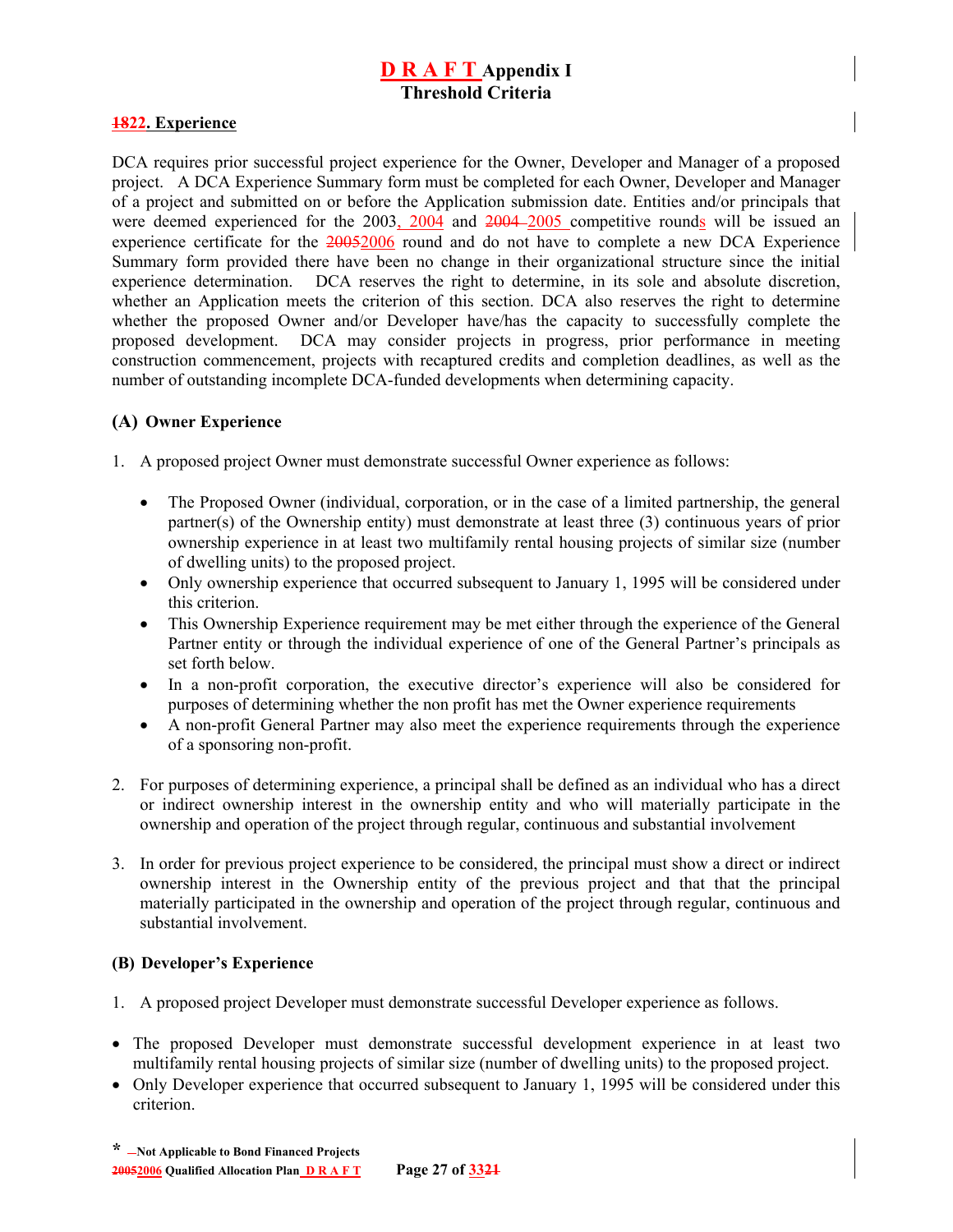- This Developer experience requirement may be met either through the experience of the proposed Developer entity or through the individual experience of one of the Developer's principals as set forth below.
- In a non-profit corporation, the executive director's experience will be considered for purposes of determining whether the Developer has met the Developer experience requirements
- A non-profit Developer may also meet the experience requirements through the experience of a sponsoring non-profit.
- 2. For purposes of determining experience, a principal shall be defined as an individual who has a direct or indirect minimum ownership interest in the Developer entity and who will materially participate in the development of the project through regular, continuous and substantial involvement.
- 3. In order for previous project experience to be considered, the principal must show a direct or indirect ownership interest in the Developer entity of the project and that that the principal materially participated in the development of the project from project inception through construction completion through regular, continuous and substantial involvement.

## **(C) Management Company's Experience**

A proposed project Manager can meet this Threshold criterion by demonstrating successful project Manager experience as follows.

- The proposed Management Entity must demonstrate prior experience in the management of at least two multifamily rental housing projects of similar size (number of dwelling units) to the proposed project.
- To be considered, the manager's experience with a project must extend for at least two years and include project lease up experience and stabilization.
- Only Management experience that occurred subsequent to January 1, 1995 will be considered under this criterion.
- This Management Experience requirement may be met only through the experience of the Management Entity or through the experience of a principal.

### **(D) Options for Inexperienced Owners and Developers**

**1. Partnering.** An inexperienced Owner or an inexperienced Developer can meet the experience requirements of this section by partnering with an Owner or Developer that meets the DCA experience requirements set forth in paragraphs (A) and (B) of this section. The applicant must submit the following documentation in order to meet experience through partnering:

- 20052006 DCA experience certificate for experienced Owner and/or Developer Partner
- If the applicant is inexperienced in the Owner category, an executed partnership agreement with a partner that meets DCA Owner experience requirements should be included. The inexperienced partner must be part of the General Partnership entity for the Project. If the applicant is inexperienced in the Developer category, an executed partnership agreement with a partner that meets DCA Developer experience requirements should be included. The defined relationship of the parties must be co-developers. The agreement must describe in detail the responsibilities of both the experienced and inexperienced partner. Both the experienced and inexperienced partner must actively participate in the Ownership and/or Developer responsibilities.
- The partnership must remain in effect until the property is complete and has reached stabilized occupancy for a minimum period of two years.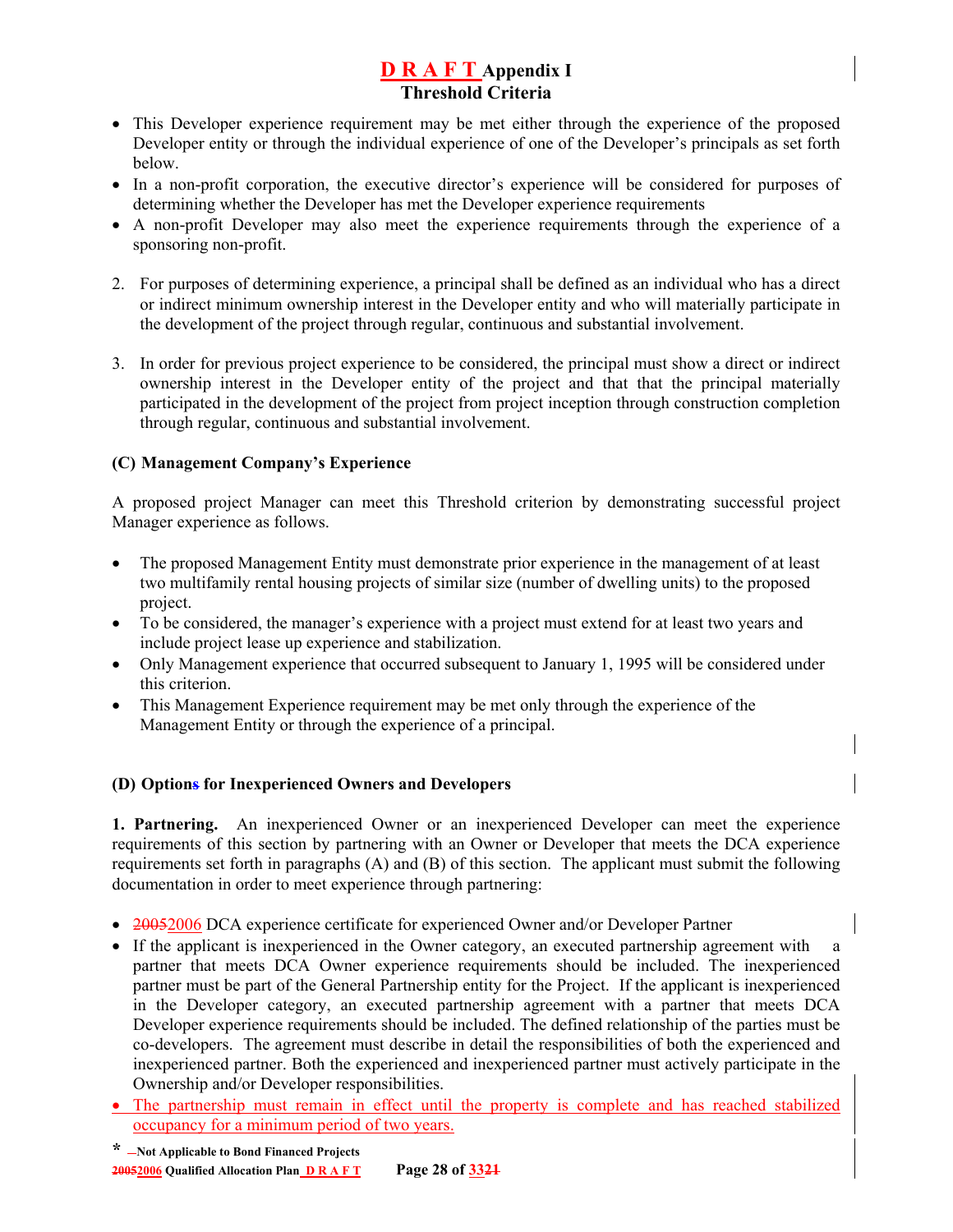• Each executed partnership agreement must include a training plan providing for the training of the inexperienced partner by the experienced partner in the Ownership and/or development of the project. The training plan must specify that the training services will be provided from project commencement, through construction, lease up, and permanent loan conversion and or issuance of 8609's – whichever is later. Timetables, milestones and projected training hours per week must be included in the plan. The training plan should be attached as an exhibit to the executed Partnership agreement. (A sample training plan is included in the Non profit tab of the DCA Application Manual)

2. **Consulting Agreements**. An inexperienced Owner or an inexperienced Developer that have one property that meets DCA experience requirements can also meet the requirements of this section by retaining an Owner and/or Developer Consultant that meets the DCA experience requirements set forth in paragraphs (A) and (B) of this section. Owners and developers that have no experience cannot use a consultant to meet experience requirements. Consultants eligible to contract with inexperienced developers for purposes of meeting experience requirements must have a minimum compliance history score of 5 and must not have any outstanding instances of noncompliance at their own projects. The applicant must submit the following documentation in order to meet Owner and or Developer experience through a consultant:

- 2006 DCA experience certificate for the experienced Owner and/or Developer Consultant
- If the applicant is inexperienced in the Owner category, an executed agreement with a consultant that meets DCA Owner experience requirements should be included. If the applicant is inexperienced in the Developer category, an executed agreement with a consultant that meets DCA Developer experience requirements should be included. The agreement must describe in detail the responsibilities of the experienced consultant as well as the inexperienced Owner and/or Developer.
- Each executed consulting agreement must include a training plan providing for the training of the inexperienced partner by the experienced partner in the Ownership and/or development of the project. The training plan must specify that the training services will be provided from project commencement, through construction, lease up, and permanent loan conversion. **In addition, consultants that fail to provide consulting services through the required time period may be prohibited from contracting as a consultant for purposes of meeting DCA Experience requirements in future rounds.** Timetables, milestones and projected training hours per week must be included in the plan. The training plan should be attached as an exhibit to the executed consultant agreement. (A sample training plan is included in the Nonprofit tab of the DCA Application Manual)

#### 3.

3. **Waivers**. A proposed Project Owner, Developer or Manager that meets some but not all of the DCA experience requirementscannot meet the experience requirement set forth in paragraphs A, B orand C above may request a waiver of the DCA experience requirements. The DCA Waiver Request form, along with the required DCA experience summary, must be submitted to DCA on or before **March 46, 20052006** or, on or no later than 30 days prior to Application submittal for Bond Financed Applications. The granting, or denial of waivers, is in the sole and absolute discretion of DCA. DCA may include limitations with respect to the number and size of projects when waivers are granted. DCA reserves the right to require HOME or tax credit training as a condition of the waiver.

4. **Scattered Sites**. For Scattered Site projects, the experience requirements must be met by the project as a whole.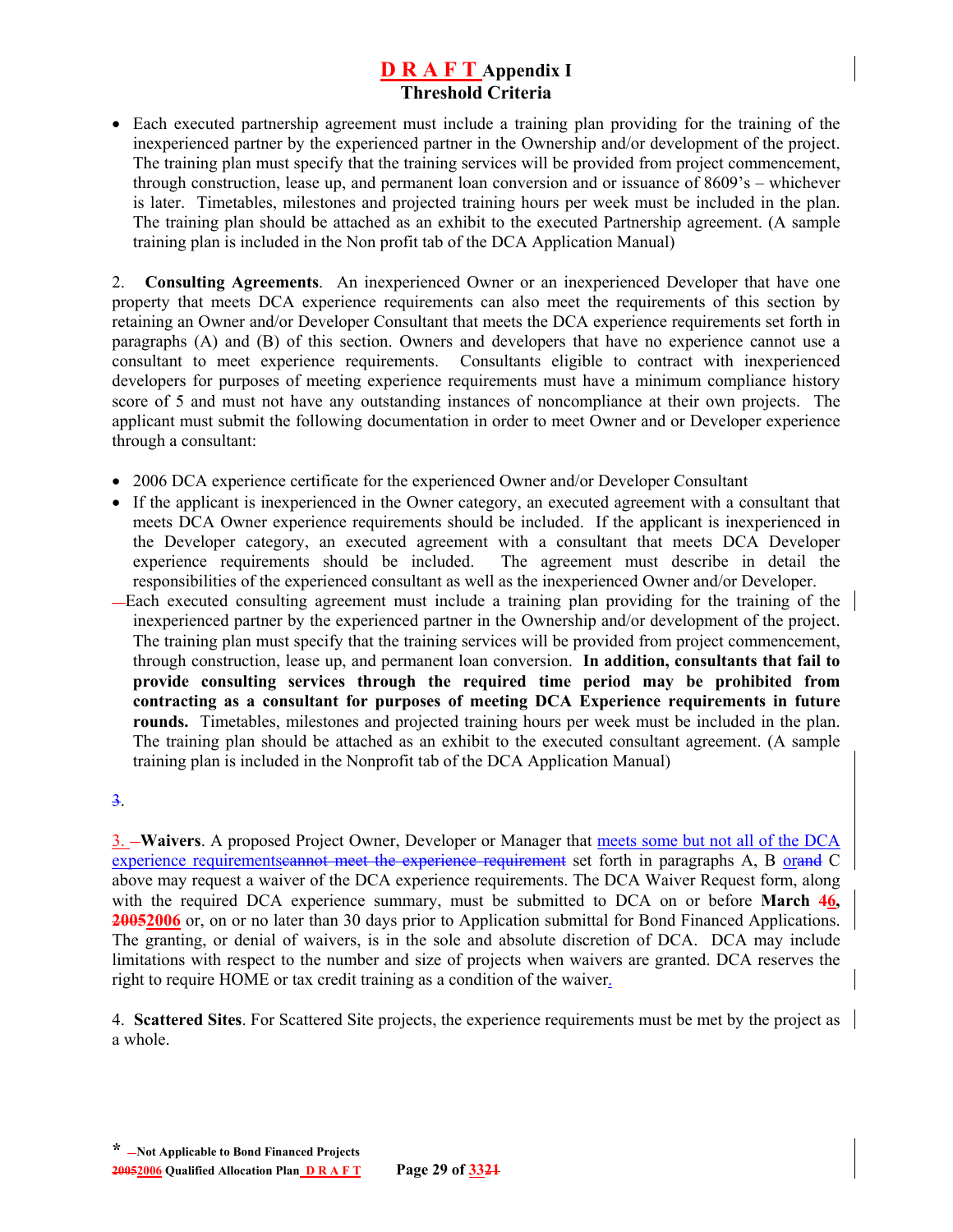#### <span id="page-74-1"></span>**1923. Eligibility for Credit under the Nonprofit Set-Aside[\\*](#page-74-0)**

To be eligible for Credit under the nonprofit set-aside:

- The organization must be a qualified nonprofit, defined as a  $501(c)(3)$  or  $501(c)(4)$  organization, which is not affiliated with or controlled by a for-profit organization and has included the fostering of low income housing as one of its tax-exempt purposes;
- The qualified nonprofit(s) must materially participate in the project as described in IRC Section  $469(h);$
- The qualified non profit(s) must own at least 51% of the general partner's interest in the proposed project and be the managing general partner of the ownership entity;
- For purposes of this set aside, the term "qualified non profit" includes any corporation if 100 percent of the stock of such corporation is held by one or more qualified non profit organizations at all times during the period such corporation is in existence;
- If the non-profit is also a developer of the project, the nonprofit must receive a percentage of the Developer Fee greater than or equal to its percentage of its ownership interest; and
- A copy of the general partnership joint venture agreement that indicates the nonprofit's general partnership interest and Developer Fee amount must be included in the Application.

Nonprofit organizations applying for Credit under the nonprofit set-aside must include in the Application an opinion of an attorney who specializes in tax law on the non-profit's current federal tax exempt qualification status in accordance with the prescribed format contained in the Manual. If such an opinion has been previously obtained, this requirement may be satisfied by submitting the opinion with documentation demonstrating that the non-profit's bylaws have not changed since the legal opinion was issued.

Scattered Sites. For Scattered Site projects, the eligibility for Nonprofit Set-aside requirements must be met by the project as a whole.

#### **2024. Eligibility for HOME Loans under the CHDO Set-Asid[e\\*](#page-74-1)**

All nonprofits seeking funds under the CHDO set aside are required to have submitted their CHDO prequalification or renewal of Applications by October 2928, 20042005. A copy of the State CHDO prequalification/renewal letter must also be included in the Application. The CHDO must be either the sole general partner of the ownership entity or the managing general partner of the ownership entity. The CHDO must also exercise effective control of the project. In the event the CHDO is a general partner with a for-profit or nonprofit general partner, the CHDO must own at least 51% of the general partnership interest. The CHDO (or a wholly owned or controlled affiliate) must receive a percentage of the Developer Fee greater than or equal to the percentage of ownership interest. All DCA communication with the ownership entity will be with the CHDO managing general partner. A copy of the general partnership/joint venture agreement indicating the CHDO's general partnership interest and its share (or the share of the wholly owned and controlled affiliate) of the Developer Fee must be included in the Application.

<span id="page-74-0"></span>For Scattered Site projects, the eligibility for HOME CHDO set aside requirements must be met by the project as a whole.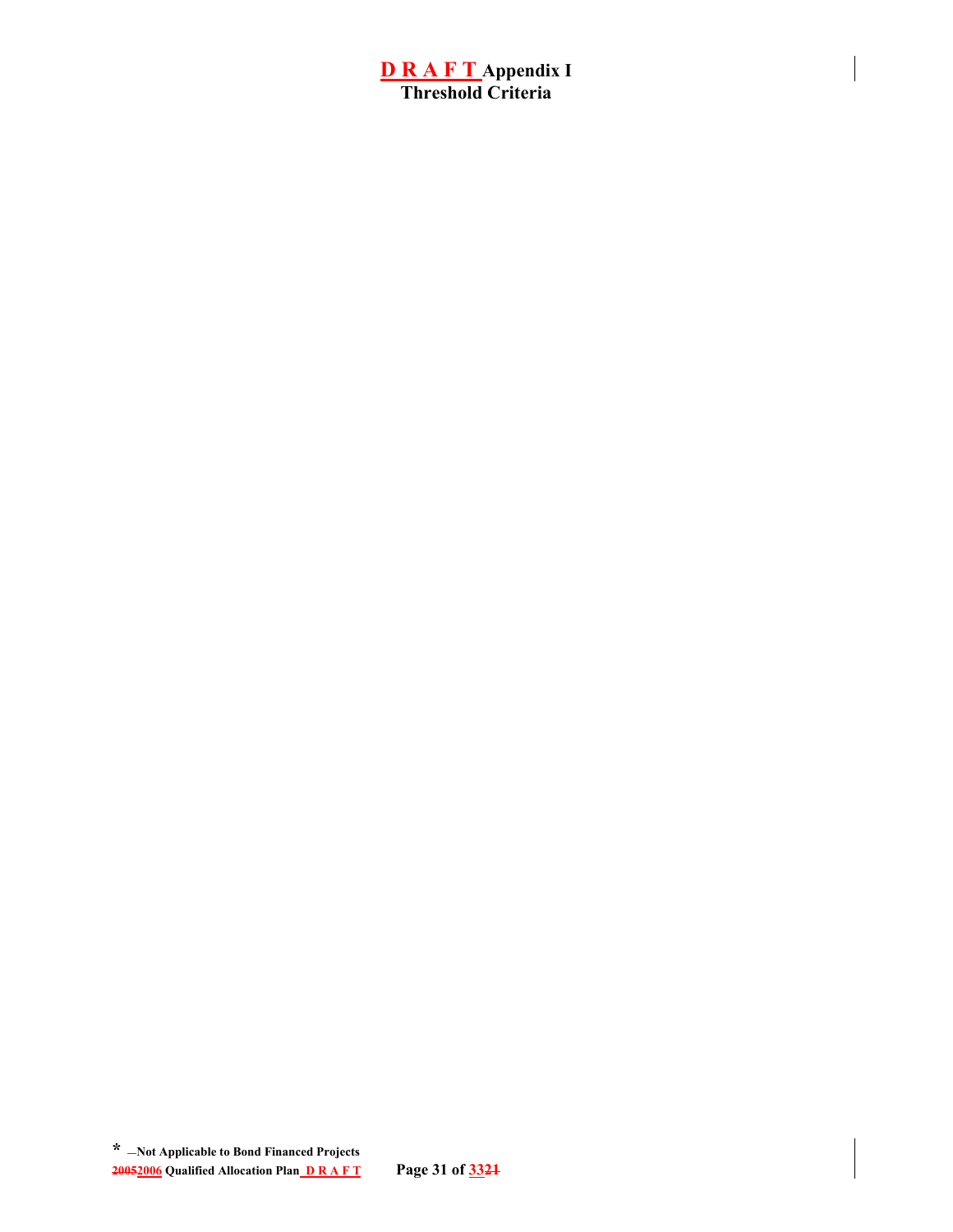#### **2125. Additional HOME/HUD Requirements\***

Projects applying for HOME funds as well as projects which list HUD funds as a source, including PBRA, must meet additional Site and Neighborhood Standards (24 CFR 92.202 and 24 CFR 983.6) and Environmental Requirements as mandated by the HOME regulations. These requirements must be met in accordance with instructions set forth in the HOME Manual.

For Scattered Site projects, each non-contiguous parcel must meet the additional HOME requirements.

## **26. Compliance History Summary**

The principal and entities of each General Partner, Developer, Management Company and project consultant (used to meet DCA experience requirements) must submit a complete and correct DCA Compliance Summary Form J-21 as required in the electronic core application. Each compliance summary form must list all projects in which an entity or principal has participated in the ownership, development or management in the State of Georgia and/or the five contiguous states. Compliance audit detail should be completed for only the last three years. In addition, the following documentation must be included in the application:

- Five fully executed DCA Uniform Release Forms (included in the Manual) must be submitted.
- Completed Compliance Questionnaire for each General Partner, Developer, Management Company and project consultant.

In the event, an Applicant fails to provide correct and complete information, DCA may request additional clarification. Clarifications may be utilized to decrease an Applicant's Compliance History score, but will not be used to increase the score.

Note: Internal Revenue Service Form 8821 may be requested by DCA for any Project Participant listed on the Experience Summary or Organizational Chart at anytime during DCA's review of a Project Participant's compliance history.

### **22. RAN Registration**

All Georgia properties funded by DCA that the Owner/G.P., Developer or Management Company are currently involved in and that are listed on the Compliance History Summary Form or on the Experience Summary must be registered in DCA's Rental Access Network (RAN). The application must include a RAN Certification of Registration or a RAN Registration Listing Form in the Compliance Tab of the 2005 Application.

Registration for each property can be completed at [www.rentalaccessnetwork.org.](http://www.rentalaccessnetwork.org/) Directions for entering property information into the RAN database are located at the web site. This registration may be completed and submitted to DCA on a pre-application basis by following the guidelines in the Pre-Application section of the Core QAP. Once all properties have been registered in the RAN database, applicants must submit a completed copy of the RAN Registration Listing Form. The Registration Listing Form will be reviewed by DCA for accuracy and, if all properties noted on the Registration Form are included in the RAN network a RAN Certificate of Successful Registration will be issued to the applicant. If the applicant has gone through the pre-application process, a copy of the RAN Certificate of Successful Registration must be included in the Compliance Tab along with the Compliance History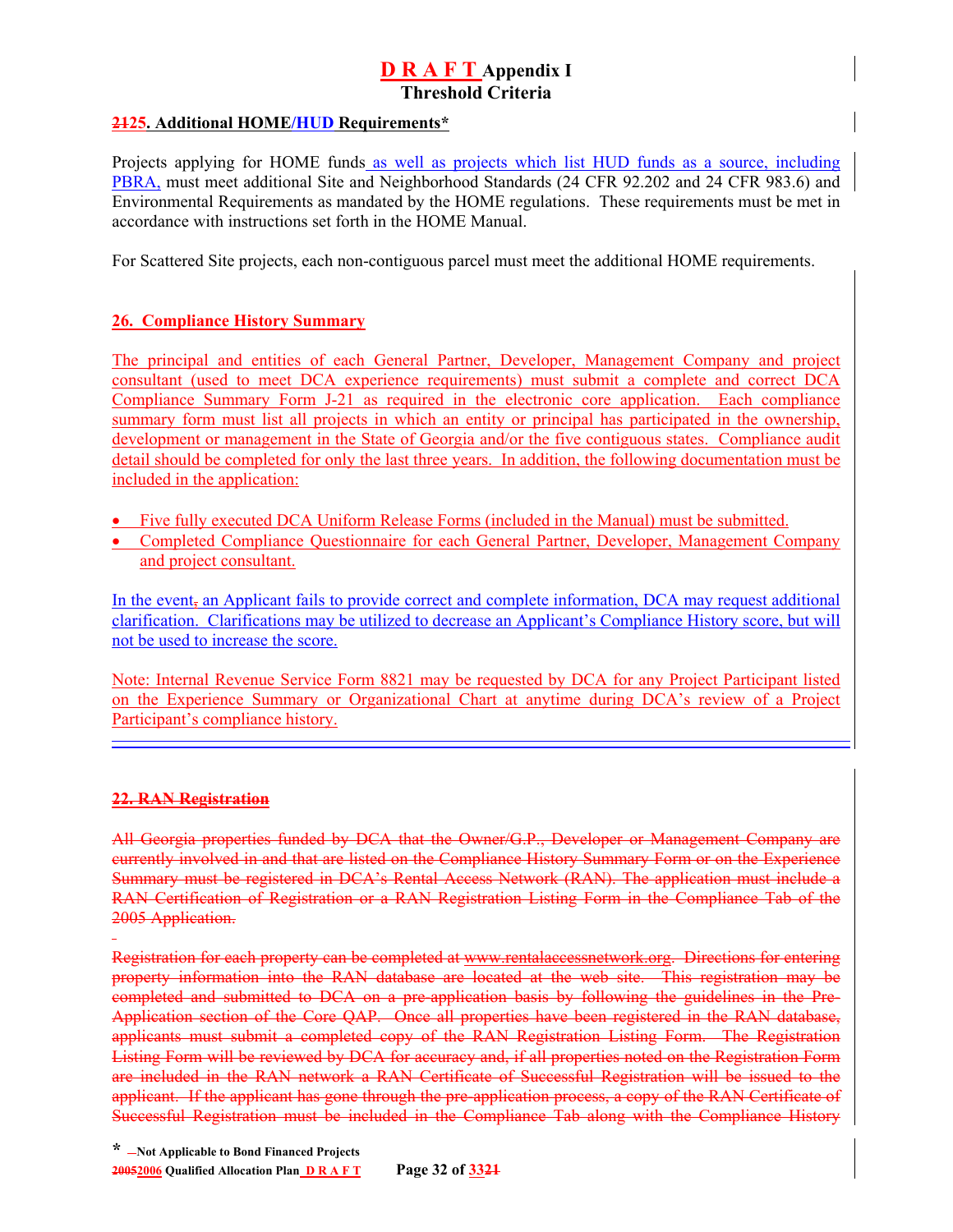Summary or Pre-Application Compliance Score Certification. For applicants not participating in the pre-application process, a copy of the RAN Registration Listing form must be included in the Compliance Tab.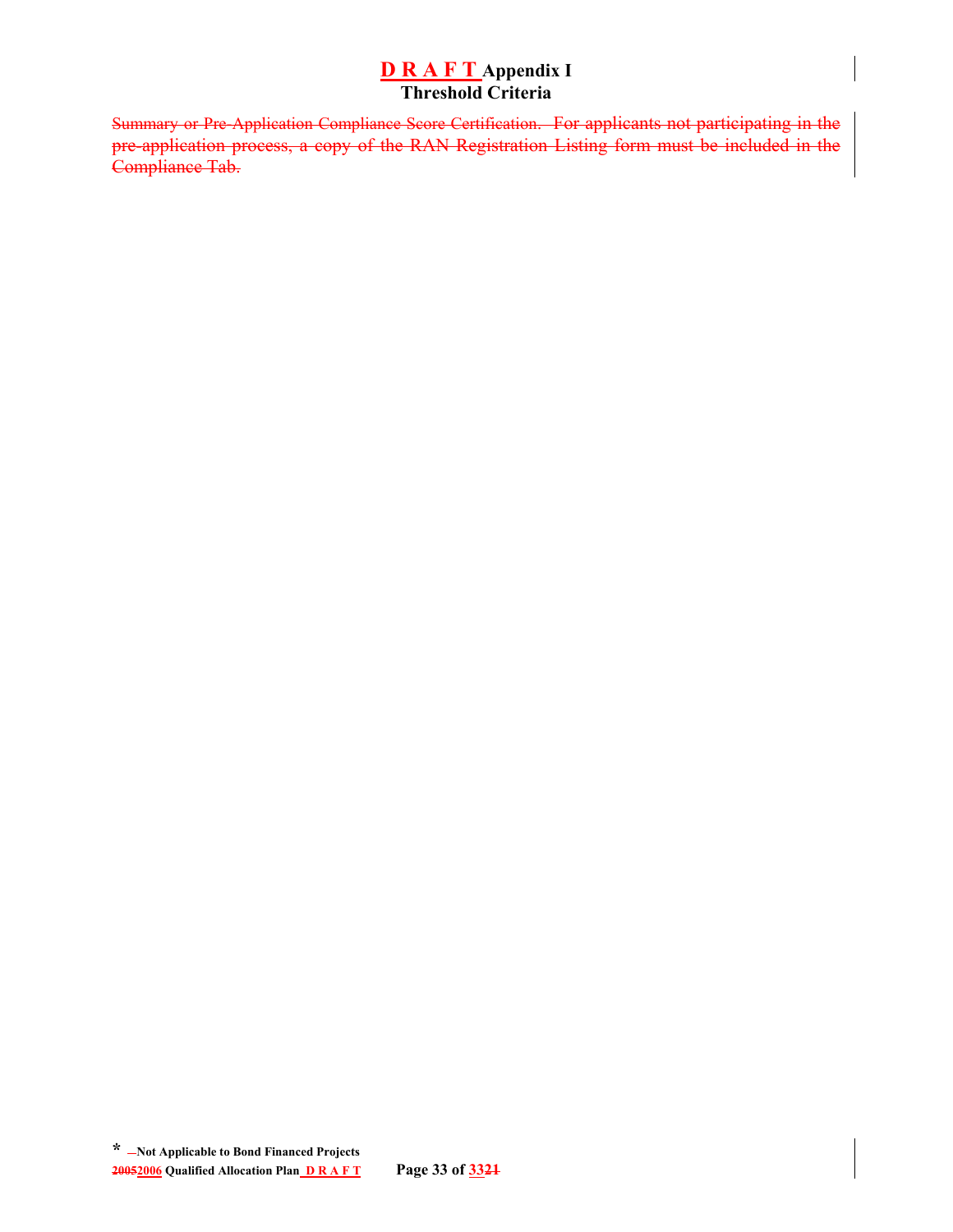# **COMPETITIVE SCORING CRITERIA**

The Scoring Criteria are summarized in the table below and detailed on the following pages. The maximum total score possible is  $212-207$  points.

PROJECT SCORING SUMMARY

Total

**PROJECT SCORING SUMMARY** 

|                      |                                                                                                          | Score |
|----------------------|----------------------------------------------------------------------------------------------------------|-------|
|                      | -Value                                                                                                   |       |
| H                    | APPLICATION COMPLETENESS/ORGANIZATION                                                                    |       |
|                      | <b>Complete Application</b><br>6<br>А.<br>$\overline{2}$<br>Organization<br>В.                           |       |
|                      |                                                                                                          |       |
| 2II                  | PROJECT LOCATIONAL CHARACTERISTICS                                                                       |       |
|                      | <b>Adjacent Residential Development</b><br>2<br>А.                                                       |       |
|                      | <b>Desirable/Undesirable Characteristics</b><br>10<br><b>B.</b>                                          |       |
|                      | C. Quality Growth Initiatives<br>1511                                                                    |       |
|                      | D. Previous Project within a Local Government<br>45                                                      |       |
| 3III                 | TENANCY CHARACTERISTICSOPTIONAL AMENITIES AND SERVICES                                                   |       |
|                      | A. Family Housing Optional Amenities                                                                     |       |
|                      | <b>Special Needs Housing Optional Services</b><br><b>B.</b>                                              | 266   |
|                      | <b>Elderly Households</b><br>20<br>$\mathbf{C}$                                                          |       |
|                      | <b>D.</b> Housing For Older Persons<br>20                                                                |       |
| 4IV                  | ADDITIONAL RENT AND INCOME ELECTIONSRESTRICTIONS<br>20                                                   |       |
|                      | A. Public Housing Authority Investment/Operating or Rental Subsidy<br>20                                 |       |
|                      | <b>AB.</b> Governmental Project Based Rental Assistance – HUD, PHA or USDA<br>18 Publie                  |       |
|                      |                                                                                                          |       |
|                      | BC. Other Governmental Project Based Rental Assistance<br>14Very Low                                     |       |
|                      | <b>Income Tenancy Exceeding Requirements</b> 6                                                           |       |
|                      | <b>_CD.</b> Project-Based Rental Assistance Deeper Targeting                                             |       |
|                      | $-1814$                                                                                                  |       |
| <b>Projects</b>      | <b>DE.</b> Very-Very Low Income Tenancy Exceeding Requirements and Rent Restrictions for Rural<br>$-814$ |       |
| $\overline{V}$       | E. MIXED INCOME PROJECTSDCA Project Based Rental Assistance for Special Needs Tenants                    | 24    |
| VI                   | F. Mixed Income Projects EXTENSION OF CANCELLATION OPTION PERIOD/TENANT                                  |       |
|                      | <b>OWNERSHIP PLAN</b>                                                                                    | 43    |
|                      | <b>G.</b> Extended Use Period<br>$\overline{\mathbf{z}}$                                                 |       |
|                      |                                                                                                          |       |
| 5VII                 | PRESERVATION OF EXISTING AFFORDABLE HOUSING                                                              |       |
| <i>VIII</i>          | <b>SPECIAL CATEGORIES</b>                                                                                |       |
|                      | <b>A.</b> Special Needs Units                                                                            |       |
|                      | <b>B.</b> CHDO Predevelopment Loans                                                                      |       |
|                      | <b>C.</b> Ownership Makeup                                                                               |       |
|                      | <b>D.</b> Rural Projects                                                                                 |       |
|                      | <b>E.</b> Family Projects                                                                                |       |
| $\epsilon$ <i>EX</i> | GOVERNMENT SUPPORT AND FINANCING-FINANCIAL ASSISTANCE                                                    |       |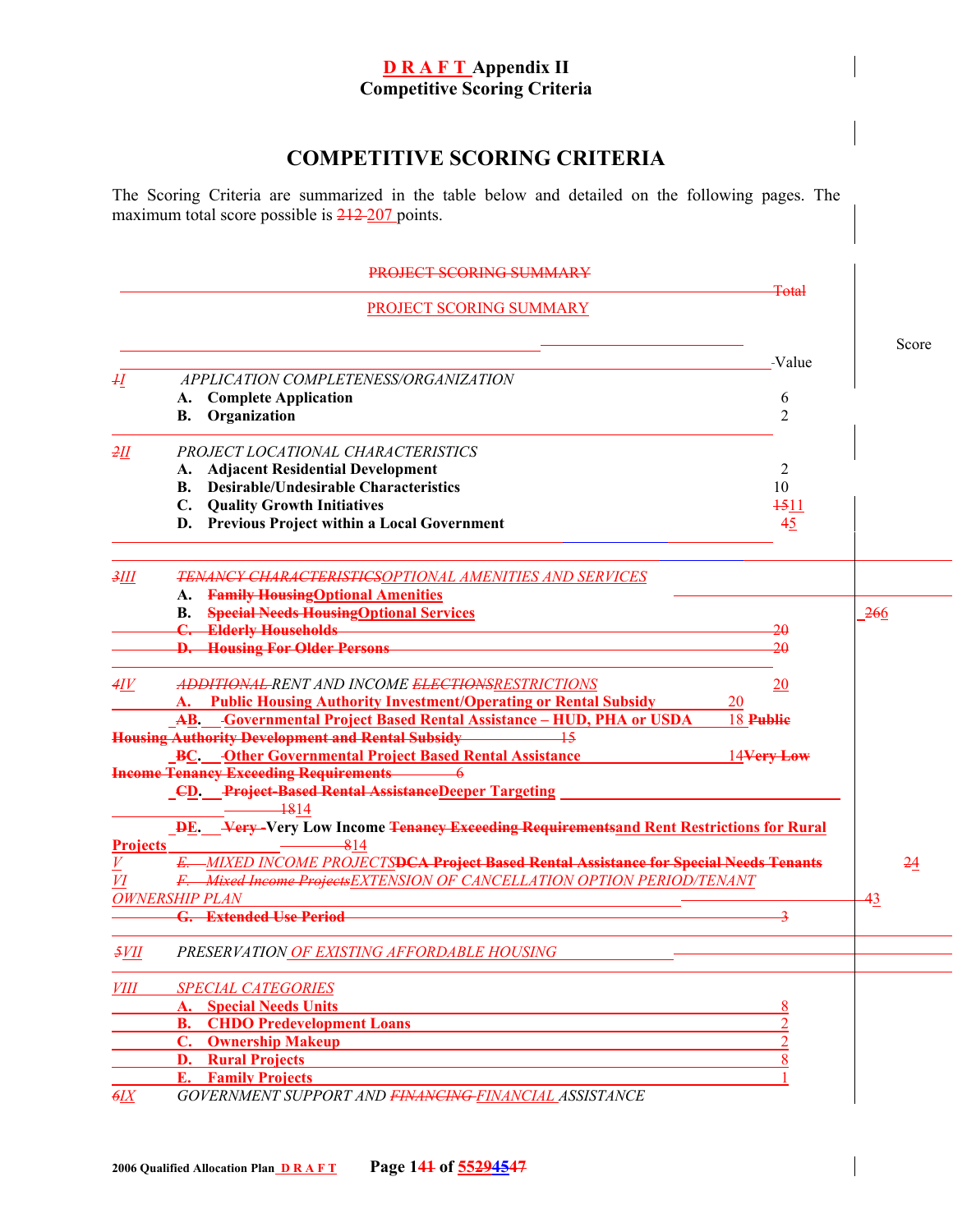|      | <b>Local Government Support</b><br>A.<br><b>Government Financial Assistance</b><br>B.<br><b>CHDO Predevelopment Loans</b>                                         |                          |                   |
|------|-------------------------------------------------------------------------------------------------------------------------------------------------------------------|--------------------------|-------------------|
| ŦХ   | PROJECT CHARACTERISTICS                                                                                                                                           |                          |                   |
|      | Neighborhood Redevelopment<br><b>BA.</b> Energy Efficiency Requirements<br><b>EB.</b> Project Design<br><b>DC.</b> Accessibility<br><b>Ownership Makeup</b><br>Ł. | ĦЯ<br>$+0.12$<br>20<br>n | <i>ARCHITECTU</i> |
| 8XII | <b>READINESS TO PROCEED</b><br>PROJECT BASED RENTAL ASSISTANCE FOR SPECIAL NEEDS TENANTS<br>ΧШ                                                                    |                          |                   |
| 9XIV | <b>COMPLIANCE HISTORY STATUS</b>                                                                                                                                  | 10                       |                   |

**TOTAL POSSIBLE AVAILABLE SCORE** 212207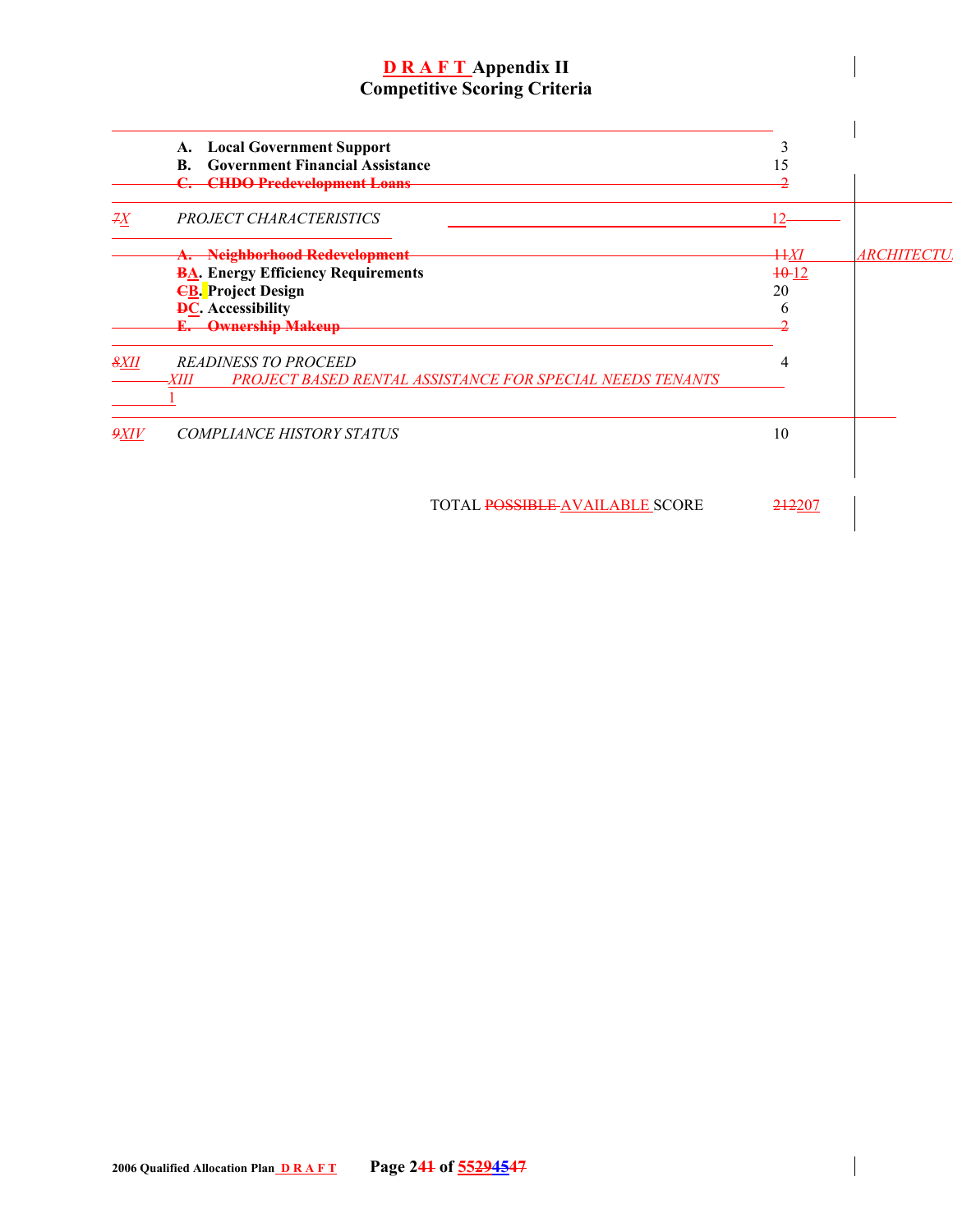To be considered for DCA financing resources, Applications must meet the Competitive Scoring requirements described below.

#### **I. Application Completeness/Organization**

#### **A. Completeness 6 points**

All required Application forms and supporting documentation are included and complete at the time of Application Submission. Complete shall be defined as an Application that had no missing or incomplete documents and required no financial adjustments.

#### Missing or incomplete documents

For each missing or incomplete document, one (1) of these possible points will be deducted, up to a maximum of six (6) points.

#### Financial Adjustments

DCA will notify applicants of revisions and/or adjustments required, to ensure consistency with DCA project economic assumptions, the Plan and Manual requirements, and to ensure that the project is feasible per DCA financial guidelines. Applicants will be required to submit a revised electronic core application within 2 business days upon notification by DCA. Applicants will be limited to revisions identified by DCA and any revisions that arise from the DCA requested revisions. Revisions that will not be allowed include, but are not limited to:

- Unit unit count and/or distribution
- Income income and rent elections
- Rent-rent structure
- Financing-financing sources (with the exception of DDF)
- <del>Development</del> total development Budgetcost

#### Only revisions requested by DCA will be accepted.

Points will be deducted for DCA requested revisions as follows:

| $\bullet$ 1-3 revisions        | l pt  |
|--------------------------------|-------|
| $\bullet$ 4-6 revisions        | 2 pts |
| $\bullet$ 7-10 revisions       | 3 pts |
| $\bullet$ 11 or more revisions |       |
| each additional revision       |       |

There is no cap on the total number of points that may be deducted for financial adjustments. Therefore, the completeness category could have a negative point value.

#### **B.** Organization 2 points and 2 points and 2 points are not all the 2 points of 2 points and 2 points of 2 points and 2 points of 2 points and 2 points of 2 points of 2 points of 2 points of 2 points of 2 points of 2 poin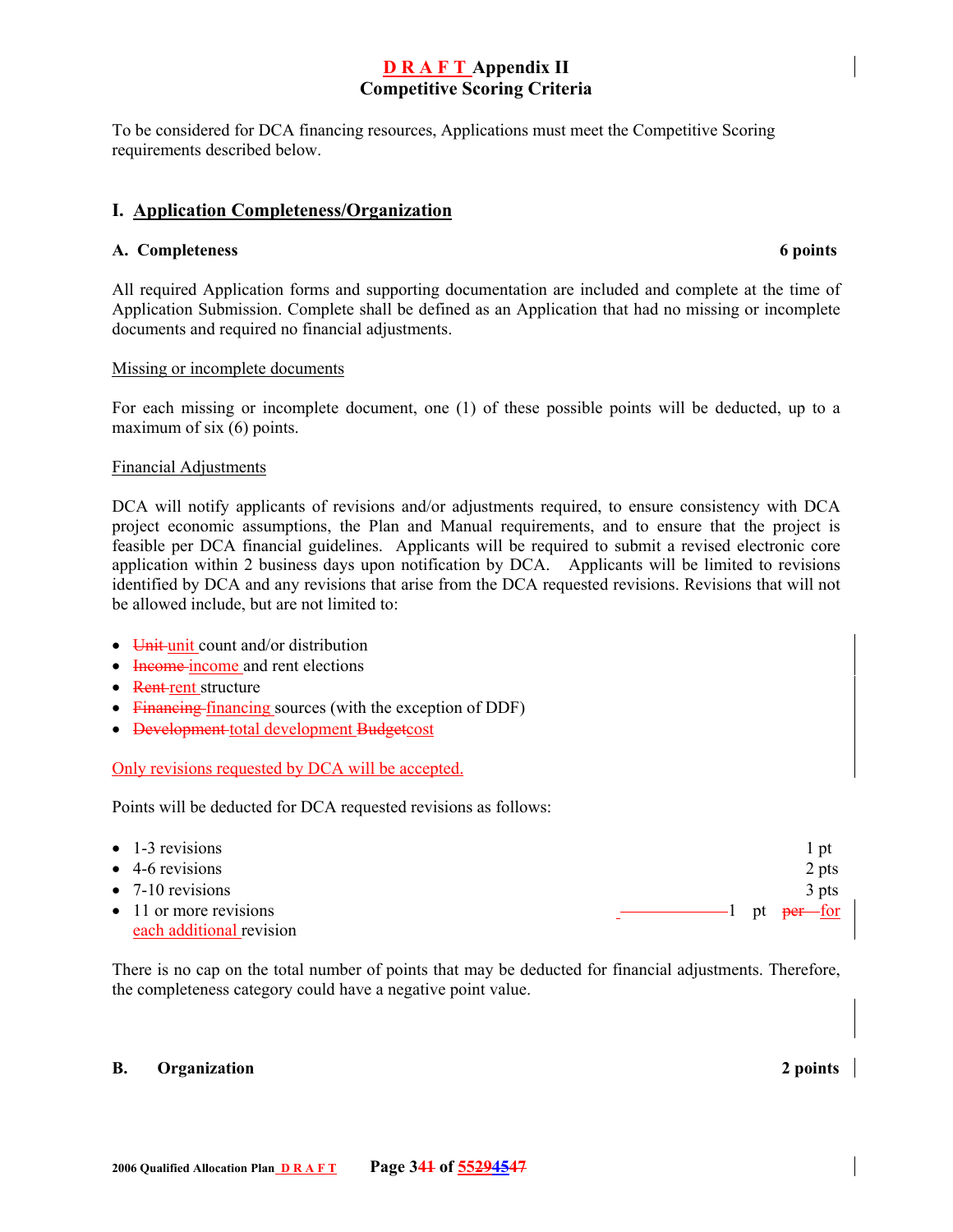The Application is organized in the format prescribed by DCA in the Application binder tab checklist. Documents not filed in the appropriate tab may not be reviewed by DCA.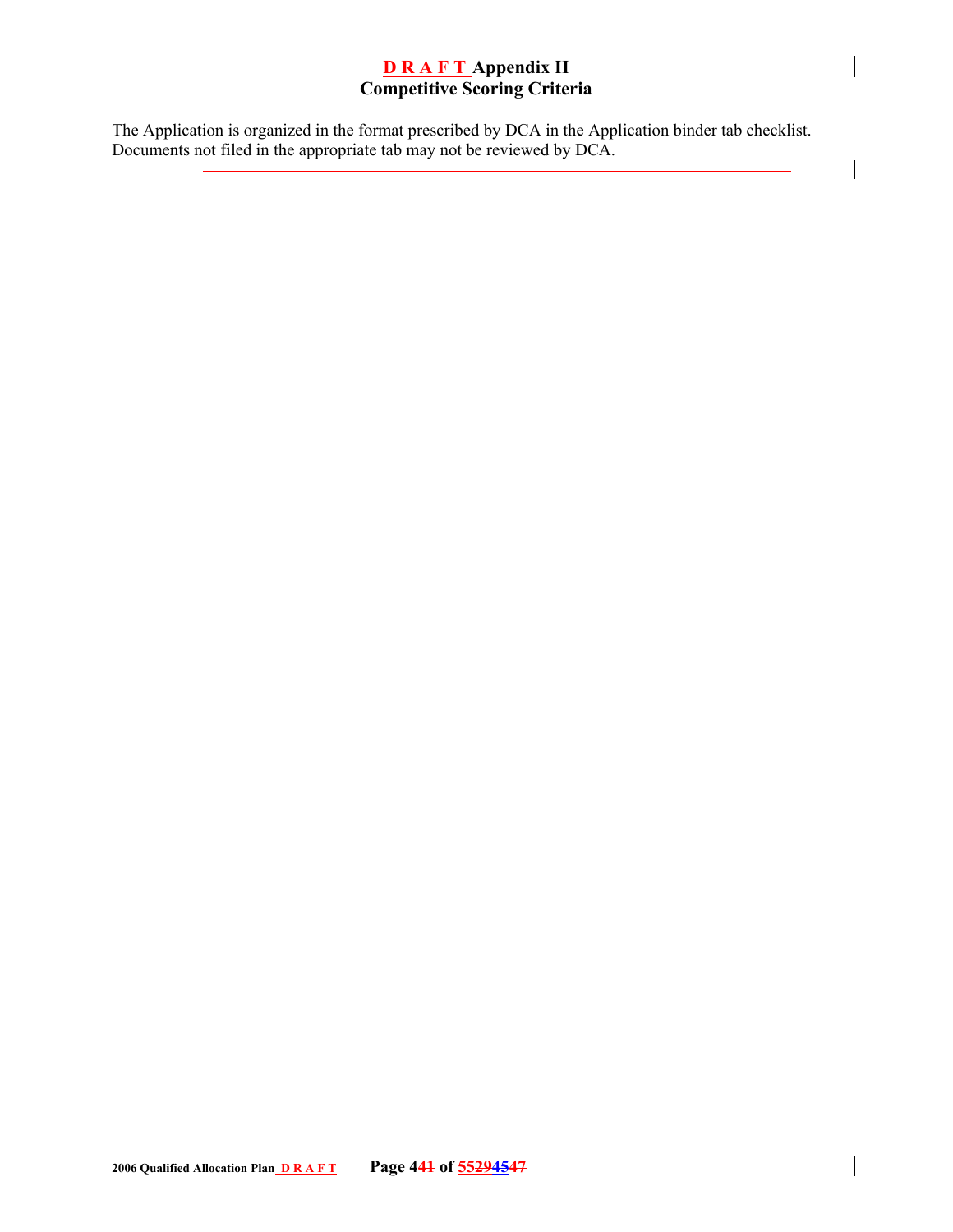## **II. Project Location Characteristics**

#### **A. Adjacent Residential Development 2 points**

Points will be awarded if the project site is adjacentAdjacent to (or directly across a street from) stable, occupied residential development (scattered single family housing does not constitute Adjacent residential development). Applicants must submit the Site Information Form, site photographs (including aerial), and the Conceptual Site Development Plan.

If the project site is part of a larger parcel for which there is a redevelopment plan, points will be awarded if the entire parcel is adjacent to (or directly across a street from) stable occupied residential development. Documentation evidencing the redevelopment plan for the larger parcel must be attached to the Site Information Form.

For Scattered Site Projects, as defined in Section 10B(10B (1)() (a) and (b) of the Plan, each noncontiguous parcel must be adjacentAdjacent to (or directly across the street from) stable, occupied residential development.

#### **B. Desirable and Undesirable Activities/Characteristics 10 points**

#### One (1) point will be awarded for each desirable activity or characteristic that is near a proposed site to a maximum of ten (10) points. One (1) point will be deducted from the total desirable activities score for each undesirable activity or characteristic that is near a proposed site. A maximum of ten (10) points will be awarded in this category. The total points awarded will be determined by calculating the sum of the total desirable activity points less the total undesirable activity points. A negative total in this category will be awarded zero (0) points.

For Scattered Site Projects, as defined in Section 10B(1)(a), the perimeter of the  $\frac{1}{2}$  mile radius in which the non-contiguous parcels are located shall serve as the boundary of the proposed site from which the distances for determining the location of the desirable and undesirable activities shall be measured for both non-rural and rural sites. All desirable and undesirable activities within the perimeter of the ½ mile radius must also be noted for purposes of claiming points.

For Scattered Site Projects, as defined in Section 10B(10B (1)() (b), each parcel shall be reviewed individually as defined above. One (1) point will be awarded for each desirable activity or characteristic to a maximum of ten (10) points. One (1) point will be deducted for the score for each undesirable activity or characteristic. The applicant shall calculate the total score (to a maximum of ten (10) points) for each non-contiguous parcel then add the total points obtained and divide by the number of noncontiguous parcels to arrive at the total points for this category. No rounding up, and only whole numbers may be claimed as points.

### 1. *Desirable sites.*

- (a) In determining whether a desirable activity/characteristic is "near" a proposed site, the following factors must be used:
- For non-Rural County sites, only activities and/or characteristics, which are located within a one (1) mile walking/driving distance from the proposed site, will be considered. The walking route to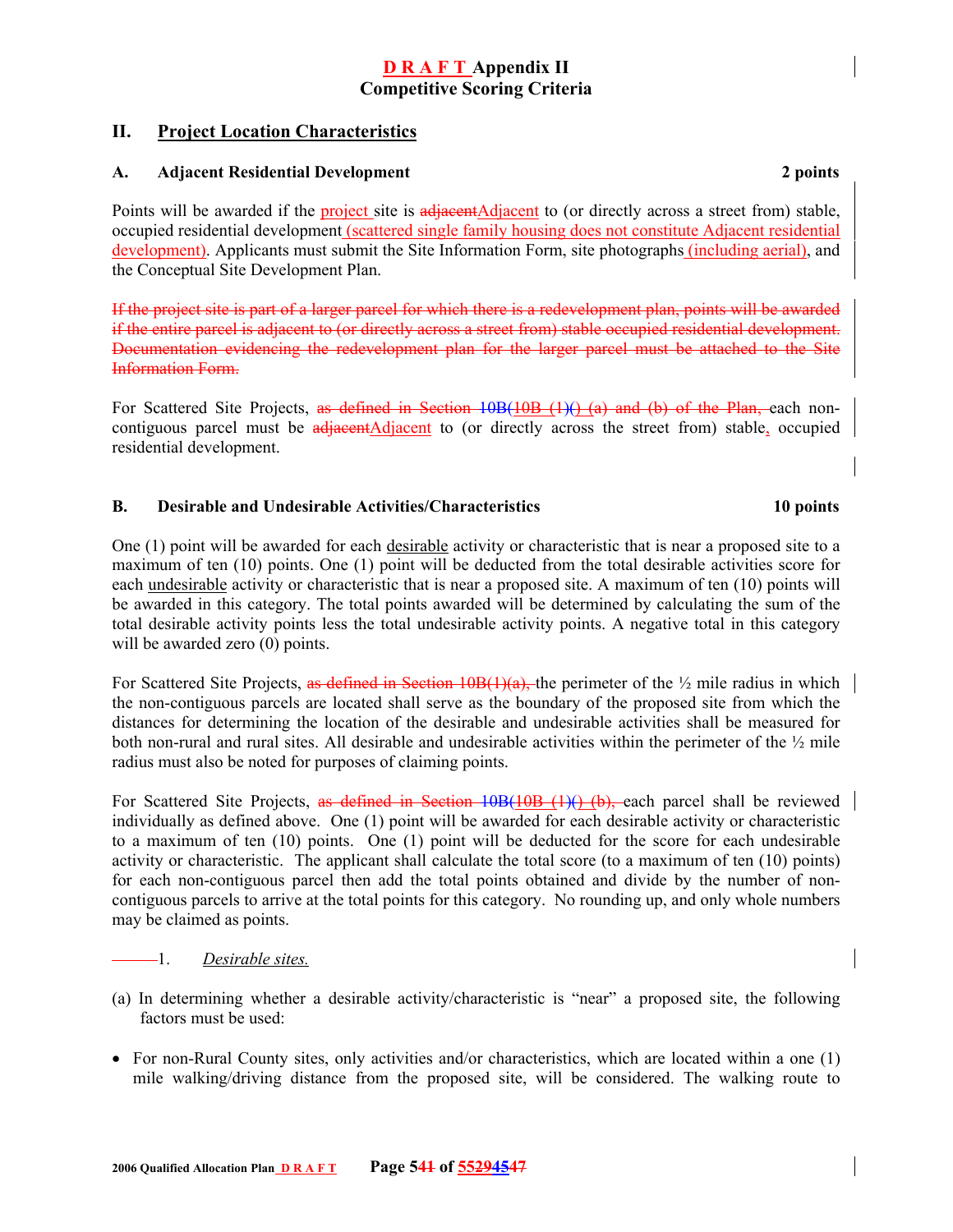desirable activities/characteristics must be along paved sidewalks, established pedestrian walkways or bike trails.

• For Rural County sites, only activities and/or characteristics that are located within a one and a half (1½) mile walking/driving distance from the proposed site will be considered.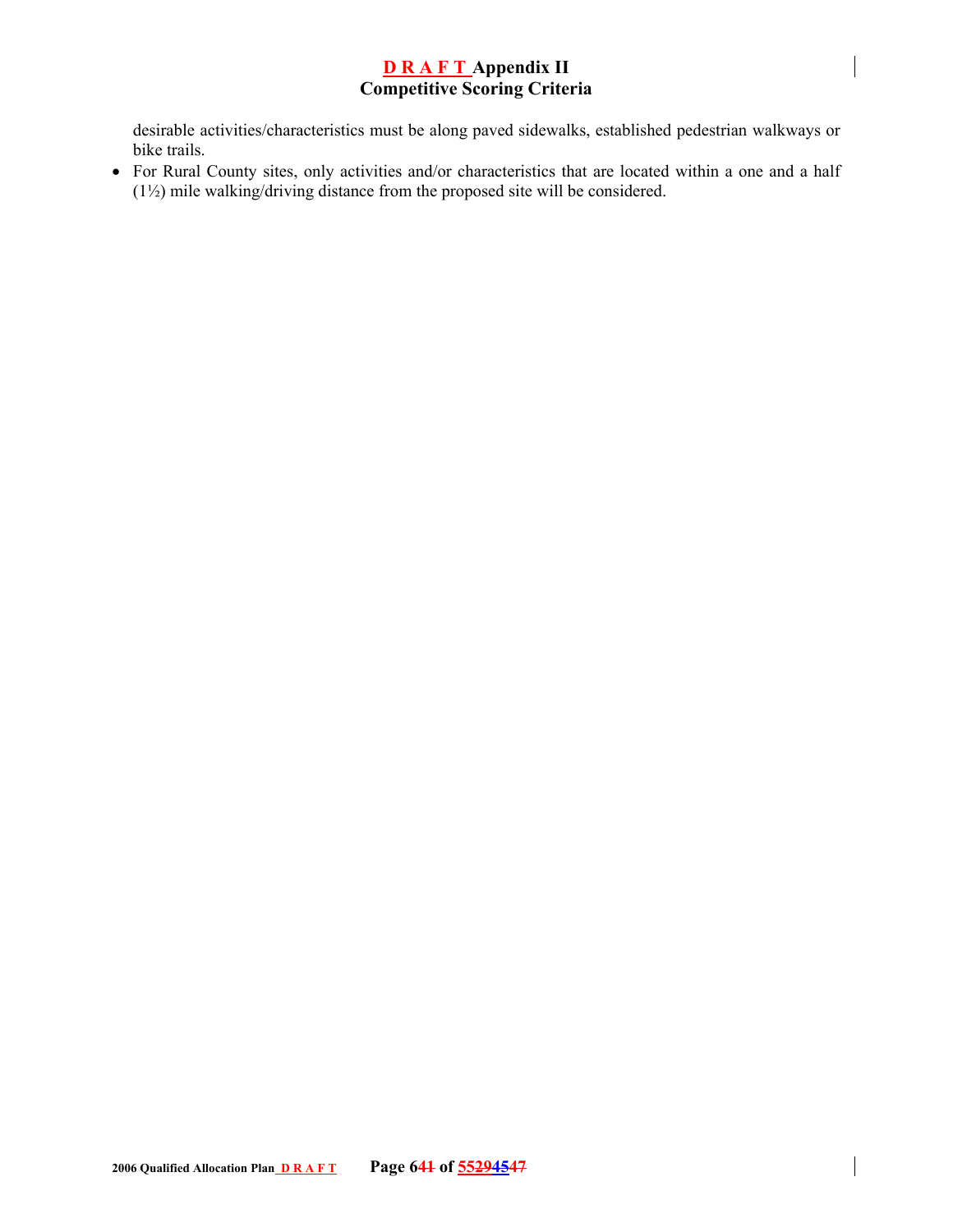(b) Desirable activities/characteristics may include, but are not limited to the following:

• retail stores

- recreational facilities
- federally insured banking institutions
- libraries •  $school(s)$

• grocery stores

- day care services
- medical facilities
- employment centers
- civic centers

## 2. *Undesirable Sites*

(a) In determining whether an undesirable activity/characteristic is near a proposed site, the Application must consider any undesirable activity/characteristic that is located within one half  $\binom{1}{2}$  mile of the proposed site.

(b) Undesirable activities/characteristics may include but are not limited to the following:

- junkyards
- hazardous, chemical or heavy manufacturing activities,
- sources of noise, odor, or excessive glare from lighting on and integrated properties unless the applicant provides evidence of a detailed mitigation plan and associated costs,
- access to the proposed site off of a street with frontage of less than 100 feet,  $\overline{or}$
- unoccupied and unsecured buildings with evidence of loitering, trespassing, or other criminal activity
- projects located within three hundred feet of an active railroad track

3. *Documentation*

In order to document desirable and undesirable activities/characteristics, the Applicant must complete the Site Information Certification Form and attach the following:

- $(a)$   $-A$  site map indicating the specific locations of each desirable and undesirable activity/characteristics. The map must contain a key stating the type of activities/characteristics identified, and must include the following:
- location of site including an indication of major access roads;
- indication of distances in  $1/4$  mile increments;
- areas of residential development adjacentAdjacent to or near the site;
- indication of any major industrial or commercial development; and
- all desirable and undesirable activities/characteristics.
- $(b)$  -Photographs of the site and the surrounding neighborhood. All photographs are to be either color originals or color copies. Black and white photographs are not acceptable.
- $-(c)$ —If the Applicant has knowledge at the time of Application that the conditions that make the property undesirable will change or be mitigatedremedied (i.e. demolition, rehabilitation, etc.) prior to awards, evidence from the owner of the site documenting how such change will occur and the time frame thereof must be included.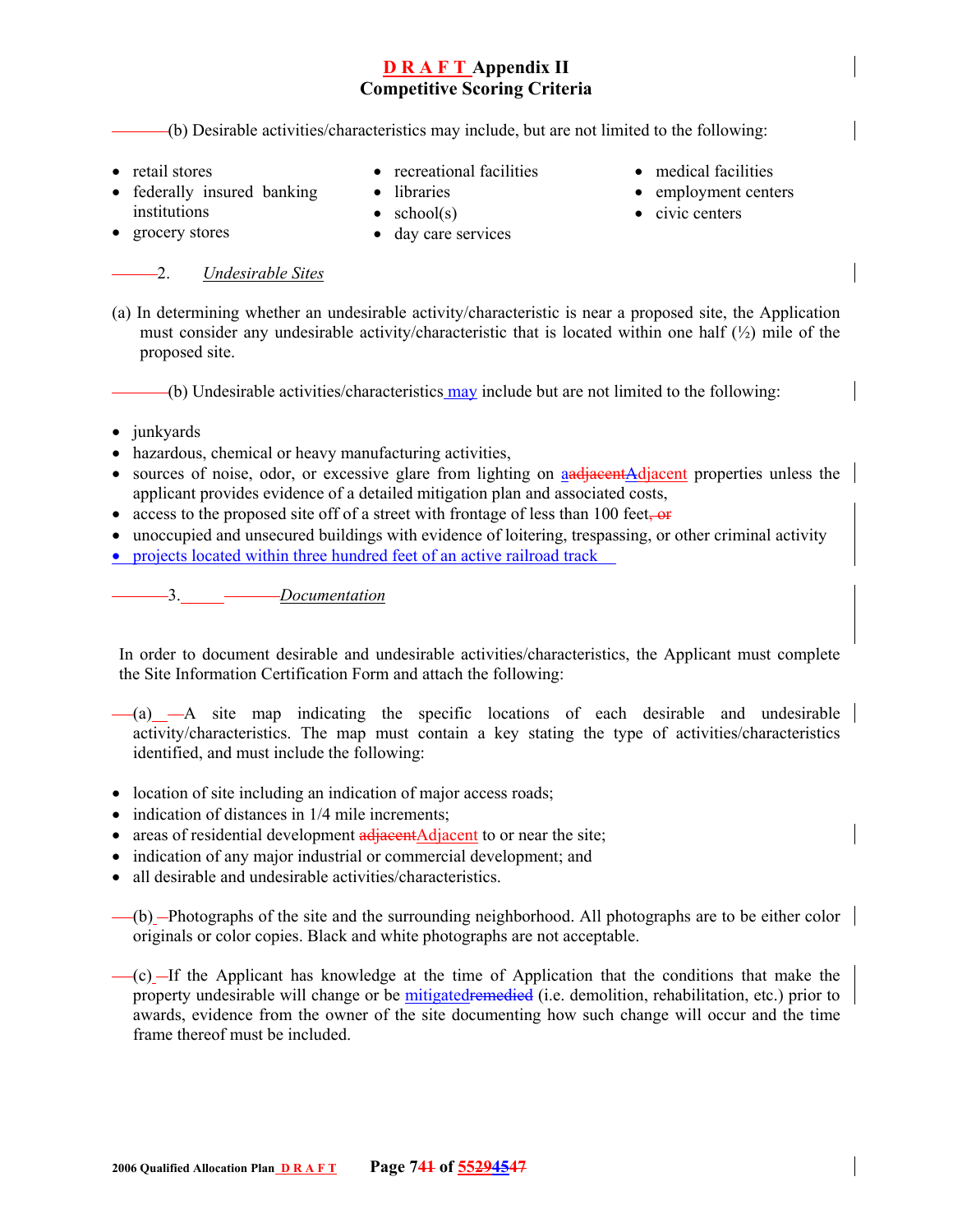$\overline{\phantom{a}}$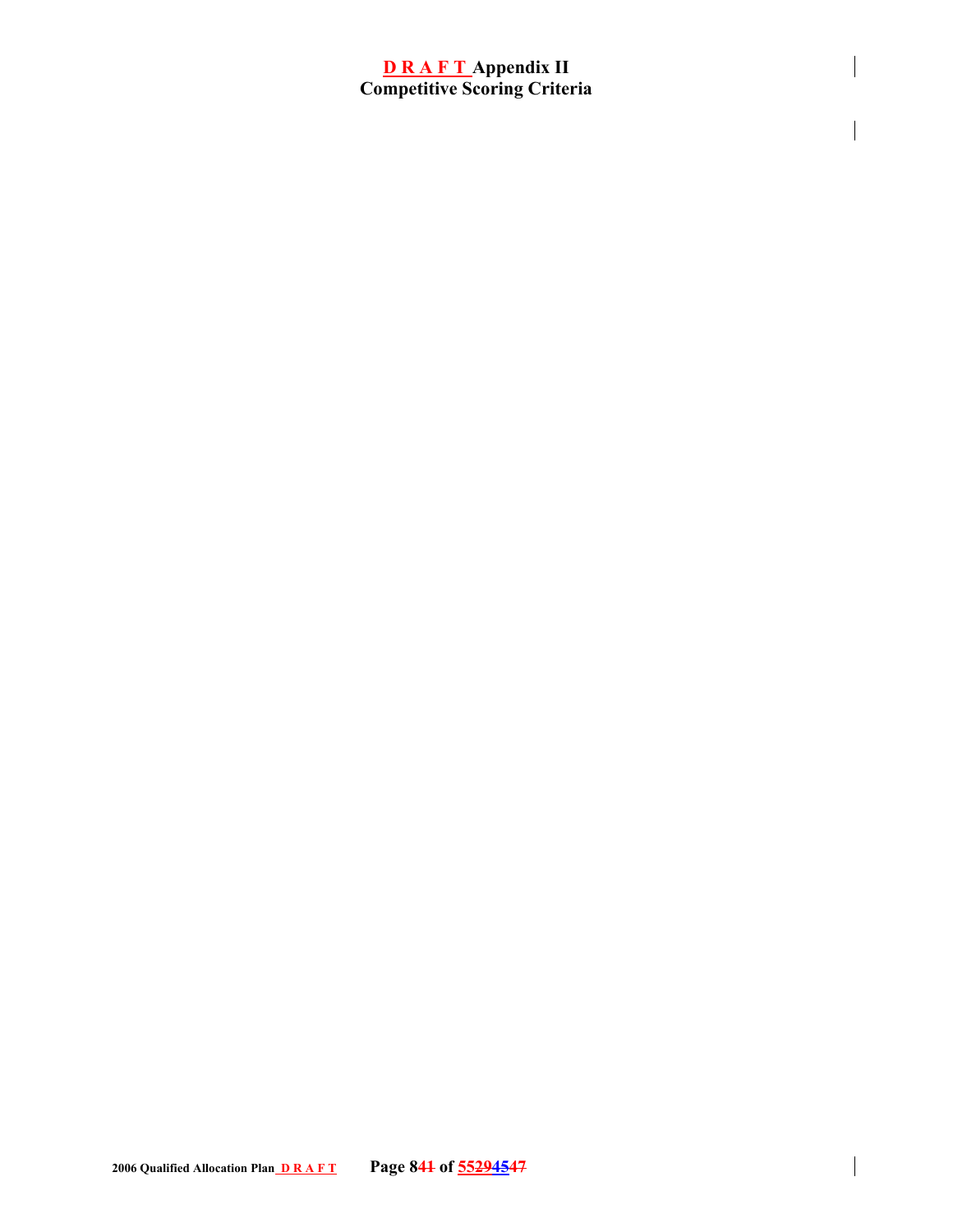**C.** Quality Growth Initiatives:  $\frac{15}{11}$ **points** 

1. *Infill Sites* **5 3 points** 

Only new construction is eligible for these points.

To qualify for  $\frac{f^2}{f^2}$  for  $\frac{f^2}{f^2}$  and field points, the proposed site must exhibit all of the following:

- The site must be surrounded on every side except one side with established development (For the purposes of this category, agricultural use does not qualify as established development.).
- The site must maximize the use of existing utilities and infrastructure.
- At a minimum, the established development on one side must consist of residential or retail development. (Scattered, single family housing does not constitute established residential development for the purposes of this category.)

(REVISIT WITH REGARD TO REHABS)

OR

If proposed project is located in a Rural county, the proposed site must exhibit all of the following:

- The site must be surrounded on every side except two sides with established development (For the purposes of this category, agricultural use does not qualify as established development.).
- The site must maximize the use of existing utilities and infrastructure.
- At a minimum, the established development on one side must consist of residential or retail development. (Scattered, single family housing does not constitute established residential development for the purposes of this category.)

If the project site is part of a larger parcel for which there is a redevelopment plan, points will be awarded if the entire parcel is adjacent to (or directly across the street from, or at distances specified in the individual criterion) the above criteria. The redevelopment plan for the larger parcel must be attached to the Site Information Form.

For Scattered Site Projects, as defined in Section 10(B)(1)(a) and (b) of the Plan, each non-contiguous parcel must meet the above criteria.

#### 2. *Community Transportation Options* **2 points**

To qualify for two (2) Community Transportation points, the proposed site must exhibit one of the following:

Two Points will be awarded either to projects formally designated as a Transit Oriented Developments by a Rapid Transit Authority or to projects adjacentAdjacent to a rapid rail transit station and formally endorsed by a Rapid Transit Authority. Documentation from a Rapid Transit Authority of the formal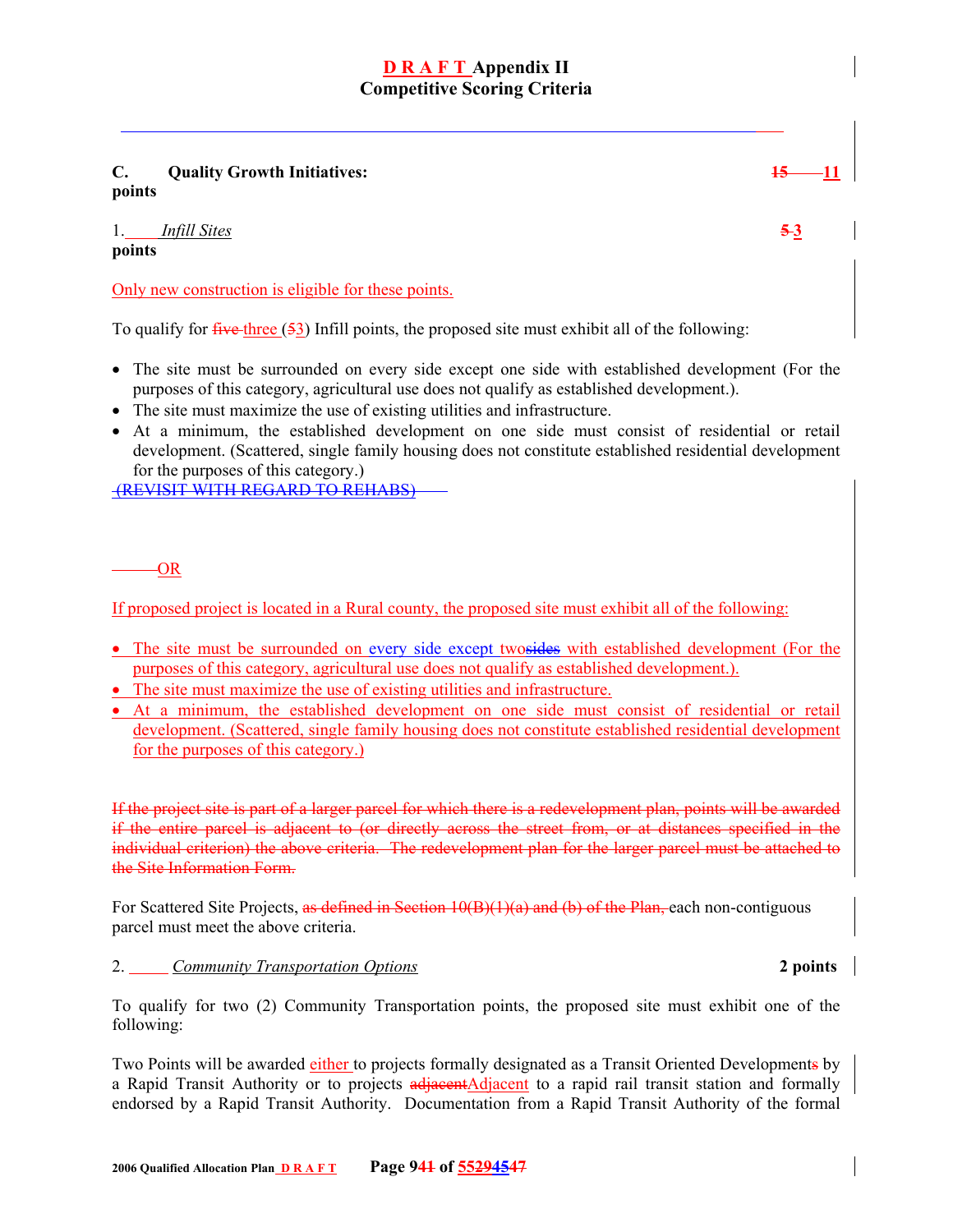designation as a Transit Oriented Development or endorsement by a Rapid Transit Authority must be attached to the Site Information Form.

OR:

Two Points will be awarded to projects located on a bus route with defined, regularly scheduled bus service or an "on call" bus system will quality for these points. Points awarded in this category for "on call" transportation services cannot be claimed under basic or optional service requirements. The bus stop must be located within 1/2 mile walking distance from the property. Documentation from the transportation authority indicating bus routes, schedules, and rider pick up locations must be attached to the Site Information Form.

#### $OR<sup>+</sup>$

Two Points will be awarded to projects located in a rural area (not an MSA County) within 1/2 mile of a "community transportation roadway", with convenient safe access from the property to the roadway along paved sidewalks, established pedestrian walkways or bike trails. A "community transportation roadway" is one that is regularly traveled into the main retail/commercial areas of the community by the majority of traffic within that community and residential access onto such roadway exists. For the purposes of these points, properties located on routes defined by the Georgia DOT as "expressways", "freeways", "major arterials" or "major collectors" will not qualify. DCA reserves the right to determine the designation of a "community transportation roadway" at its sole and absolute discretion.

For a scattered site project t<sub>tree</sub> claim points for any of the above, a seattered site project as defined in Section 10(B)(1)(a) and (b), each noncontiguous parcel must meet the criteria set forth above, as applicable.

#### **3.**3. *Adaptive Reuse, Historic Preservation and Brownfield / Greyfield Redevelopment* **6 points**

To qualify for Adaptive Reuse, Historic Preservation and Brownfield / Greyfield Redevelopment points, choose as many categories as applicable from the following list, to a maximum of six (6) points:

Two (2) points will be awarded if the proposed development is an adaptive reuse of an existing building. Adaptive reuse is defined as the reuse change in use of a major building for residential use or as use as a community building. The reuse of slabs, sheds, gazebos, trailers/mobile homes, pavilions, pump houses, barns, garages or single-family homes are not eligible for these points. The documentation to be submitted by the applicant must include information on the previous use of the building and photographs of the building.

#### Or

Two (2) points will be awarded if the proposed development is a reuse of an existing building that has received a historic designation and for which Historic Tax Credits have been or will be applied for. Documentation must include evidence of the Historic Designation.

Two (2) points will be awarded if the proposed development is the redevelopment of a Bbrownfield site. The definition of a Bbrownfield site is one where the EPA, Georgia EPD or other environmental regulatory agency has defined the site as a Bbrownfield site and has determined the applicable guidelines for the cleanup required for residential uses. Evidence of such designation must be included.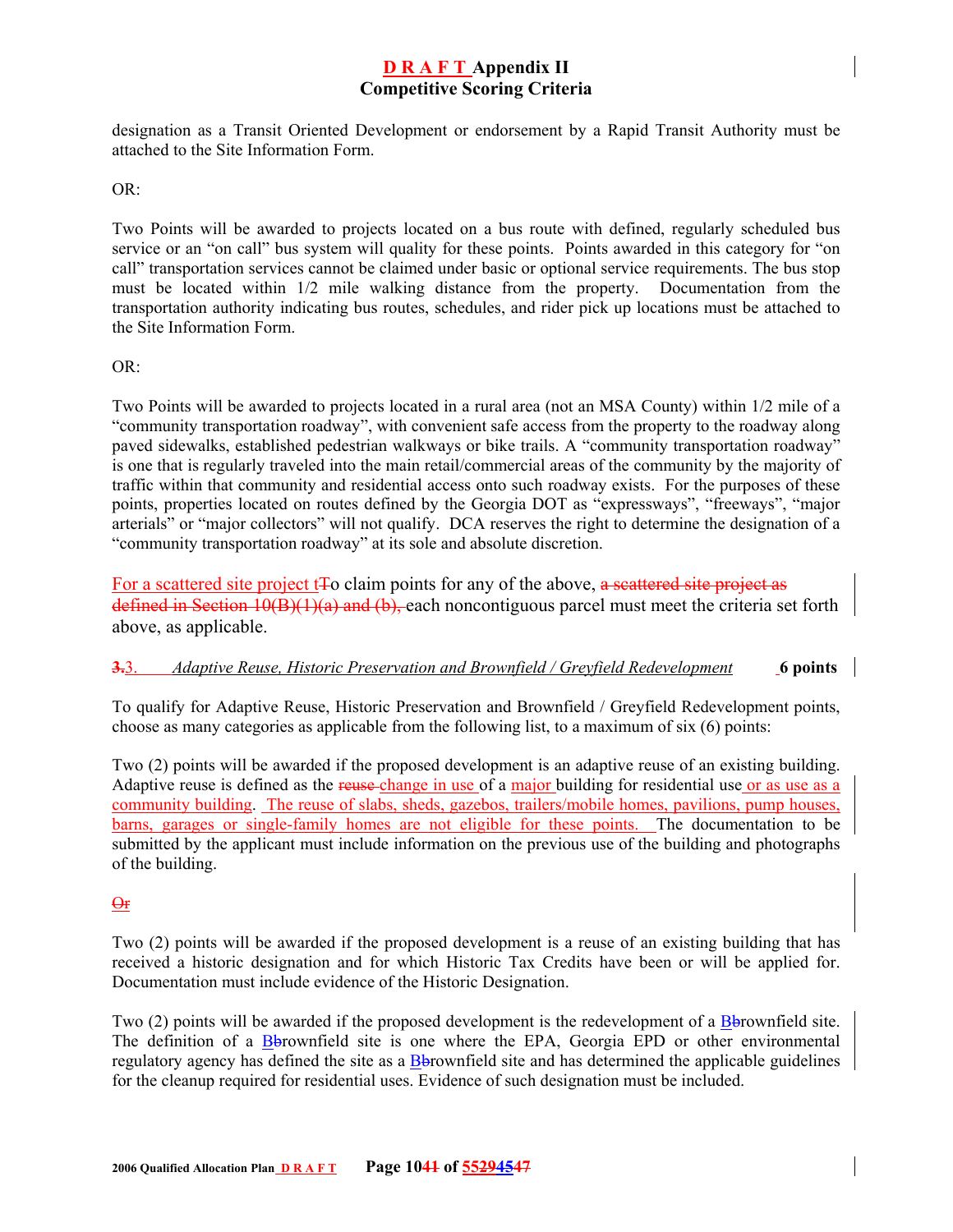Two (2) points will be awarded if the proposed development is the redevelopment of a  $-$ Grey fieldgreyfield site. A greyfield Greyfield site is a site that has been previously developed primarily as a retail center or other commercial (non-residential) center that is vacant, abandoned or 90% of the square footage is unused. The existing associated parking areas must be in excess of 50% of the proposed developed area of the site. Documentation must include photos of the site and other documentation of the current status of the site.

Two (2) points will be awarded if the proposed development site has a large amount (30% to 50%) of unsuitable fill (e.g., organic/construction/roadway rubble, cement, etc.) which has been confirmed by an Engineer soils report. The soils report must be submitted with the Application.

To claim points for any of the above, each noncontiguous parcel of a Scattered Site Project, as defined in Section 10  $B(1)(a)$  and (b) of the Plan, must meet the above criteria, as applicable.

Documentation evidencing Adaptive Reuse, Historic Preservation or Brownfield / Greyfield Redevelopment must be attached to the Site Information Form.

#### **4. Site Layout**

In order to qualify for two (2) Site Layout points, the proposed site must exhibit one of the following:

Two (2) points will be awarded to a site layout where the parking is located away from the street side(s) of the site. The design must locate parking according to the DCA Architectural guidelines, and local zoning requirements, and must allow for parking to be separated from the street approach to the site by either the layout of buildings or upgraded landscaping including trees.

OR:

#### **6 points 2 points**

**D.** Two (2) points will be awarded for a site layout that incorporates decorative, durable fencing at the property entry (street side) of the site. Wood fences will not qualify.

For Scattered Site Projects, as defined in Section 10 B(1)(a) and (b) of the Plan, each non-contiguous parcel must meet the above criteria.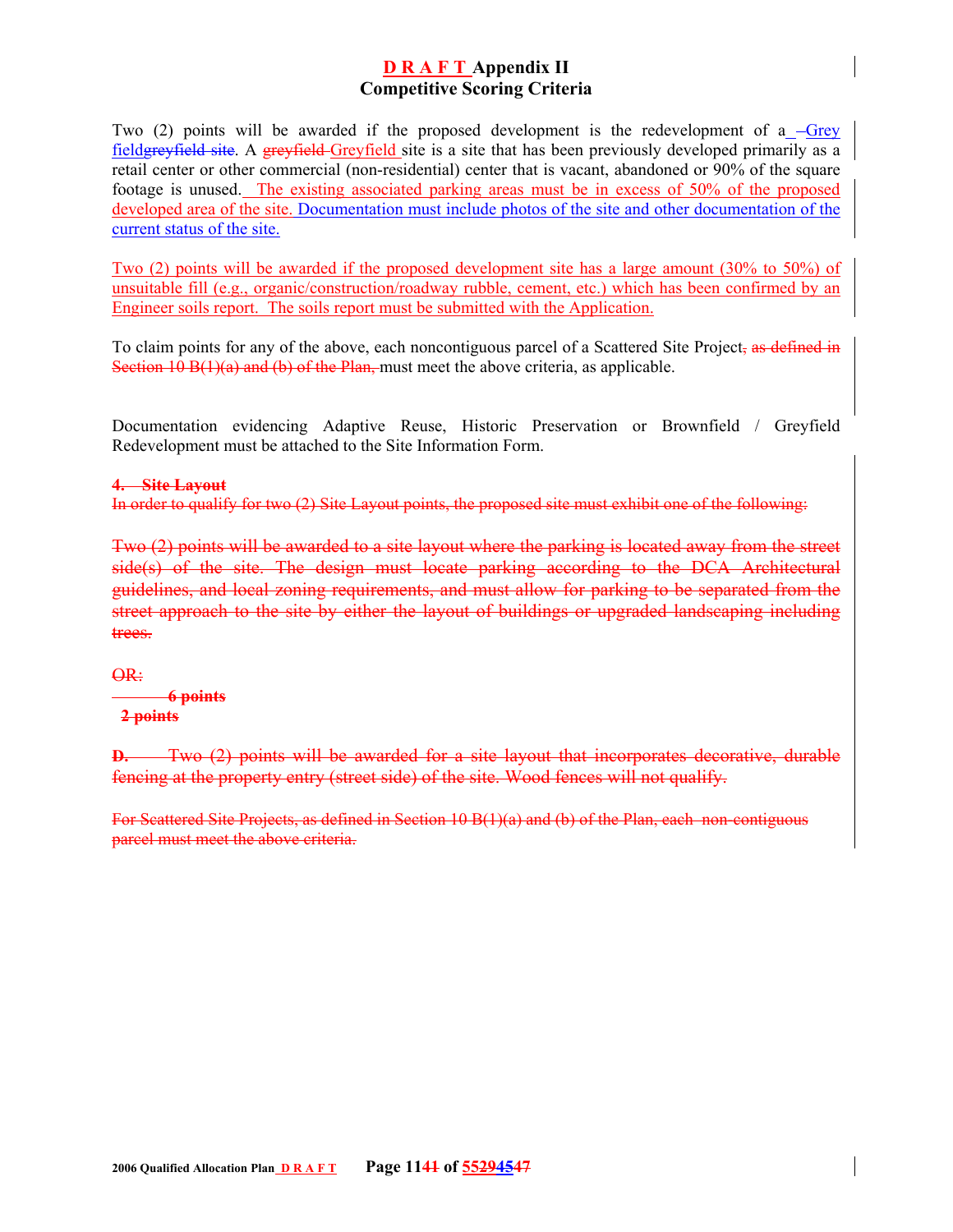#### **D. Previous Projects within a Local Government 4 4 5 points**

Four-Five (45) points will be added if the proposed development site is within the boundaries of a Local Government in which a 9% Credit, 4% Credit and/or HOME project has not been awarded within the last three (3) DCA funding cycles, or two-three  $(23)$  points will be added if the proposed development site is within the boundaries of a Local Government in which a 9% Credit, 4% Credit and/or HOME project has not been awarded in the last two (2) DCA funding cycles.

For example, if no projects were awarded in unincorporated Cobb County for the last three DCA funding cycles, but one was awarded in the City of Marietta in 20012003, an Application for a project from an unincorporated area of Cobb County would receive  $f_{\text{out}}$  five (45) points.

For Scattered Site Projects, as defined in Section 10B(1)(a) and (b) of the Plan, each non-contiguous parcel may be considered for points in this category. However, the Application will be awarded a maximum of  $\frac{\text{four-five}}{\text{five}}(45)$  points in this category.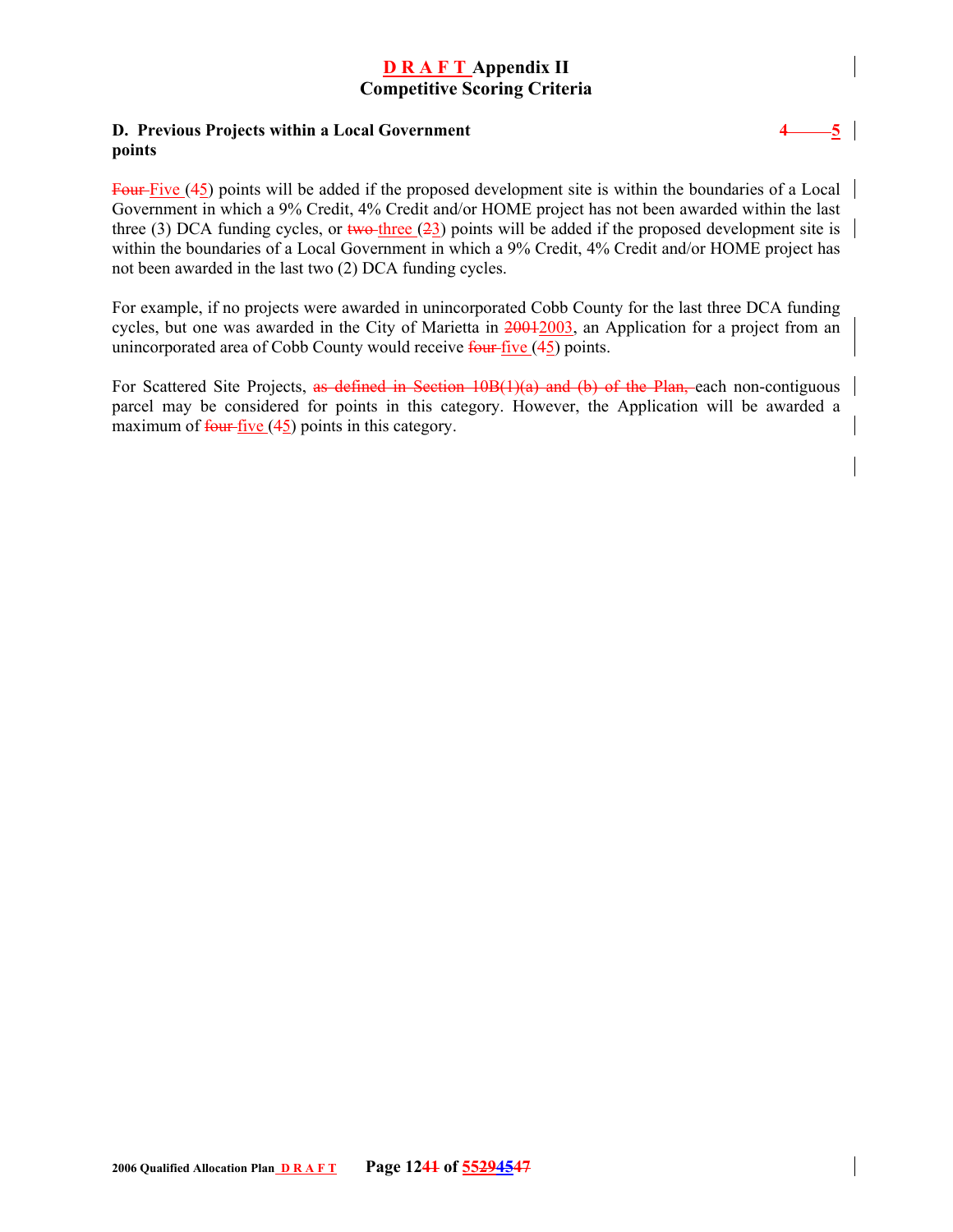## **III. 2. Optional Amenities and Services**

#### **A. Optional Amenities 20**

**points**.

Points will be awarded for each of the following optional amenitiesy that are included in the project. Amenities that are used to satisfy Basic Threshold Amenity requirements are not eligible for points under this section. All Optional amenities must be included onis included in the appropriate DCAFamily Housing Amenities Certification Form. Points awarded under this section are limited, to a maximum of fifteen  $(15)$  Twenty points.

• Physical improvements on the site such as a $\Delta$ ttractively fenced community gardens,

| (One-point)                                                                                                              |                |
|--------------------------------------------------------------------------------------------------------------------------|----------------|
| Microwave Oven in every unit                                                                                             | (One point)    |
| In-sink disposal in every unit                                                                                           | (One point)    |
| Built in dishwasher in every unit                                                                                        | (One point)    |
| Equipped play court (basketball, volleyball, shuffleboard or tennis) as appropriate                                      | (One point)    |
| e Equipped walking path with exercise stations or sitting areas<br>$\bullet$                                             | (Two points)   |
| • pPicnic area equipped with adequate picnic tables and grills                                                           |                |
| (Two points)                                                                                                             |                |
| • eEquipped playground (Must include minimum of three different pieces of equipment)                                     |                |
| (Two points)                                                                                                             |                |
| (Must include a minimum of three different pieces of equipment),                                                         | (Two points)   |
| equipped play court (basketball, volleyball, shuffleboard or tennis)                                                     |                |
| as appropriate                                                                                                           | (One point)    |
| Large open playing fields (of at least 5,000 square feet) (Family projects only)<br>$\bullet$                            |                |
| $(\underline{T}$ two $(2)$ -points)                                                                                      |                |
| Covered pavilion with picnic/barbecue facilities to encourage community<br>$\bullet$                                     |                |
| -or family reunion type functions                                                                                        | (Two points)   |
| Furnished Children's Activity center (must have furnishings, TV, educational media and recreational<br>$\bullet$         |                |
| equipment)                                                                                                               | (Two points)   |
| (must include sitting areas, tables, periodicals, adequate reference materials)<br><b>Furnished Library</b><br>$\bullet$ |                |
|                                                                                                                          | (Two points)   |
| Equipped Computer Center (must have high-speed internet access for every computer, and one<br>$\bullet$                  |                |
| computer and printer for every 25 units)                                                                                 | (Two (points)  |
| • Carbon Monoxide Fire Suppression system installed above the range cook top                                             |                |
| in every unit                                                                                                            | (Two points)   |
| Washer/dryer hookups in all units in addition to required central laundry_                                               | (Two points)   |
| <b>Swimming Pool</b><br>$\bullet$                                                                                        | (Three points) |
| Washers — or washers and dryers are installed and maintained in every unit at no additional cost to                      |                |
| tenants                                                                                                                  |                |
|                                                                                                                          | (Four points)  |
| High-speed internet access involving a data connection in the living area of each unit that is separate                  |                |
| from both the cable TV and telephone connections and that has support from a project-wide network                        |                |
| (or a functional equivalent) or a similarly configured project-wide wireless network, AND high-speed                     |                |
| internet service with ongoing unlimited usage provided to each unit at either:                                           |                |
| no cost to the tenant                                                                                                    | (Four points)  |
| low-cost to the tenant (less than \$15 per month per unit)<br><b>OR</b>                                                  | (Three points) |
| additional cost to tenants                                                                                               | (Four points)  |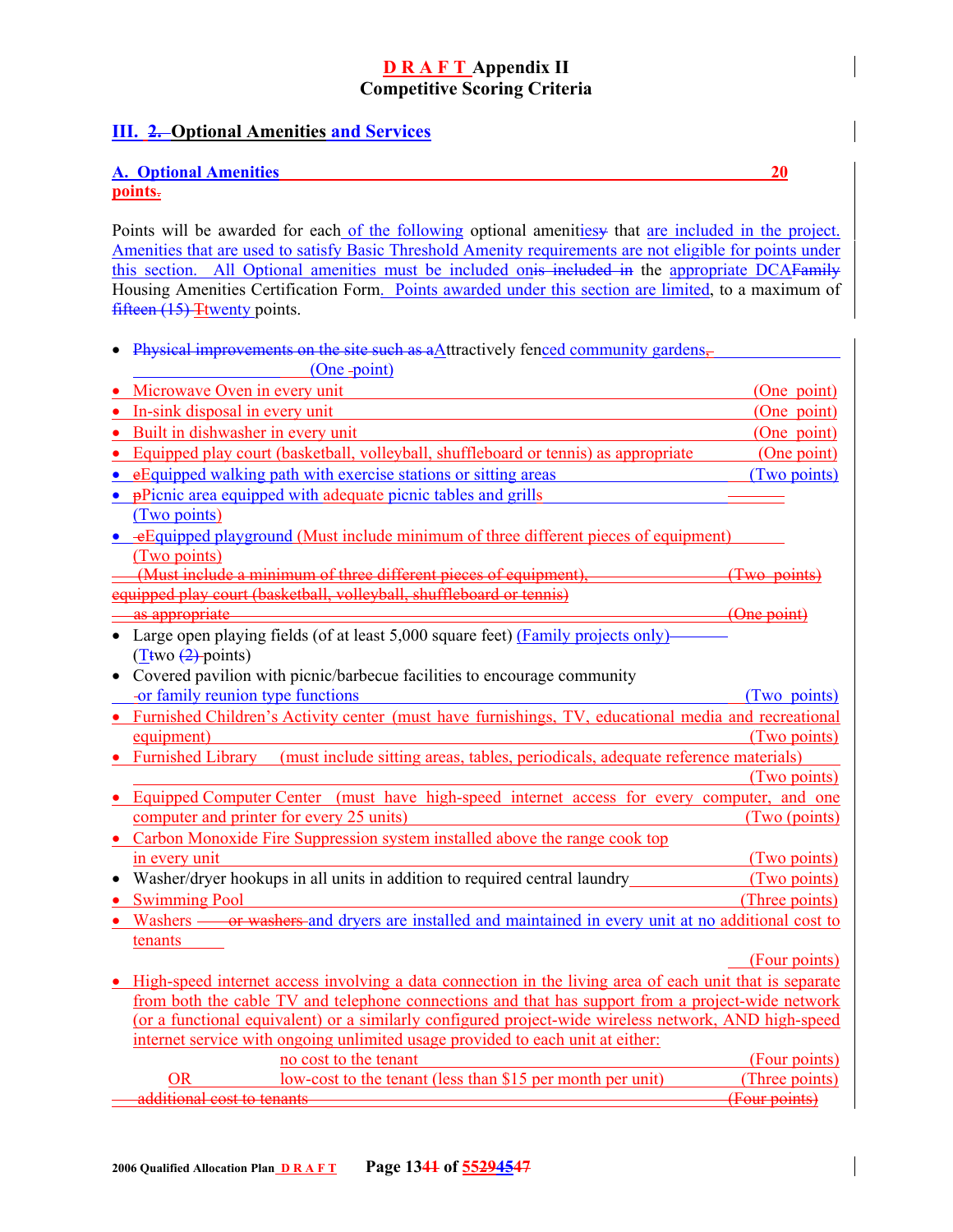| Furnished Exercise/Fitness Center—                                                                                                                                                                        |                          |
|-----------------------------------------------------------------------------------------------------------------------------------------------------------------------------------------------------------|--------------------------|
| $(\frac{f_{\text{Four}}}{4}$ -points)                                                                                                                                                                     |                          |
| <b>Furnished Children's Activity center</b>                                                                                                                                                               | <del>(four points)</del> |
| <del>Furnished Library</del>                                                                                                                                                                              | <del>(four points)</del> |
| Complete built-in fire sprinkler system in every unit and the community center,                                                                                                                           |                          |
| -including an exterior audio and visual alarm system                                                                                                                                                      | (fFour <del>two-</del>   |
| points)                                                                                                                                                                                                   |                          |
| <b>Swimming Pool</b>                                                                                                                                                                                      | (2)<br><del>(two</del>   |
| points)                                                                                                                                                                                                   |                          |
| <del>Microwave Oven</del>                                                                                                                                                                                 | (one (1) point)          |
| In-sink disposal                                                                                                                                                                                          | one (1) point)           |
| Built in dishwasher                                                                                                                                                                                       | (one (1) point)          |
| -Equipped Computer Center                                                                                                                                                                                 | <del>(fourtwo-</del>     |
| points)                                                                                                                                                                                                   |                          |
| <u>ueet Owned Van utilized to provide resident</u>                                                                                                                                                        | <del>(four points)</del> |
| Installed call system in all units, including a buzzer and light to the exterior                                                                                                                          | (FFour                   |
| points)                                                                                                                                                                                                   |                          |
| on Monoxide Fire Suppression system installed in every unit                                                                                                                                               |                          |
| above the range cook top                                                                                                                                                                                  | $(2 \text{ points})$     |
| Other optional amenities as proposed by the Applicant; two (2) points per amenity. To document these<br>ontional amonities. Analigant must provide a detailed description of the emerging and instify the |                          |

optional amenities, Applicant must provide a detailed description of the amenity and justify the appropriateness of the amenity for the targeted population. These Optional Amenities **mustMUST** be approved by submitted to DCA for pre-approval on or before March  $-6$ ,  $2006$  is documentation must be attached to the Amenities Certification Form for this category.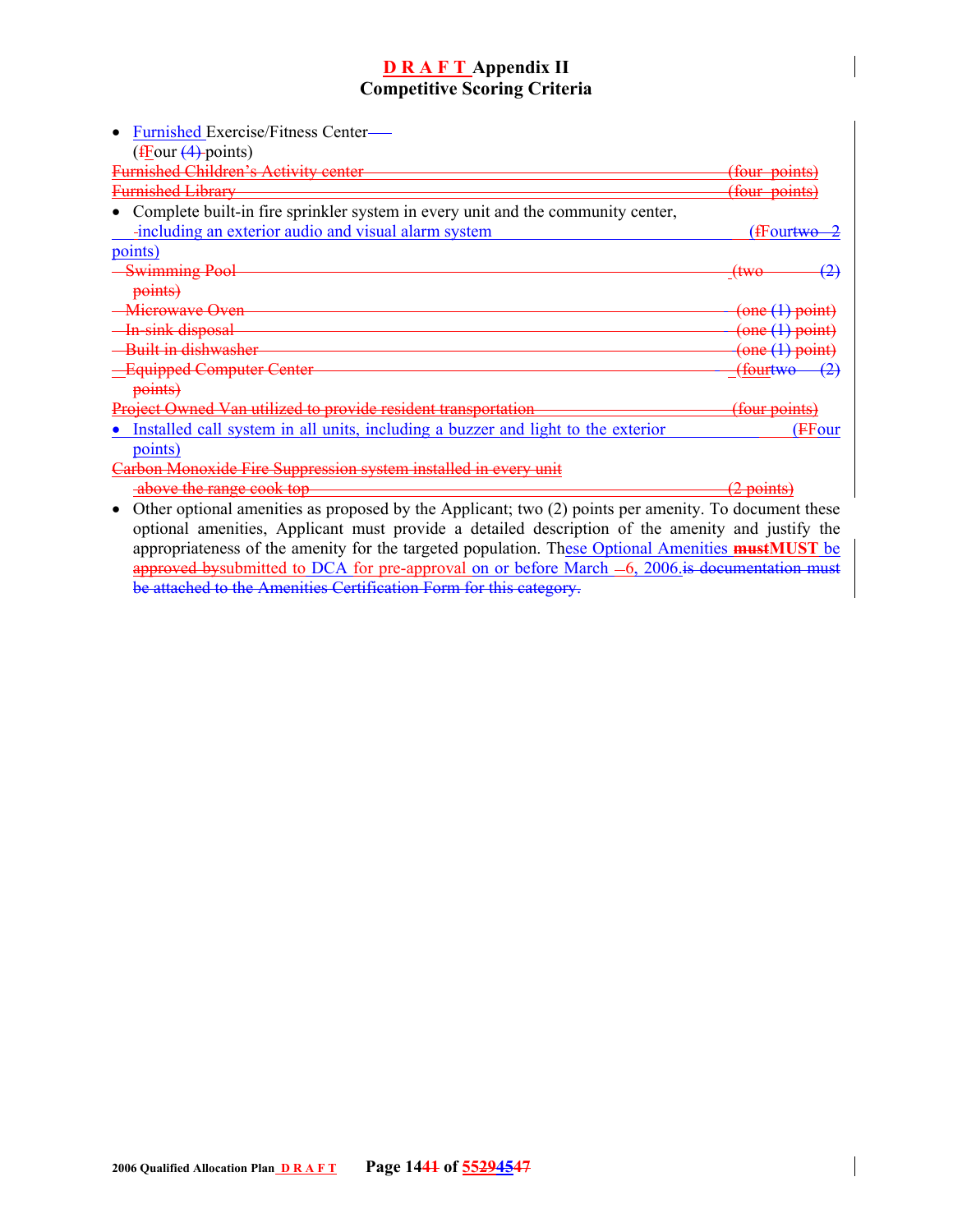### **B. 3. Optional Services 6 points**

One (1) point to a maximum of three (3) points will be awarded for each of the following additional service that is included in the Application. Services utilized to satisfy Basic Threshold requirements are not eligible for points.

- Social and recreational programs planned and overseen by the project manager.  $-\frac{1}{2}$  (semi-monthly birthday parties/holiday dinners or parties/potluck dinners, movie nights, bingo, etc)
- Meals provided to all tenants at least once a week by the property management (senior projects only)
- Community pets (cost of care provided by project)
- sSemi monthly classes conducted on site (-example: -arts and crafts, exercise, computer tutoring, gardening)
- Supervised recreational activities or classes for children provided on a weekly basis (Family projects only)

Three (3) points will be awarded if one of the following additional services is included in the Application. (These Services cannot be utilized to satisfy Basic Threshold requirements.)

- Licensed aAfter school day care program onsite (Family projects only), OR
- Van utilized to provide resident transportation (can be operated for more than one project provided it is available to each project at least two full days per week)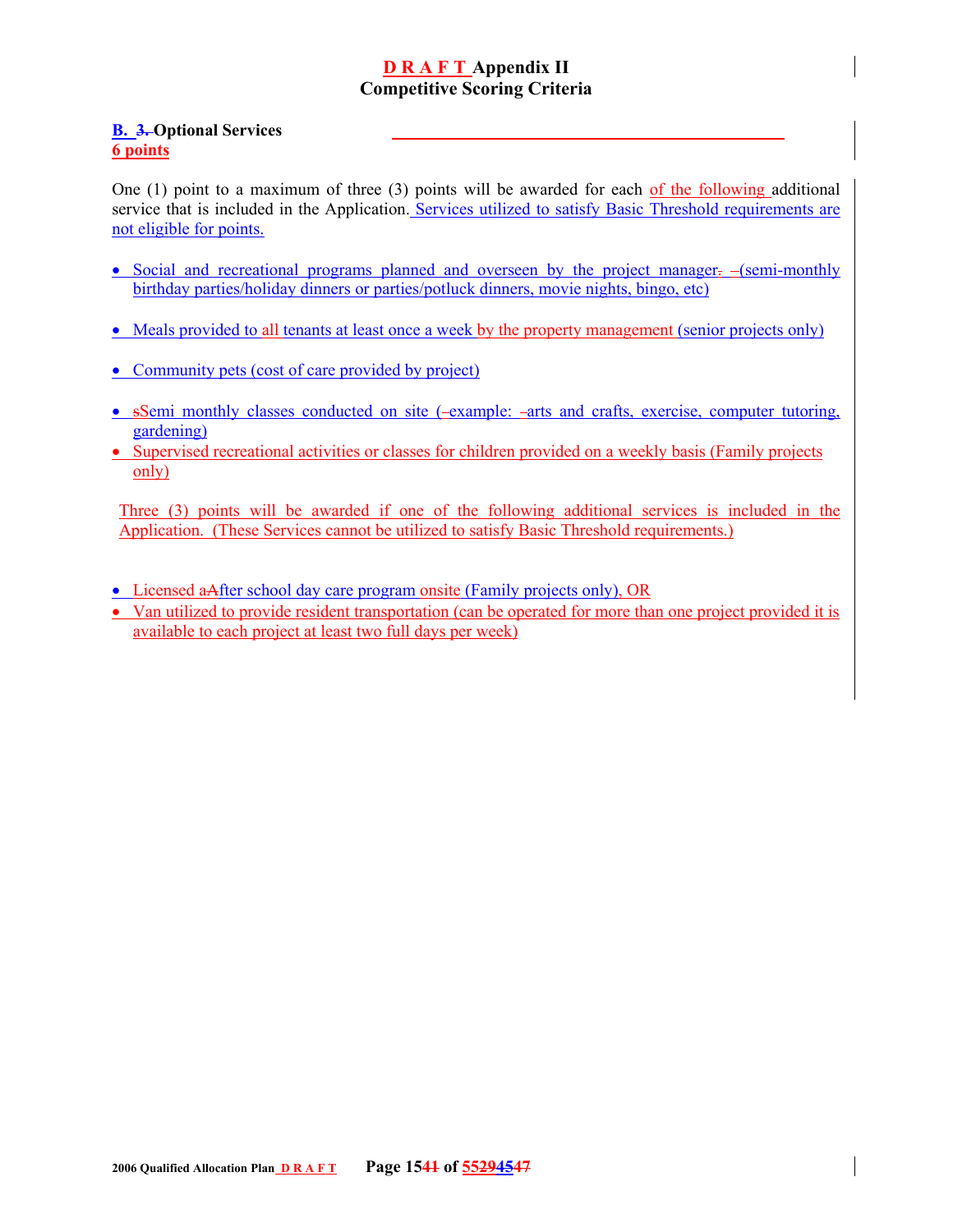**IV. Supervised recreational activities or classes for children provided on a weekly basis (Family projects only)** 

**IV. Additional Rent and Income Elections**

**For purposes of scoring points under this section, no double counting of the same units is allowed.** 

**Pursuant to the 20052006 QAP, Core Plan, Section 10, projects with a multi-tiered rent structure must distribute the rents across unit sizes, buildings and multifamily projects under the scattered site definitions.**

**For Scattered Site Projects, as defined in Section 10B(1)(a) and (1)(b) of the Plan, the project as a whole must meet the criteria set forth in each category (A-G) in which points are requested of this section in order to receive the maximum points for that category.**

**A. Public Housing Authority Investment/Operating or Rental Subsidy 15 points**

**The proposed project is a component of a PHA tenant initiative program (including the PHA's development program or project), as evidenced by:** 

**(1)the PHA's investment in the project's hard cost through a loan or grant. The PHA's investment must come from a source independent of the project; and**

**(2)the PHA's contribution to the long-term economic feasibility of the project via operating cost contributions or project-based tenant rent subsidies for a minimum period of five years.**

**(Note: HOME and/or Credits cannot be used for the construction or rehabilitation of public housing units except in mixed income projects that include public housing units and a portion of the total development cost is from another clearly identified funding source.)**

**To be eligible for scoring points under this criterion, the Application must include an executed Agreement between the PHA and the project ownership entity documenting the required components of the program. The executed agreement must set forth the type, term and amount of the PHA's equity investment in the development of the proposed project and the PHA's contribution to the economic feasibility of the project via operating cost contributions and/or tenant rent subsidies as well as the number and type of rental units the proposed owner will rent exclusively to public housing tenants.** 

**Scoring points under this criterion will be awarded as follows:** 

| 10% of units for which operating subsidy or rental subsidy will be provided and the           |                   |
|-----------------------------------------------------------------------------------------------|-------------------|
| investment is at least five percent (5%) of the total project on-site construction hard costs | <del>5 poin</del> |
| 20% of units for which operating subsidy or rental subsidy will be provided and the           |                   |
| investment is at least ten percent (10%) of the total project on-site construction hard costs | $\mathbf{1}$      |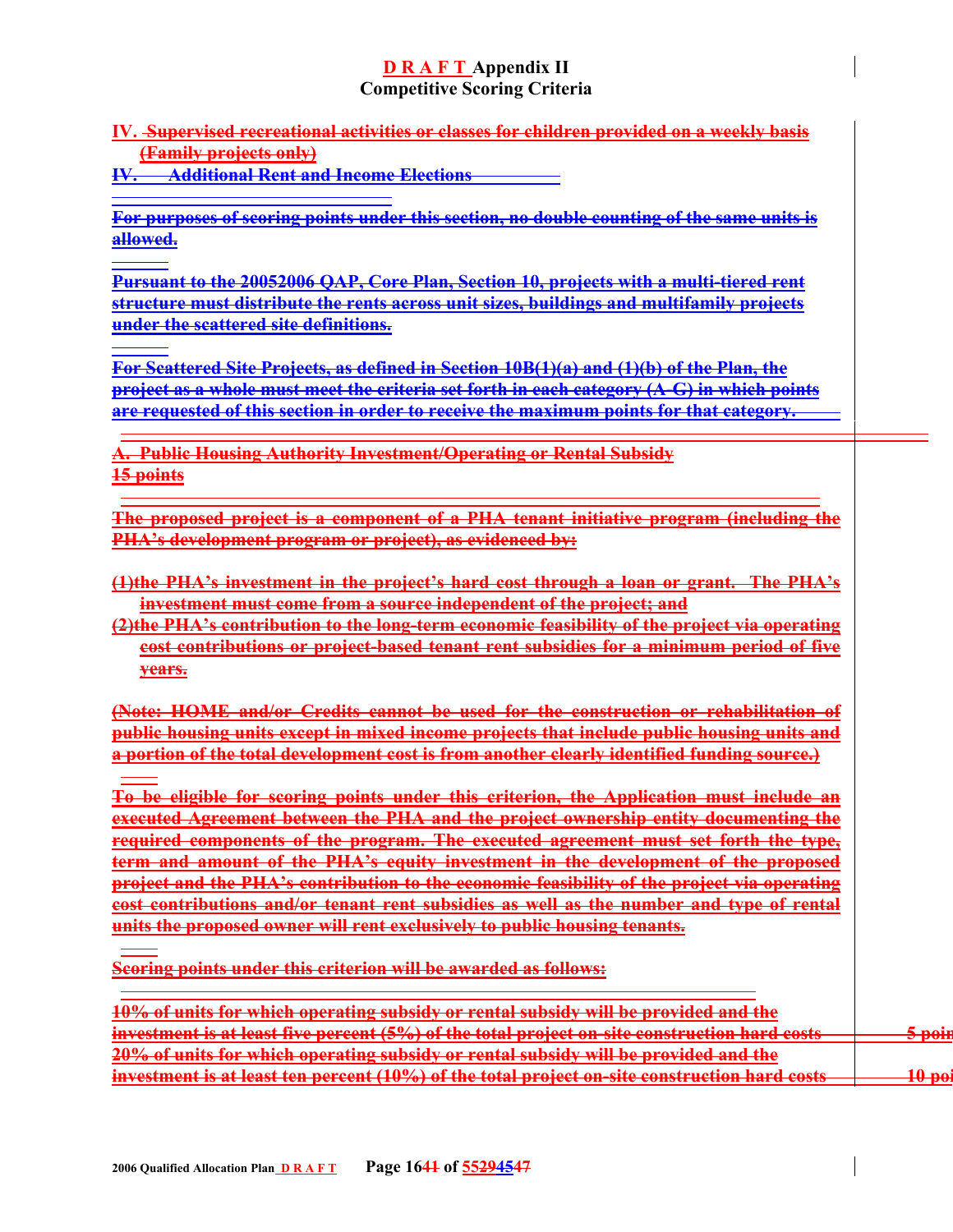### **30% of units for which operating subsidy or rental subsidy will be provided and the investment is at least fifteen percent (15%) of the total project on-site construction hard costs 15 points IV . Rent and Income RestrictionsDEEPER TARGETING**

### **4. Additional Rent and Income Elections**

For purposes of scoring points under this section, applicants must select only no double counting of the same units is allowed, one of the categories below  $-A$ , B, C, D or E. No combination thereof will be permissible. Projects that have unitsAll units that are subject to a Section 8 HUD PBRA contract (nonportable vouchers) or USDA assistance contract are only eligible for points under Section B.

Pursuant to the 2006 QAP, Core Plan, Section 10, projects with a multi-tiered rent structure must distribute the rents across unit sizes, buildings and multifamily projects under the scattered site definitions.

For Scattered Site Projects, as defined in Section 10B(1)(a) and (1)(b) of the Plan, the project as a whole must meet the criteria set forth in each category (A-GE) in which points are requested of this section in order to receive the maximum points for that category.

|  |  |  | A. Public Housing Authority Investment/Operating or Rental Subsidy | 20 points |
|--|--|--|--------------------------------------------------------------------|-----------|
|--|--|--|--------------------------------------------------------------------|-----------|

l Funding sources utilized for government financial assistance points are not eligible for points under this section.

The proposed project is a component of a PHA tenant initiative program (including the PHA's development program or project), as evidenced by:

- the PHA's investment in the project's hard cost through a loan or grant. The PHA's investment must come from a source independent of the project; **and**
- the PHA's contribution to the long-term economic feasibility of the project via operating cost contributions or project-based tenant rent subsidies for a minimum period of five years.

(Note: HOME and/or Credits cannot be used for the construction or rehabilitation of public housing units except in mixed income projects that include public housing units and a portion of the total development cost is from another clearly identified funding source.)

To be eligible for scoring points under this criterion, the Application must include an executed Agreement between the PHA and the project ownership entity documenting the required components of the program. The executed agreement must set forth the type, term and amount of the PHA's equity investment in the development of the proposed project and the PHA's contribution to the economic feasibility of the project via operating cost contributions and/or tenant rent subsidies as well as the number and type of rental units the proposed owner will rent exclusively to public housing tenants.

Scoring points under this criterion will be awarded as follows:

10% of units for which operating subsidy or rental subsidy will be provided and the investment is at least five percent (5%) of the total project on-site construction hard costs 10 points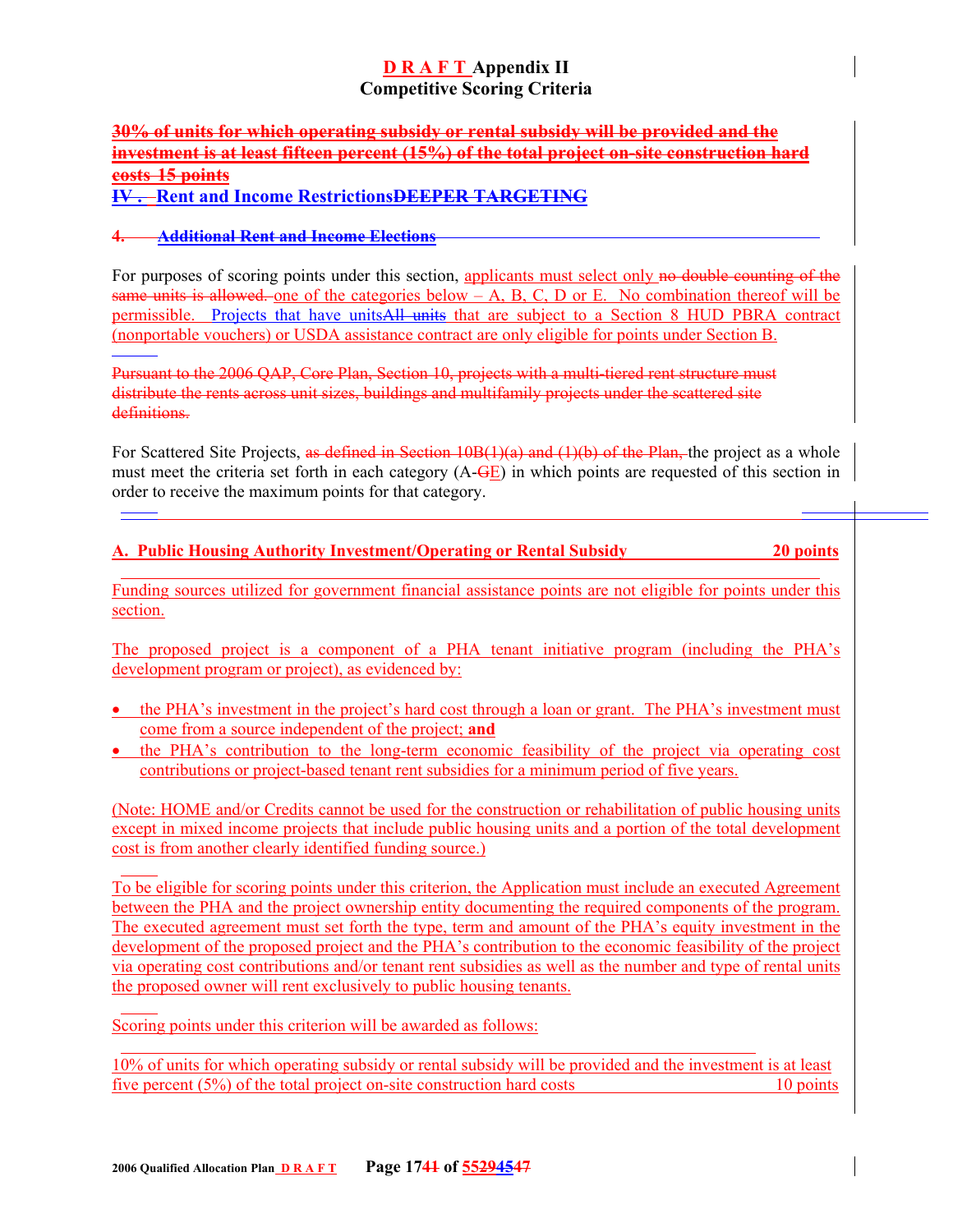20% of units for which operating subsidy or rental subsidy will be provided and the investment is at least ten percent  $(10\%)$  of the total project on-site construction hard costs 15 points

 $30\%$  of units for which operating subsidy or rental subsidy will be provided and the investment is at least fifteen percent (15%) of the total project on-site construction hard costs 20 points fifteen percent (15%) of the total project on-site construction hard costs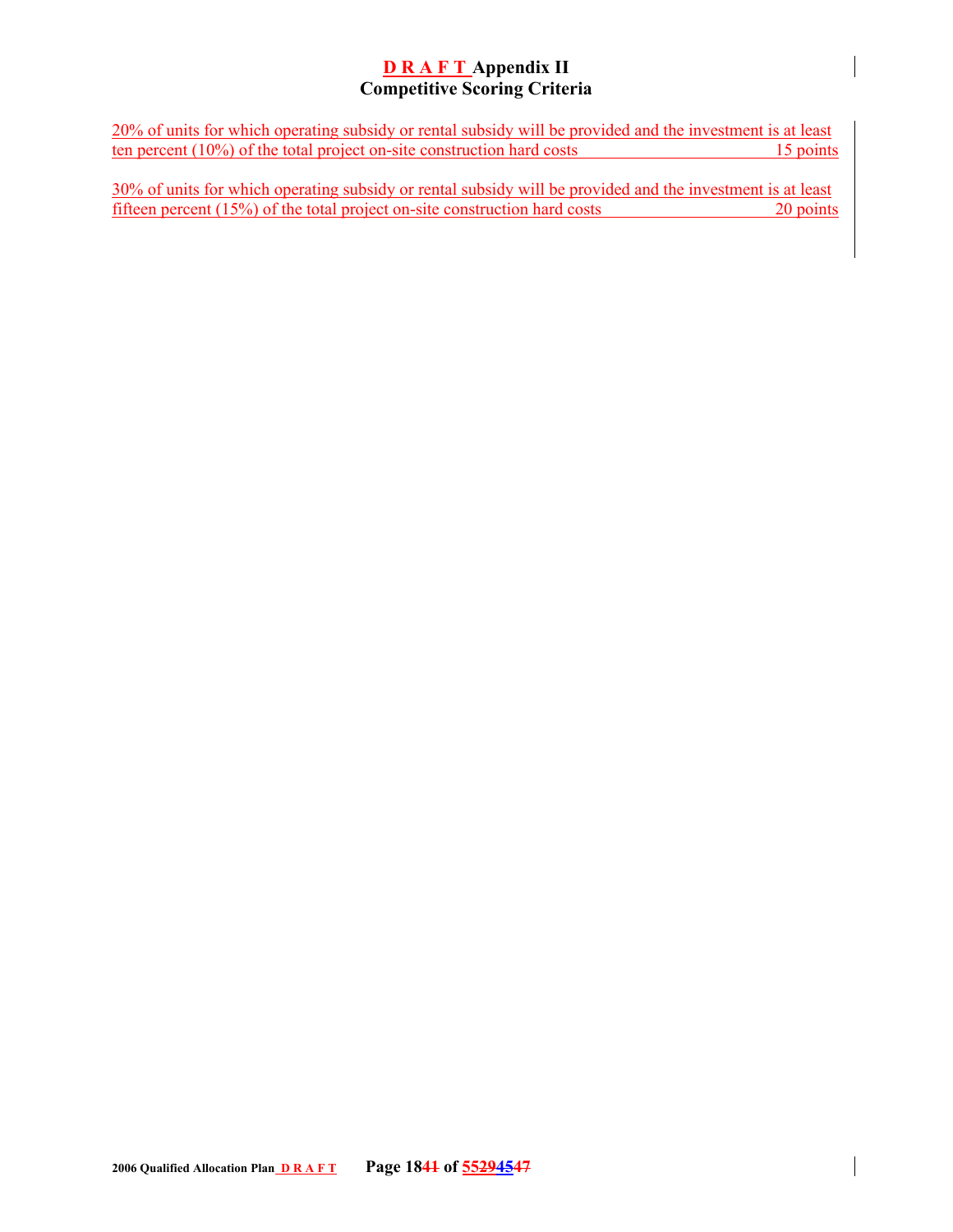**1B. Governmental Project Based Rental Assistance – HUD, PHA or USDA 18 points** 

| Applications proposing Section 8 project-based tenant rental assistance from HUD, PHA or rental<br>assistance from USDA (the only programs eligible for points are those where the tenant portion of rent is<br>limited to 30% of the tenant's adjusted income) (the only programs eligible are those where tenant portion<br>of rent is limited to 30% of their adjusted income) for a minimum of five years for at least 10% of the<br>total units will receive points as defined below: |                      |
|--------------------------------------------------------------------------------------------------------------------------------------------------------------------------------------------------------------------------------------------------------------------------------------------------------------------------------------------------------------------------------------------------------------------------------------------------------------------------------------------|----------------------|
| Equal to or greater than $10\%$ and less than $20\%$ of units                                                                                                                                                                                                                                                                                                                                                                                                                              | 5 points             |
| Equal to or greater than 20-% and less than 30% of units                                                                                                                                                                                                                                                                                                                                                                                                                                   | 6 points             |
| Equal to or greater than $30\%$ and less than $40\%$ of units                                                                                                                                                                                                                                                                                                                                                                                                                              | 7 points             |
| Equal to or greater than $40\%$ , and less than $50\%$ of units                                                                                                                                                                                                                                                                                                                                                                                                                            | 8 points             |
| Equal to or greater than 50%, and less than $60\%$ of units                                                                                                                                                                                                                                                                                                                                                                                                                                | 10 points            |
| Equal to or greater than $60\%$ , and less than $70\%$ of units                                                                                                                                                                                                                                                                                                                                                                                                                            | 12 points            |
| Equal to or greater than 70%, and less than 80%                                                                                                                                                                                                                                                                                                                                                                                                                                            | <del>14 points</del> |
| Equal to or greater than 80%, and less than 90%                                                                                                                                                                                                                                                                                                                                                                                                                                            | <del>16 points</del> |
| Equal to or Greater-greater than 9070% and less than 100% of units                                                                                                                                                                                                                                                                                                                                                                                                                         | <del>18</del> -14    |
| points                                                                                                                                                                                                                                                                                                                                                                                                                                                                                     |                      |
| Equal to 100% of units                                                                                                                                                                                                                                                                                                                                                                                                                                                                     |                      |
| 18 points                                                                                                                                                                                                                                                                                                                                                                                                                                                                                  |                      |

To be eligible for points under this criterion, the Application must include a copy of an executed agreement between the ownership entity and the funding entity which must include the amount of rental assistance that will be provided, the number of units assisted, its duration, and any qualifying terms and/or conditions. If the applicant will assume the project based rental assistance contract for an existing development, the Applicant must provide an executed commitment from the funding entity to the ownership entity which includes the amount of rental assistance that will be provided, the number of units assisted, its duration, and any qualifying terms and/or conditions. If the existing PBRA contract is from HUD, a letter from the HUD Multifamily Office Director indicating that the contract will be extended contingent upon the funding of the LIHTC will meet this requirement. The rents for the project must be included in the HUD letter.

#### **C2. Other Governmental Project Based Rental Assistance 8 14 points**

Applications proposing a definitive amount of project based tenant assistance from a government entity are eligible for points based on the amount of assistance that will be provided. To be eligible for points under this criterion, the Application must include a copy of an executed agreement between the ownership entity and the entity that is providing the Assistance. The Chief Operating Officer of the entity providing the assistance must sign the Agreement. This agreement must include a definite amount of assistance that will be provided by the government entity for a minimum term of five (5) years. The assistance shall be paid on a per unit basis as the balance of the rent due when the tenant pays 30% of his or her income toward the rent. The Applicant must submit a plan on how tenants will be selected to receive rental assistance. No Project Participant (affiliate, agent or related parties) may pay or promise any consideration or monies in exchange for this assistance.

Points will be calculated based on the ratio of annual rental assistance to the total potential gross annual rental income as follows: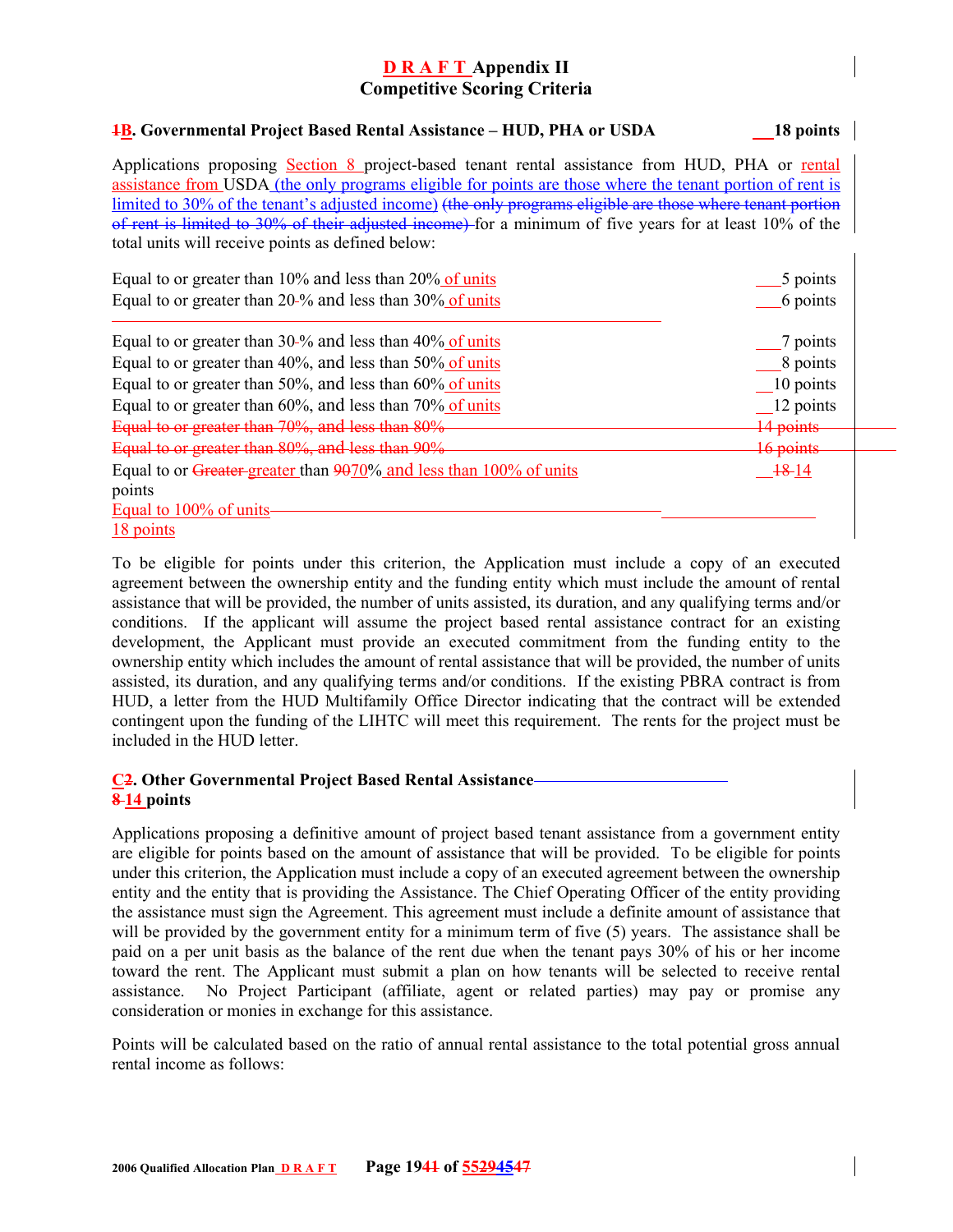| Equal to or greater than $415\%$ but less than $820\%$                   |                      |
|--------------------------------------------------------------------------|----------------------|
|                                                                          | 4 points             |
| Equal to or greater than $820\%$ but less than $\frac{1225\%}{2}$        |                      |
|                                                                          | $\frac{5}{6}$ points |
| Equal to or greater than $\frac{1225}{6}$ but less than $\frac{1830}{6}$ |                      |
|                                                                          | $6-8$ points         |
| Equal to or greater than $\frac{1830}{6}$ but less than $\frac{2535}{6}$ |                      |
| $7-10$ points                                                            |                      |
| Equal to or greater than $2535\%$                                        |                      |
| points                                                                   |                      |

It is understood that, to the extent that tenants with incomes higher than 30% of AMI receive rental assistance, the duration of the rental assistance will be extended. Applicants claiming points under this section will report the rental assistance utilization as part of the annual owner certification process.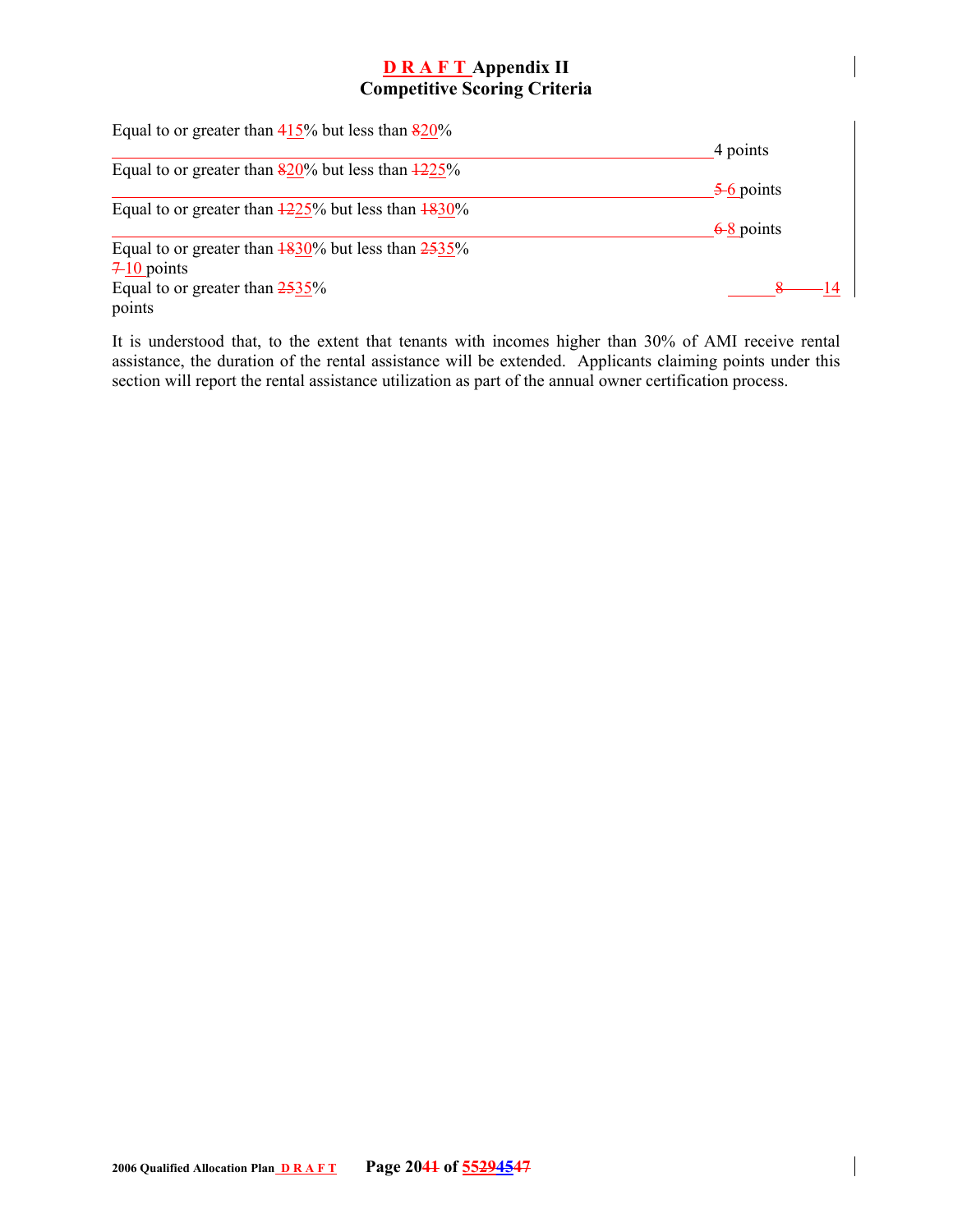#### **3DC. Deeper Targeting 14 points Rent and Income Elections**

Applicants can score points under both sections below. However, units that score points in this category cannot score points for the same units under both the 1) Very Low Income and Rent Restriction and 2) Very-Very Low Income and Rent Restriction sections that follow.

A1. *1. Very Low Income and Rent Restrictions* **6 points** 

Applications that agree to reserve a specified number of total project units (includes common space units) for occupancy by households earning annual gross incomes greater than 30%, but less than or equal to 50% of AMI and to set rents for those units at or below 30% of 50% AMI shall be awarded points in this category. Owners will be required to execute restrictive covenants stipulating the number of dwelling units to be reserved and rented to very-low income households for the term of the Compliance Period or the Period of Affordability, whichever is longer. Points will be awarded as follows:

For projects with a 40/60 LIHTC set aside, all 50% units are eligible for points as follows:

| Equal to or greater than 5% and less than 10%                                                       | 2 points                       |
|-----------------------------------------------------------------------------------------------------|--------------------------------|
| Equal to or greater than 10% and less than 15%                                                      | 3 points                       |
| Equal to or greater than 15% and less than 20%                                                      | 4 points                       |
| Equal to or greater than 20% but less than 25%                                                      |                                |
| -5 points                                                                                           |                                |
| Equal to or greater than 25%                                                                        |                                |
| -6 points                                                                                           |                                |
|                                                                                                     |                                |
|                                                                                                     |                                |
| 20/50 LIHTC set aside, 50% units are eligible for points as follows:<br><u>or project</u> s with    |                                |
|                                                                                                     |                                |
| <del>Equal to or greater than</del><br>25% and less than 30%                                        | <del>2 points</del>            |
|                                                                                                     | <del>Equal to or greater</del> |
| <del>than 30% and less than 35%</del>                                                               |                                |
| <del>points-</del>                                                                                  |                                |
| <del>Equal to or greater than 35% but less than 40%</del>                                           |                                |
| <del>Equal to or greater than 40% but less than 45%</del>                                           |                                |
| <del>Equal to or greater than 45%</del>                                                             | <del>6 points</del>            |
|                                                                                                     |                                |
| <del>r HOME projects subject to the 40/50 Rule, 50% units are cligible for points as follows:</del> |                                |
| <u>Equal to or greater than 45% and less than 50%</u>                                               | <del>2 po<u>ints</u></del>     |
| Equal to or greater than 50% and less than                                                          | <del>points</del>              |
| <del>Equal to or greater than 55% and less than</del><br>600A                                       |                                |
|                                                                                                     |                                |
| <del>901nts</del>                                                                                   |                                |
| Equal to or greater than 60% and less than 65%                                                      | nainte                         |
| <del>Equal to or greater than 65%</del>                                                             | <del>6 points</del>            |
|                                                                                                     |                                |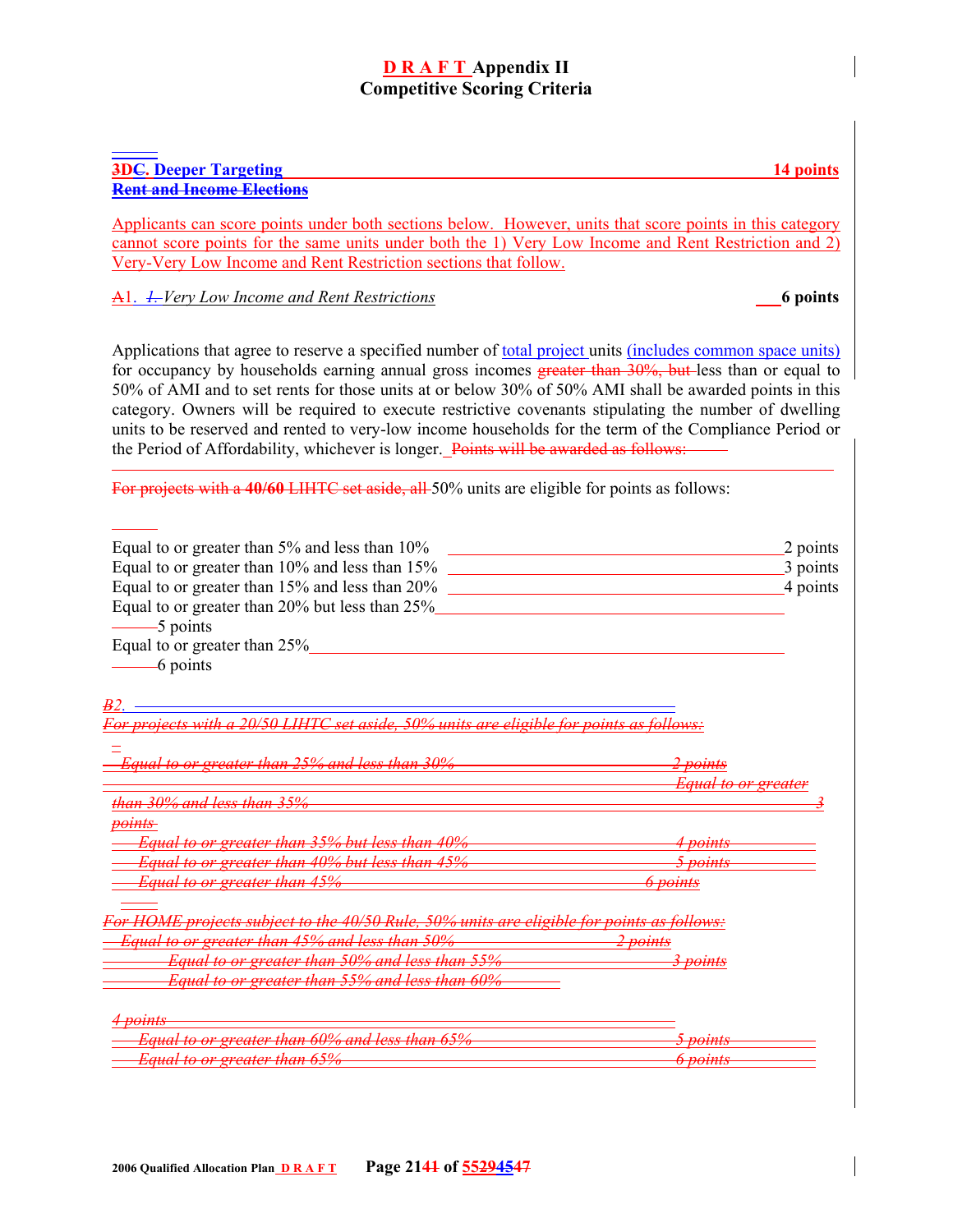#### *D2. Very – Very Low Income and Rent Restriction* **8 points**

Applications that agree to reserve a specified number of total project units (includes common space units) for occupancy by households earning the annual gross incomes 30% or less of AMI and to set rents for those units at or below 30% of 30% of AMI shall be awarded point in this category. propose dwelling units with rents set at the 30% rent level and reserved for occupancy by very-very low-income (those earning annual gross incomes of 30% or less of the AMI) will be awarded a maximum of up to eight (8) points. Owners will be required to execute restrictive covenants stipulating the number of dwelling units to be reserved and rented to very-very low income households for the term of the Compliance Period or the Period of Affordability whichever is longer. Points will be awarded as follows.

Percentage of Total Project Units:

Greater than 3% but less than 6 %-Greater than or equal to  $6\%$  but less than 10  $\%$ Greater than or equal to 10%

#### **4E. D. Very Low Income and Rent Restrictions for Rural Projects 14 points**

Only projects that are located in Rural counties and have 65 units or less are eligible for these points. Applications that agree to reserve a specified number of the total project units (includes common space units) for occupancy by households earning annual gross incomes of less than or equal to 50% of AMI and to set rents for those units at or below 30% of 50% AMI shall be awarded points in this category. Owners will be required to execute restrictive covenants stipulating the number of dwelling units to be reserved and rented to very-low income households for the term of the Compliance Period or the Period of Affordability, whichever is longer. All 50% units are eligible for points as follows:

| Equal to or greater than 5% and less than 10%        | 2 points  |
|------------------------------------------------------|-----------|
| Equal to or greater than 10% and less than 15%       | 4 points  |
| Equal to or greater than 15% and less than 20%       | 6 points  |
| Equal to or greater than 20% and less than 25%       | 8 points  |
| Equal to or greater than $25\%$ and less than $30\%$ | 10 points |
| Equal to or greater than 30% but less than 35%       | 12 points |
| Equal to or greater than 35%                         | 14 points |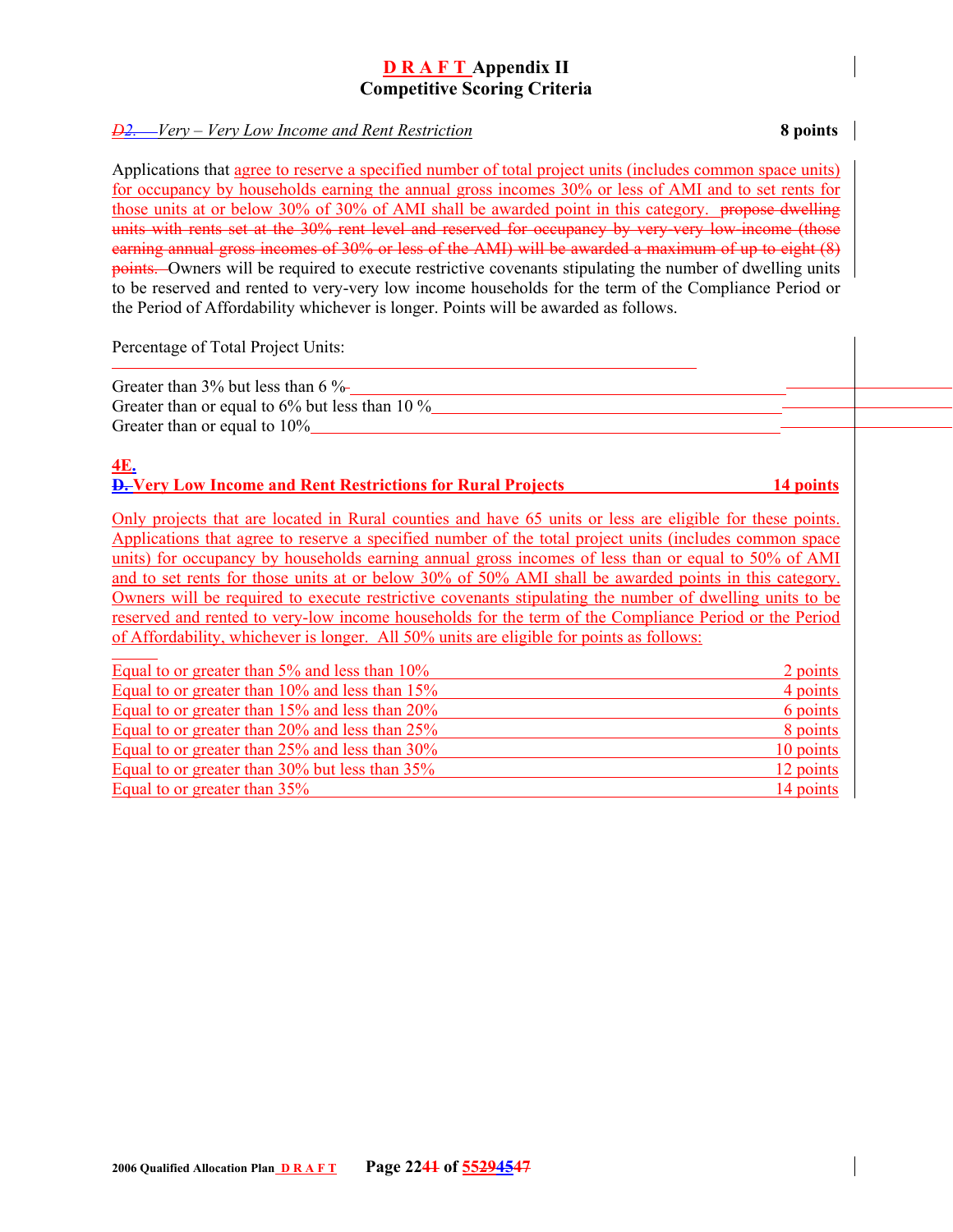#### **E. D Project Based Rental Assistance for Special Needs Tenants 2 points**

Two points will be awarded if the Applicant certifies that it agrees to accept a Section 8 Project Based Voucher contract for the designation of up to ten (10) units or five (5%) percent of the total units, whichever is less, for occupancy by tenants with special needs who are receiving supportive services through the Georgia Department of Human Resources. DCA reserves the right through this option to offer a Section 8 Project Based Voucher contract to the development at anytime throughout the compliance period or period of affordability, whichever is longer. The contracts will typically have a five-year period with renewal options granted by DCA. The designated units could be any unit in the development, depending upon vacancies and availability, and would be subject to the same income and rent restrictions as all other units in the development. The property management would retain all rights to tenant selection, with exceptions related specifically to the disability of the potential tenant.

| $\mathbf{B} \mathbf{V}$ | Vlixed   |
|-------------------------|----------|
| $\mathbf{r}$            | $\cdots$ |
| <b>Income Projects</b>  | ошіз     |

Projects designed for both low income and market-rate tenants are eligible to receive points based on the percentage of low income and market rate units in the total project. Market rate units cannot be rented for less than the subsidized units.

Percentage of the total market rate units to residential units:

| Greater than 10% but less than $\theta$ equal to 2015% market rate units                       | 2 points         |
|------------------------------------------------------------------------------------------------|------------------|
| Greater than <u>or equal to 2015</u> % but less than $\theta$ equal to 3020% market rate units | 3 points         |
| Greater than <u>or equal to</u> $3020\%$                                                       | 4 points         |
| CVI. GF.                                                                                       | <b>Extension</b> |
| of Cancellation Option Period/Tenant Ownership Plan                                            | 3 points         |

The Code requires that all low-income units in a project receiving Credits remain rent-restricted and income-restricted for the 15-year Compliance Period and for 15 years after the close of the Compliance Period. However, owners have an option to request DCA's assistance in procuring a qualified contract for acquisition of the building(s) after the 14th year of the Compliance Period. If DCA is unable to present such a contract within a one-year period, the owner may terminate the extended use agreement.

Owners willing to forgo this "cancellation option" for at least five years after the close of the Compliance Period, or submit a plan for tenant ownership at the end of the 15-year Compliance Period, will be eligible for: one (1) point for each five year period that the cancellation option is foregone to a maximum of three (3) points for 15 years or 1 point for submission of an tenant ownership plan acceptable to DCA.

## **IVII. Preservation of Existing Affordable Housing 10 points**

Points will be awarded for up to the maximum of ten (10) points in this category as follows:

1) Six (6) points will be awarded for an Application that proposes the preservation of an affordable housing project with low-income housing tax credits where the credit period has ended. The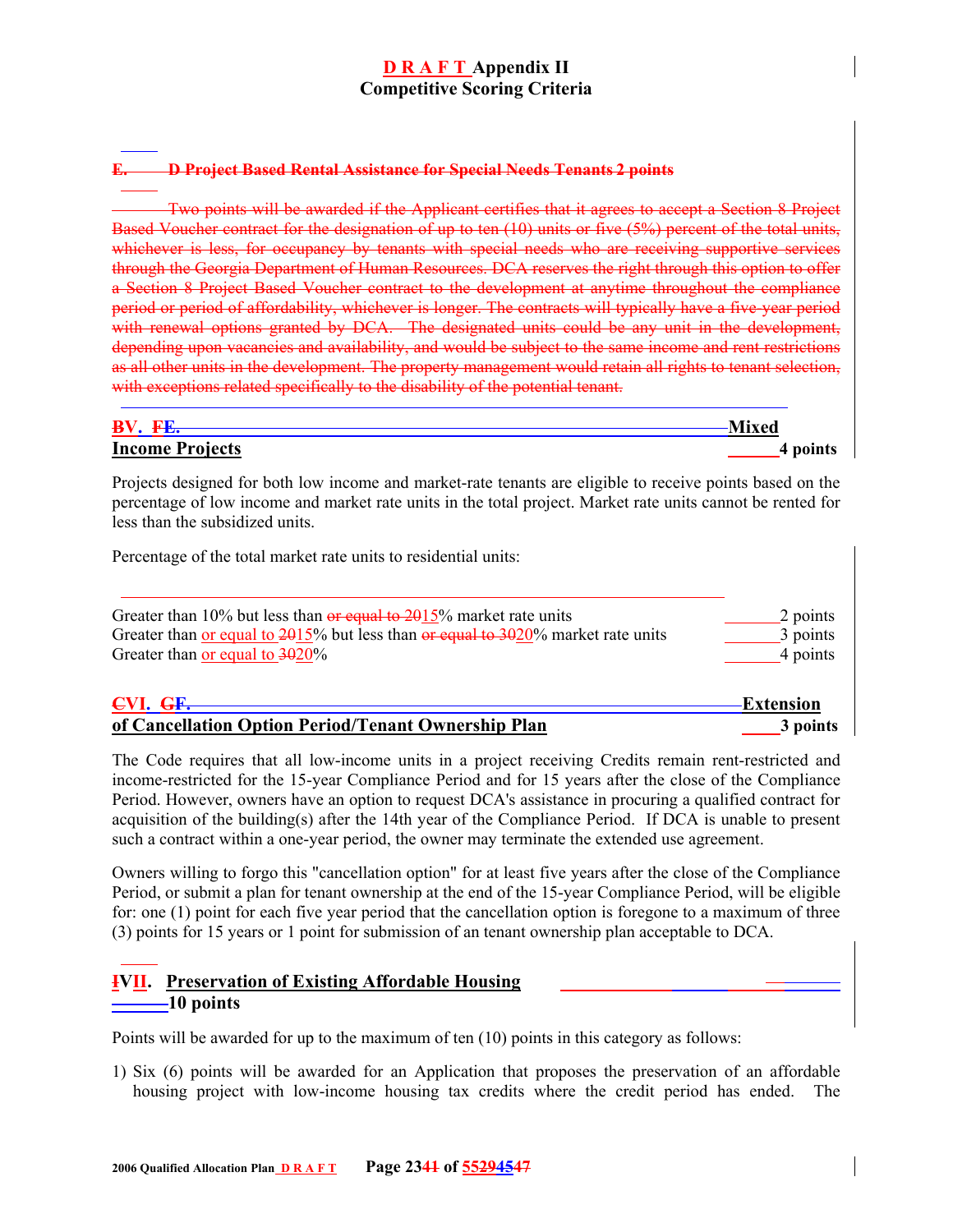partnership's tax returns for the first and last years in which credits were claimed must be provided, along with the appropriate IRS Forms 8609 attached.

Four (4) additional points will be awarded to projects that are at or beyond the fourteenth year of the compliance period and are eligible to opt out with a Qualified Contract.

2) Up to four (4) points will be awarded for an Application that proposes the preservation of a HUD funded or USDA funded affordable non-public housing project. HUD and USDA will issue, upon request by the Applicant, priority designations for projects that are the subject of an Application pursuant to this Plan. Documentation from HUD or USDA of the projects' preservation priority designation must be submitted with the Application. Projects receiving a preservation priority designation from HUD or USDA will be awarded points as follows:

| Projects receiving a designation of high priority   | 4 points |
|-----------------------------------------------------|----------|
| Projects receiving a designation of medium priority | 3 points |
| Projects receiving a designation of low priority    | 2 points |

Two (2) additional points will be awarded to USDA 515 projects for which documentation from USDA is provided in the application for each of the following criteria:

no current Restrictive Use Provisions (RUP) on the loan

Comparable market rent data indicates that it would be to the borrower's financial benefit to prepay the Section 515 loan, and

There are no other comparable units at comparable rents available to these tenants.

 $\frac{1}{2}$  and  $\frac{1}{2}$  and  $\frac{1}{2}$  and for HUD projects meeting at least one of the following criteria:

Points will be awarded for properties that currently have a Project Based Section 8 Contract but are eligible to opt-out of that contract with a one-year notice to tenants. To be eligible to opt-out, the Contract must be out of its original term AND in a renewal period of five years or less.

3) Two (2) points will be awarded for an Application that proposes the preservation of any other affordable housing project. Documentation evidencing that all units have the rent and income restrictions applicable to such property including the term of such restrictions must be submitted with the Application. If the property does not have rent restrictions then a rent roll must be submitted which evidences that all units have rents below 30% of 60% of AMI LIHTC rent levels.

For Scattered Site Projects, as defined in Section 10(B)(1)(a) and (b) of the Plan, any non-non-contiguous site or multifamily project may meet the criteria in order to claim points in this category.

 $\text{the } 221(\text{d})(3)$  (BMIR) Properties the 221(d)(3) (BMIR) Program and whose more more more is 201(d)(3)  $\text{R}$ years beyond the final endorsement date, thereby making them eligible to prepay, if they remain in those programs with the requirement to provide income restricted units.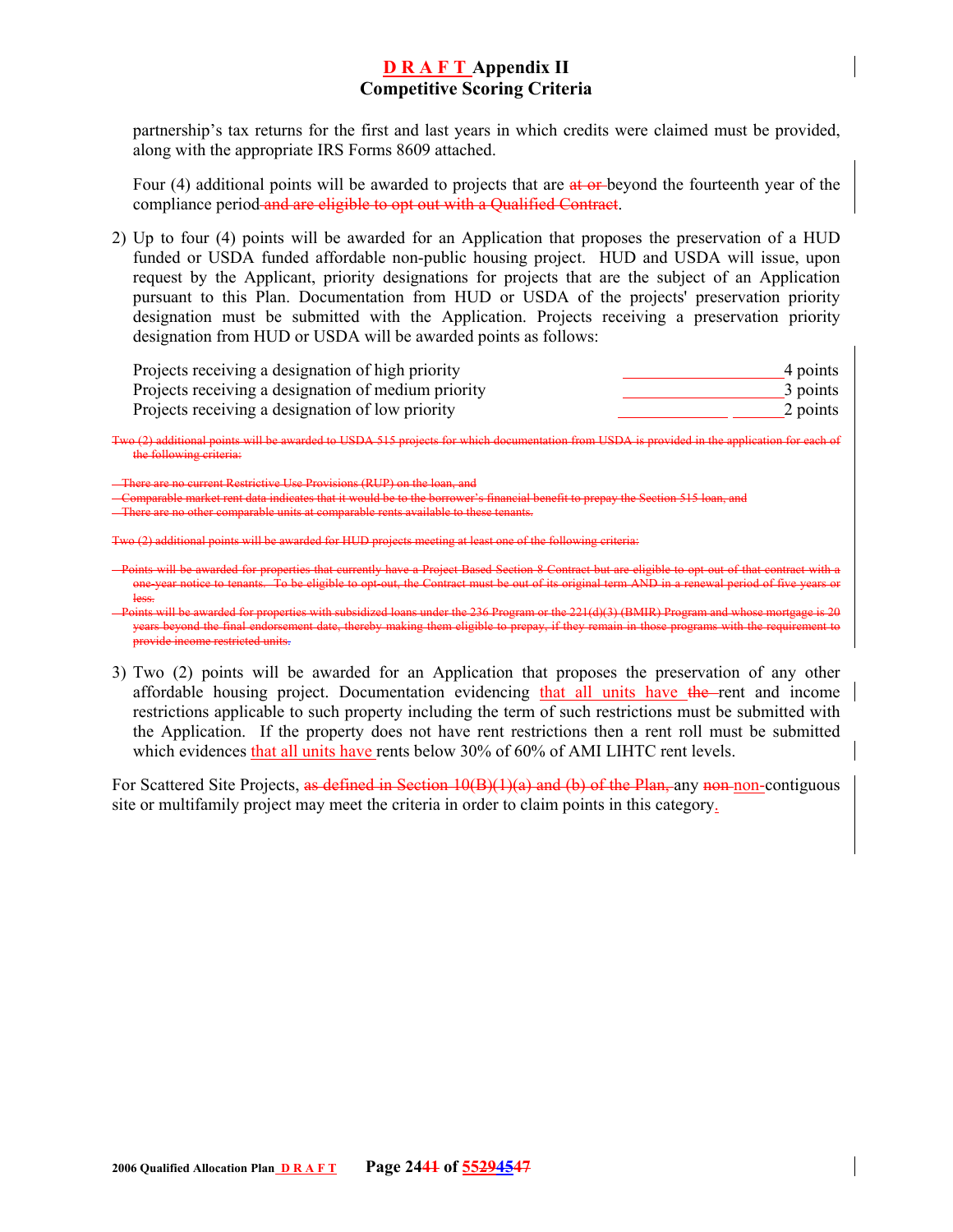## **VIII. Special Categories**

#### **A. Special Needs Units 8 points**

This section is designed to foster development of housing units for the homeless, persons with disabilities (mental, developmental), abused spouses and their children, persons with alcohol or other drug addiction, and persons living with HIV/AIDS (units equipped for the mobility impaired and hearing and sight impaired are not eligible for points under this section). . Only these categories are considered for Special Needs points.

In order to be eligible for points in this category, a proposed project must elect a Threshold Tenancy Characteristic (Family or Senior Housing) and meet the appropriate basic amenity and service requirements. Units must be "floating" in the development. In addition, the project must have the following:

 $-$ The Application must also provide at least three  $(3)$ appropriate supportive services designed to meet the needs of the targeted special needs population and deemed appropriate by DCA. The appropriateness of the number and kind of supportive services will be determined by DCA. (Documentation of these services can be submitted to DCA on or before March 6, 2006 for a pre-application determination of their appropriateness) These services must be provided at no cost to the tenants.

The Application must provide three (3) amenities applicable to the designated Special Needs Households as certified on the Special Needs Housing Amenities Certification Form.

In order to qualify for these points, applicant must include documentation of a contract for PBRA specifically designated for use by Special Needs tenants, for each special needs unit. The PBRA must be available for a minimum period of five (5) years.

The Application must also provide the following documentation for all services:

- (1)• A Memorandum of Understanding (MOU) between the service provider and the ownership entity must be included that specifies the services that will be provided along with the rationale for why such services are deemed appropriate for the targeted tenant population. This MOU must be in the format outlined in the Service section of the Application Manual.
- $\left(2\right)$  A detailed annual budget must be included along with the Sources of Funds to support such budget.
- (3)• The service provider shall also submit a description of its technical capacity and experience as it relates to the services to be provided.
- (4)• The initial term of the MOU must be no less than one year. However, the supportive services must be provided throughout the term of the compliance period. Executed MOUs must be provided to DCA on a yearly basis.
- (5)• These services are subject to the Additional Policies related to services set forth in Threshold.
- The services and set-aside for Special Needs Units will be reflected in the project LURC and LURA. • Evidence documenting a PBRA agreement for the Special Needs tenants.

Points will be awarded based on the percentage of the total units that are held and reserved for occupancy by tenants with special needs, as follows:

| Greater than or equal to 10% of units but less than 15% of units | 2 pts |
|------------------------------------------------------------------|-------|
| Greater than or equal to 15% of units but less than 20% of units | 3 pts |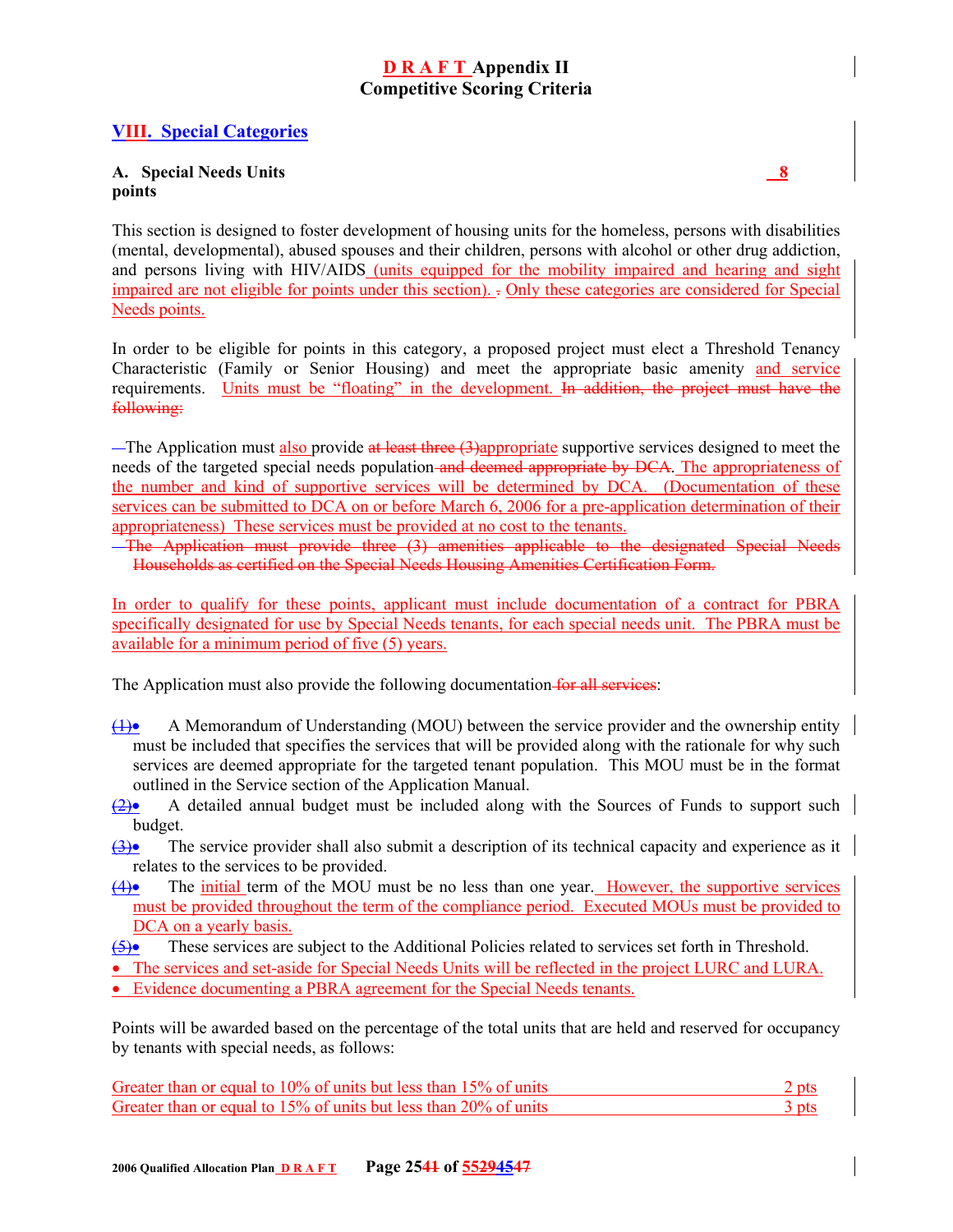| Greater than or equal to 20% of units but less than 25% of units           | $4$ pts    |
|----------------------------------------------------------------------------|------------|
| Greater than 30% of units but less than 35% of unit's                      | $-24$ pts  |
| Greater than or equal to $3525\%$ of units but less than $4030\%$ of units |            |
| $25$ pts                                                                   |            |
| Greater than or equal to 30% of units but less than 35% of units           | 6 pts      |
| Greater than or equal to 35% of units but less than 40% of units           | $7$ pts    |
| Greater than or equal to 40% of units                                      | $26-8$ pts |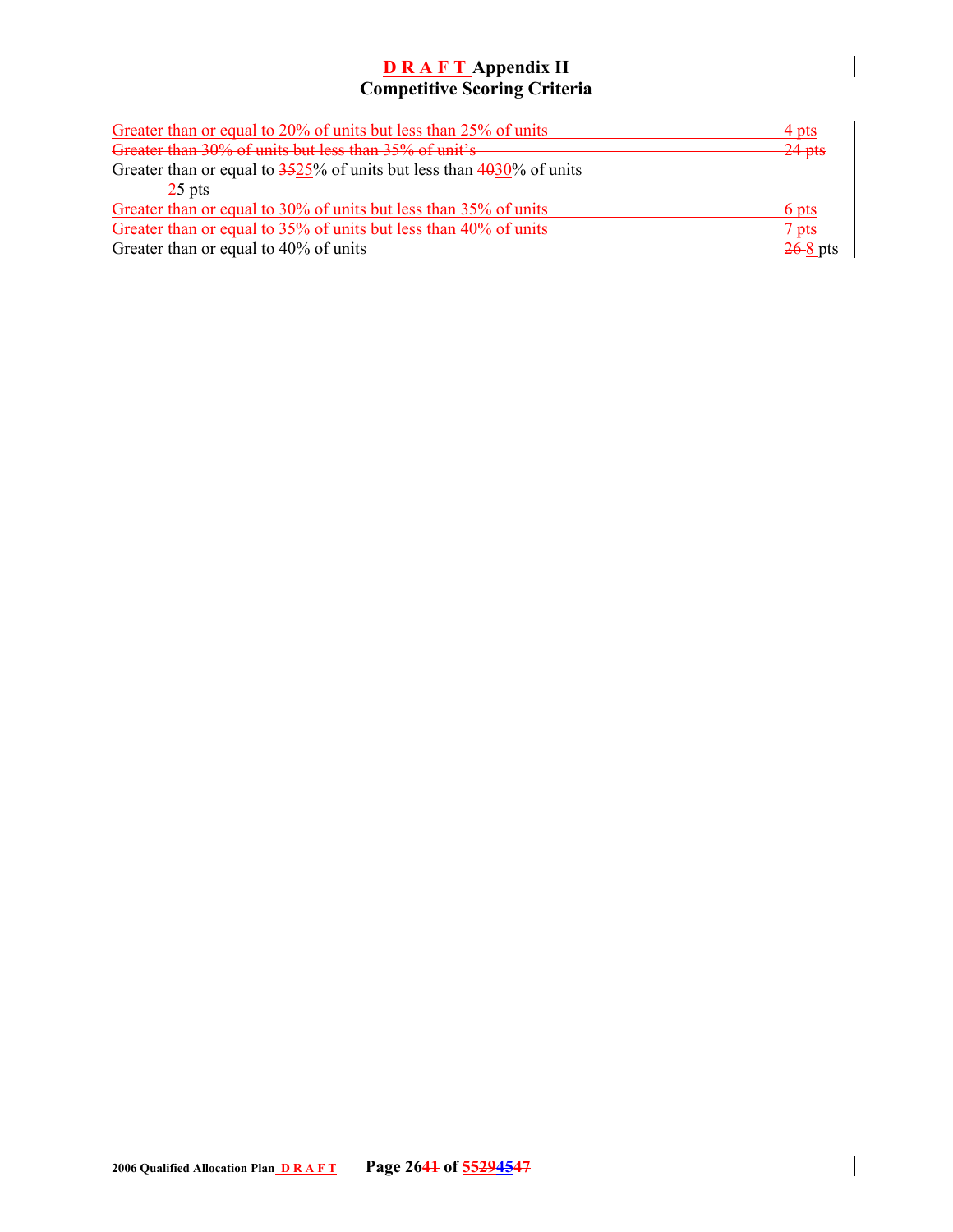$\overline{\phantom{a}}$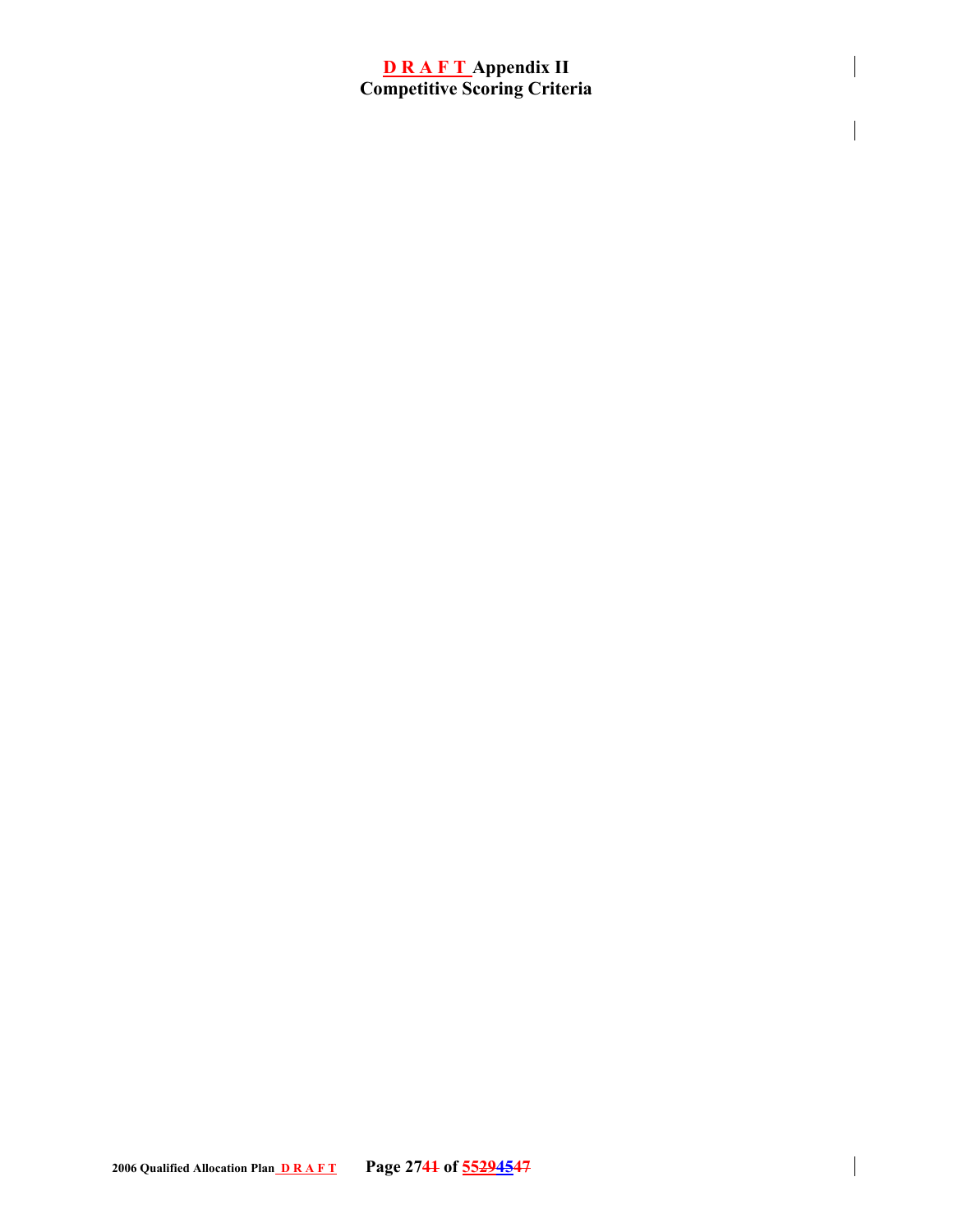# **B. Public Housing Authority Investment/Operating or Rental Subsidy 15 points**

Funding sources utilized for government financial assistance points section B are not eligible for points under this sectioncannot be used under this section.

The proposed project is a component of a PHA tenant initiative program (including the PHA's development program or project), as evidenced by:

**(1)**the PHA's investment in the project's hard cost through a loan or grant. The PHA's investment must come from a source independent of the project; **and**

(2)the PHA's contribution to the long-term economic feasibility of the project via operating cost contributions or project-based tenant rent subsidies for a minimum period of five years.

(Note: HOME and/or Credits cannot be used for the construction or rehabilitation of public housing units except in mixed income projects that include public housing units and a portion of the total development cost is from another clearly identified funding source.)

To be eligible for scoring points under this criterion, the Application must include an executed Agreement between the PHA and the project ownership entity documenting the required components of the program. The executed agreement must set forth the type, term and amount of the PHA's equity investment in the development of the proposed project and the PHA's contribution to the economic feasibility of the project via operating cost contributions and/or tenant rent subsidies as well as the number and type of rental units the proposed owner will rent exclusively to public housing tenants.

Scoring points under this criterion will be awarded as follows:

10% of units for which operating subsidy or rental subsidy will be provided and the investment is at least five percent (5%) of the total project on-site construction hard costs 5 points 5 points

20% of units for which operating subsidy or rental subsidy will be provided and the investment is at least ten percent (10%) of the total project on-site construction hard costs 10 points 10 points

30% of units for which operating subsidy or rental subsidy will be provided and the investment is at least fifteen percent (15%) of the total project on-site construction hard costs15 points

#### **CB. CHDO Predevelopment Loans 2 points**

Applications presented by qualified CHDOs that have used the DCA CHDO Predevelopment Loan Program to develop their project will be awarded two (2) points.

For Scattered Site Projects, as defined in Section 10(B)(1)(a) and (b) of the Plan, any non-non-contiguous site meeting the criteria may be considered for points in this category.

### **DE.** — Ownership Makeup 2 points **2** points **2** points

General partnerships comprised of 100% nonprofit organizations will receive two (2) points i.f the project is applying for and is eligible for the nonprofit set-aside.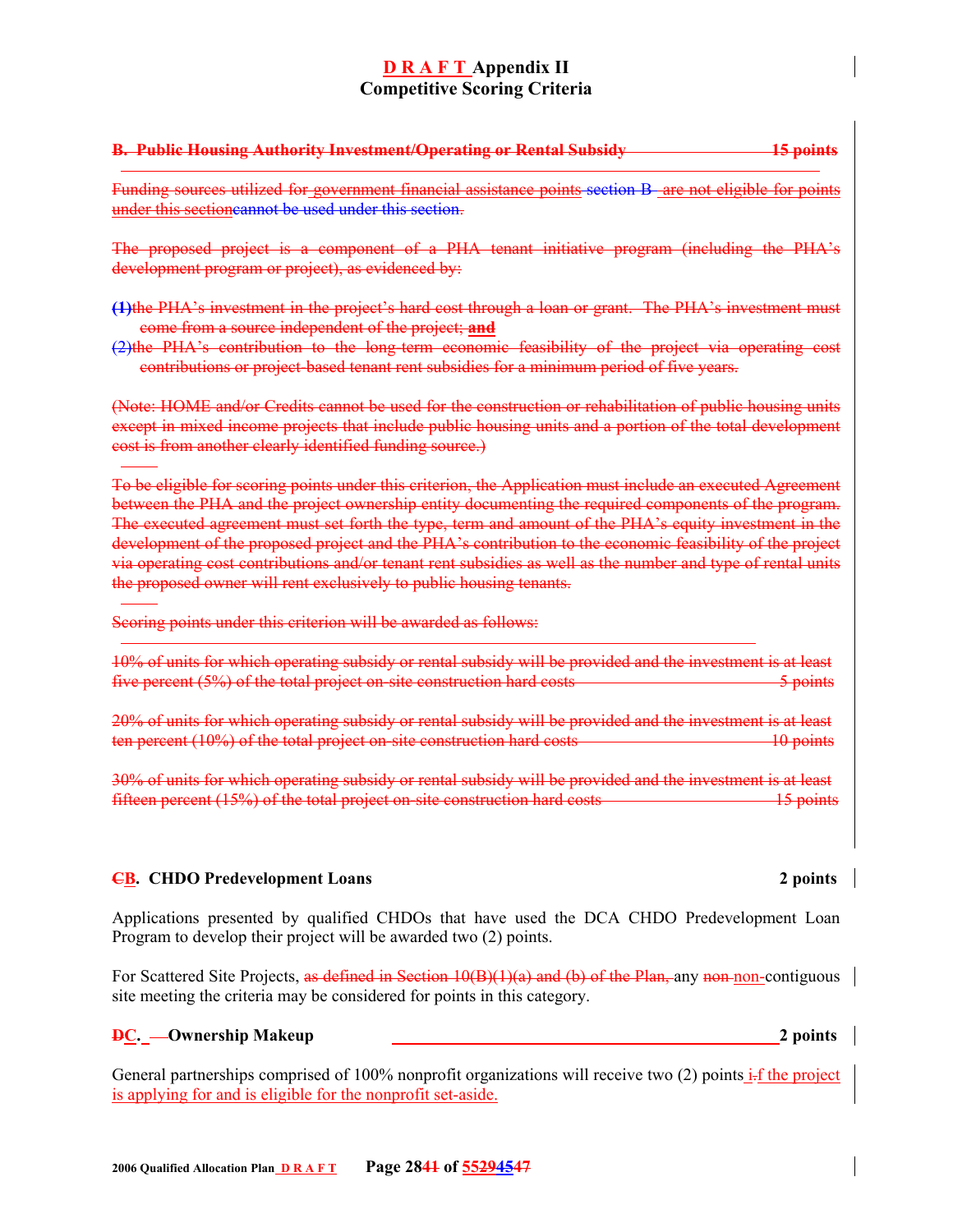#### or

Only one (1) points will be awarded if a for-profit entity partners with a nonprofit that is applying (and eligible) under the Plan's Credits nonprofit set-aside or the HOME CHDO Loan Program set-aside,

#### OR

Ttwo (2) points will be awarded for a general partnership wherethat is at least 51% of the general partnership interest is owned by an inexperienced Georgia CHDO thatand is applying and is eligible for a HOME loanthe HOME CHDO Loan Program set-aside.

#### **ED.** Rural Projects 8 **8 points**

Projects located in rural counties that have less than 64 units will receive five (5) points.

#### $\Theta$ <sub>F</sub>

Projects that have 65 units or less and are llocated in rRural counties that have less than 44 units will receive eight (8) points.

#### **E. Family Projects** 1 **point**

Code Section  $42(m)(1)$  requires that each state consider projects serving families with children in allocating federal credits. Projects that have elected a family tenancy characteristic will receive one (1) point.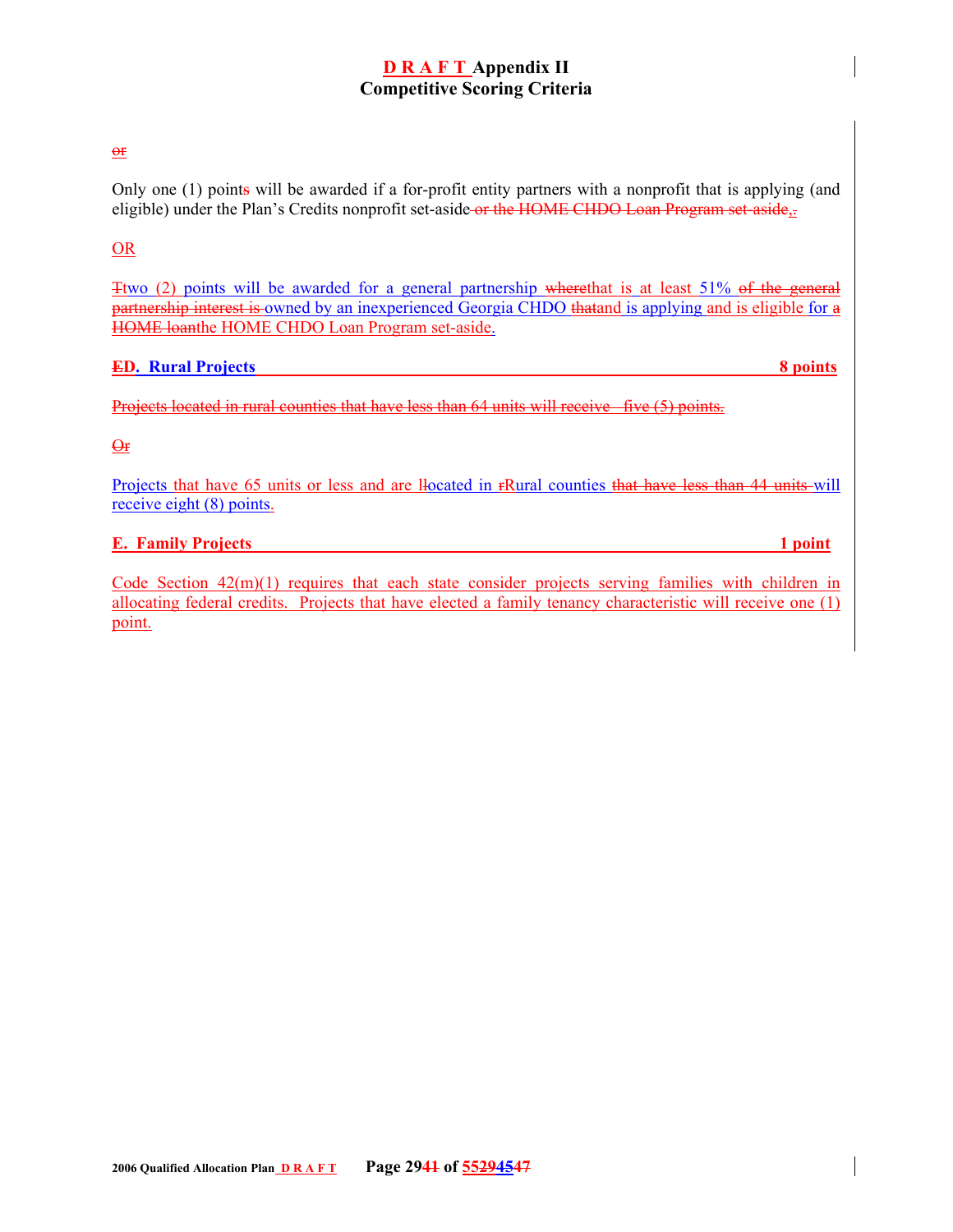## **VIIX. Government Support and Financial Assistance**

#### **A. Local Government Support 3 Points**

Three (3) points will be awarded if the Local Government adopts a resolution of support for the proposed project. The resolution must clearly indicate that the Local Government understands the nature of the proposed project by identifying at a minimum, the type of project, the number of anticipated units, and the specific project location. Additionally, the resolution must clearly express the Local Government's support of the proposed project, as opposed to merely expressing indifference.

If the Local Government is governed by only one elected official (as specified in its Charter), a letter from the elected official outlining all the information required in the governing body resolution will be accepted in lieu of a resolution. A letter in the form provided by DCA, with an attached certified copy of the resolution (or letter if the jurisdiction is governed by only one elected official in accordance with its Charter) must be included in the Application.

For Scattered Site Projects, as defined in Section 10(B)(1)(a) and (b) of the Plan, the above documentation is required from each local government for each non-contiguous site.

### **B. Government Financial Assistance 15 Points 15 Points**

Up to fifteen (15) points will be awarded if:

#### **REVIEW FOR DOUBLE-COUNTING OF POINTS UNDER HOPE VI** SEE ALSO AMENITIES/SERVICES

- 1) The Local Government funds on-site project development costs or operating cost, by funding the project with HOME, HOME, CDBG funds or other financial resources in the form of loans, grants or a combination thereof, or through its actions creates a quantifiable reduction of on-site project development cost or operating cost and/or,
- 2) USDA, Federal Home Loan Bank AHP (CIP loans from FHLB will not be considered under this category),  $DCA$  HOME Loan or ot Oother  $F$ -governmental assistance/funding obtained by the Applicant for the on-site project development costs or operating cost and is in the form of loans, grants or a combination thereof.

(DCA HOME Loan applications are sufficient and no additional documentation will need to be submitted)

- 3)4) Funding or assistance provided pursuant to 1 and 2 above must be binding and unconditional. Such resources must be utilized if the project is selected for funding by DCA.
- 45) Only permanent financing will be considered for points in this section.

<sup>3)</sup> DCA HOME loans will be eligible for these points only for projects that are located in an area not designated as a HUD MSA or where the project is eligible for the DCA CHDO set aside. (DCA HOME Loan applications are sufficient and no additional documentation will need to be submitted)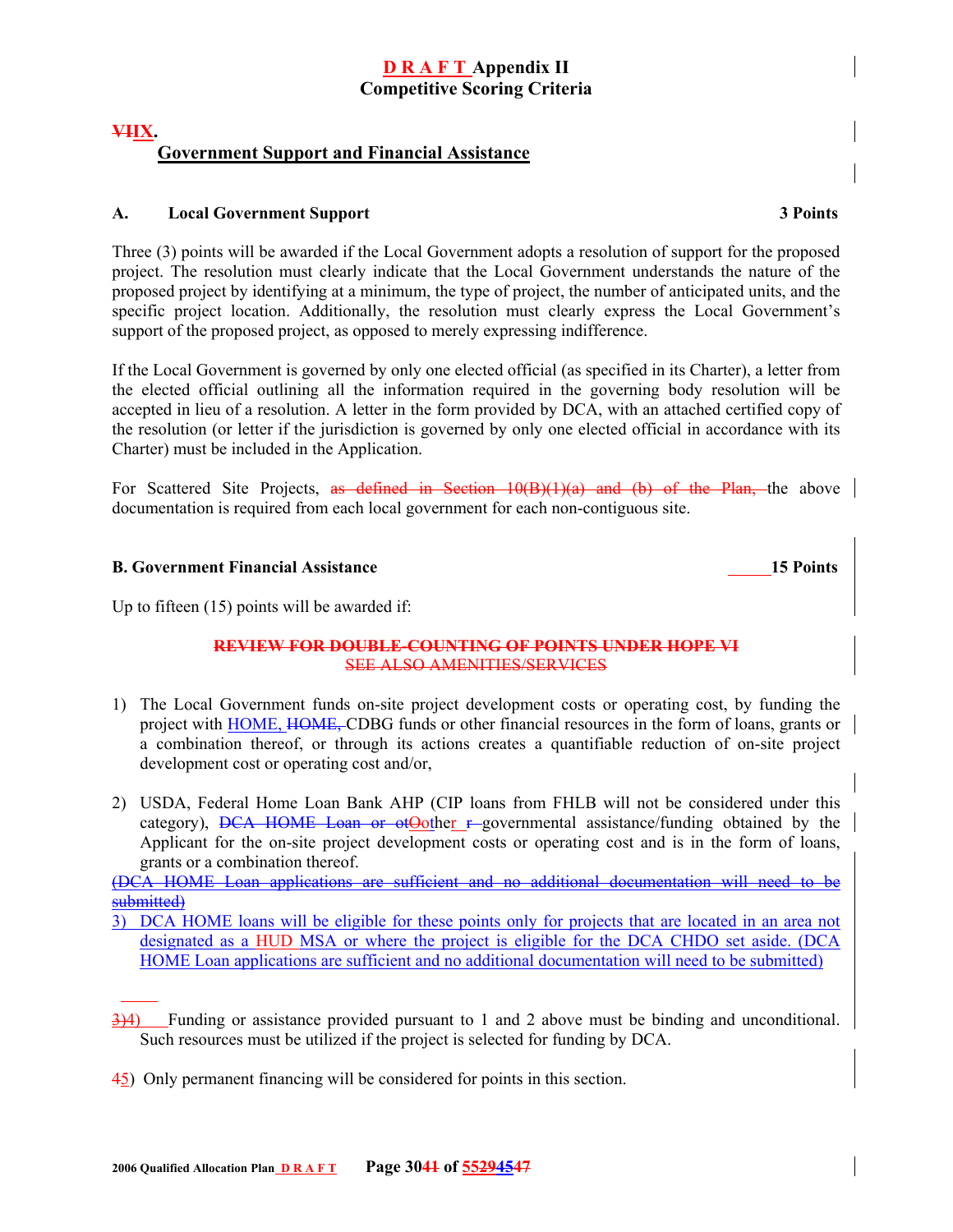Examples of total project development cost funding and/or reductions include, but are not limited to, the following:

- Waiving waiving water and sewer tap fees;
- Waiving waiving building permit fees;
- Foregoing foregoing real property taxes during construction;
- Contributing contributing land for project development;
- Providing providing below market rate permanent financing.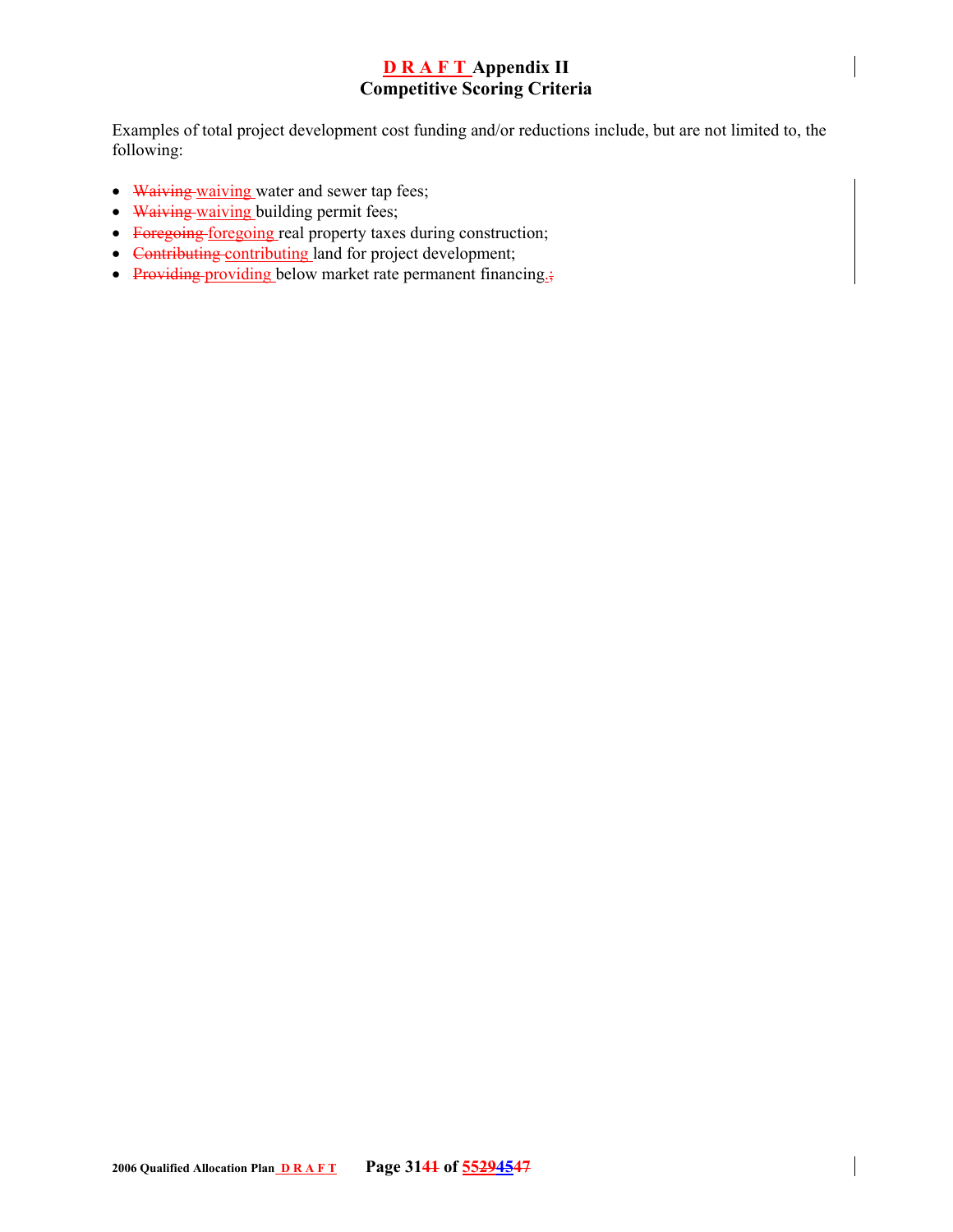Examples of total project operating cost funding and /or reductions include, but are not limited to, the following:

- **Providing providing an abatement of real estate taxes;**
- **Providing providing other project operational cost subsidies, and/or making other financial** Contributionscontributions;-
- Reductions reductions in annual operating costs must occur in each of the first 10 years. Operating cost reductions for less than this 10-year period will not be eligible for points under this section.

For contributions from the jurisdiction and/or actions by the jurisdiction which create a quantifiable reduction of on-site project development cost or operating cost, documentation from the Local Government in which the project is located clearly showing the types, amounts, and terms and conditions of such contributions and/or quantifiable reductions must be included in the Application. For actions that create a quantifiable reduction, the documentation must include for each type of reduction, the basis and methodology for calculating the operating or development cost reduction. Costs associated with the waiver of zoning and/or building code requirements are ineligible for purposes of claiming points in this section.

A letter from the appropriate representative of the Local Government certifying the Local Government's contribution and/or actions that create a quantifiable reduction of on-site development cost or operating cost must also be included in the Application. Project-based rental assistance does not qualify for points in this section.

In the case of USDA, FHLB-AHP, CDBG, HOME or other governmental assistance/ funding, a "Notification of Award" letter must be included in the Application if the funding has been awarded at the time of Application Submission. If the funding has not been awarded at the time of Application Submission, documentation (such as the USDA letter of recommendation) indicating that the project is under final consideration for such funding must be submitted with the Application. The Applicant must notify DCA as to whether the funding has been awarded on or before July 28, 20052006. (Points will not be awarded unless the funding is actually awarded.)

If the funding is not awarded, the Applicant may secure alternate financing and revise and resubmit all applicable Application documents by August 15, 20052006. The revised Application will be evaluated based on the revised documents, but the Application will not be eligible for points under this criterion and will not be eligible for additional points under any other criteria based on revisions to the original Application.

For assistance provided under HUD's  $221(d)(3)$  or (d)(4), the Director of the Office of Multifamily Housing at the Department of Housing and Urban Development must provide documentation that reflects the basis and methodology for the annual amount of the operating cost reduction for a ten-year period or the development cost reduction.

Points under this scoring category will be calculated based on the percentage of funding of and/or reduction in the total project development costs and/or project operating cost subsidies, as follows:

- 3% but less than 6% of total project development cost and/or average annual operating cost reduction (five (5) points)
- Greater than or equal to 6% but less than 10% of total project development cost and/or average annual operating cost reduction (ten (10) points)
- 10% or more of total project development cost and/or average annual operation cost reduction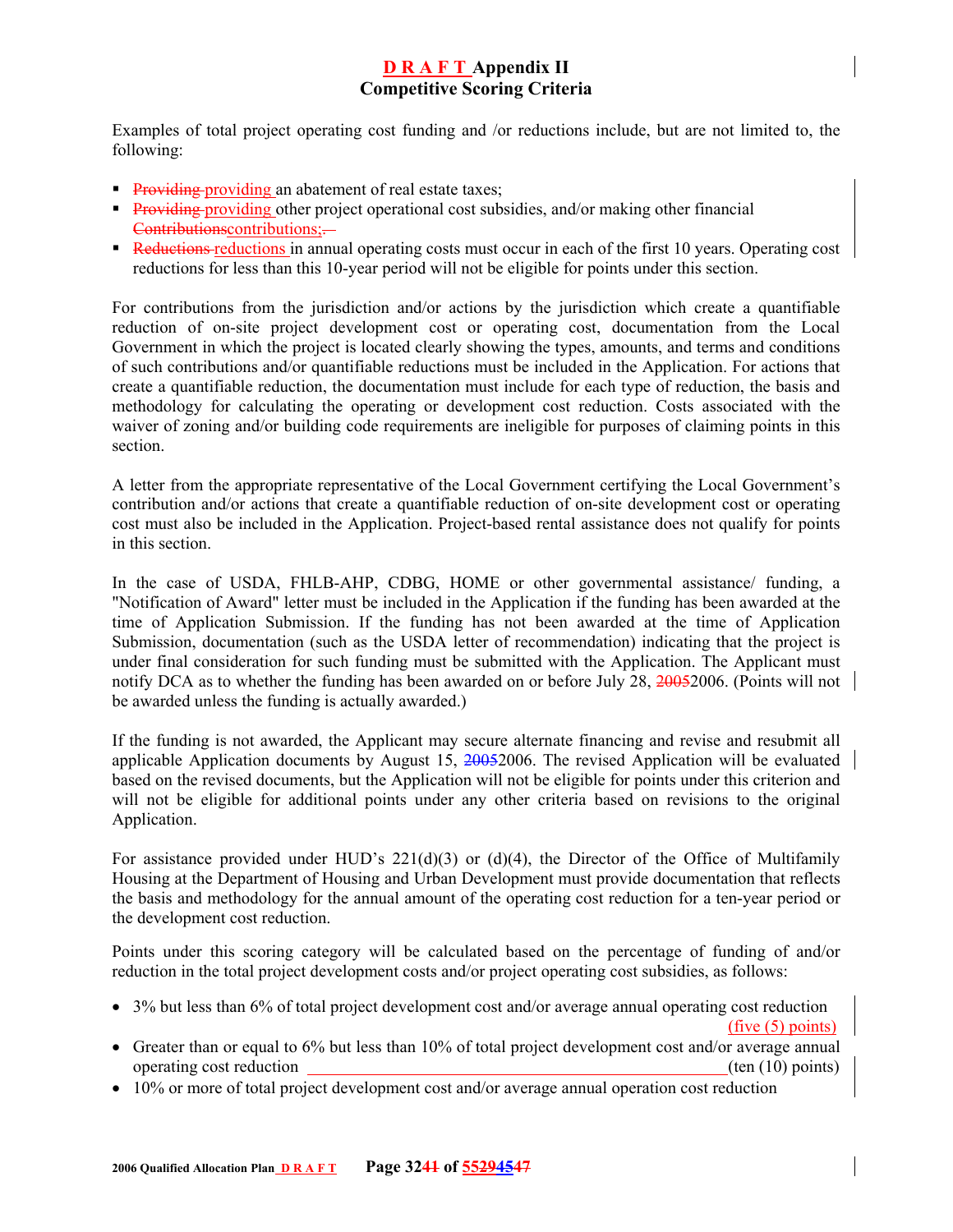$-($ fifteen  $(15)$ points)

For Scattered Site Projects, as defined in Section 10(B)(1)(a) and (b) of the Plan, the project must be considered as a whole.

**C. Public Housing Authority Investment/Operating or Rental Subsidy 15 points**

Funding sources utilized for section B cannot be used under this section.

The proposed project is a component of a PHA tenant initiative program (including the PHA's development program or project), as evidenced by:

the PHA's investment in the project's hard cost through a loan or grant. The PHA's investment must come from a source independent of the project; **and**

the PHA's contribution to the long-term economic feasibility of the project via operating cost contributions or project-based tenant rent subsidies for a minimum period of five years.

(Note: HOME and/or Credits cannot be used for the construction or rehabilitation of public housing units except in mixed income projects that include public housing units and a portion of the total development cost is from another clearly identified funding source.)

To be eligible for scoring points under this criterion, the Application must include an executed Agreement between the PHA and the project ownership entity documenting the required components of the program. The executed agreement must set forth the type, term and amount of the PHA's equity investment in the development of the proposed project and the PHA's contribution to the economic feasibility of the project via operating cost contributions and/or tenant rent subsidies as well as the number and type of rental units the proposed owner will rent exclusively to public housing tenants.

Scoring points under this criterion will be awarded as follows:

10% of units for which operating subsidy or rental subsidy will be provided and the investment is at least five percent (5%) of the total project on-site construction hard costs 5 points 5 points

20% of units for which operating subsidy or rental subsidy will be provided and the investment is at least ten percent (10%) of the total project on-site construction hard costs 10 points

30% of units for which operating subsidy or rental subsidy will be provided and the investment is at least fifteen percent (15%) of the total project on-site construction hard costs15 points

CD.CHDO Predevelopment Loans **2 points**

Applications presented by qualified CHDOs that have used the DCA CHDO Predevelopment Loan Program to develop their project will be awarded two (2) points.

For Scattered Site Projects, as defined in Section 10(B)(1)(a) and (b) of the Plan, any non contiguous site meeting the criteria may be considered for points in this category.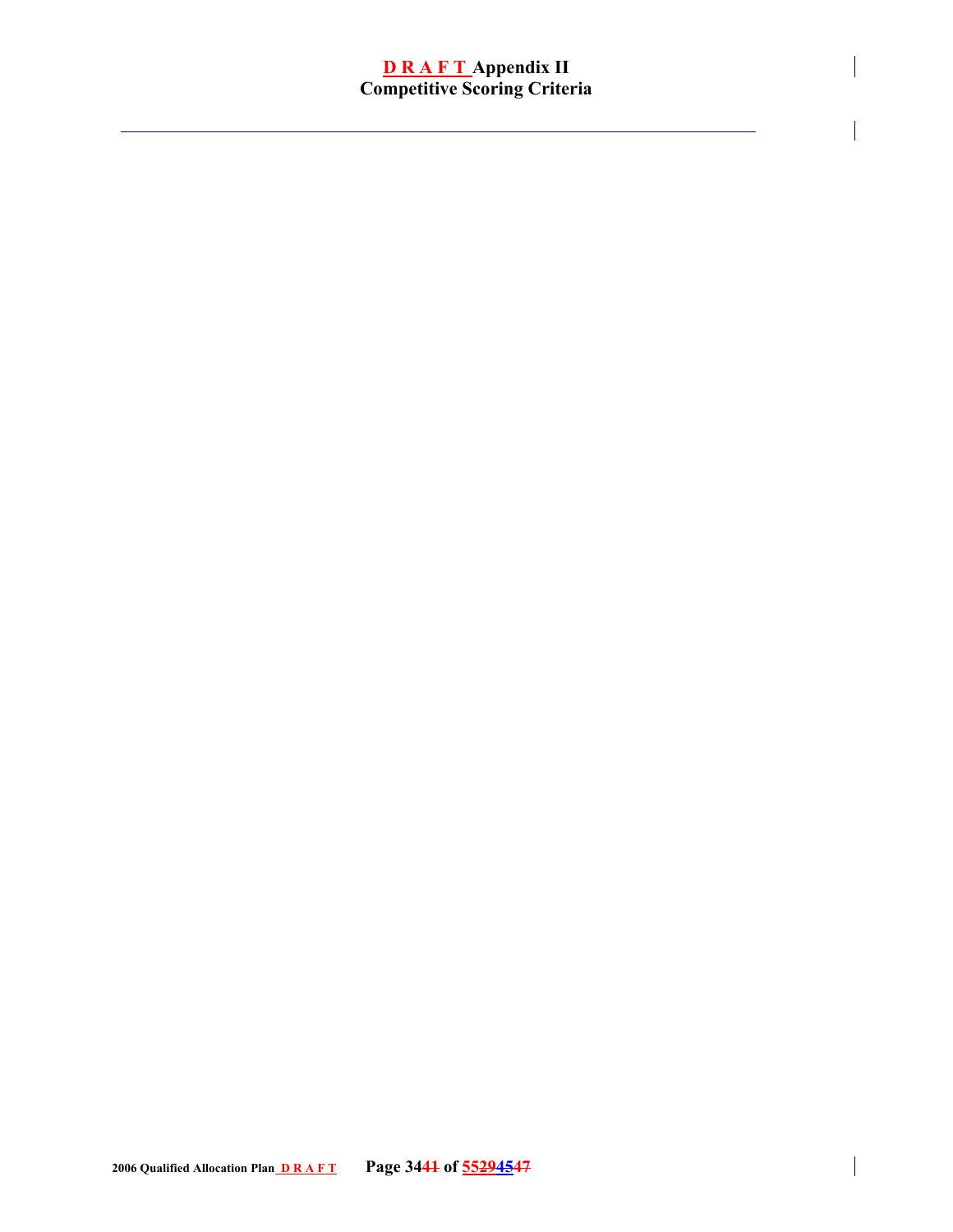#### **VIIX. Project Characteristics 12 points**

#### **A. Neighborhood Redevelopment 11 points**

This scoring category is available to all Applicants. For allocation of points, documentation including maps must be submitted to verify the directives and activities for each of the following categories. Points will be allocated for each of the following categories as set forth below. A maximum of eleven-twelve ( $\frac{1112}{2}$ ) points will be awarded. The DCA Neighborhood Redevelopment Certification Form P-4 must be used completed and submitted with the application in order to document these categories and earn these points.

For Scattered Site Projects, as defined in Section 10(B)(1)(a) and (b) of the Plan, any non-contiguous site may be used to meet the criteria in any category in this section. In no case, may more than one site per category be used, nor can the maximum points per category be exceeded.

- One (1) point will be awarded for projects located within the city limits of a community designated as a Georgia Better Hometown, Georgia Mainstreet Community.
- One (1) point will be awarded for projects that are within the city limits of a community designated as a participant in a Georgia Initiative for Community Housing.
- $(1)$ Three  $(3)$  points will be awarded if the proposed development site is located in a difficult to develop area or Qualified Census Tract.
- $(2)$ Two (2) points will be awarded if the proposed development site is located in a federal or state enterprise community, an empowerment zone or Renewal Community.
- (3)One (1) point will be awarded for projects located within the city limits of a community designated as a Georgia Better Hometown or Georgia Mainstreet Community.
- TwoOne (1) points will be awarded for projects that have a letter from a designated DCA Signature Community which clearly identifies the project as indicative of the community's affordable housing goals. Each Signature Community can only identify one project. The letter must be executed by the official representative of the Signature Community.REVISIT FOR SIGNATURE COMMUNITIES
- Three (3) points will be awarded if the proposed development site is located in a Difficult Development Area or Qualified Census Tract.
- (54)Three (3) points will be awarded if there is an adopted redevelopment plan / Community Revitalization Plan formulated by the community based non-profit or the Local Government, that clearly targets the specific neighborhood in which the project is located. The Plan must include an assessment of the existing physical structures and infrastructure of the community, as well as a strategy to address the social service needs in the community. Short-term work plans, comprehensive plans, consolidated plans,A municipal zoning plans or land use plans does not qualify as a community revitalization plan and are not eligible to receive points under this section. (For the purposes of this category, in Rural Counties a neighborhood may be as large as one county.)

The Community Revitalization/Redevelopment Plan must include the following:

- a discussion of potential sources of funding for the plan;
- a clearly delineated target area that includes the proposed project site;
- detailed policy goals (one of which must be housing); and,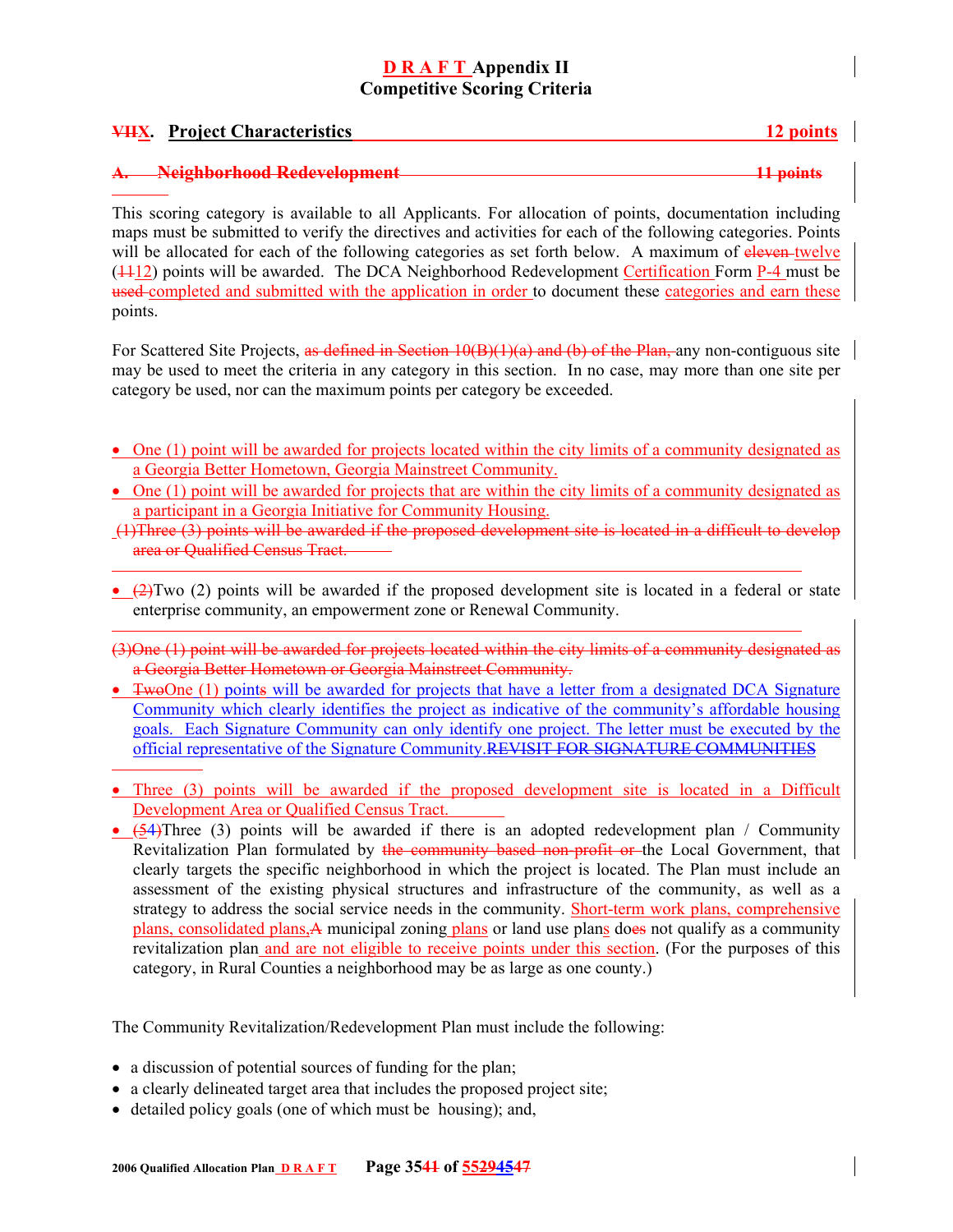• implementation measures along with specific time frames for the achievement of such policies and housing activities

The Community plan Revitalization Plan must also have been adopted at least six months prior to the Application Submission and  $a\Delta$  copy must be included in the Application. The proposed development project must support at least one of the goals of the redevelopment or revitalization plan<sub>-5</sub>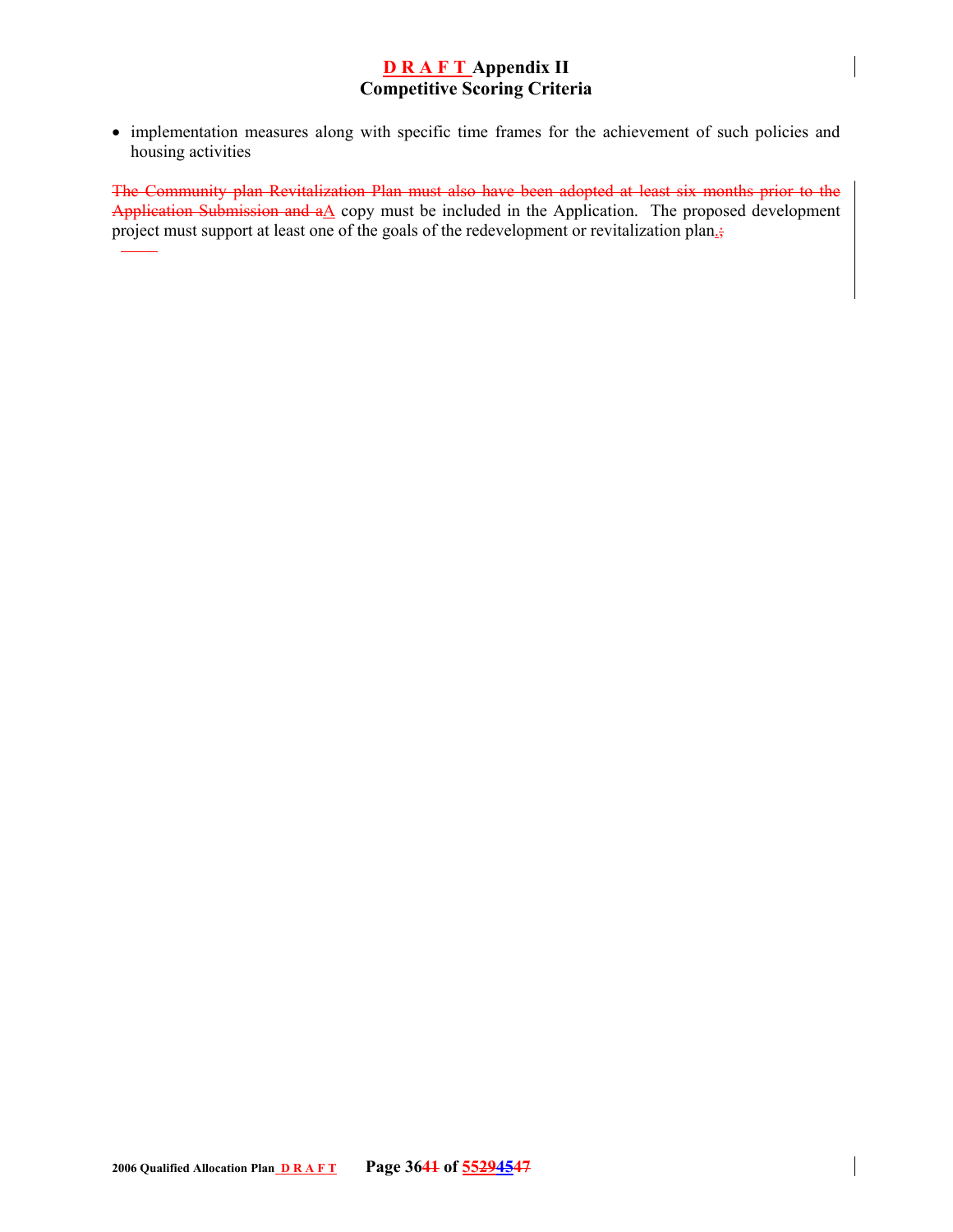# **XI. Architectural Enhancements**

#### **Architectural**

(5) Two (2) points will be awarded if documentation is submitted that evidences a commitment by a government entity to provide off-site improvements totaling no less than \$150,000 for urban off site improvements, or \$50,000 for Rural off-site improvements that benefit the project. Such improvements must be completed by the projects placed in service date and must be located directly adjacent to the project site.

#### **AA. B.Energy Efficiency and Indoor Air Quality Requirements 10 12 points**

All properties must meet Georgia Energy Codes as a minimum including the requirements for equipment sizing according to ACCA Manual J heat loss and gain and proper duct sealing measures, as required by energy code. Basic design, appliances and equipment must also meet the requirements of the DCA architectural standards as contained in the 20052006 Application Manual. The final construction documents must clearly indicate all components of the insulation envelope and all materials and equipment that meet these requirements.

Applicants must submit the Energy Certification Form detailing the optional energy components selected from the following for points under this category up to a maximum of – twelve  $(1012)$  points:

- Completed construction meets EPA's Energy Star program and the certification documentation will be required to meet this point category. The certification must be submitted at either the LIHTC final certification or HOME Loan final construction draw, whichever comes first. (Failure to meet the certification could result in a point deduction in a subsequent application round, at DCA's sole and absolute discretion.) (10) absolute discretion.) points)
- The exterior envelope wall systems, including the rim (band) joist spaces, to be insulated with a spray applied insulation material such as cellulose or a foam product, (installed to manufacturers specifications to limit settling). R-value to meet Energy Codes. (Two (2) points)
- Attic insulation to R-38: (All attic spaces must be insulated in new construction and rehabilitation proposals.)  $\qquad (2)$ points)
- ARI rated furnace (90% AFUE), or heat pump (HSPF 8.07.8 for both HP 2 ton and HP 1.5 ton units)
	- $\text{Fwo}$  (2) points)
- ARI rated SEER  $\frac{1214}{2}$  cooling equipment with sensible heat ratio less than 0.75. (Two  $(2)$  points $\rightarrow$
- Locate HVAC ductwork in conditioned spaces. (A minimum of 90% of the ducts in each unit must be so located to qualify for these points.)  $(fwo)$  (2) points)
- Installation of at least two plumbing fixture types (i.e. toilet/showerhead or kitchen faucet/bathroom faucet(s) which have lower flow rates than the NEPA standards Two (2) points
- Installation of Energystar "Enhanced Lighting Package" throughout the property (This must include interior bath and kitchen ventilating fans) Two (2) points
- The HVAC system to be designed to locate the fresh air intake before the return air infiltration.
	- $\angle$  (1)

point)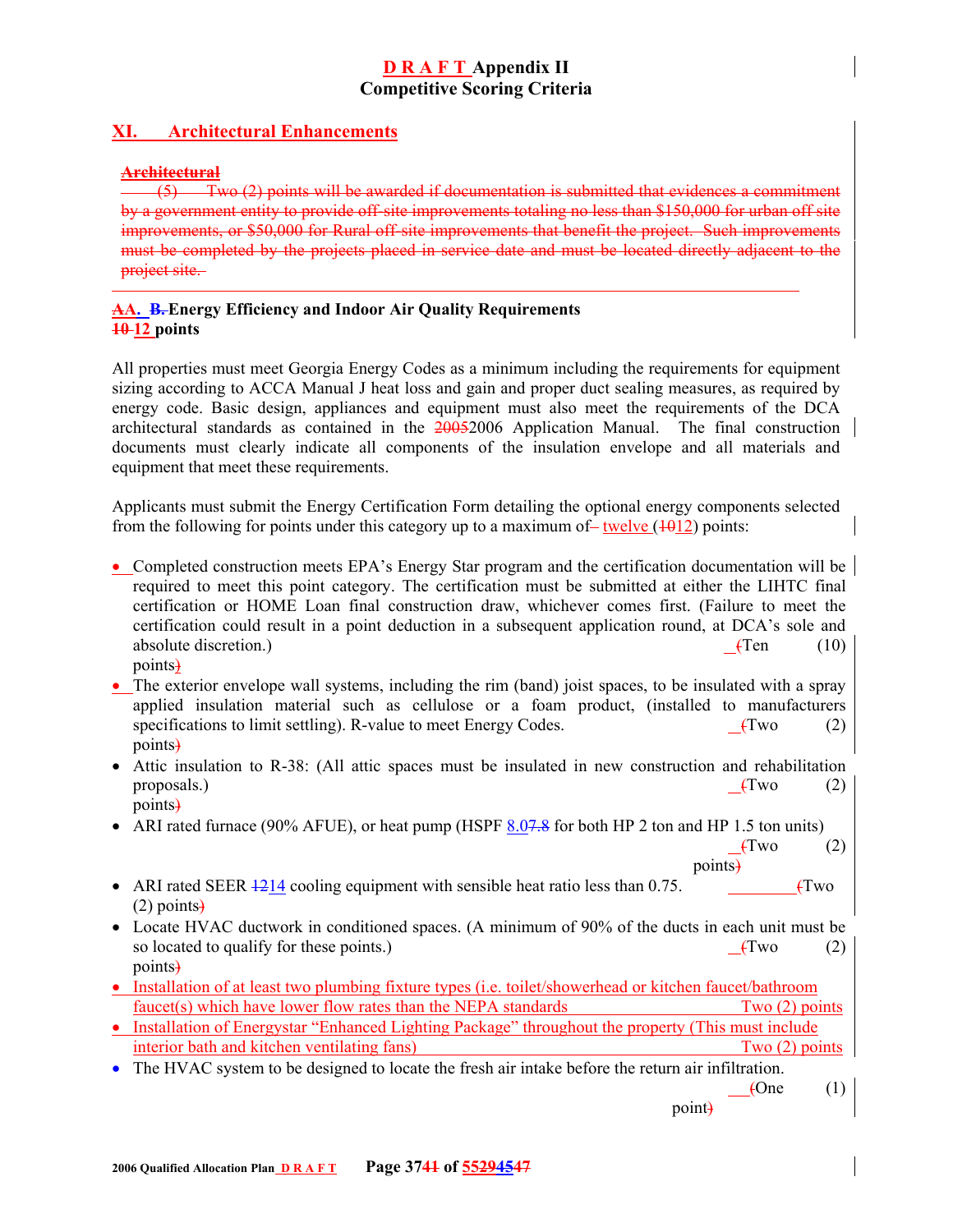| Installation of at least two plumbing fixture types (i.e. toilet/showerhead or kitchen faucet/ba<br>high have lower flow rates than the NEDA standards                                                    |  |
|-----------------------------------------------------------------------------------------------------------------------------------------------------------------------------------------------------------|--|
|                                                                                                                                                                                                           |  |
| and kitchen ventilating fang                                                                                                                                                                              |  |
| Installation of common area lighting with Energystar rating and controlled with either photocells or                                                                                                      |  |
| One $(1)$ point<br>timers                                                                                                                                                                                 |  |
| <del>'one point</del>                                                                                                                                                                                     |  |
| • When combustion equipment is utilized, that equipment will be isolated in a sealed combustion closet.<br>Ventilation to that closet shall be from outside the building envelope.<br>$\mu$ One<br>point. |  |
| • The kitchen range hood ventilation to be ducted to the exterior and equipped with a damper.                                                                                                             |  |
| $\Theta$ me<br>point.                                                                                                                                                                                     |  |
| Ceiling Fans in living rooms, sunrooms and all bedrooms: (Kitchens and dining rooms not applicable.)<br>$\theta$ Cne                                                                                      |  |
| point                                                                                                                                                                                                     |  |

For Scattered Site Projects, as defined in Section 10B(1)(a) and (b) of the Plan, each site or noncontiguous parcel must meet the criteria as outlined on the Certification Form.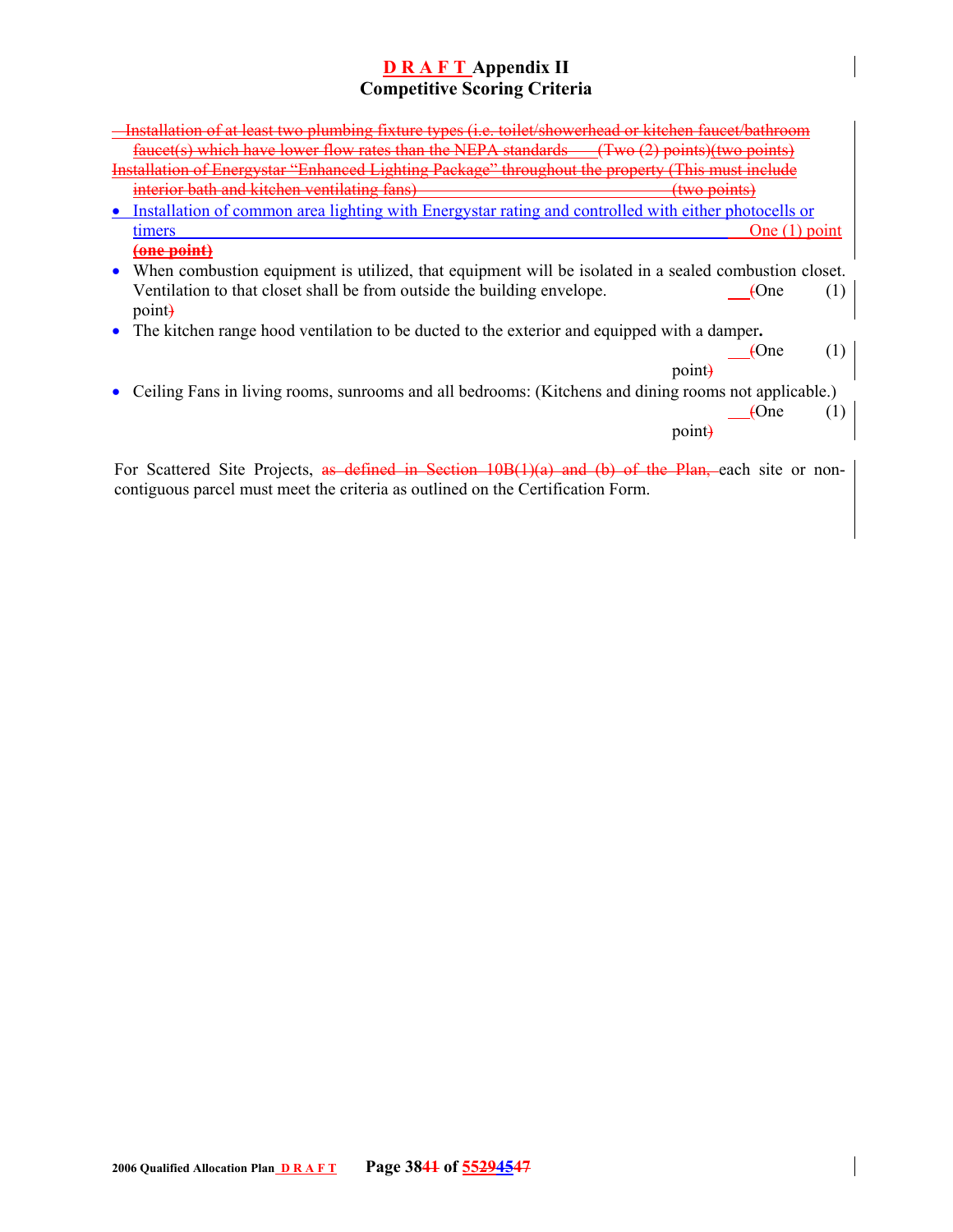#### **BB. Project Design**

# C. Project Design

#### **20 points**

DCA encourages the construction of projects that reflect the character of the community in which they are located. The marketability of the property and appearance of the site are important components in the final product. Longevity and low maintenance are to be considered in the design of the property. The allocation of these points will be at the discretion of DCA and the interpretation of the appropriateness of the proposed features and materials by DCA will be final. These points are intended to encourage the integration of new construction/rehabilitation into the existing community, and to promote sustainable design and the protection of resources. Points will be awarded as set forth in the categories below. A maximum of twenty (20) points will be awarded.

#### **Exterior Material and Architectural Features**

#### 1. *Exterior Wall Finishes* **4 points**

Select and certify on the Project Design Certification Form one category from this list for a maximum of four (4) points:

- Exterior wall faces must have an excess of 40% brick or stone, on each of the total wall surfaces. This is applicable to all sides of the buildings including the front wall face, each side's wall face and the rear wall face of the buildings. On all exterior walls the brick/stone must extend to all areas of grass, landscaping and other areas of soil or mulch.  $\left( \text{Four} \right)$  (4) points)
- The rehabilitation of buildings that are eligible for historic credits, and elect to maintain and/or recreate the existing exterior finish surfaces on all wall faces including the front wall face, rear wall face and both side wall faces: (Note: The use of vinyl siding is not eligible for these points)

 $\leftarrow$  Four (4) points

• The rehabilitation of buildings that do not have existing brick or stone in excess of 40% (and are not eligible for historic credits), but that elect to replace and upgrade the existing exterior finish surfaces on all wall faces including the front wall face, rear wall face and both side wall faces (Note: The use of vinyl siding is not eligible for these points). Four (4) points **(Four (4) points)**

# 2.*2. Attractive Features*  **4 points**

Construction must exhibit attractive features that must be included on all sides and rear of all buildings. Select features on the Project Design Certification form from the following list to a maximum of four (4) points):

- The recreation of existing or previous historic, or other types of **historic** decorative elements on all Facadessides of existing buildings. **<b>Existing** the contract of the contract of the contract of the contract of the contract of the contract of the contract of the contract of the contract of the contract of the contract Ppoints)
- The addition of new shutters and decorative ventilation elements for both new and non-historic existing construction. **CONSERVANT** (Two (2) Ppoints)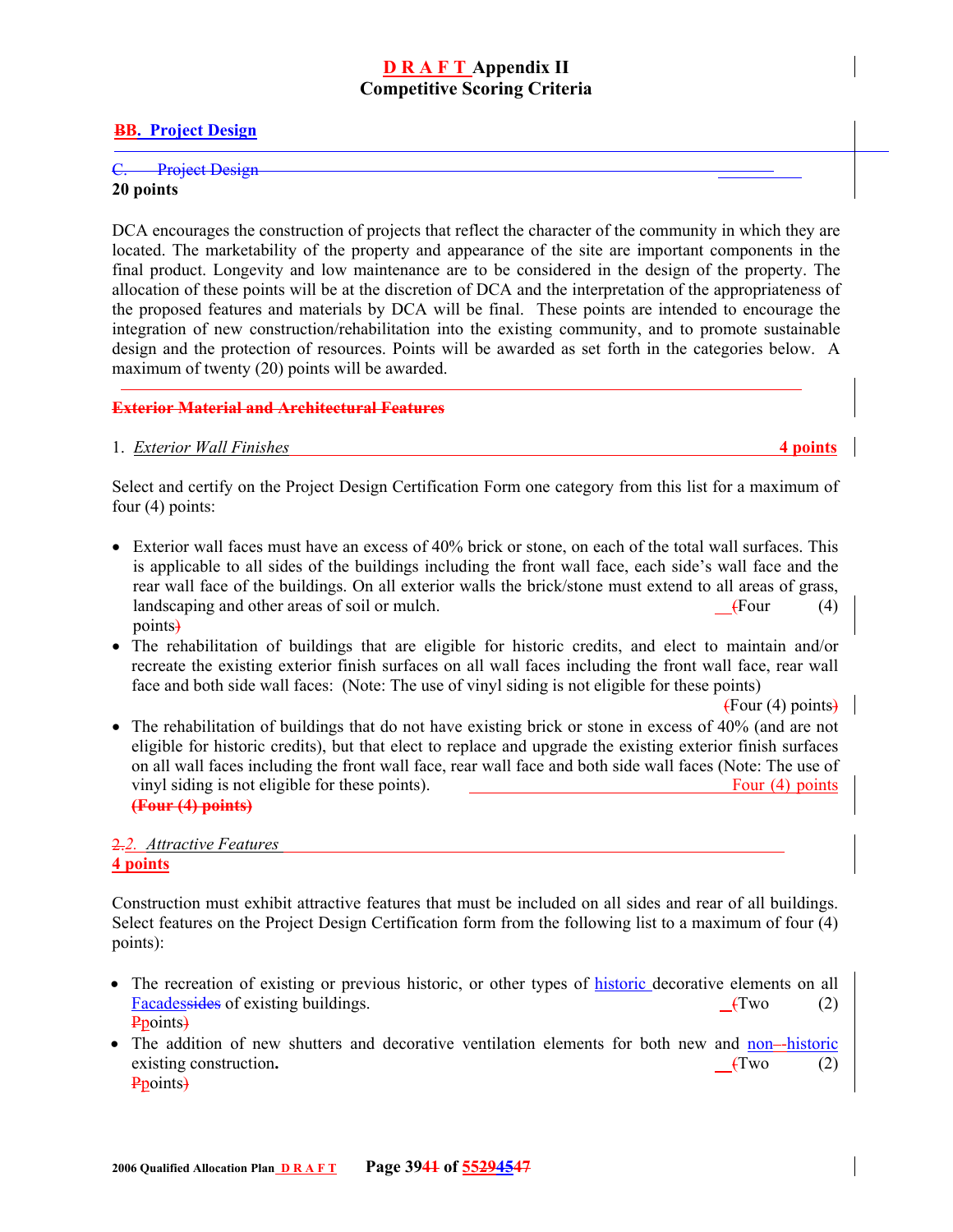- The addition of new or the recreation of existing, covered entries to all buildings and units for both new and existing construction. **Construction**  $(2)$ Ppoints)
- The re-creation of existing, or addition of new attractive roof profiles from all building views to include cupolas and other roof decoration or historic features to both new and existing construction.

 **(Two (2) points)**

• The addition of new, or recreation of existing attractive stair and railing elements at stairs and porches/patios for both existing and new construction. **C**(Two (2) Ppoints)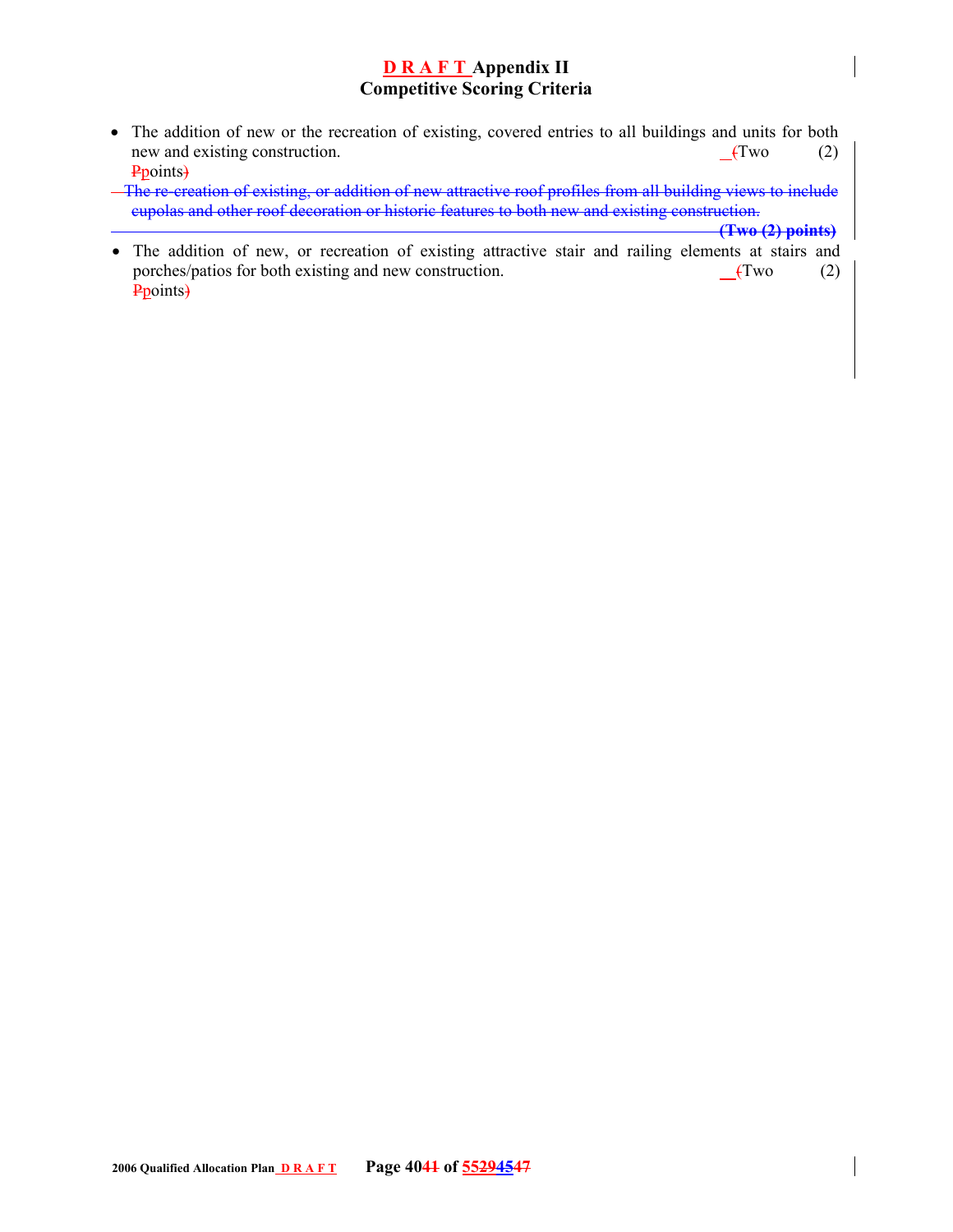### 3.3. *Major Building Component Materials and Upgrades*

#### **4 points**

For all construction types major building component materials may be upgraded from the minimums as delineated in the Application Manual. Select and certify features on the Project Design Certification Form from the following list to a maximum of four (4) points:

- Cementitious siding, hard stucco and/or wood siding in place of vinyl siding (The upgrade of vinyl siding is not eligible for these points.). DCA may approve, at applicant request, other materials with proven longevity for points in this category. (Two  $(Tw^2 - Tw^2)$ ) and the set of the set of the set of the set of the set of the set of the set of the set of the set of the set of the set of the set of the set of the set of points)
- Upgraded roofing shingles, or roofing materials. See architectural guide for basic requirements.

 $(Two(2))$  points $)$ 

- Upgraded windows and French doors (No sliding glass doors) (Glazing to have a Solar Heat Gain Coefficient of  $\leq 0.40$  and a U-Value  $\leq 0.40$ ).  $\qquad (2)$ points)
- Stairs and railings of durable non-combustible materials. (Wood does not qualify unless building is eligible for historic credits and the work scope includes recreation of all existing components in this eategory) (One (1) point)
- Upgraded interior doors with lever hardware (Doors must have paneled facing with superior core construction)**.** (Two (2) points)
- Stairs and railings of durable non-combustible materials. (Wood does not qualify unless building is eligible for historic credits and the work scope includes recreation of all existing components in this category) One (1) point
- Upgraded interior cabinetry. (All wood construction. Exterior finishes may be wood or plastic  $l$ aminate)  $\underline{\hspace{1cm}}$  (One (1) point)
- Upgraded flooring materials, both carpet and other resilient flooring materials. (**All** flooring materials must be upgraded to qualify. The installation or restoration of wood flooring with a high impact sealed finish would qualify. **Cone** (1) point)

#### **4.**4. *Landscaping and Site Design Features* **8 points**

(Select and certify on the Project Design Certification Form landscaping and site design features from the following list to a maximum of eight (8) points:

- Front entry to be delineation with permanent, illuminated entry sign and decorative fenceed with an attractive, permanent, illuminated entry sign: (Two (2) points)
- Upgraded landscaping to include such elements as landscaping berms and seasonal plantings at the entryareas and areas of community use:  $(Two(2))$  points)
- Freestanding shelters (not included in the amenities point scoring), such as mail pickup areas and transportation stops: *(Two* (2) points)
- Providing additional larger trees, benches (not included in amenities scoring) and other shade plantings at areas of community and recreational use (the trees must exceed the minimum sizes as required in the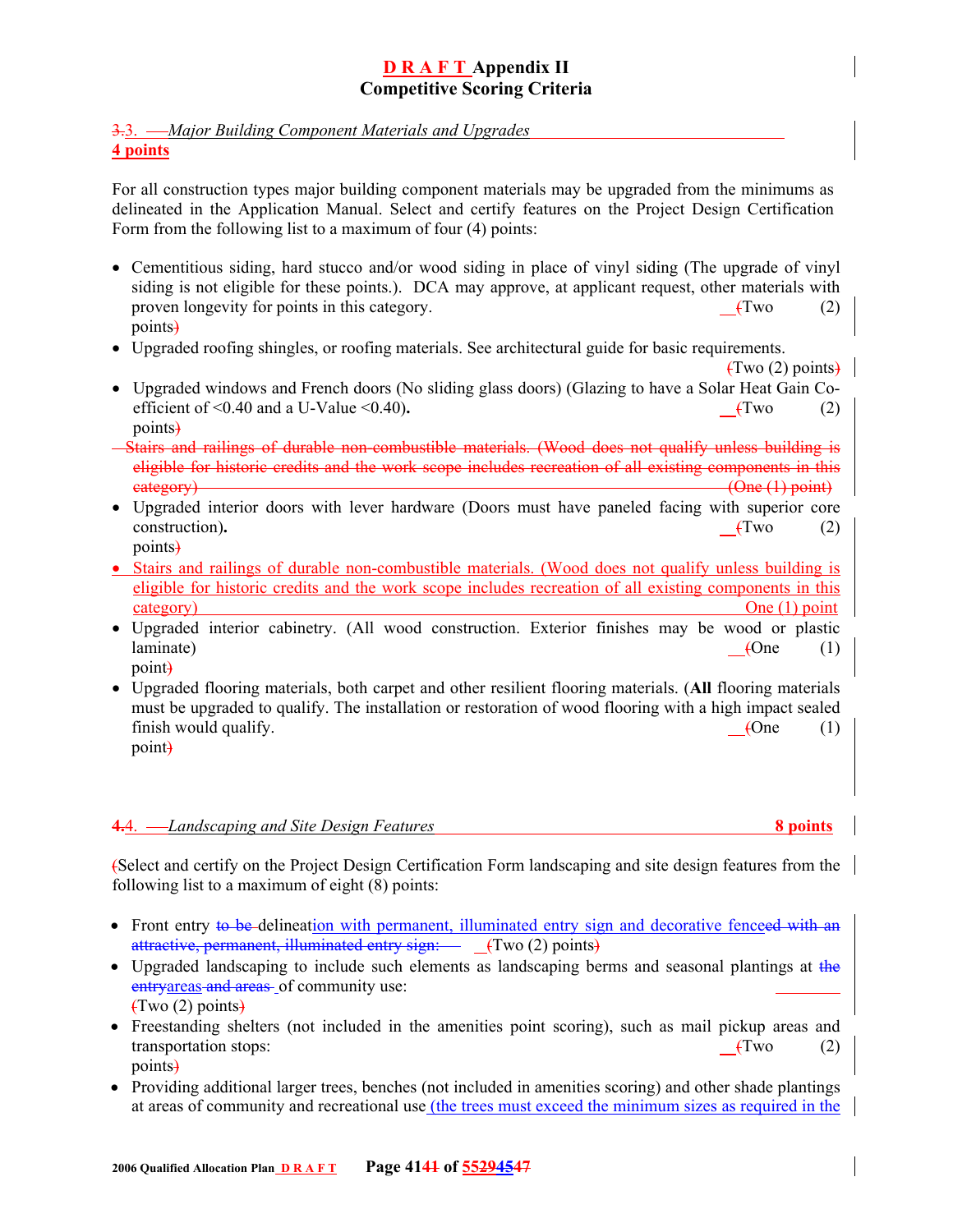architectural manual basic requirements: (Two (2) points)

- Identify areas for low water landscaping. These areas must exhibit the types of vegetation that can be identified as suitable for "xeriscaping", or native plantings to encourage water conservation but still provide attractive landscaping: (Two (2) points)
- Provide a system for the reuse of on site water run off (rainwater harvesting) for landscaping irrigation for at least 75% of irrigation water annual. (Note: any site with an environmental restriction for resuse of groundwater is not eligible for these points.)  $(Tw_0 \t(2))$ points)
- Preservation of existing trees and vegetation, and integration of these areas within the new landscaping layout. This must include existing major trees and areas of vegetation within the body of the property as well as that existing at the edges of the property to qualify for these points; **OR**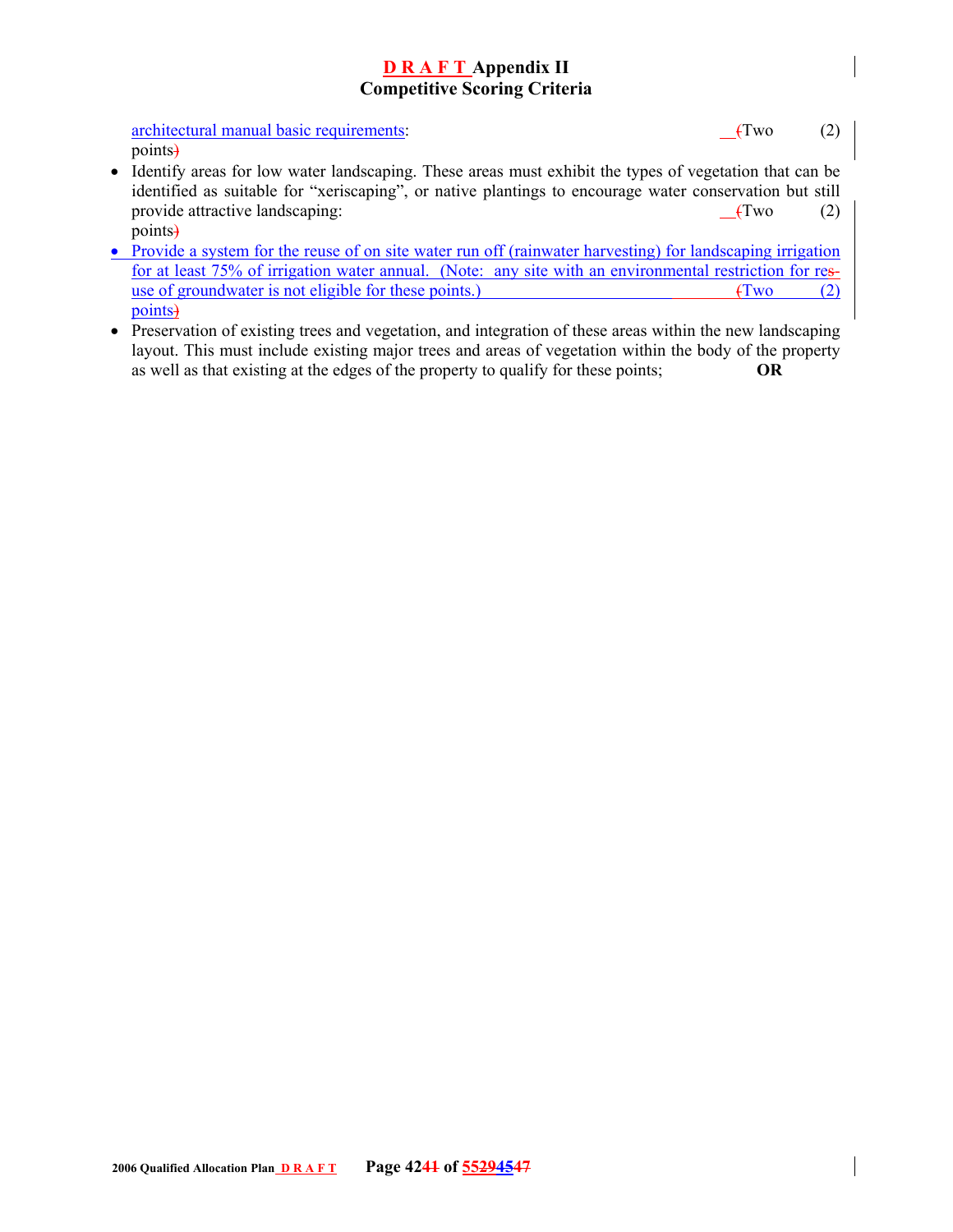• Where there are no existing trees or vegetation on the property that can be preserved, there must be substantial replanting of trees and integrated vegetation. The trees must be a minimum of five-inch (5") diameter and at a ratio of one tree for every eight units. For properties where the density is greater than 20 units per acre, a ratio of one tree for every 16 units will be acceptable. The trees must be integrated with other areas of planting throughout the property.  $(Two(2) points)$ 

For Scattered Site Projects, as defined in Section 10B(1) (a) and (b), Applicants shall calculate the project design total score for each non-contiguous parcel and submit the Project Design Certification Form for each project or parcel. The Applicant shall add the total points obtained for each non-contiguous parcel and divide by the number of non-contiguous parcels to arrive at the total points to be claimed for this category (no rounding up, only whole numbers may be claimed as points).

**CCD. Accessibility****6 points** 

Points will be awarded for optional Accessibility components selected froorm the list below and as certified on the Accessibility Certification Form to a maximum of six (6) points:

• Applicant agrees that prior to the commencement of construction, the final plans and specifications will be reviewed by a third-party professional accessibility consultant to determine that the all federal, state and DCA accessibility guidelines are accurately incorporated into the Project design. A copy of the (per DCA requirements) report will be provided to DCA and to the Project Architect.

Four (4) points

- In addition to the 5% of units required to be equipped for the mobility disabled, the applicant agrees that an additional 2% of the units (with a minimum of one) will be equipped for the mobility disabled. Each of these additional units must include the installation of a roll in shower:  $(Tw_0$  (2) points)
- All units designated and equipped as units for the disabled individuals with disabilities are equipped with front-loading washers and dryers at no expense to the tenant.  $(Two(2) points)$
- The maximum length of travel from each first floor unit in every building to the closest parking space designated as a "Handicapped" space does not exceed 200 feet.  $(1)$ point)
- All multifamily units on all floors incorporate the following visitability modifications for the mobility disabled: All interior passageways shall be a minimum of 36" wide; all bathroom and interior doorways shall be a minimum 32" clear opening and each unit shall provide at least one accessible means of egress/ingress with a no-step entry.  $(1)$ point)
- All single family units shall incorporate a no-step entry with a 36" wide entry door; interior passageways shall be a minimum of  $36$ " wide; interior doors shall be a minimum of  $32$ " clear opening; and an accessible bedroom and bathroom shall be located on the main level.  $(1)$ point
- Lever-handled or ADA-approved faucets in all bathroom and kitchen sinks of each unit. One (1) point
- Loop handles on all kitchen and bathroom cabinet doors and drawers. One (1) point
- Front controls on kitchen ovens/ranges  $\overline{O}$  (1) point)
- Applicant agrees that prior to the commencement of construction, the final plans and specifications will be reviewed by a third-party professional accessibility consultant to determine that the all federal, state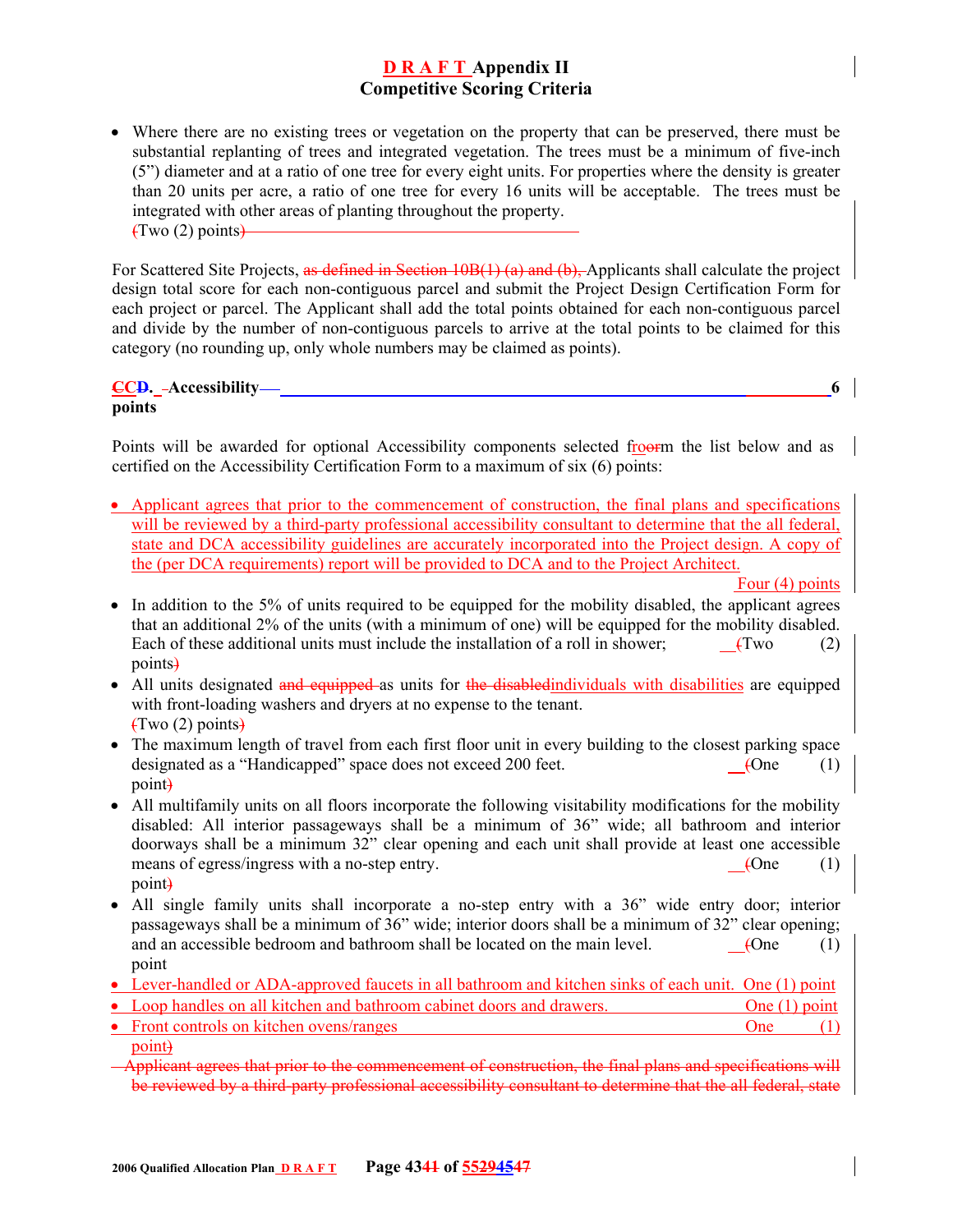and  $DCA$  accessibility guidelines are accurately incorporated into the Project design. A copy (per DCA requirements) report will be provided to DCA and to the Project Architect.

(Four (4) points)

Applicants must submit the Accessibility Certification Form that certifies that the above criteria and the accessibility standards detailed in the Application Manual will be met.

For Scattered Site Projects, as defined in Section 10B(1) (a) and (b). Applicants shall calculate the project design total score for each parcel and submit the Accessibility Certification Form for each parcel. The Applicant shall add the total points obtained for each non-contiguous parcel and divide by the number of non-contiguous parcels to arrive at the total points to be claimed for this category (no rounding up, only whole numbers may be claimed as points).

# **E. Ownership Makeup 2 points**

Ownership entitiesGeneral partnerships comprised of 100% nonprofit organizations will receive two (2) points. Only one (1) points will be awarded if a for-profit entity partners with a nonprofit that is applying (and eligible) under the Plan's Credits nonprofit set-aside or the HOME CHDO Loan Program set-aside.

# **VIIIXII.**

# **Readiness to Proceed 4 points**

To obtain these points the Applicant must apply for all land disturbance and building permits as required by the Local Government. To qualify for the points the Applicant must supply:

- The original building permit obtained, dated appropriately to allow construction to commence within a time frame that allows for completion in accordance with DCA requirements; or,
- An original letter from the Local Government indicating that all documentation has been received and all fees have been paid to allow construction to commence as indicated on the permits. The letter must also reference the project name, address and number of units and **include a copy** of the building permit.

For Scattered Site Projects, as defined in Section 10(B)(1)(a) and (b), the above documentation must be submitted for the project as a whole.

# **XIII. • Project Based Rental Assistance for Special Needs Tenants 1 point**

One point will be awarded if the Applicant certifies that it agrees to accept a Section 8 Project Based Voucher contract for the designation of up to ten  $(10)$  units or five  $(5%)$  percent of the total units, whichever is less, for occupancy by tenants with special needs who are receiving supportive services through the Georgia Department of Human Resources. DCA reserves the right through this option to offer a Section 8 Project Based Voucher contract to the development at anytime throughout the compliance period or period of affordability, whichever is longer. The contracts will typically have a five-year period with renewal options granted by DCA. The designated units could be any unit in the development, depending upon vacancies and availability, and would be subject to the same income and rent restrictions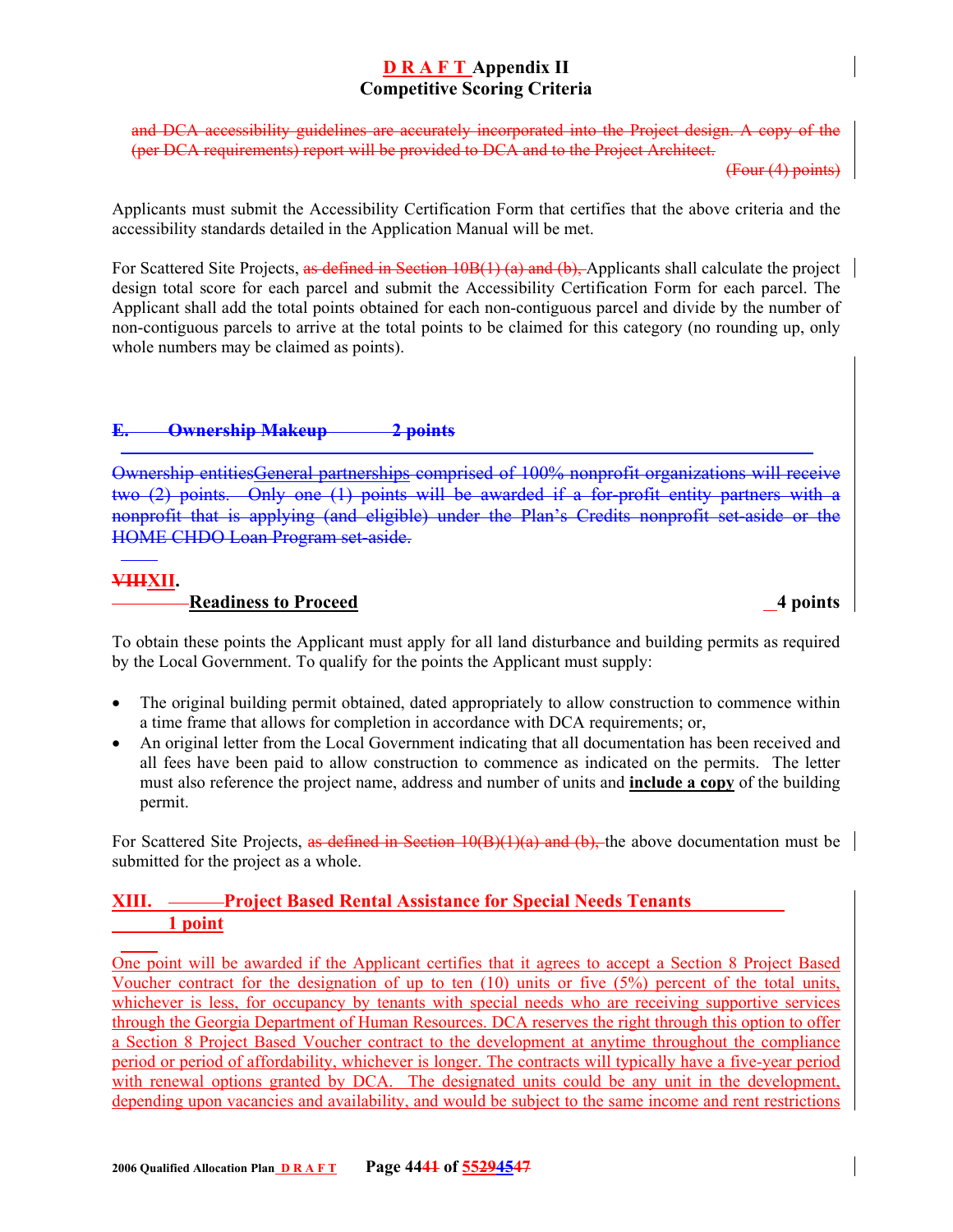as all other units in the development. The property management would retain all rights to tenant selection, with exceptions related specifically to the disability of the potential tenant.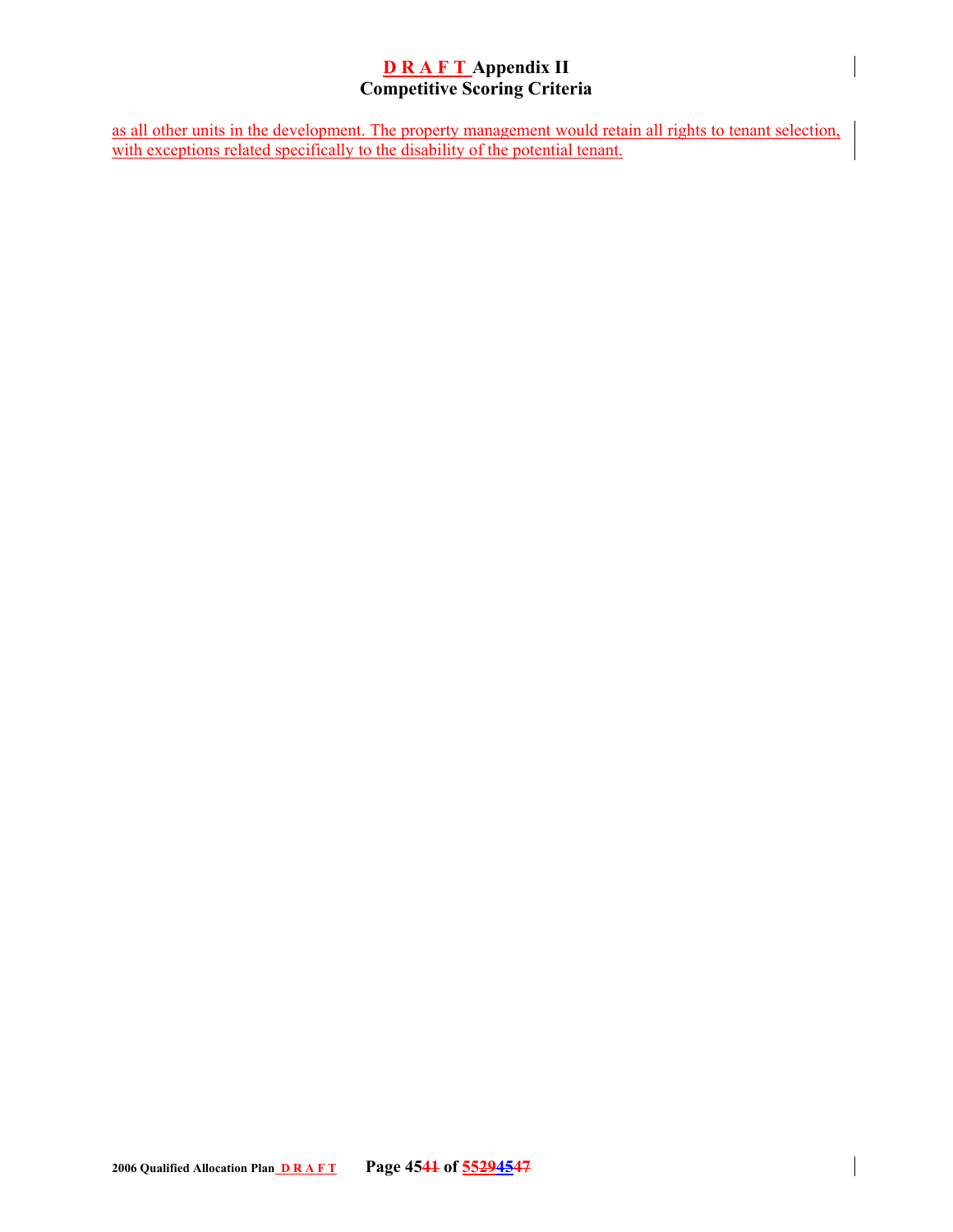# **IXIV.** Compliance History **Status 10 points**

# **A. General - Owner, Developer and Manager (Project Participant) Compliance History**

All project participants will receive a compliance history score under this section. Failure to provide or disclose a completed compliance history may result in a negative compliance score. This section is designed to consider the prior positive and negative compliance history of the General Partner, Developer and Manager of a proposed project. The compliance history will be reviewed as of the Application Submission Date. A. Factors Considered

The following factors will be used-considered in awarding these points:

- The categories of General Partner, Developer and Manager will each receive a Compliance History Score in their respective categories. Then the scores in each category (General Partner, Developer and Manager) will be averaged as set forth in Paragraph E  $\&$  F of this section, to reach the final Compliance History score.
- If a General Partner, Developer or Manager has Georgia compliance history, only that history will be considered in the appropriate category except as set forth in this paragraph.
- If a General Partner, Developer and/or Manager has no Georgia compliance history but has compliance history in the following five contiguous states: Florida, Alabama, North Carolina, South Carolina and Tennessee, then the history from these five states will be considered in the appropriate category except as set forth in this paragraph.
- If the General Partner, Developer and Management Company have no previous Georgia History or history in the 5 contiguous states, they will receive a positive compliance neutral score (0) in this section. If one but not all of these entities have some positive compliance history, the score will be averaged as more fully in Paragraph E & F of this Section.
- One Point will be deducted from the proposed Project's Final Compliance Score for each project that has one ore more of the following non compliance issues: Recapture of Federal Credits, Foreclosure of a HOME loan, or project bankruptcy, regardless of where that project was located.
- Only projects that have received funding from HOME, State Housing Trust Fund, the FDIC/AHDP, or federal Tax credits are used to calculate the score in this section. Only these projects should be listed on the Compliance History Summary form.
- All compliance audits from 2003, 2004, and 2005 through Application Deadline.
- Projects or project participants with significant noncompliance issues may have a greater proportion of units audited during this process, which may affect the compliance score.

#### B. **Maximum Deductions and Points**

An Application can receive a maximum of 10 points for positive previous compliance history. An Application can receive a maximum deduction of 20 points for previous negative compliance history

#### C. **Syndicator History**

The Syndicator's Compliance history is not scored as part of the competitive process. However, Syndicators are scored subsequent to project award. DCA must approve or disapprove the participation of a Syndicator in a DCA funded project. The Approval or Disapproval of a Syndicator will be based in part on their Compliance History Score, portfolio performance, including but not limited to bankruptcies and foreclosures. Syndicators scoring –20 or less will not be eligible to participate in projects funded from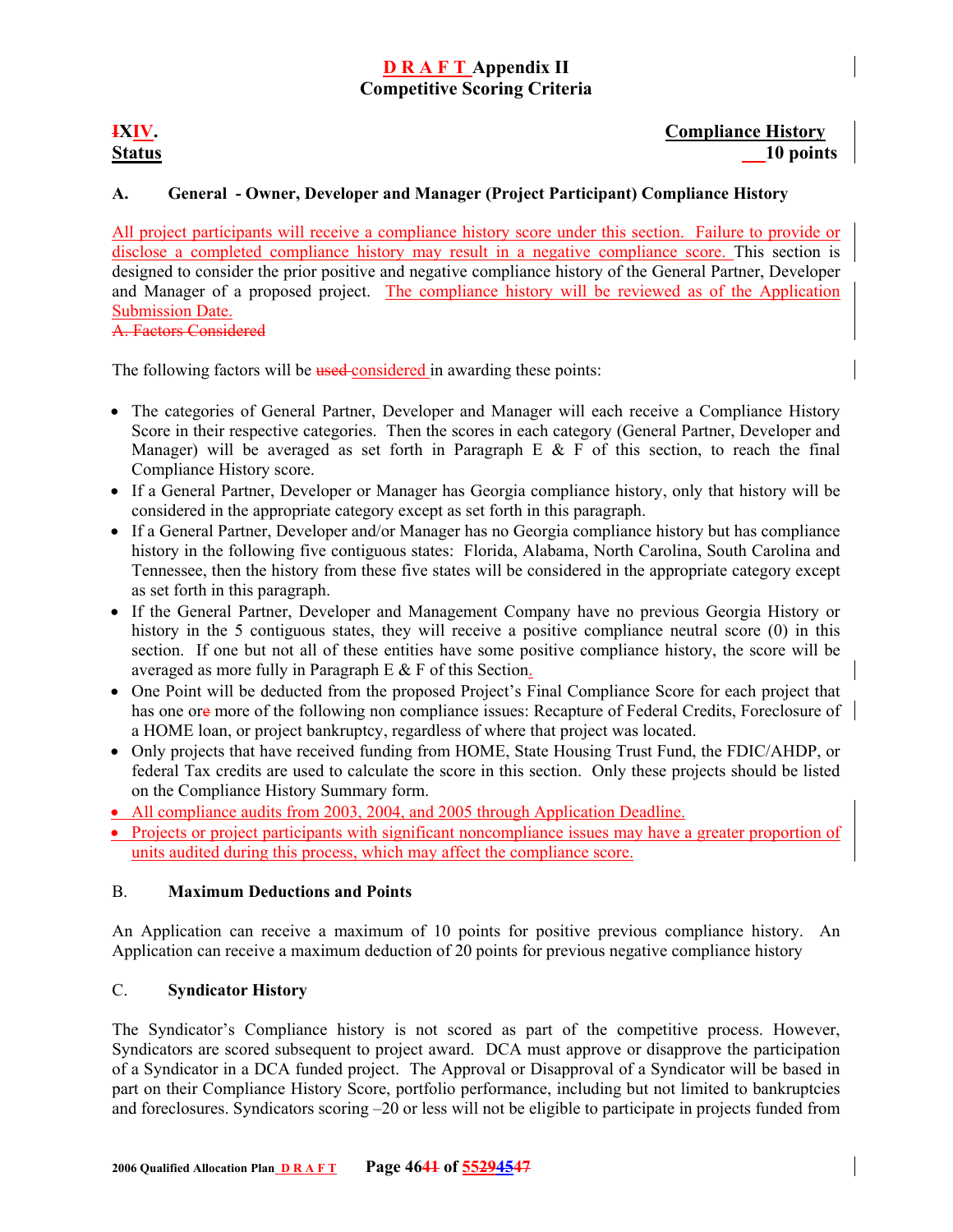Credits awarded under the Plan. If a proposed syndicator-Syndicator is deemed ineligible to participate, the Applicant must select another syndicatorSyndicator. Syndicators who assume a General Partnership role as a result of noncompliance issues may be allowed to participate during the cure period at DCA's discretion.

Applicants which are selected for an award must notify DCA of the proposed syndicator-Syndicator and submit required compliance documentation regarding the **syndicator** Syndicator experience at the earliest possible time, but no later than 75 days from the issuance of carryover allocation. DCA strongly recommends submitting the syndicator-Syndicator information as early as possible to avoid potential problems that may arise if the syndicator-Syndicator is deemed ineligible. DCA will score the syndicators Syndicators and will notify both the syndicators-Syndicators and the Applicants of the results.

(Note that syndicators Syndicators will be required to submit a complete and accurate compliance history summary along with all required property audit documentation. Incomplete and inaccurate experience summaries and experience summaries without the required documentation will result in the syndicator Syndicator being deemed ineligible to participate in the 20052006 competitive round. Syndicators will not be required to submit self-scoring worksheets).

### **D. Required Documentation**

(This Documentation must be submitted even if you are do not claiming positive Compliance History points.)

- Five fully executed DCA Uniform Release Forms (included in the Manual) must be submitted.
- Completed Compliance Questionnaire for each General Partner, Developer and Manager.

(This Documentation must be submitted if you are claiming positive Compliance History Points)

- Each General Partner and Developer must include a compliance history summary sheet for both the entity, as well as the Principals of that entity. The scores for the entity and principals will be averaged as more fully set forth below.
- Each Management Company must submit a compliance history summary sheet for the management entity itself.
- Applications seeking these points must include all projects in which they own an interest or have participated in the development or management in the State of Georgia and/or the five contiguous states.

Note: Internal Revenue Service Form 8821 may be requested by DCA for any Project Participant listed on the Experience Summary at any time during DCA's review of a Project Participant's compliance history.

#### **E. Compliance History Scoring Process Overview**

A numerical value will be applied for each instance of noncompliance (see table Table I). The total number of units audited (not the total number of units at property) for each Project Participant designated in the Application will be divided by the total of the numerical values to determine a Participant Compliance Factor (see Ttable II).

Project Participants with no experience/audits within the three-year period will receive a positive neutral score of zero (0). The Overall Compliance Factor will be the combined Compliance Factors of the basic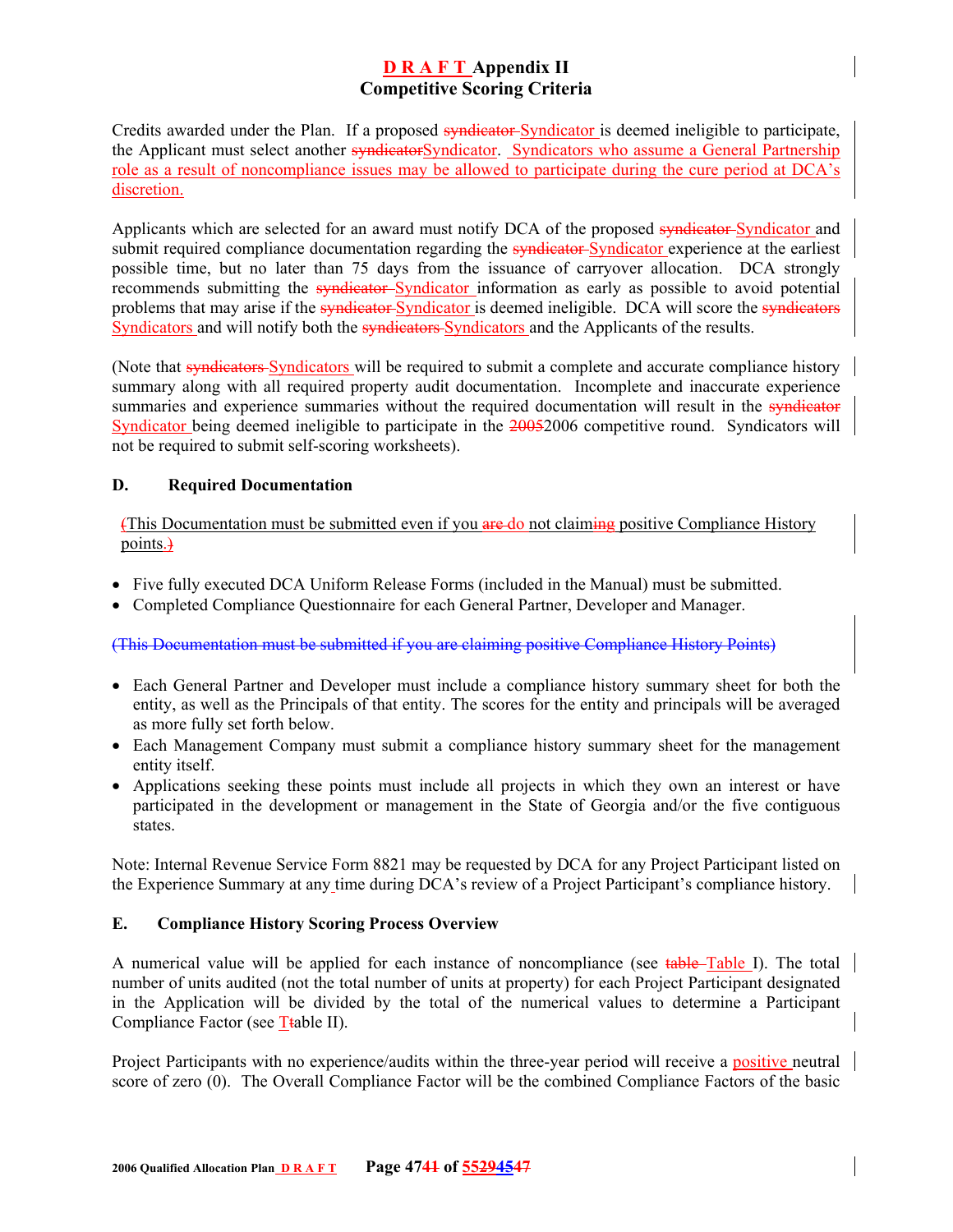categories of Participants (excluding the syndicatorSyndicator). An Applicant's preliminary compliance score can then be determined from the Compliance Scoring Table included in this Section (see Ttable III).

To score individual participants, multiply the individual Participant Compliance Factor by three (3) and refer to the Compliance Scoring Table. Note that a syndicator's Syndicator's compliance score will not affect the proposed project compliance score, but to be eligible to participate, the syndicator-Syndicator must score –20 or higher.

#### **F. Examples of Major and Minor Instance of Noncompliance**

The following examples are intended to provide general guidance to determine whether a particular instance of noncompliance will be treated by DCA as major or minor for scoring purposes. This list of examples does not include every possible category of noncompliance and is not intended to be allinclusive. DCA will make the final determination on a case-by-case basis. Based on this general guidance, Applicants must use their own judgment for self-scoring purposes.

### 1. 1. *Major Noncompliance*

- Numerous or repetitive rent charged to tenants that exceeds the applicable property rent limits.
- Failure to follow the Next Available Unit Rule
- Failure to follow the Vacant Unit Rule
- Numerous or repetitive instances of administrative noncompliance (failing to execute the policies and procedures stated in DCA Program Manuals, Land Use Restrictive Covenants, Land Use Restrictive Agreements, Loan documents and federal rules and regulations)
- Submission of False Documents
- Failure to adjust rents of Over Income HOME tenants
- Bankruptcy filed by a Project Participant;
- Removal of a Project Participant of a project for Cause
- Transfer of property which was troubled or non compliance or was determined to be troubled or non compliant within 3 years of transfer
- Recapture of federal credits
- Failure to maintain property standards of property
- Failure to cure non compliance with reasonable time frame
- Non-cured items of non-compliance for which an IRS Form 8823 has been issued
- Foreclosure of a HOME loan
- Debarred by HUD

#### **Major instances of non-compliance prior to the issuance of IRS form 8609 may also result in DCA at its sole discretion, not issuing the 8609**.

#### 2. *Minor Noncompliance*

- Isolated instances of administrative noncompliance (failing to execute the policies and procedures stated in DCA Program Manuals, Land Use Restrictive Covenants, Land Use Restrictive Agreements, Loan documents, and federal rules and regulations)
- Less critical or isolated instances of health and safety violations (loose handrails, inoperable stove burner, minor leaks)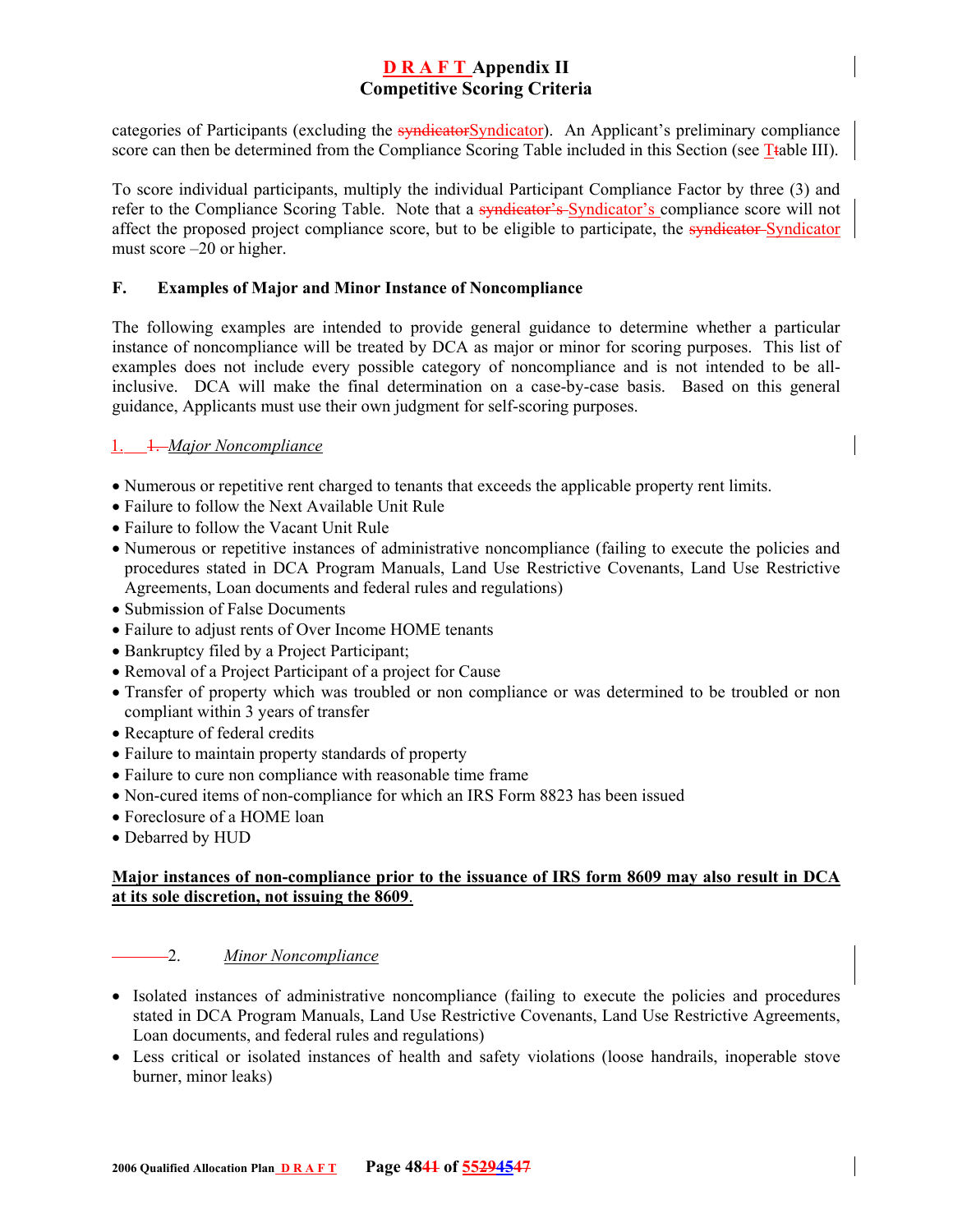|                                                                                                                                | Per Unit                                         | Minor Noncompliance<br>Project-Wide                                                       | Per Unit       | <b>Major Noncompliance</b><br>Project-Wide          |
|--------------------------------------------------------------------------------------------------------------------------------|--------------------------------------------------|-------------------------------------------------------------------------------------------|----------------|-----------------------------------------------------|
| Isolated instances of noncompliance resolved<br>during the DCA assigned cure period                                            | $\mathbf{0}$                                     | $\mathbf{0}$                                                                              | $\overline{2}$ | 3                                                   |
| Other instances of noncompliance resolved<br>after the DCA assigned cure period                                                | 3                                                | $\overline{4}$                                                                            | 5              | 6                                                   |
| Incurable instances of noncompliance<br>measures taken to prevent further instances of<br>noncompliance                        | 1                                                | $\overline{2}$                                                                            | 5              | 6                                                   |
| Curable instances of noncompliance left<br>uncured                                                                             | 6                                                | 10                                                                                        |                | Applicable participant<br>Ineligible to participate |
| Incurable instances of noncompliance – no<br>measures taken to prevent further instances of<br>noncompliance                   | 6                                                | 10                                                                                        |                | Applicable participant<br>Ineligible to participate |
| Default of a HOME Loan                                                                                                         |                                                  | Dependent upon circumstances. Will be determined at<br>DCA's sole and absolute discretion |                |                                                     |
| Submission of fraudulent information or<br>equivalent acts                                                                     | Applicable participant Ineligible to participate |                                                                                           |                |                                                     |
| from participation in similar<br>Debarred<br>programs in any of the contiguous States at the<br>Application deadline date      | Applicable participant Ineligible to participate |                                                                                           |                |                                                     |
| Debarred<br>participation<br>similar<br>from<br>in<br>by any Federal agency<br>at the<br>programs<br>Application deadline date |                                                  | Applicable participant Ineligible to participate                                          |                |                                                     |

# Table I **NONCOMPLIANCE CATEGORIES NUMERICAL VALUES**

#### **Table II EXAMPLES OF COMPLIANCE SCORING PROCESS**

#### *Example 1:*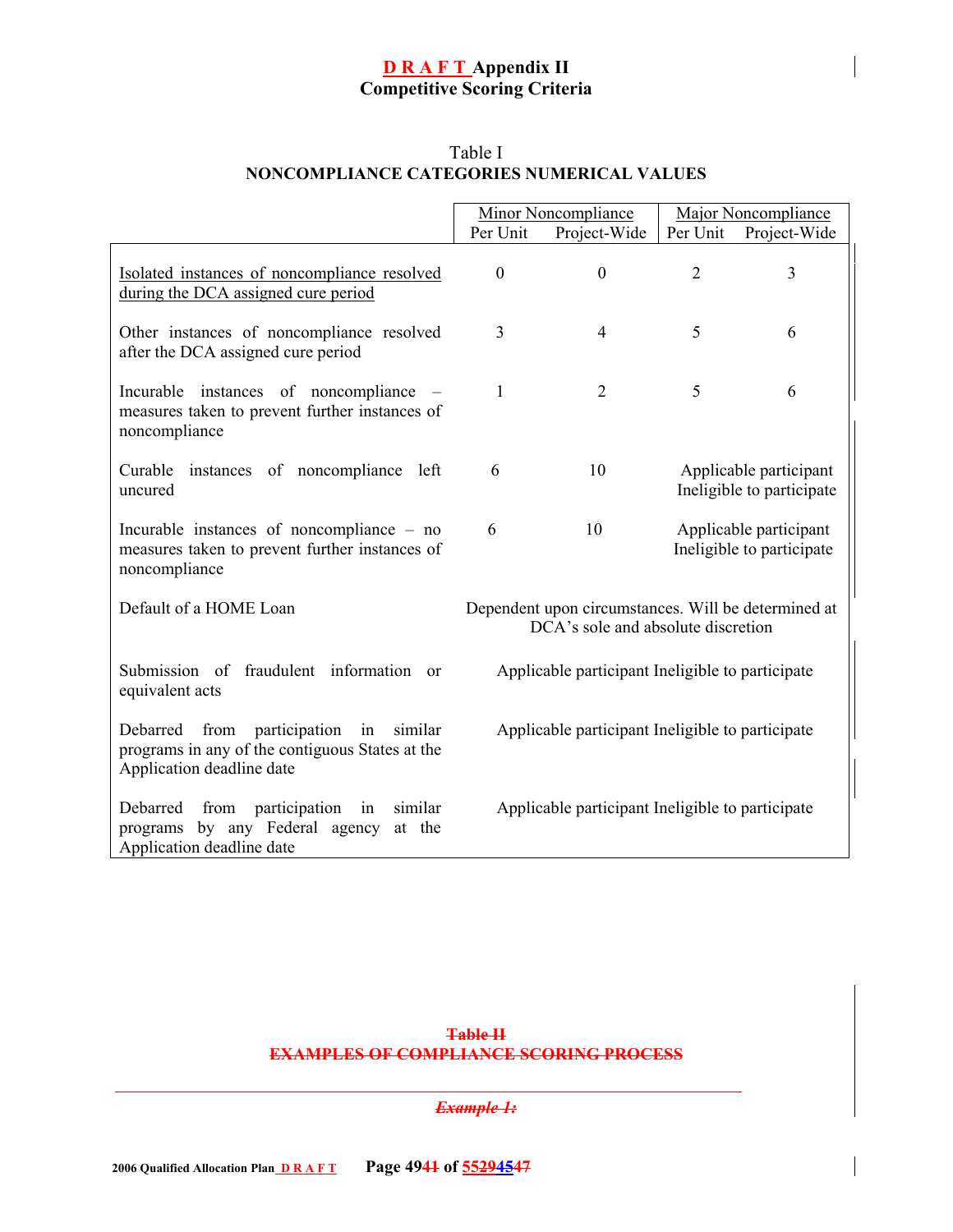# *Assumes all three Participants have been audited within the three-year period*

|                                                                   | Number of Units                                 | Particinant<br><del>i aitivipain</del>         | Participant       |
|-------------------------------------------------------------------|-------------------------------------------------|------------------------------------------------|-------------------|
| <b>Project Participants</b>                                       | Audited Within<br><del>Audited within</del>     | Compliance<br><del>othiipnance</del>           | Compliance        |
|                                                                   | Three Vear Period<br><del>nnee rear convu</del> | Numerical Value<br><b>INTERNATIONAL MARKET</b> | <del>Factor</del> |
| <b>Developer</b>                                                  | 330                                             |                                                | -66.0             |
| Owner/General Partner (see note 1)                                | 45<br>₩                                         | $\sqrt{2}$                                     | 100.0             |
| <b>Management Company (see note 1)</b><br>$1500$ Hote $17$        | 120<br>120                                      |                                                | 100.0             |
| <b>Overall Compliance Factor</b>                                  |                                                 |                                                | <del>266</del>    |
| <b>Preliminary Compliance Score From Compliance Scoring Table</b> |                                                 |                                                |                   |

**Table II EXAMPLES OF COMPLIANCE SCORING PROCESS**

| <b>Example 1:</b><br>Assumes all three Participants have been audited within the three-year period |                                                                      |  |                                                     |     |                                     |
|----------------------------------------------------------------------------------------------------|----------------------------------------------------------------------|--|-----------------------------------------------------|-----|-------------------------------------|
| <b>Project Participants</b>                                                                        | Number of Units<br>Audited Within $\div$<br><b>Three-Year Period</b> |  | Participant<br>Compliance<br><b>Numerical Value</b> | $=$ | Participant<br>Compliance<br>Factor |
| Developer                                                                                          | <u>330</u>                                                           |  | <u>5</u>                                            |     | 66.0                                |
| Owner/ General Partner (see note 1)                                                                | <u>45</u>                                                            |  | $\underline{0}$                                     |     | 100.0                               |
| Management Company (see note 1)                                                                    | 120                                                                  |  |                                                     |     | 100.0                               |
| <b>Overall Compliance Factor</b><br>266                                                            |                                                                      |  |                                                     |     |                                     |
| <b>Preliminary Compliance Score From Compliance Scoring Table</b>                                  |                                                                      |  |                                                     |     |                                     |

| <b>Example 2:</b><br>Assumes two of the three Participants have been audited within the three-year period, and that Co-<br><b>Developers are participating.</b> |                                                                                                                                                                    |  |  |
|-----------------------------------------------------------------------------------------------------------------------------------------------------------------|--------------------------------------------------------------------------------------------------------------------------------------------------------------------|--|--|
| Participants                                                                                                                                                    | Participant<br>Participant<br>Number of Units<br><b>Audited Within</b><br>Compliance<br>Compliance<br><b>Numerical Value</b><br><b>Three-Year Period</b><br>Factor |  |  |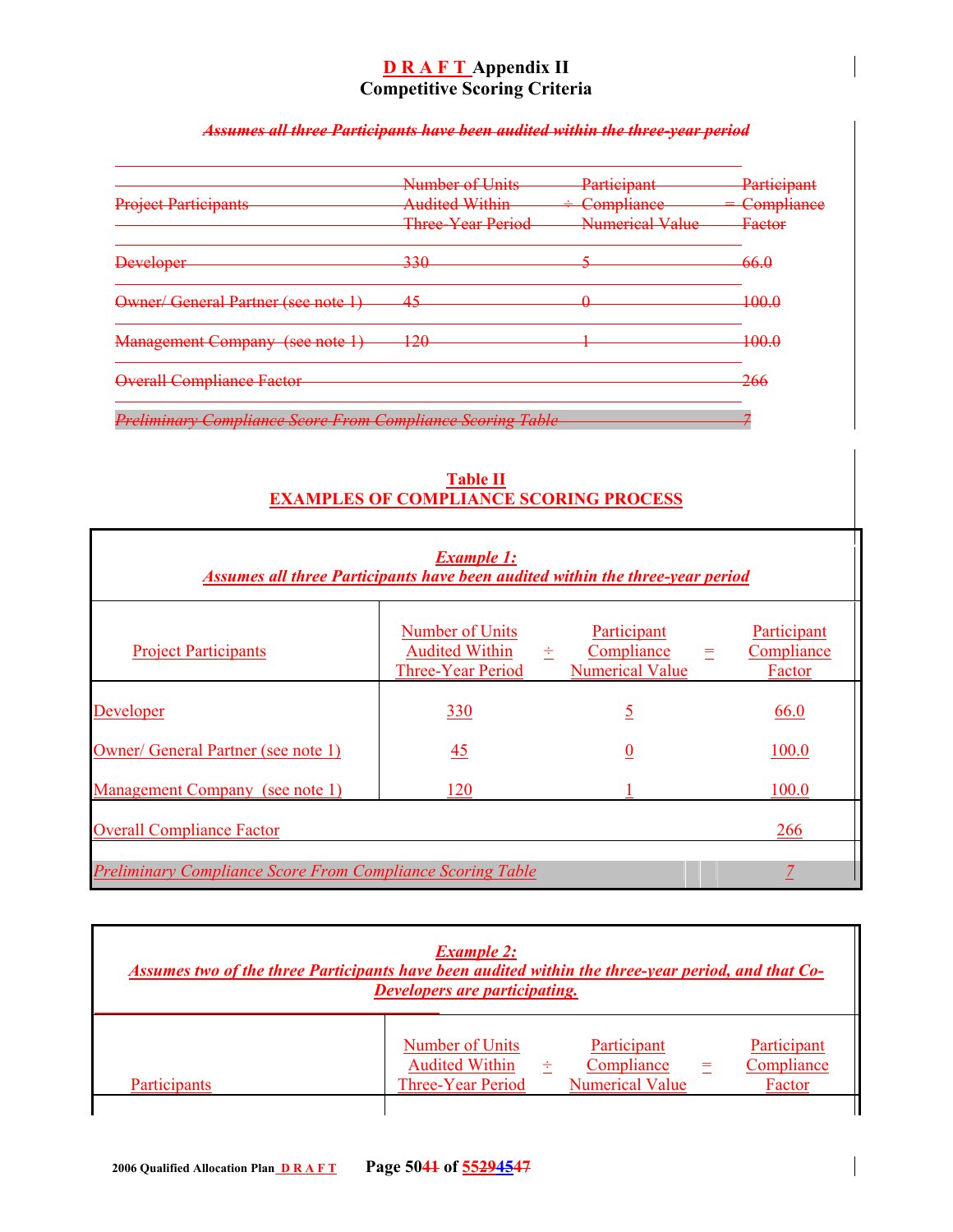| $Co-Developer \# 1$                                               | <u>330</u> |                  | 66.0  |
|-------------------------------------------------------------------|------------|------------------|-------|
| $Co-Developer \# 2$                                               | 45         |                  | 100.0 |
|                                                                   |            |                  |       |
| <b>Co-Developers' Average</b>                                     |            |                  |       |
| Compliance Factor (see note 3)                                    |            |                  | 83    |
|                                                                   |            |                  |       |
| Owner/General Partner (see note 2)                                | 0          | $\boldsymbol{0}$ | 65    |
|                                                                   |            |                  |       |
| <b>Management Company</b>                                         | 120        |                  | 100.0 |
|                                                                   |            |                  |       |
| <b>Overall Compliance Factor</b>                                  |            |                  | 248   |
|                                                                   |            |                  |       |
| <b>Preliminary Compliance Score From Compliance Scoring Table</b> |            |                  |       |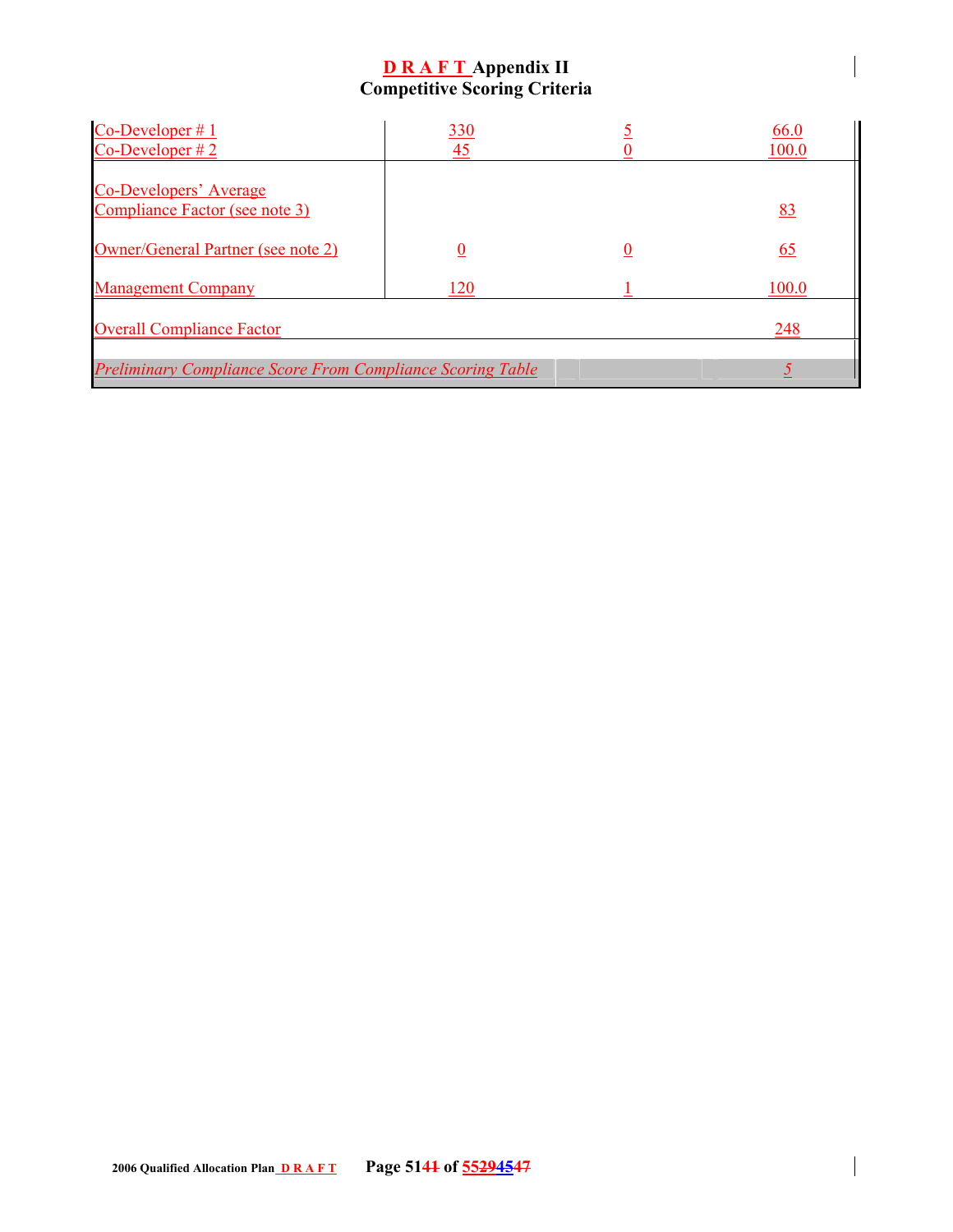| <b>Example 3:</b><br><b>Involves an Inexperienced Participant with an Experienced Consultant.</b>                                                                                                                                                                                                                                                                                                                                     |                                                                      |                                                                       |                                     |
|---------------------------------------------------------------------------------------------------------------------------------------------------------------------------------------------------------------------------------------------------------------------------------------------------------------------------------------------------------------------------------------------------------------------------------------|----------------------------------------------------------------------|-----------------------------------------------------------------------|-------------------------------------|
| Participants                                                                                                                                                                                                                                                                                                                                                                                                                          | <b>Number of Units</b><br><b>Audited Within</b><br>Three-Year Period | Participant<br>Compliance<br>士。<br>$\equiv$<br><b>Numerical Value</b> | Participant<br>Compliance<br>Factor |
| <b>Inexperienced Developer</b><br><b>Experienced Developer Consultant</b>                                                                                                                                                                                                                                                                                                                                                             | $\frac{0}{45}$                                                       | $\frac{0}{0}$                                                         | 65.0<br>100.0                       |
| <b>Inexperienced Developer and</b><br><b>Experienced Consultant Average</b><br>Compliance Factor (see note 3)                                                                                                                                                                                                                                                                                                                         |                                                                      |                                                                       | 82.5                                |
| <b>Inexperienced Owner/General Partner</b>                                                                                                                                                                                                                                                                                                                                                                                            | $\underline{0}$                                                      | $\underline{0}$                                                       | 65                                  |
| <b>Experienced Owner/General Partner</b><br>Consultant                                                                                                                                                                                                                                                                                                                                                                                | 150                                                                  | $\underline{0}$                                                       | 100                                 |
| <b>Inexperienced Owner/GP Experienced</b><br>Consultant Average<br>Compliance Factor (see note 3)                                                                                                                                                                                                                                                                                                                                     |                                                                      |                                                                       | 82.5                                |
| <b>Management Company</b>                                                                                                                                                                                                                                                                                                                                                                                                             | 120                                                                  |                                                                       | 100.0                               |
| <b>Overall Compliance Factor</b>                                                                                                                                                                                                                                                                                                                                                                                                      |                                                                      |                                                                       | 265                                 |
| <b>Preliminary Compliance Score From Compliance Scoring Table</b>                                                                                                                                                                                                                                                                                                                                                                     |                                                                      |                                                                       | $\overline{Z}$                      |
| Note $1$ – The maximum participant compliance factor is 100.<br><u>Note 2 – An unaudited participant will receive a participant compliance factor of 65, which will have no</u><br>Positive or negative impact on the final compliance score.<br><u> Note 3 – Co Participants – To arrive at the Co-Developer Average Compliance Factor,</u><br>first determine the Factor for each Co-Developer, and average the Compliance Factors. |                                                                      |                                                                       |                                     |
| <b>Example 2:</b><br>Assumes two of the three Participants have been audited within the three-year period, and that Co-<br><b>Developers are participating.</b>                                                                                                                                                                                                                                                                       |                                                                      |                                                                       |                                     |

|                       | Number of Unite                                  | <b>Darticipant</b>                       | <b>Darticipant</b>      |
|-----------------------|--------------------------------------------------|------------------------------------------|-------------------------|
|                       | <b>PERSONAL VALUATION</b>                        | <b>T GELLOT AGEL</b>                     | <del>rannonyam</del>    |
|                       | Audited Within<br><b>TARRISTAN DE VASTRILIDE</b> | $\pm$ Compliance<br>$\overline{\text{}}$ | <del>= Compliance</del> |
| <b>Darticipants</b>   | Throa Voor Doriad                                | Mumorical Value                          | $\Gamma$ aetor          |
| <b>THEFT OF BEERS</b> | <b>THE CONTROL BUILDING</b>                      | <b>PERSONAL PROPERTY AND RELEASE</b>     | 10000                   |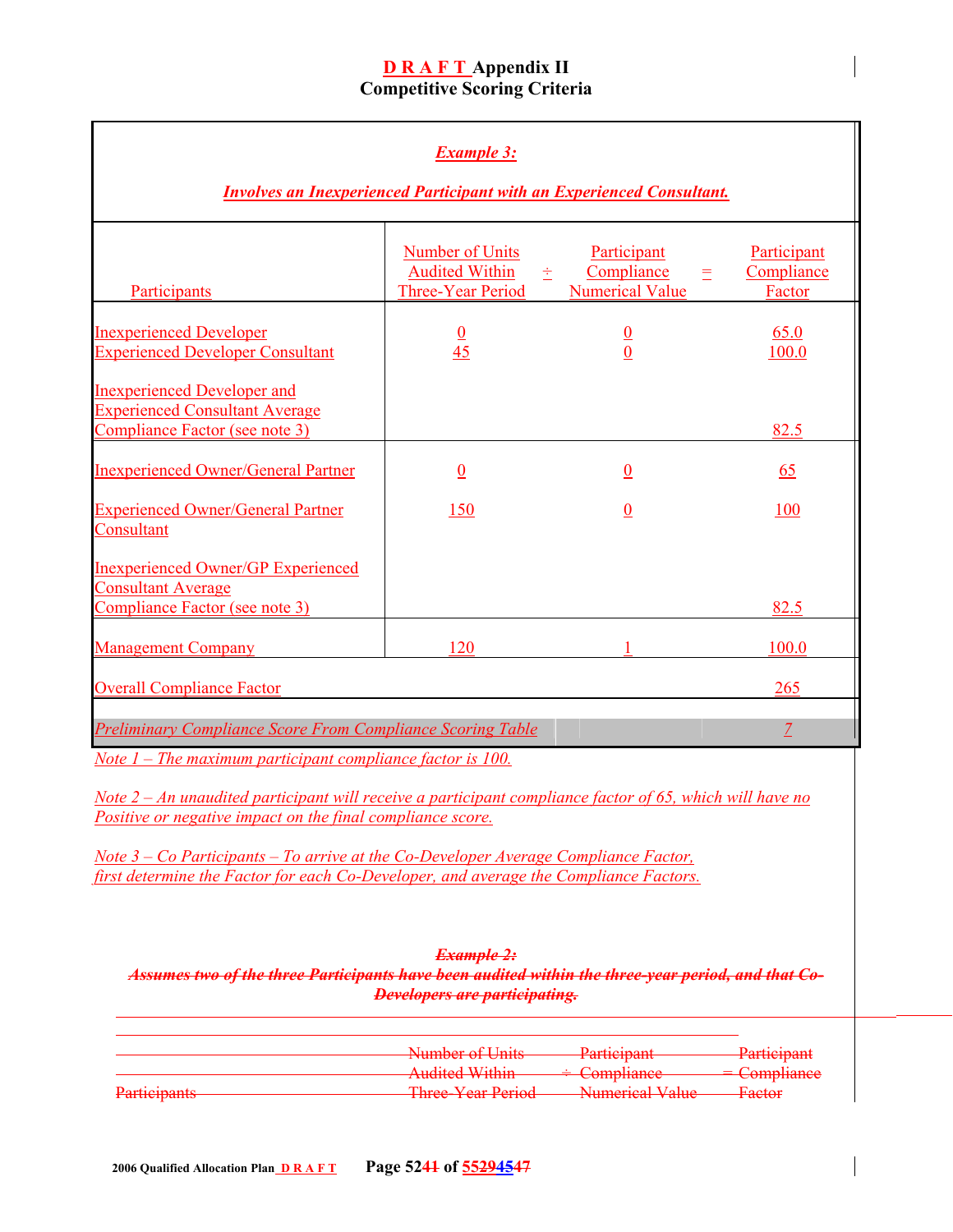| Co-Developer #1                                                   | <u>220</u><br><del>330</del> |             | <del>66.0</del>               |
|-------------------------------------------------------------------|------------------------------|-------------|-------------------------------|
| Co-Developer #2                                                   | 15<br>᠇ᢖ                     | $\bm{\tau}$ | 1ሰሰ ሰ<br><del>nuu.u</del>     |
| Co-Developers' Average                                            |                              |             |                               |
| Compliance Factor (see note 3)                                    |                              |             | Q٥<br>$\overline{\mathbf{C}}$ |
| Owner/General Partner (see note 2)                                |                              |             |                               |
|                                                                   |                              |             | -65                           |
| <b>Management Company</b>                                         | 120<br>170                   |             | 1ሰሰ ሰ<br><b>INVAVALU</b>      |
| <b>Overall Compliance Factor</b>                                  |                              |             | 24s                           |
| <b>Preliminary Compliance Score From Compliance Scoring Table</b> |                              |             |                               |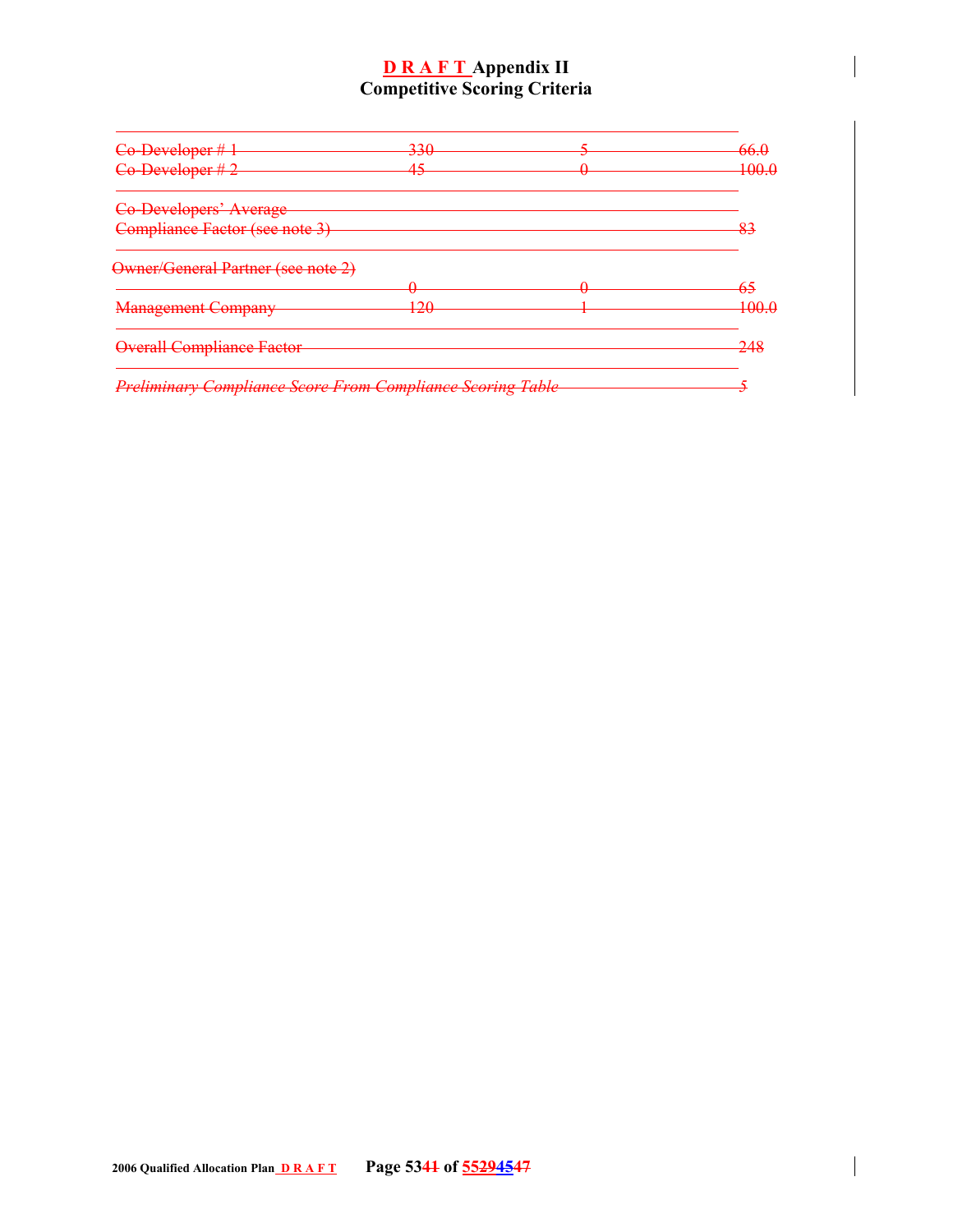#### *Example 3:*

#### *Involves an Inexperienced Participant with an Experienced Consultant.*

- Number of UnitsParticipantParticipantAudited Within÷Compliance=ComplianceParticipantsThree-Year PeriodNumerical ValueFactorInexperienced Developer0065.0Experienced Developer Consultant450100.0Inexperienced Developer and Experienced Consultant Average Compliance Factor (see note 3)82.5Inexperienced Owner/General Partner 0065Experienced Owner/General Partner Consultant 1500100Inexperienced Owner/GP Experienced Consultant Average Compliance Factor (see note 3)82.5Management Company1201100.0Overall Compliance Factor265 *Preliminary Compliance Score From Compliance Scoring Table7Note 1 – The maximum participant compliance factor is 100.*
- *Note 2 An unaudited participant will receive a participant compliance factor of 65, which will have no Positive or negative impact on the final compliance score.*
- *Note 3 Co Participants To arrive at the Co-Developer Average Compliance Factor, first determine the Factor for each Co-Developer, and average the Compliance Factors.*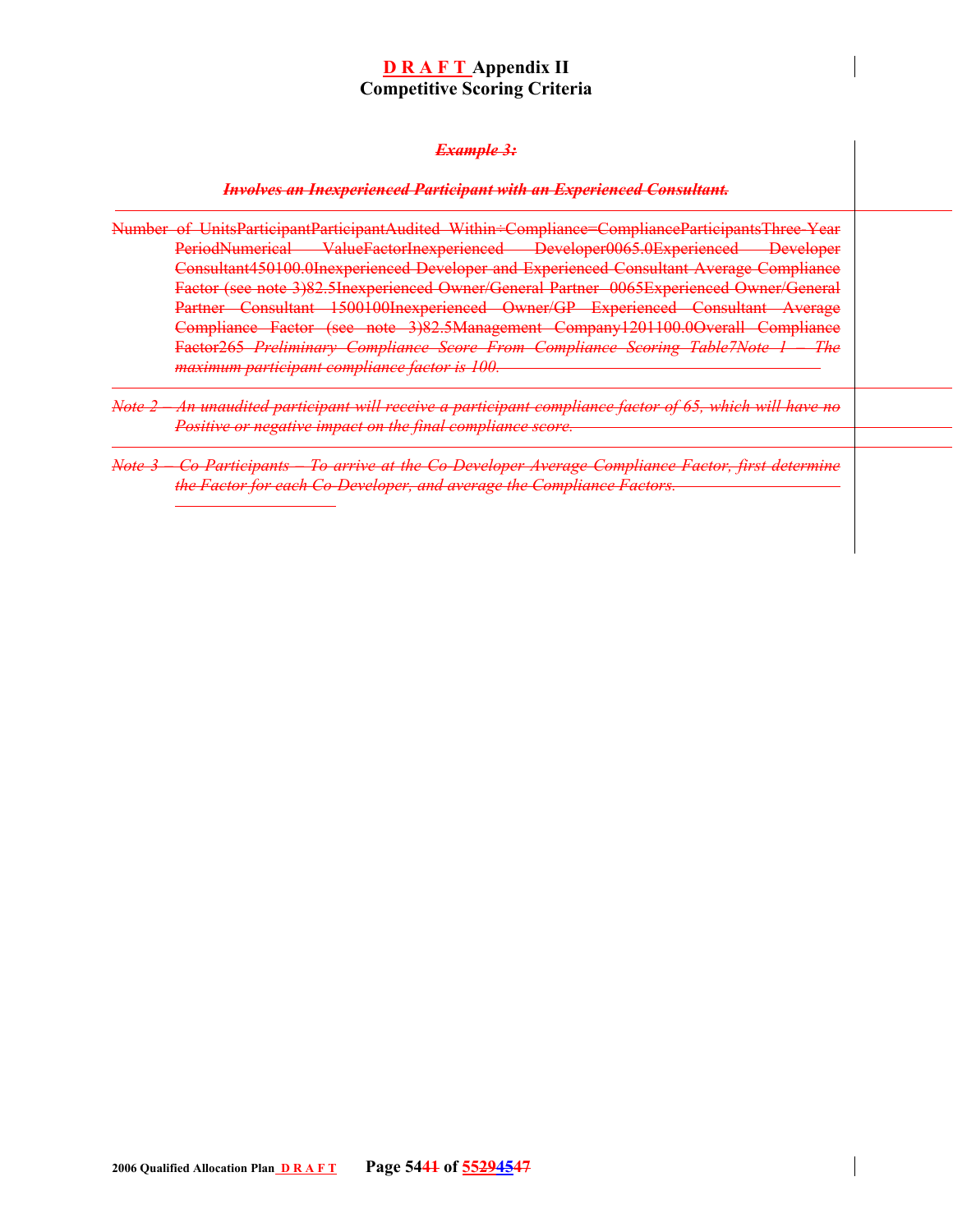# Table III

# **COMPLIANCE SCORING TABLE**

| Overall           | Preliminary                                                |
|-------------------|------------------------------------------------------------|
| Compliance Factor | Compliance Score                                           |
| $290 - 300$       | 10                                                         |
| $280 - 289$       | 9                                                          |
| $270 - 279$       | 8                                                          |
| $260 - 269$       | Example 1<br>$7\phantom{.0}$                               |
| $250 - 259$       | 6                                                          |
| $240 - 249$       | Example 2<br>5                                             |
| $230 - 239$       | $\overline{4}$                                             |
| $220 - 229$       | 3                                                          |
| $210 - 219$       | $\overline{2}$                                             |
| $200 - 209$       | $\overline{1}$<br><u> 1989 - Johann Barbara, martin di</u> |
| $190 - 199$       | $\boldsymbol{0}$                                           |
| $185 - 189$       | $\overline{\phantom{a} \phantom{a} \phantom{a}}$ -1        |
| $180 - 184$       | $-2$                                                       |
| $175 - 179$       |                                                            |
| $170 - 174$       |                                                            |
| $165 - 169$       | $-5$                                                       |
| $160 - 164$       | $-6$                                                       |
| $155 - 159$       | $-7$                                                       |
| $150 - 154$       | $-8$                                                       |
| $145 - 149$       | -9                                                         |
| $140 - 144$       |                                                            |
| 135 -139          | $\frac{1}{\sqrt{1-\frac{1}{2}}}\cdot 11$                   |
| $130 - 134$       | $\overline{\phantom{1}}$ -12                               |
| $125 - 129$       | $-20$                                                      |
| 124 OR LESS       | Ineligible Project                                         |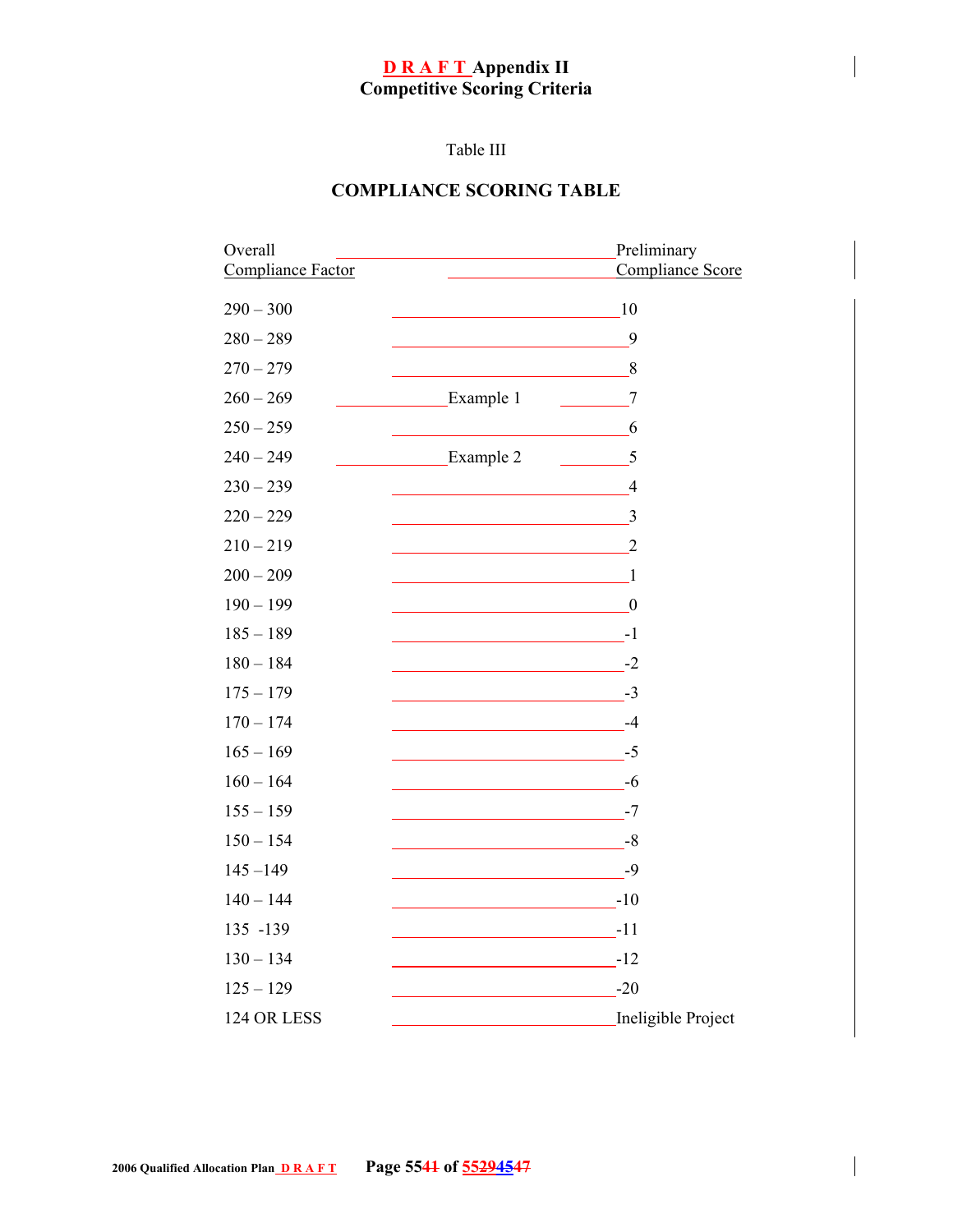# **D R A F T**

# **20052006 Qualified Allocation Plan Appendix II Competitive Scoring Criteria**

# **Exhibit A**

# **Points for Previous Projects within a Local Government**

Four (4) points will be added if the proposed development site is within the boundaries of a Local Government in which a 9% Credit, 4% Credit, and/or HOME project has not been awarded within the last three (3) DCA funding cycles, OR two (2) points will be added if the proposed development site is within the boundaries of a Local Government in which a 9% Credit, 4% Credit and/or HOME project has not been awarded in the last two (2) DCA funding cycles. For example, if no projects were awarded in unincorporated Cobb County for the last three DCA funding cycles, but one was awarded in the City of Marietta in 2001, an Application for a project from an unincorporated area of Cobb County would receive four (4) points.

For Scattered Site Projects, as defined in Section 11B(1)(a) and (b) of the Plan, each noncontiguous multifamily project or non-contiguous parcel may be considered for points in this category. However, the Application will be awarded a maximum of four (4) points in this category.

To determine the points available in this category for any given 20052006 Applicant refer to the attached list of projects that have been sorted by county. The first two digits of the project number reflect the year of the DCA award.

- **4 Points** 20052006 Application is within a Local Government (city or unincorporated portion of a county) that is not on the attached list for 20022003, 20032004, and 20042005.
- **2 Points** 20052006 Application is within a Local Government (city or unincorporated portion of a county) that is not the attached list for 20032004 or 20042005.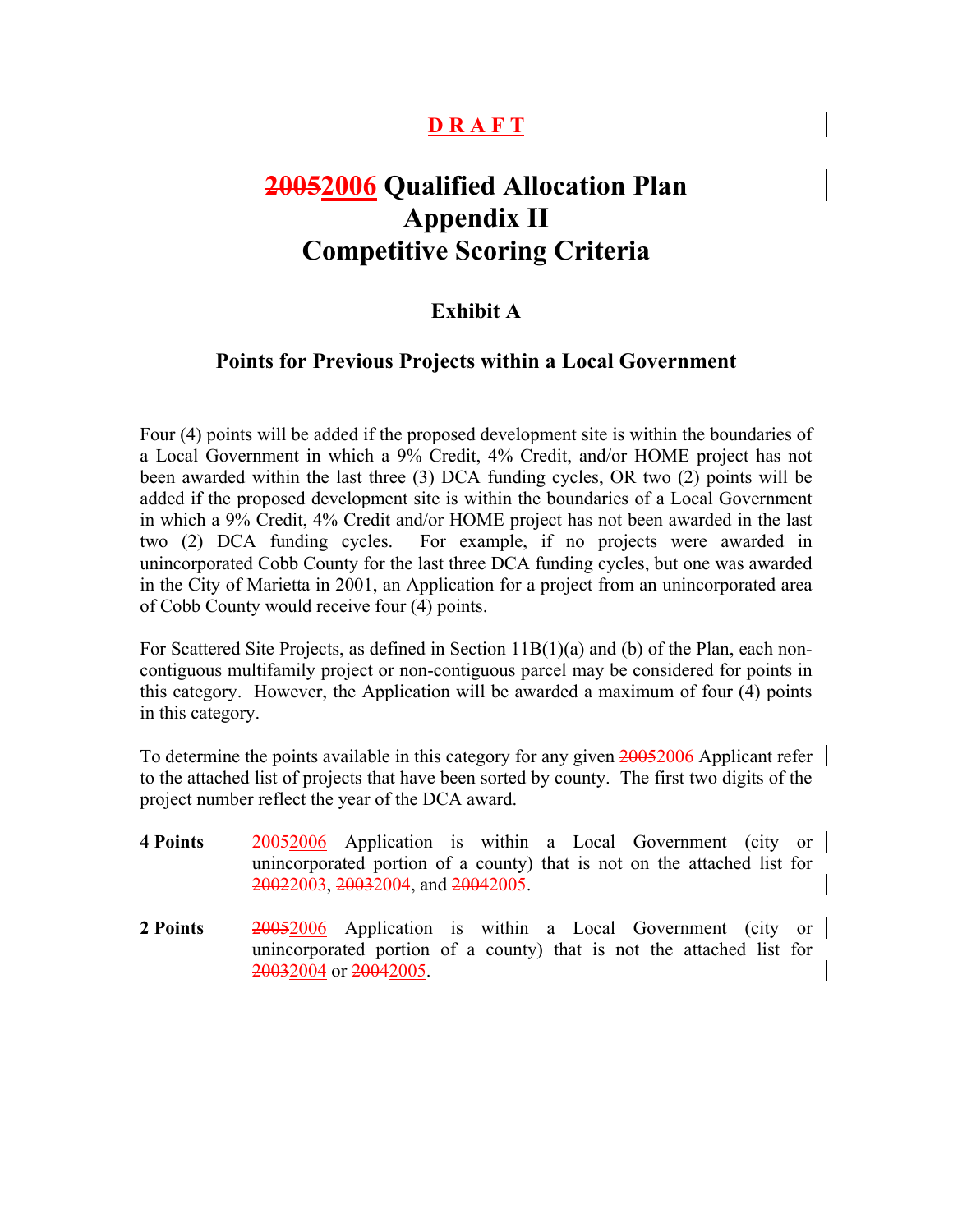|            |                                                        |                   | Uninc.         |
|------------|--------------------------------------------------------|-------------------|----------------|
|            |                                                        |                   | <b>Portion</b> |
|            | <b>Project # Project Name</b>                          | <b>City</b>       | of County      |
|            |                                                        |                   |                |
| 05-006     | <b>Azalea Court Apartments</b>                         | Alma              |                |
| 03-010     | The Verandah Apartments                                | Americus          |                |
| 03-036     | <b>Starlight Place</b>                                 | Americus          |                |
| 04-028     | <b>Fourth Street Village</b>                           | Athens            |                |
| $04 - 513$ | <b>Capital Gateway Phase I</b>                         | Atlanta           |                |
| $03 - 015$ | <b>Kirkwood Gardens</b>                                | Atlanta           |                |
| 03-017     | Pittsburgh, I                                          | Atlanta           |                |
| $03 - 021$ | <b>Trinity Towers</b>                                  | Atlanta           |                |
| $03 - 025$ | <b>Columbia Senior Residences</b>                      | Atlanta           |                |
| 03-026     | <b>Columbia Crest Apartments</b>                       | Atlanta           |                |
| 03-056     | Harris Homes Revitalization, II                        | Atlanta           |                |
| 03-504     | <b>Hollywood West</b>                                  | Atlanta           |                |
| 03-509     | <b>Toby Sexton Redevelopment</b>                       | Atlanta           |                |
| $03 - 510$ | The Preserve at Cascade                                | Atlanta           |                |
| $03 - 511$ | Harris Homes Revitalization, I                         | Atlanta           |                |
| $03 - 515$ | <b>Richmond Oaks</b>                                   | Atlanta           |                |
| 04-018     | <b>Constitution Avenue</b>                             | Atlanta           |                |
| 04-024     | Columbia Senior Residences at Mt. Pleasant             | Atlanta           |                |
| $04 - 025$ | Columbia Grove                                         | Atlanta           |                |
| 04-026     | Columbia Senior Residences at Edgewood                 | <b>Atlanta</b>    |                |
| 04-034     | <b>Heritage Green</b>                                  | Atlanta           |                |
| 04-041     | Pittsburgh Phase II, Senior                            | Atlanta           |                |
| 04-044     | <b>Atlantic Station Mixed Income</b>                   | Atlanta           |                |
| 04-045     | Carver Senior Building, LP                             | Atlanta           |                |
| 04-505     | <b>Vineyards of Browns Mill</b>                        | Atlanta           |                |
| $04 - 518$ | <b>Overlook Atlanta</b>                                | Atlanta           |                |
| 05-005     | <b>Campbell Stone Apartments</b>                       | Atlanta           |                |
| $05 - 016$ | Provenance at Hollowell Family Housing                 | Atlanta           |                |
| $05 - 019$ | <b>Gates Park Crossing Senior Residences</b>           | Atlanta           |                |
| 05-020     | <b>Gates Park Housing For Older Persons</b>            | Atlanta           |                |
| 05-024     | Columbia at Senior Residences at MechanicsvilleAtlanta |                   |                |
| 05-025     | <b>MLK Village Tower</b>                               | Atlanta           |                |
| 05-026     | Columbia at Mechanicsville Apartments                  | Atlanta           |                |
| 05-040     | Capitol Gateway Phase II                               | Atlanta           |                |
| 05-046     | <b>Seven Courts Apartments</b>                         | Atlanta           |                |
| $04 - 515$ | <b>Maxwell House</b>                                   | <b>Augusta</b>    |                |
| 05-045     | <b>Cedarwood Apartments</b>                            | Augusta           |                |
| 03-053     | Courtes de Emerald Apartments                          | <b>Bainbridge</b> |                |
| 03-041     | <b>Heritage Gardens</b>                                | <b>Baldwin</b>    |                |
| $03 - 055$ | <b>Huntington Court Senior Res</b>                     | <b>Buford</b>     |                |
|            |                                                        |                   |                |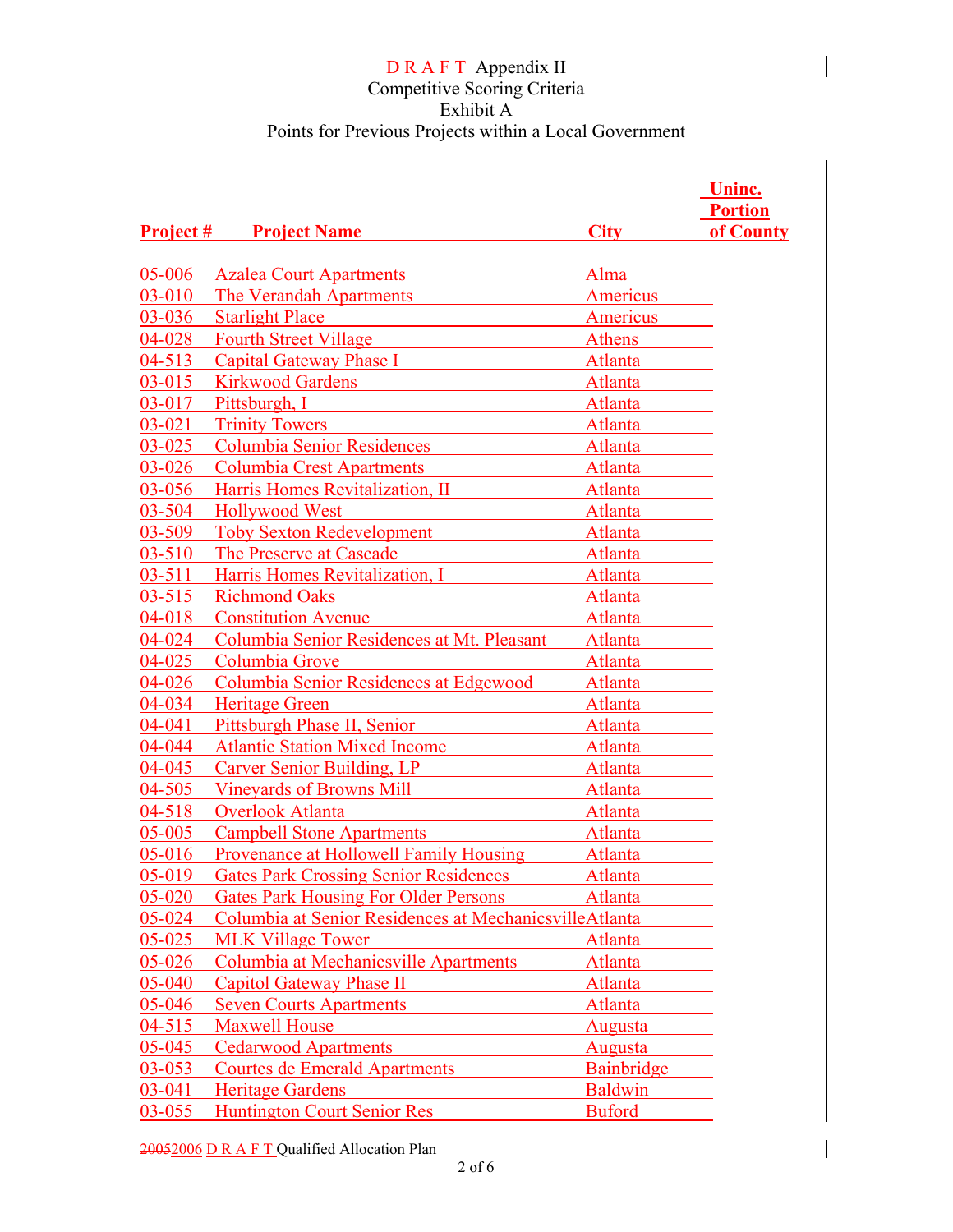|                  | 04-016 Heathrow Senior Village                | <b>Byron</b>        |                |
|------------------|-----------------------------------------------|---------------------|----------------|
|                  |                                               |                     | Uninc.         |
|                  |                                               |                     | <b>Portion</b> |
| <b>Project #</b> | <b>Project Name</b>                           | <b>City</b>         | of County      |
|                  |                                               |                     |                |
| 04-002           | Hunter's Glen                                 | Cairo               |                |
| 05-002           | <b>Kirby Creek Apartments</b>                 | Cairo               |                |
| 04-014           | <b>Ashton Calhoun, LP</b>                     | Calhoun             |                |
| 04-043           | <b>Forest Heights</b>                         | Calhoun             |                |
| 05-032           | <b>Cottonwood Pointe</b>                      | Camilla             |                |
| $03 - 516$       | <b>Riverview Manor Apartments</b>             | Canton              |                |
| $05 - 021$       | <b>Chamblee Senior Apartments</b>             | Chamblee            |                |
| 05-034           | <b>Linwood Place</b>                          | Chatsworth          |                |
| 04-502           | <b>Wyncrest Apartments</b>                    | Clarkston           |                |
| 03-018           | JT Rolling Oaks, LP                           | Claxton             |                |
| 03-039           | <b>Princeton Court Senior Res</b>             | <b>College Park</b> |                |
| 04-046           | Peabody Redevelopment Partnership I, LP       | Columbus            |                |
| 05-004           | <b>Jordan Mills</b>                           | Columbus            |                |
| 03-029           | Montdele Development, LP                      | Cordele             |                |
| 04-021           | <b>Overlook Pointe</b>                        | Cordele             |                |
| 03-028           | <b>Howell Mill Development</b>                | Cuthbert            |                |
| 04-007           | <b>Emerald Pointe</b>                         | Dublin              |                |
| 03-502           | <b>Eagles Creste Apartments</b>               | <b>East Point</b>   |                |
| $03 - 503$       | <b>Robins Creste Apartments</b>               | <b>East Point</b>   |                |
| 04-027           | <b>Norman Berry Village Senior Residences</b> | <b>East Point</b>   |                |
| 04-522           | Laurel Ridge at Washington Road               | <b>East Point</b>   |                |
| $03 - 011$       | <b>Jack Allen Apartments</b>                  | Fitzgerald          |                |
| $03 - 506$       | <b>Forest Club Estates</b>                    | <b>Forest Park</b>  |                |
| 04-508           | <b>Breckenridge Apartments</b>                | <b>Forest Park</b>  |                |
| 05-044           | <b>Water's Edge Apartments</b>                | <b>Forest Park</b>  |                |
| 04-512           | <b>Union Hill Apts</b>                        | Forsyth             |                |
| $03 - 513$       | <b>McEver Vineyards</b>                       | Gainesville         |                |
| 03-049           | <b>Dulles Park</b>                            | Gray                |                |
| $03 - 042$       | <b>Poplar Grove Apartments</b>                | <b>Griffin</b>      |                |
| 04-030           | Greenbriar                                    | Hazlehurst          |                |
| 03-505           | <b>Mountainside Manor Apartments</b>          | Jasper              |                |
| $05 - 037$       | <b>Otter Run Apartments</b>                   | Jefferson           |                |
| 03-034           | <b>Sunset Pointe</b>                          | Jesup               |                |
| $03 - 521$       | <b>Walton Ridenour Apartments</b>             | Kennesaw            |                |
| 03-009           | <b>Valley Ridge Apartments</b>                | LaGrange            |                |
| 05-007           | <b>Village Square Apartments</b>              | Lumber City         |                |
| 04-038           | Lakeview                                      | Lyons               |                |
| 03-022           | <b>Tattnall Place</b>                         | Macon               |                |
| 05-012           | <b>Riverside Gardens Apartments</b>           | Macon               |                |
| 05-043           | <b>Anthony Arms Apartments</b>                | Macon               |                |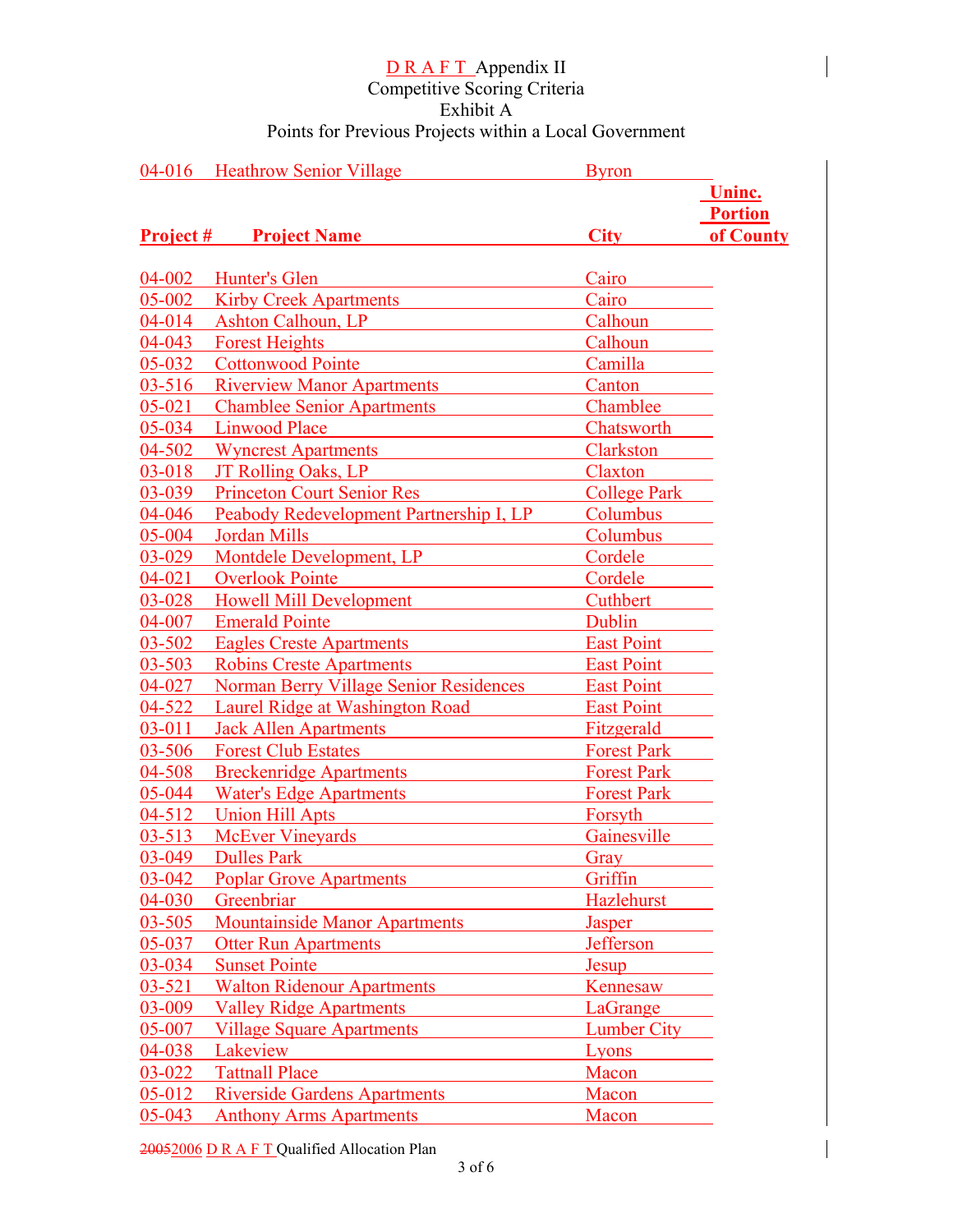| 05-048           | <b>Kingston Gardens Apartments</b>                   | Macon          |                |
|------------------|------------------------------------------------------|----------------|----------------|
|                  |                                                      |                | Uninc.         |
|                  |                                                      |                | <b>Portion</b> |
| <b>Project #</b> | <b>Project Name</b>                                  | <b>City</b>    | of County      |
|                  |                                                      |                |                |
| $05 - 029$       | The Legacy at Walton Village                         | Marietta       |                |
| 04-523           | <b>Walton Village</b>                                | Marietta       |                |
| 03-037           | <b>Timber Chase Apartments</b>                       | McDonough      |                |
| $04 - 031$       | Pecan Hills                                          | Milledgeville  |                |
| $04 - 011$       | <b>Moultrie Manor</b>                                | Moultrie       |                |
| 04-019           | <b>Antigua Place</b>                                 | Moultrie       |                |
| 04-506           | <b>East Gate Apartments</b>                          | <b>Newnan</b>  |                |
| 05-010           | <b>Cypresswood Apartments</b>                        | Pearson        |                |
| 03-035           | Veranda Village                                      | Rincon         |                |
| 05-031           | <b>Riverdale Villas</b>                              | Riverdale      |                |
| $03 - 512$       | <b>Park Ridge Apartments</b>                         | Roswell        |                |
| $04 - 039$       | <b>Tori Pines</b>                                    | Sandersville   |                |
| 03-030           | <b>Montgomery Landing Apartments</b>                 | Savannah       |                |
| 03-040           | Heritage Corner & Heritage Row                       | Savannah       |                |
| 03-507           | <b>Ashton Savannah</b>                               | Savannah       |                |
| 04-047           | <b>HAS Senior Partnership, LP</b>                    | Savannah       |                |
| $05 - 501$       | Ashley Midtown II (F/K./A Savannah Hope VI) Savannah |                |                |
| $05 - 013$       | <b>Statesboro Summit Apartments</b>                  | Statesboro     |                |
| $04 - 521$       | Embry Hills Sr.                                      | Stone Mountain |                |
| 04-020           | Saratoga Court                                       | Summerville    |                |
| 03-032           | <b>Jordan Estates</b>                                | Swainsboro     |                |
| $04 - 032$       | <b>Spring Gardens</b>                                | Swainsboro     |                |
| 04-507           | <b>Farview Apartments</b>                            | Thomaston      |                |
| 05-003           | <b>Hampton Lake Apartments</b>                       | Thomasville    |                |
| 04-022           | <b>Monterey Pass</b>                                 | Thomson        |                |
| 04-036           | <b>Thomson Villas</b>                                | Thomson        |                |
| 05-047           | The Senior Residences at Thomson                     | Thomson        |                |
| $05 - 009$       | <b>Wildwood Apartments</b>                           | <b>Tifton</b>  |                |
| 05-033           | <b>Imperial Place</b>                                | Toccoa         |                |
| 03-033           | <b>Auburn Ridge</b>                                  | Trenton        |                |
| 03-006           | <b>Heron Lake Apartments</b>                         | Valdosta       |                |
| 05-036           | <b>Westport Village</b>                              | Waycross       |                |
| 05-011           | <b>Waynesboro Gardens Apartments</b>                 | Waynesboro     |                |
| 03-019           | JT Oakview, LP                                       | Wrightsville   |                |
| 04-035           | <b>Pinewood Park</b>                                 |                | <b>Bibb</b>    |
| 04-517           | <b>Brookside Apartments</b>                          |                | Clayton        |
| $04 - 514$       | <b>Walton Trail</b>                                  |                | Cobb           |
| 04-519           | <b>Cobblestone Apartments</b>                        |                | Cobb           |
| 03-043           | <b>Antioch Manor Estates, I</b>                      |                | DeKalb         |
| 03-501           | <b>Mountain Grove Apartments</b>                     |                | DeKalb         |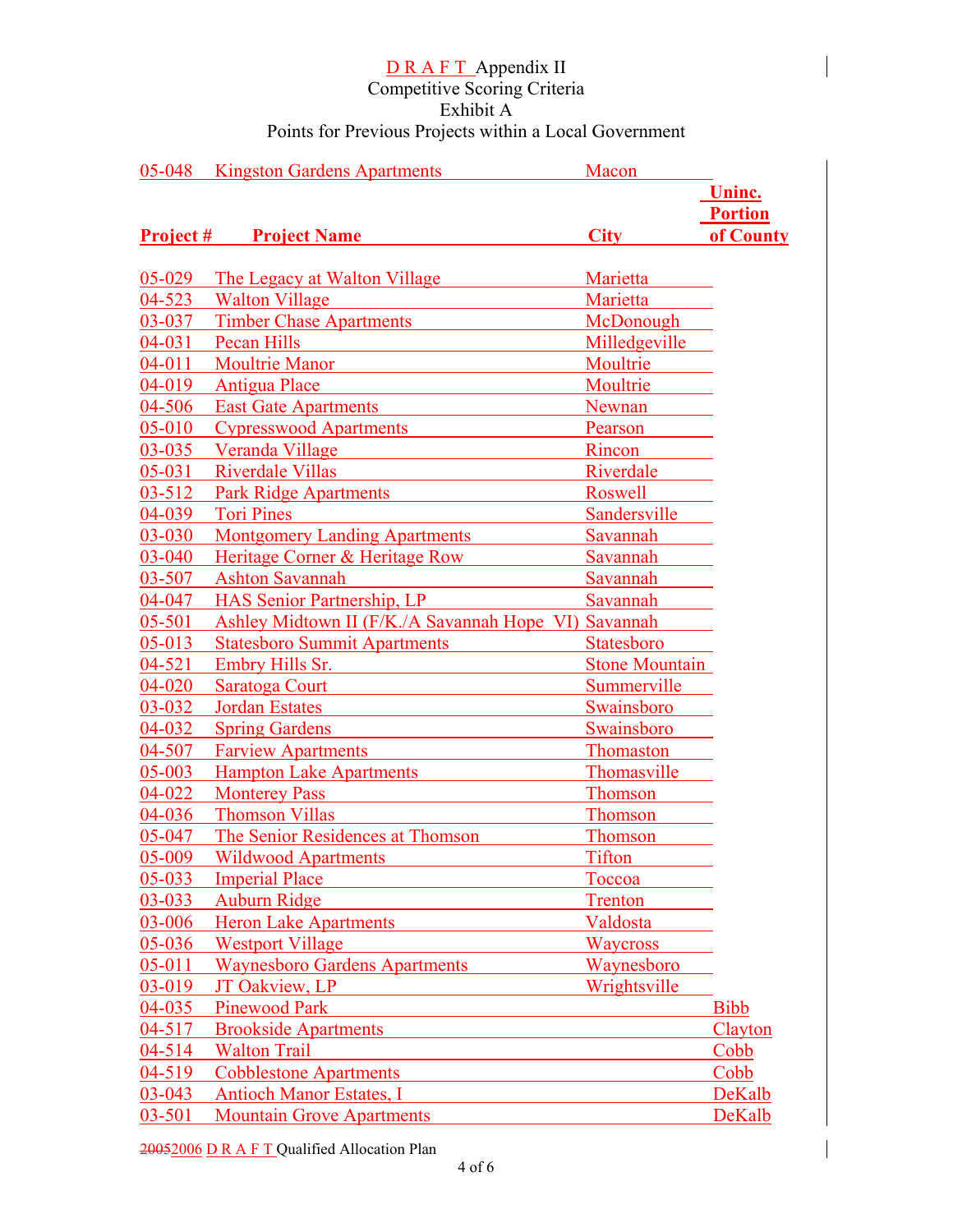| 04-048           | <b>Whispering Pines</b>                   |             | DeKalb<br>Uninc.            |
|------------------|-------------------------------------------|-------------|-----------------------------|
| <b>Project #</b> | <b>Project Name</b>                       | <b>City</b> | <b>Portion</b><br>of County |
| $04 - 510$       | <b>Glenwood Park Apts</b>                 |             | Dekalb                      |
| 04-516           | <b>Orchard Walk</b>                       |             | Dekalb                      |
| 04-520           | <b>Ashton Grove</b>                       |             | Dekalb                      |
| 05-018           | <b>Candler Forrest Apartments</b>         |             | Dekalb                      |
| 03-005           | <b>Westover Place Apartments</b>          |             | Dougherty                   |
| 03-031           | <b>Mineral Springs Apartments</b>         |             | Fannin                      |
| 04-017           | <b>Cove at Red Oak Residences</b>         |             | <b>Fulton</b>               |
| 04-504           | <b>Vineyards of Flat Shoals</b>           |             | <b>Fulton</b>               |
| 03-518           | <b>Longwood Vista Apartments</b>          |             | Gwinnett                    |
| 03-008           | <b>East Oaks apartments</b>               |             | <b>Sumter</b>               |
| 04-006           | The Groves                                |             | Tift                        |
| 05-041           | <b>Ashford Parkside Senior Residences</b> |             | Ware                        |

 $\overline{\phantom{a}}$